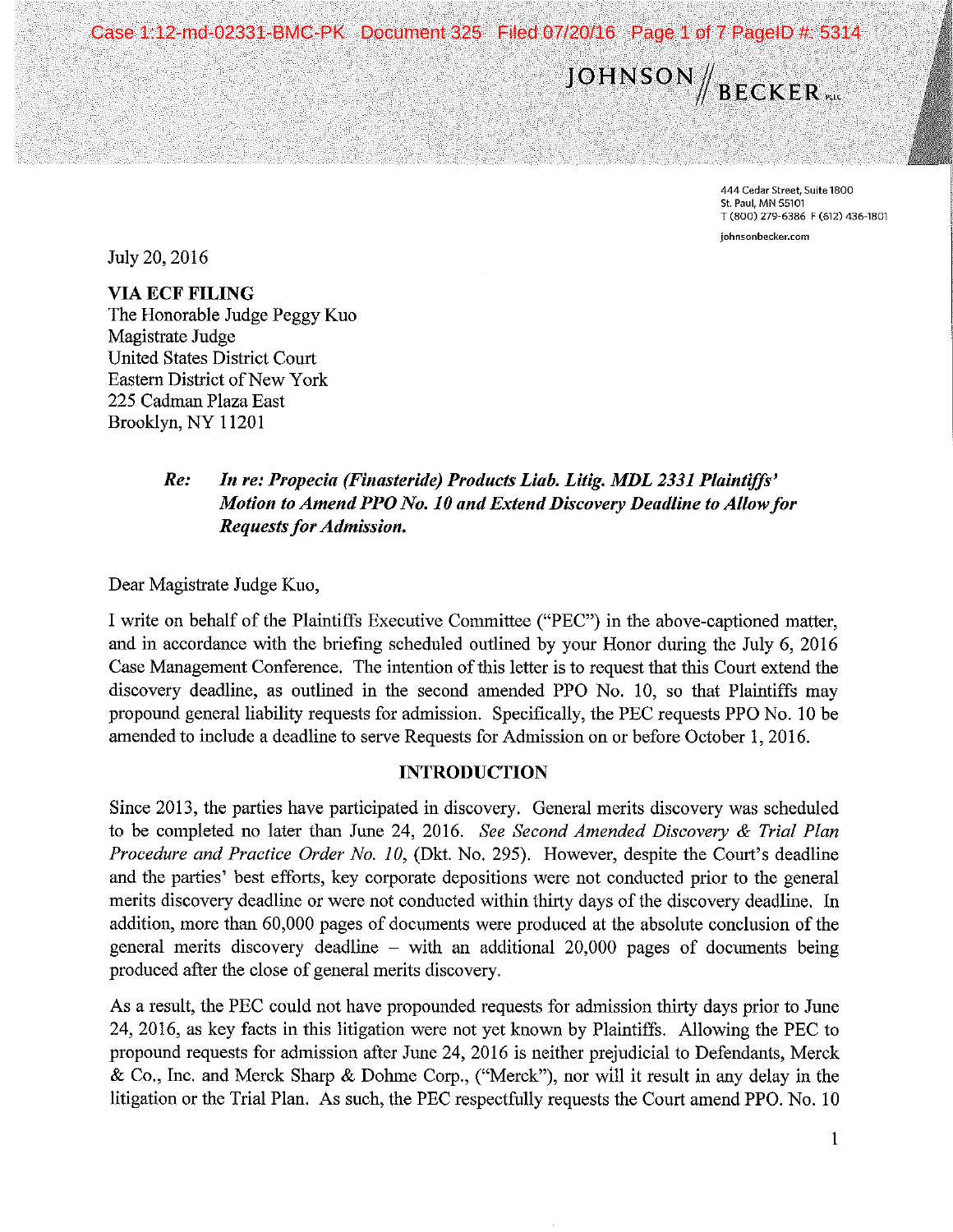to extend the discovery deadline to allow the PEC to serve requests for admission on or before October 1, 2016.

## **FACTS**

The Second Amended PPO No. 10 required general merits discovery be completed on or before June 24, 2016. Due to scheduling issues of both Counsel and the witnesses, key corporate witnesses' depositions were either not conducted within thirty days of the discovery deadline or occurred after the deadline. By way of example, the PEC took Charlotte Merritt's deposition on May 19, 2016. Merritt was a lead in regulatory and global affairs at Merck from 1990 to 2013. The PEC took Paul Howes's deposition on June 7, 2016—17 days prior to the close of discovery. Paul Howes served as Vice President of Sales and Marketing, Specialty Products at Merck from 1998 to 2001. His role was critical to understanding Merck's marketing scheme at the time it launched Propecia, and in particular Merck's intention to treat Propecia as a potential "Blockbuster" drug. Similarly, due to scheduling issues, the PEC took Dr. Keith Kaufman's deposition on July 13, 2016—*i.e*, nearly three weeks after the general merits discovery deadline. Dr. Kaufman served as Director of Clinical Research at Merck Research Laboratories from 1997 to 2008 and as Vice President of Clinical Research at Merck Research Laboratories from 2008 to present. As the Director of Clinical Research, his testimony was clearly relevant to Merck's clinical trials, post marketing activity and alterations to Merck's label in both Europe and the United States.

The delay was not limited exclusively to conclusions of key depositions. Specifically, on June 24, 2016—the very last day of general merits discovery—Merck served approximately 66,727 pages of documents. This production consisted of board of directors minutes, labeling, and noncustodial hard copy files. On July 7, 2016, after the close of general merits discovery, Merck produced an additional 20,890 pages of documents. This production consisted of regulatory files concerning Sweden and the United Kingdom. Given the dates of production, Plaintiffs were unable to review these documents prior to the conclusion of general merits discovery; let alone use them in relevant depositions. It was not until these productions, as well as the depositions of key corporate witnesses, that the PEC was fully able to comprehend key issues in this litigation that would be addressed in the requests for admission.

## **ARGUMENT**

# *A. This Court has Broad Discretion to Manage its Docket and Scheduling of the Litigation is Oversees.*

It is axiomatic that all Courts possess broad discretion to manage their dockets and the schedules of the litigations they oversee. *See McKay v. Triborough Bridge and Tunnel Auth., et al*., No. 05 Civ. 8936, 2007 WL 3275918, at \*1 (S.D.N.Y. Nov. 5, 2007) ("A district court has broad discretion to direct and manage the pretrial discovery process."); *Wills v. Amerada Hess Corp*., 379 F.3d 32, 41 (2d Cir.2004); and *Syracuse University v. Otis Elevator Co., No. 5:09–CV–0172, 2010 WL 2680230*, at \*2-3 (N.D.N.Y. July 1, 2010). *See, e.g., Com Tech Assocs. v. Computer Assoc. Int'l*, 753 F.Supp. 1078, 1079 (E.D.N.Y.1990), *aff'd*, 938 F.2d 1574 (2d Cir.1991) (where the court determined that magistrate judges have broad discretion in resolving nondispositive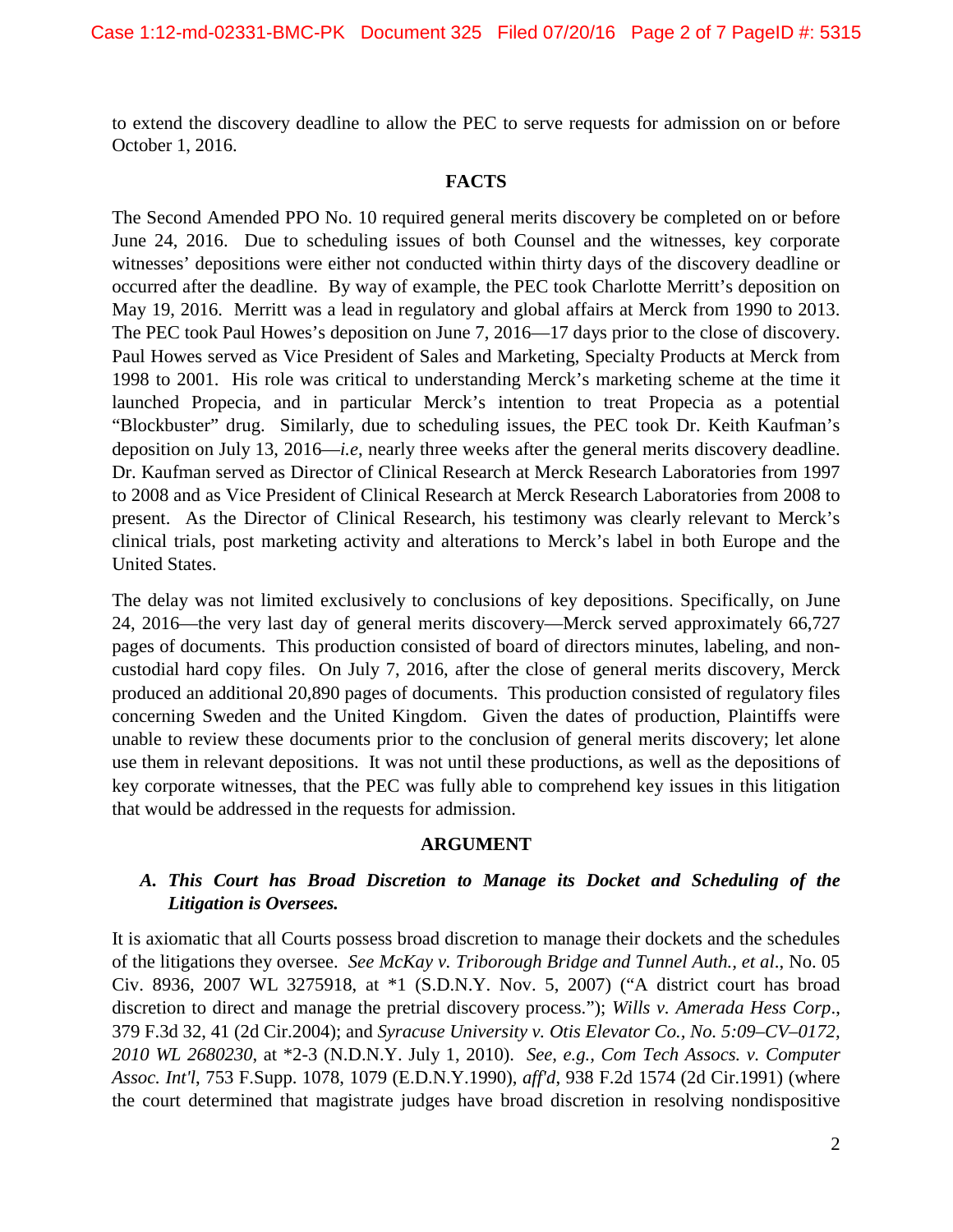matters regarding discovery orders); and *United States v. Ferguson*, 246 F.R.D. 107, 126-27 (D.Conn.2007) (finding "[a] district court has broad discretion to deny a request to postpone a trial to accommodate defense counsel's schedules."). Similarly, courts routinely extend deadlines in schedules particularly where the extension does not prejudice the opposing side or extend the trial date. *See* Fed.R.Civ.P. 16(b)(4) (purporting that "[a] schedule may be modified only for good cause and with the judge's consent."). *See also, Arnold v. Krause, Inc*., 232 F.R.D. 58, 65 (W.D.N.Y.2004) (finding that good cause is required to modify a scheduling order to extend deadlines), *aff'd*, 233 F.R.D. 126 (W.D.N.Y.2005); and *Ritchie Risk-Linked Strategies Trading (Ireland), Ltd. v. Coventry First LLC*, 280 F.R.D. 147, 161-162 (S.D.N.Y.2012) (allowing for a reasonable continuance of discovery). Here, the proposed extension does not seek to amend the trial date nor does it result in prejudice to Merck. Each will be discussed in turn.

On its face, the amendment does not implicate the trial date. Specifically, the amendment would require the requests for admission be served on or before October 1, 2016—nearly twelve months prior to the proposed trial date. Equally important, the extension will not prejudice Merck. For example, the current schedule requires completion of case-specific discovery by September 15, 2016. The schedule further dictates that the Parties propose their trial-picks by September 22, 2016. Finally, Plaintiffs' initial expert reports are due December 15, 2016 with Merck's opposition reports due in January, 2017. In other words, between September 22, 2016 and December 15, 2016 (nearly ninety days) there is a relative lull in the schedule that affords the Parties ample time to propound *and complete* the requests for admission. In short, there is simply no prejudice.

Equally important, the requests for admission will not be used to merely engage in busy work. Instead, the requests for admission will be used to evidence key components of Plaintiffs' claims for negligent failure to warn and punitive damages. Specifically, discovery to date revealed credible facts evidencing Merck was aware of the following: 1) persistent ongoing sexual dysfunction stemming from both post-marketing reports *and* the clinical trials themselves; 2) the existence of a safety-signal identifying a causal association between Propecia and ongoing sexual dysfunction; 3) flaws in Merck's regulatory conduct; and 4) motive—*i.e*., that Merck intentionally ignored signs of harm so as to increase sales. By way of example only:

- Dr. Elizabeth Round conceded the label was deficient in that it failed to identify a temporal nexus from the time of discontinuation to the time of resolution (*See Deposition of Elizabeth Round* at 191-205 attached hereto as Exhibit A);
- Charlotte Merritt, the person at Merck who oversaw regulatory activity related to Propecia conceded that Merck changed the label from: "Resolution occurred in *all*  men who discontinuation therapy with Propecia . . ." to "Resolution occurred in men who discontinued therapy with Propecia . . ." *Cf. Propecia Label 2001* (emphasis supplied) attached as Exhibit B with *Propecia Label 2002* attached as Exhibit C. She further testified Merck eliminated the word "all" due to evidence *from the clinical trials* of persistent ongoing erectile dysfunction following discontinuation of use. She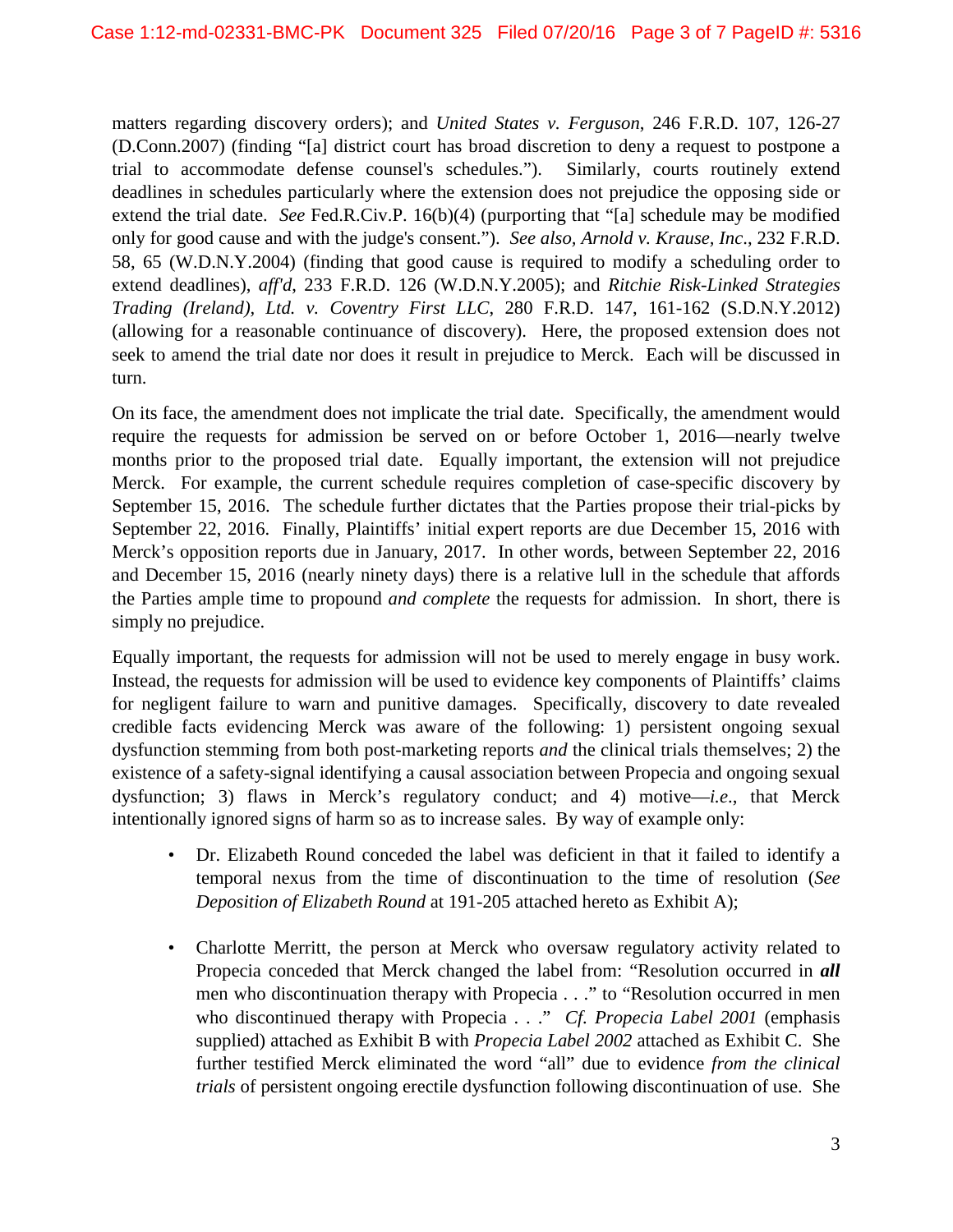also testified that Merck made no others changes to the label at that time. *See Deposition of Charlotte Merritt* at 109-118 attached hereto as Exhibit D.

- Dr. Cynthia Silber, the person at Merck who oversaw post-marketing safety and surveillance, conceded that Merck identified a "safety-signal" related to persistent ongoing erectile dysfunction as early as 2006, but did not amend the label until 2012. *See Deposition of Cynthia Silber* at 43-51 attached hereto as Exhibit E. The relevance of this is that a safety-signal is evidence of a causal association between a drug and a particular risk (in this case persistent erectile dysfunction).
- Paul Howes, the head of marketing for Merck related to Propecia from 1998 through 2002, conceded that between 1997 and 2002 Merck was on track to lose patent protection for several key drugs resulting in the potential loss of billions of dollars of revenue (*see Deposition of Paul Howes* at 15-38 attached as Exhibit F); that Propecia was distributed, in part, to plug the gap in lost revenue (*Id.* at 35-38); and that Merck was keenly aware that references to sexual side effects—particularly persistent to permanent side effects—would have a devastating impact on sales (*Id.* at 91-99).

The purpose of requests for admission is to streamline evidentiary disputes at trial and during summary adjudication. Specifically, the purpose of requests for admission is to narrow the issues of the case, *e.g*., "weeding out of the facts" in an effort to reduce trial effort and promote litigation efficiency. *See Booth Oil Site Admin. Group v. Safety–Kleen Corp*., 194 F.R.D. 76, 79 (W.D.N.Y.2000); and *In re Carousel Candy Co*., 38 B.R. 927, 930 (Bankr.E.D.N.Y.1984) (noting the purpose of requests for admission is to "narrow and define issues for trial"). *See also*, *United Coal Companies v. Powell Const*. Co., 839 F.2d 958, 967 (3d Cir.1988); *Dubin v. E.F. Hutton Group, Inc*., 125 F.R.D. 372, 375 (S.D.N.Y.1989) (citing 8 C. Wright & A. Miller, Federal Practice & Procedure, § 2253 (1970)); and *Webb v. Westinghouse Electric Corp*., 81 F.R.D. 431, 436 (D.C.Pa.1978). Here, the facts set forth above are drawn directly from testimony elicited during depositions. Use of requests for admission will assist both the Court and trier of fact in that they will streamline admissions made by Merck employees throughout discovery. As such, allowing the PEC to serve requests for admission will not only assist the trier of fact, but also streamline the trial process to "weed out" those facts Merck admitted at during discovery.

# *B. The PEC Requests a Nominal Extension to the Discovery Schedule out of an Abundance of Caution and so as to Avoid Any Ambiguity.*

Rule 36 of the Federal Rules of Civil Procedure governs requests for admissions, and provides that a party may serve a request for admission relating to the "application of law to fact." The Advisory Committee Note to the 1970 amendments of Rule 36(a) further explains that a request to admit may concern "matters involving 'mixed law and fact.'" *See Abbott v U.S*., 117 F.R.D. 92, 93 (N.D.N.Y. 1997). *See generally*, *Walsh v. Connecticut Mutual Life Ins. Co*., 26 F. Supp. 566 (E.D.N.Y. 1939); and *Nekrasoff v. U. S. Rubber Co*., 27 F. Supp. 953 (S.D.N.Y. 1939). Generally, "Requests for admissions are not a general discovery device." *Hurt v. Coyne*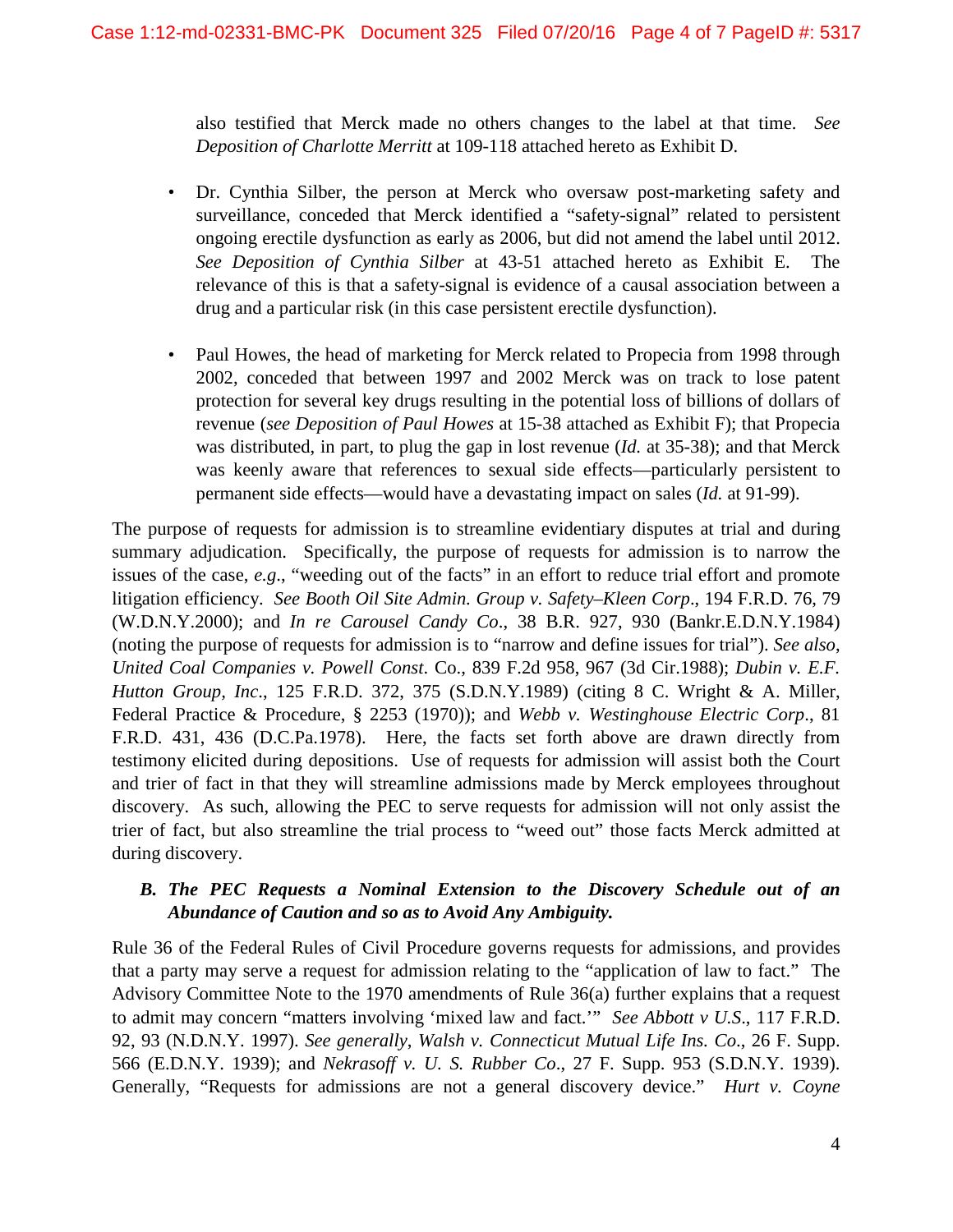*Cylinder Co*., 124 F.R.D. 614, 615 (W.D. Tenn. 1989); *Misco, Inc. v. United States Steel Corp*., 784 F.2d 198, 205 (6th Cir.1986); and 8 C. Wright and A. Miller, Federal Practice and Procedure § 2253, at 706 (1970). In fact, the Southern District of New York unequivocally concluded, "Requests for admissions are not a discovery device much like interrogatories, demands for documents, or depositions, nor are they to be considered substitutions for them." *See T. Rowe Price Small–Cap Fund, Inc. v. Oppenheimer*, 174 F.R.D. 38, 42 (S.D.N.Y.1997). *See also*, James Wm. Moore., Moore's Federal Practice ¶ 36:02 (3d ed.2002). In other words, requests for admission are typically not viewed as "discovery" because they do not elicit new information instead, they merely confirm information obtained *during discovery.* 

Given requests for admission are not considered a form of discovery, as their intent is not to obtain new information, it is also generally understood that requests for admission are therefore not governed – and need not be propounded or answered – by discovery deadlines. *See In re Carousel Candy Co*., 38 B.R. 927, 930 (Bankr.E.D.N.Y.1984) (where requests for admission are not considered discovery devices, as their purpose is not necessarily to obtain new information). *See generally*, *Diederich v. Dep't of the Army*, 132 F.R.D. 614 (S.D.N.Y.1990) (where the court concluded that requests for admissions were not discovery devices and do not need to be propounded or answered before the close of discovery). The implication from these cases suggests that propounding requests for admission falls beyond deadlines for the close of discovery. Nonetheless, this view is not universally accepted. Specifically, some courts within the Second Circuit—and in particular in New York—conclude that requests for admission must be proffered in time to be completed *prior* to the close of discovery. *See Greenfield v. Mem'l Sloan Kettering Hosp*., No. 95 Civ. 7658, 2000 WL 351395, at \*5 (S.D.N.Y. Apr. 5, 2000) ("There is apparently no clearly defined precedent [on the question of whether requests for admissions are governed by discovery deadlines] from the Second Circuit[.]"). As a result, and out of an abundance of caution, the PEC seeks to impose a precise deadline to complete requests for admission *as it relates to general merits discovery.*

As with the case law cited above, the PEC does not wish to utilize requests for admission to obtain any new information. Instead, the PEC intends to use the requests for admission to "narrow and define" the issues for trial. Given the PEC was unable to propound requests for admission within thirty days of the close of discovery due to the fact key depositions took place so near (or after) the close of discovery, and Merck produced more than 60,000 pages of discovery *on the last day* of general merits discovery – with an additional 20,000 pages of documents being produced after the close of discovery, it was practically impossible to serve requests for admission prior to the close of discovery. As such, the Court should amend PPO No. 10 to allow Plaintiffs to propound requests for admission past the general merits discovery deadline. Allowing the requests for admission will not delay the litigation or discovery, nor will it prejudice any party. The PEC makes this request out of an abundance of caution given the conflict between the case law in this Circuit governing the timing of serving requests for admission. Accordingly, refusing to allow the PEC to serve requests for admission not only prejudices Plaintiffs, but also will cause needless delay at trial. As such, the PEC respectfully requests the Court's permission to extend the schedule and allow requests for admission by October 1, 2016.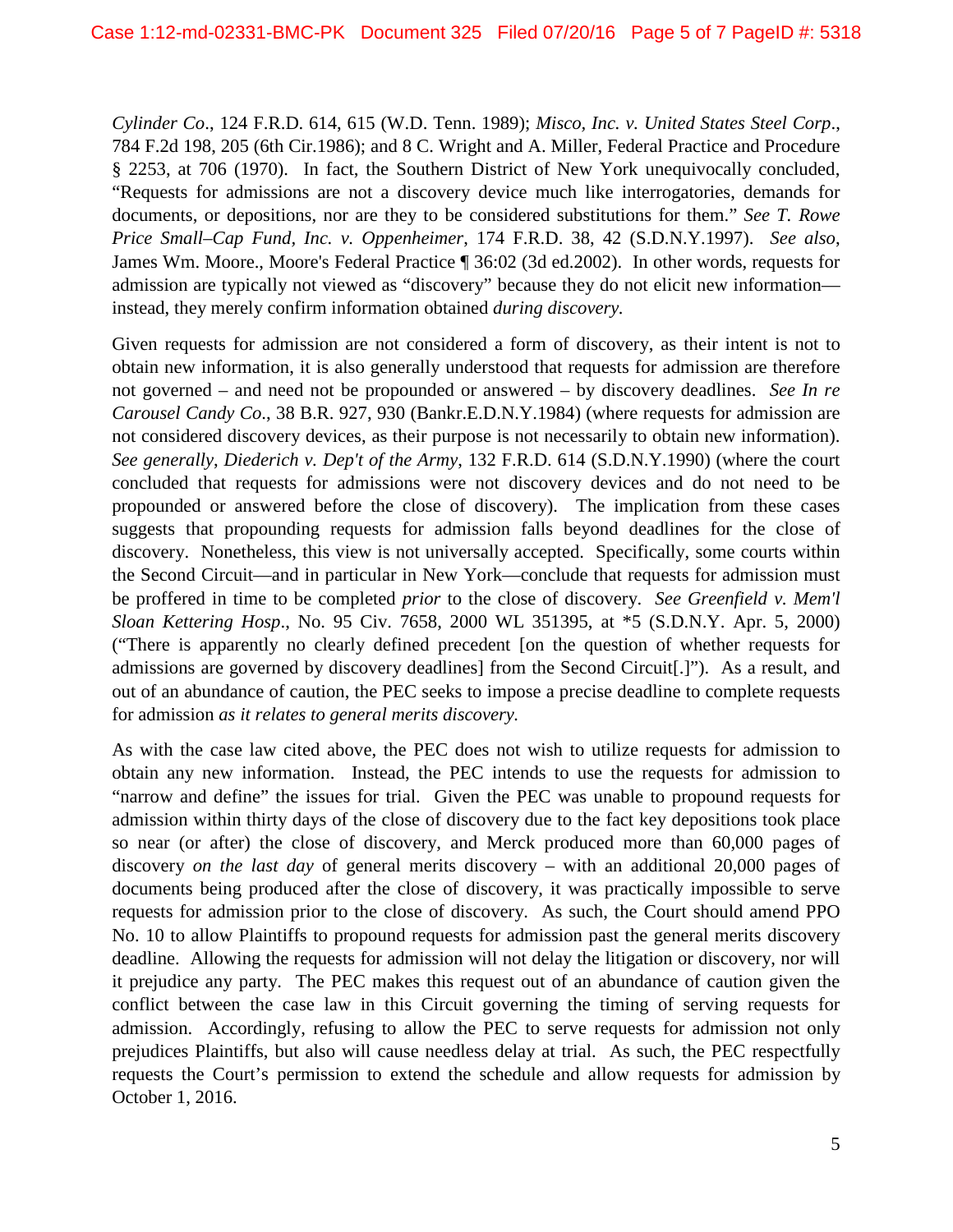## **CONCLUSION**

The PEC now asks the Court to amend PPO No. 10 so that the PEC may serve upon Merck Requests for Admission beyond the conclusion of general merits discovery. While the PEC believes the case law and precedent to rule clearly in their favor, out of an abundance of caution, the PEC seeks the Court's permission and clarification with regard to either party propounding and answering requests for admission after the close of general merits discovery.

Date: July 20, 2016 Respectfully submitted,

/s/ Timothy J. Becker Timothy J. Becker, Esq. Johnson Becker, PLLC 444 Cedar Street, Suite 1800 St. Paul, MN 55101 Phone: (612) 333-4662 Fax: (612) 339-8168 Email: tbecker@johnsonbecker.com

Trent B. Miracle, Esq. Simmons Browder Gianaris, Angelides & Barnerd, LLC One Court Street Alton, IL 62002 Phone: (618) 259-2222 Fax: (618) 259-2251 Email: tmiracle@simmonsfirm.com

Marc D. Grossman, Esq. Sanders Viener Grossman, LLP 100 Herricks Road Mineola, NY, 11501 Phone: (516) 741-5252 Fax: (516) 741-0799 Email: mgrossman@thesandersfirm.com

Theodore E. Laszlo, Jr., Esq. Laszlo Law 2595 Canyon Blvd., Suite 210 Boulder, CO 80302 Phone: (303) 926-0410 Fax: (303) 443-0758 Email: tlaszlo@laszlolaw.com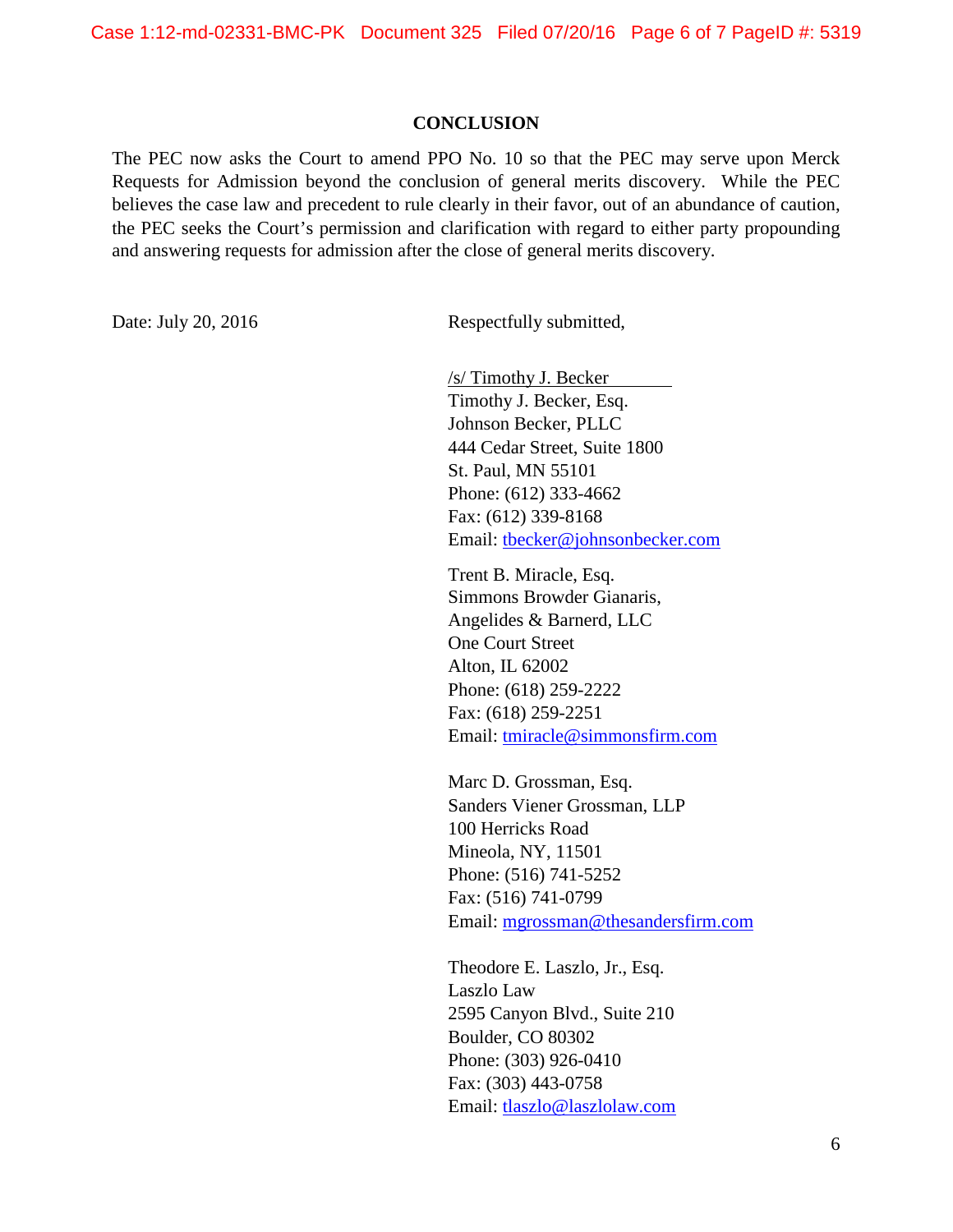Alan C. Milstein, Esq. Sherman Silverstein Kohl Rose & Podolsky East Gate Center 308 Harper Drive – Suite 200 Moorestown, NJ 08057 Phone: (856) 662-0700 Fax: (856) 488-4744 Email: amilstein@shermansilverstein.com

*Plaintiffs' Executive Committee*

Cc: All Counsel registered with ECF.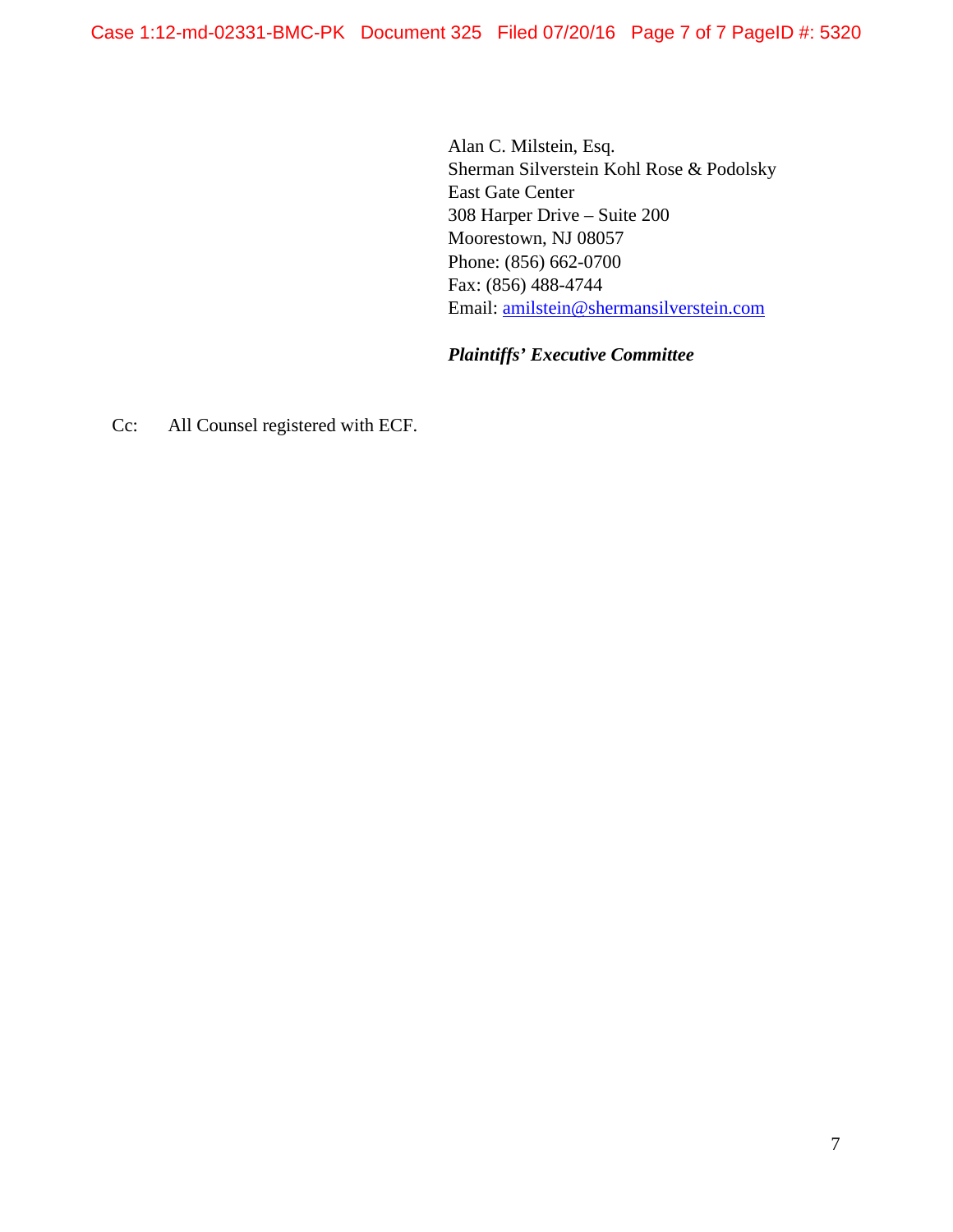Case 1:12-md-02331-BMC-PK Doc<del>ument 385-1</del>h Filed 07420/16 Page 1 of 16 PageID #: 5321

1 IN THE UNITED STATES DISTRICT COURT FOR THE EASTERN DISTRICT OF NEW YORK  $3 - - -$ 4 IN RE:  $\vdots$  : Master File No.: PROPECIA (FINASTERIDE) : 1:12-md-02331-JG- PRODUCTS LIABILITY : VVP LITIGATION : MDL No. 2331 \_\_\_\_\_\_\_\_\_\_\_\_\_\_\_\_\_\_\_\_\_\_\_\_\_\_\_\_\_\_\_\_\_\_\_\_\_\_\_\_\_ This Document Relates To: Honorable John Gleeson 7 : Magistrate Judge ALL CASES : Viktor Pohorelsky - - - DECEMBER 17, 2015 - - - Videotape deposition of ELIZABETH ROUND, M.D., taken pursuant to notice, was held at the law offices of Venable LLP, 1270 Avenue of the Americas, 24th Floor, New York, New York 10020, beginning at 9:06 a.m., on the above date, before Amanda Dee Maslynsky-Miller, a Certified Realtime Reporter and Notary Public in and for the State of New York. - - - GOLKOW TECHNOLOGIES, INC. 877.370.3377 ph | 917.591.5672 fax deps@golkow.com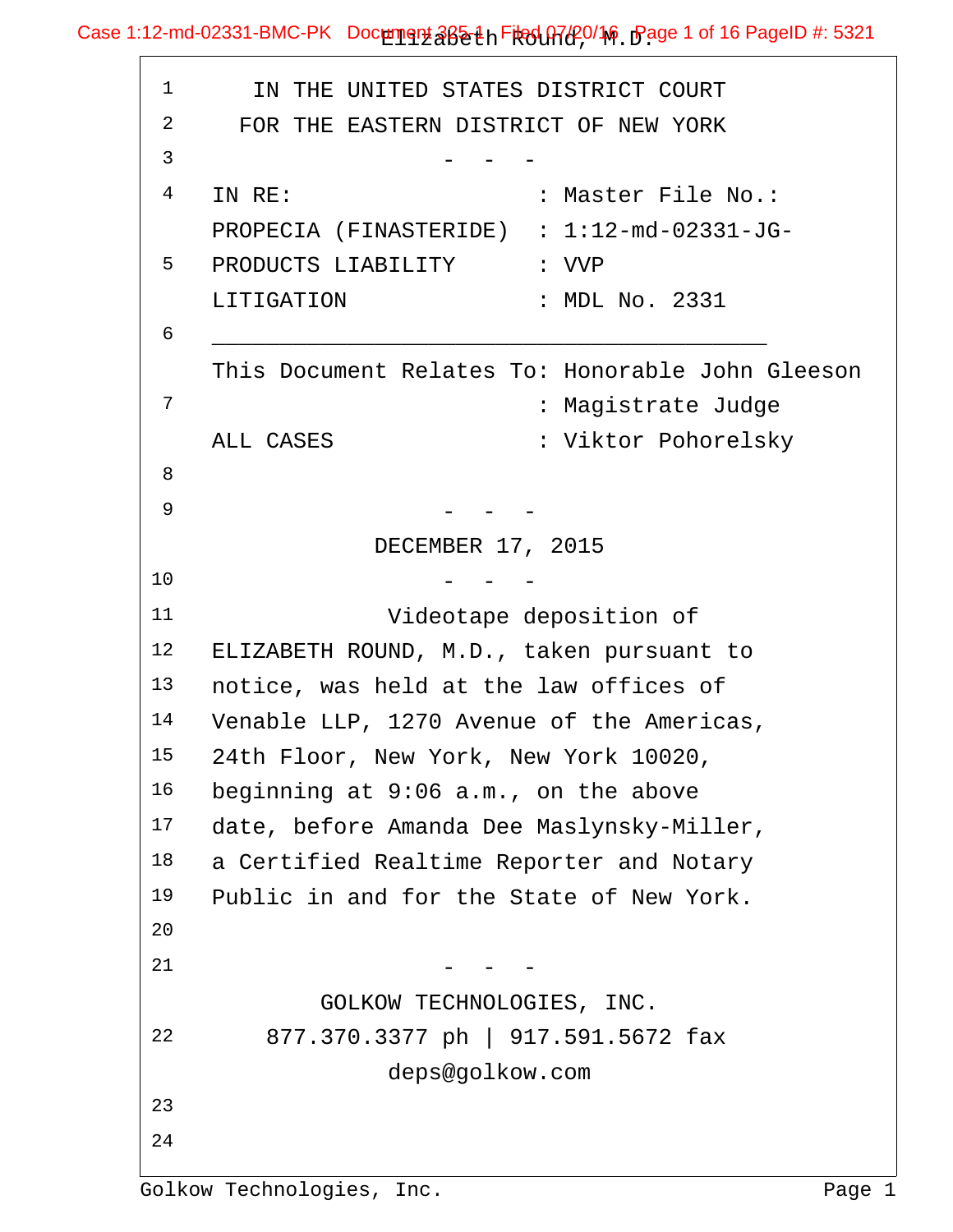Case 1:12-md-02331-BMC-PK Doc<del>ument 385-1</del>h Filed 07/20/16 Page 2 of 16 PageID #: 5322

 BY MR. BECKER: Q. So I have in front of you there, Doctor, Exhibit-56. Do you see that there? A. Yes. Q. Okay. This also appeared in your custodial file. Do you recall reviewing this document or reading this article? A. I recall the article. Q. Okay. It's an article from Dr. Irwig, of the George Washington University, entitled, "Persistent Sexual Side Effects for Finasteride For Male Pattern Hair Loss." 16 Did I read that correctly? A. Yes. Q. And it appears in the Journal of Sexual -- Sex Medicine, correct? MR. MORROW: Objection. 22 THE WITNESS: Yes. BY MR. BECKER: Q. The article is dated 2011.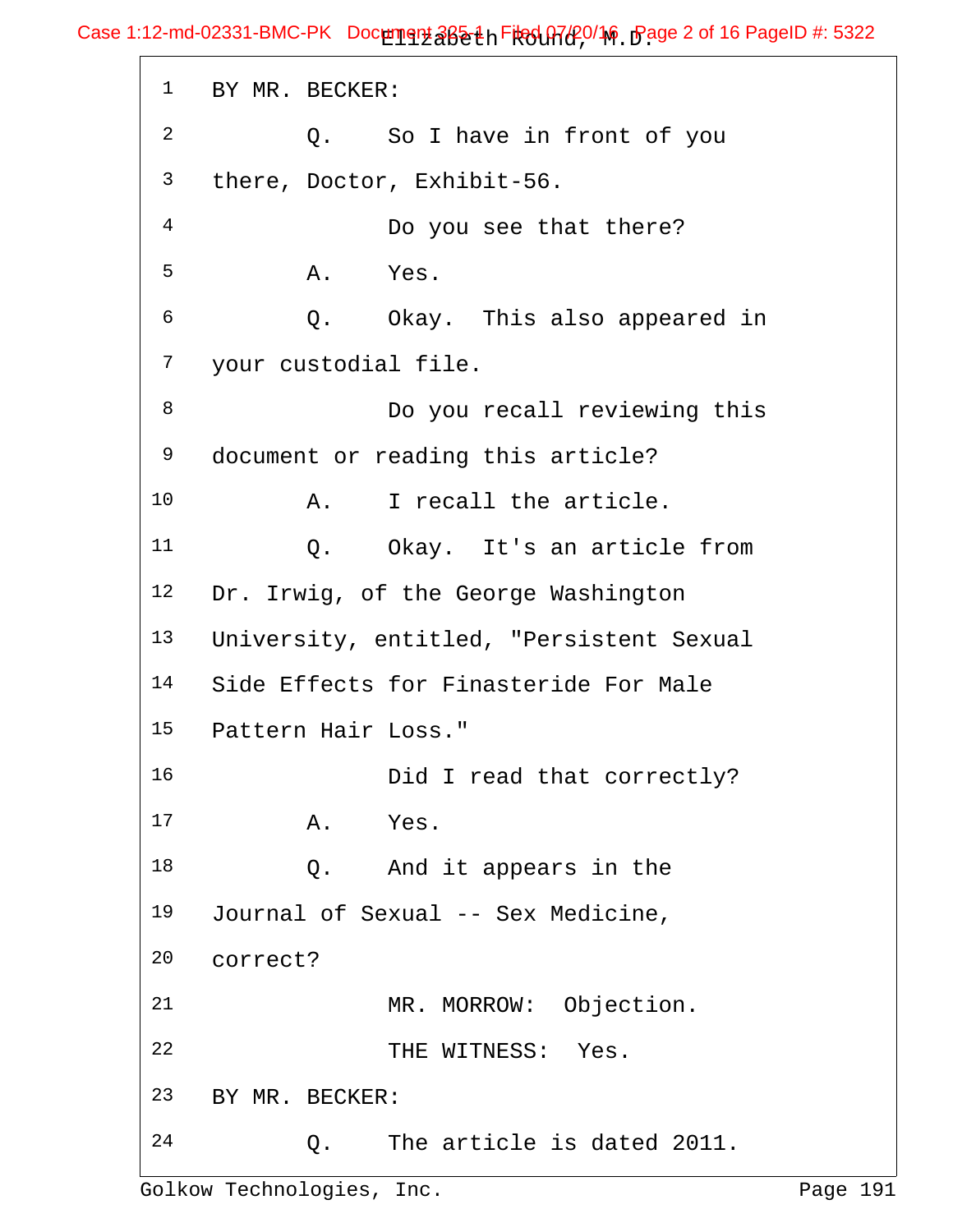Case 1:12-md-02331-BMC-PK Doc<del>ument 385-1</del>h Filed 07/20/16 Page 3 of 16 PageID #: 5323

1 Do you see that there? A. Yes. Q. I want to go through just some of his results. All right. You recall reading this article at the time you received it? A. I read it at the time I received it, yes. Q. And in connection with that, you had an understanding that Dr. Irwig had evaluated a cohort of men who believed that they had persistent ongoing sexual dysfunction following discontinuation of use, correct? A. Yes. Q. And he reported, after that review, that 94 percent of the subjects developed low libido, correct? MR. MORROW: Objection. 21 THE WITNESS: That's what 22 the statement says here. BY MR. BECKER: Q. And 92 percent developed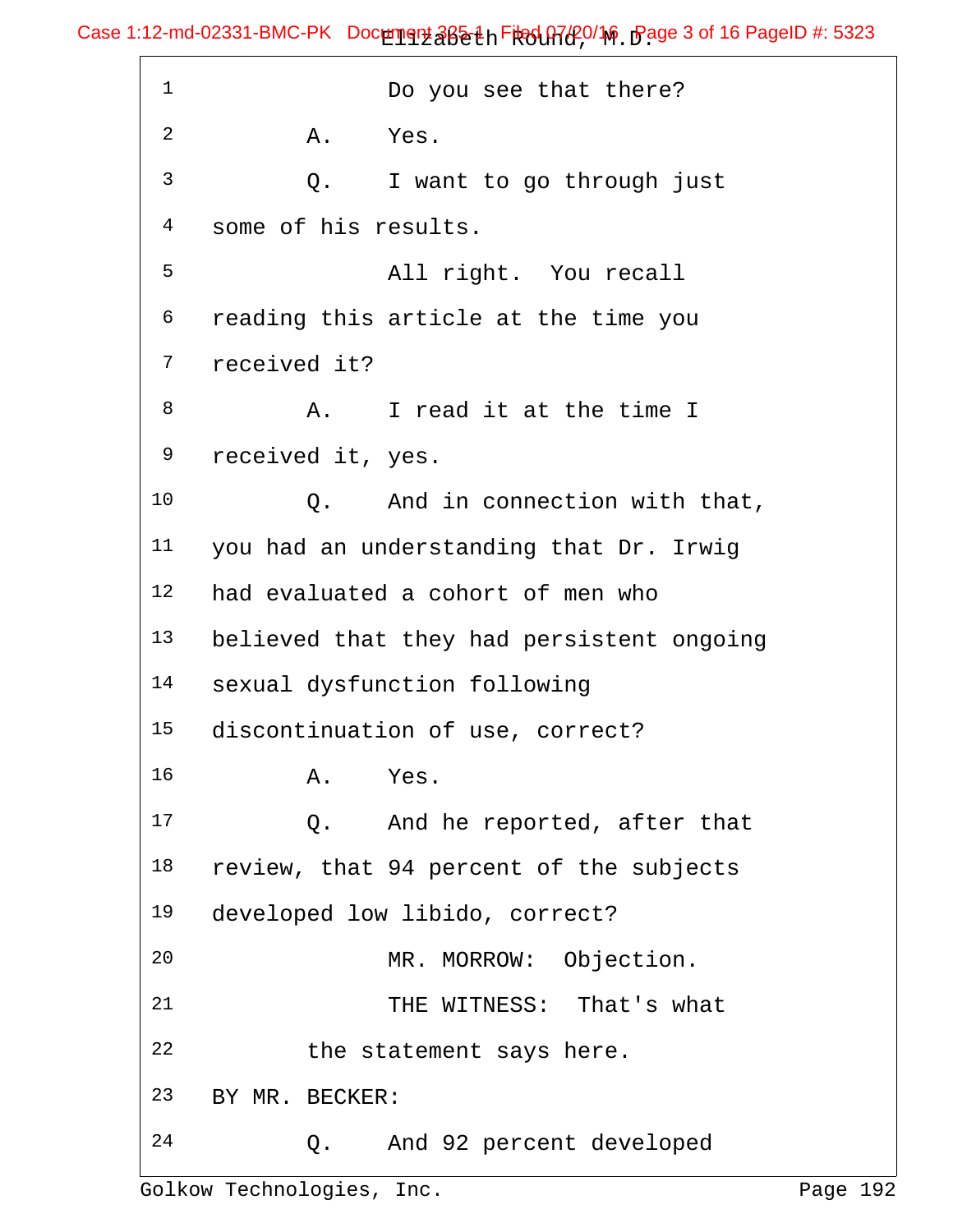Case 1:12-md-02331-BMC-PK Doc<del>ument 385-1</del>h Filed 07420/16 Page 4 of 16 PageID #: 5324

 erectile dysfunction. Do you see that? A. Yes. 4 MR. MORROW: Form. BY MR. BECKER: Q. 92 developed decreased arousal? 8 MR. MORROW: Object to the form. 10 THE WITNESS: Yes. BY MR. BECKER: Q. And 69 percent developed problems with orgasms. Do you see that there? MR. MORROW: Object to the form. 17 THE WITNESS: Yes. BY MR. BECKER: Q. Do you have any evidence, as you sit here today, that that data was, in fact, inaccurate? MR. MORROW: Objection. This is. THE WITNESS: This is a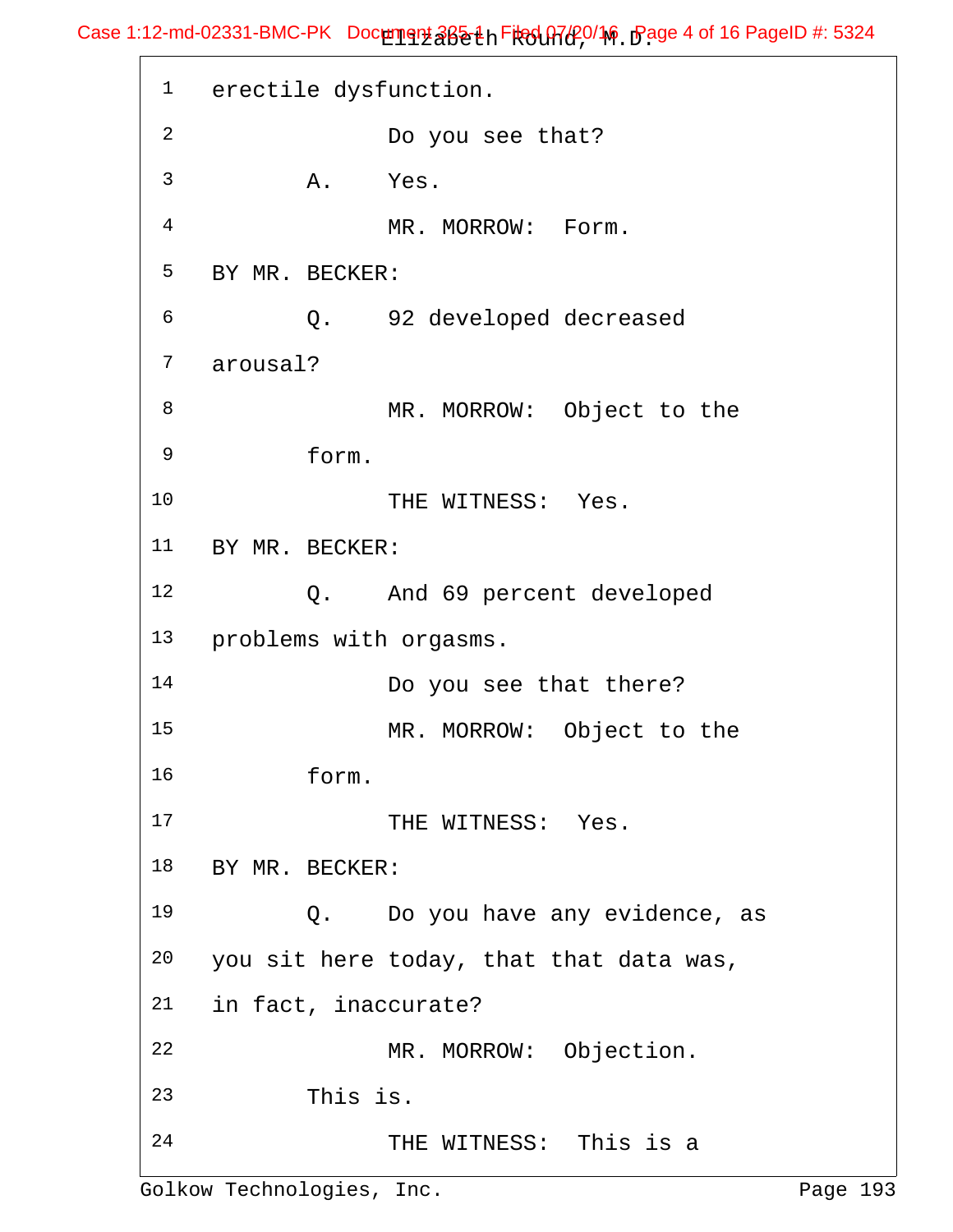Case 1:12-md-02331-BMC-PK Doc<del>ument 385-1</del>h Filed 07/20/16 Page 5 of 16 PageID #: 5325

 selected group of patients with sexual AEs following finasteride. BY MR. BECKER: Q. Right. I mean, it's men who are saying, I continue to have adverse events -- I continue to have sexual dysfunction following the time I stopped taking PROPECIA®, right? A. Yes. 10 MR. MORROW: Objection. BY MR. BECKER: 12 Q. And they're reporting these are their symptoms, true? A. Yes. Q. What, if anything, did Merck do with this data? 17 MR. MORROW: Object to the form. THE WITNESS: We reviewed the paper. BY MR. BECKER: Q. And based upon your review, what did you do? A. I don't recall that we took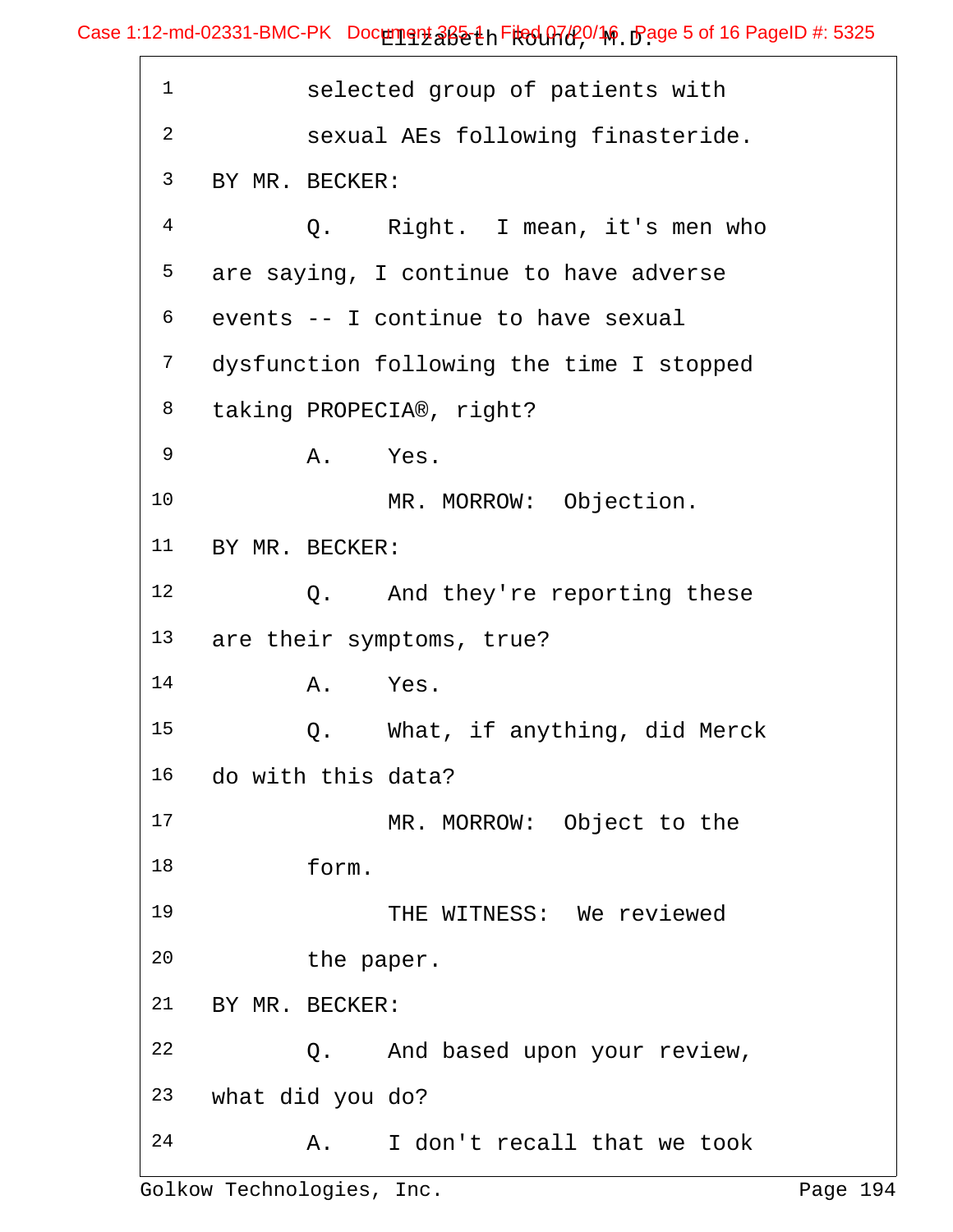any action, if that's what you're asking. Q. He reports that, The mean duration of finasteride use was 28 months 4 and the mean duration of persistent sexual side effects was 40 months from the time of finasteride cessation to the interview date. 8 Do you see that? A. I do. Q. Would 40 months constitute persistent ongoing sexual dysfunction? 12 MR. MORROW: Objection. THE WITNESS: I don't have a definition for persistent. BY MR. BECKER: Q. So if a label talks about symptoms being resolved upon discontinuation of use, don't you think it would be fair to tell doctors and patients what the temporal nexus was between the time the person discontinued the use and the date when the symptoms actually went away? MR. MORROW: Objection.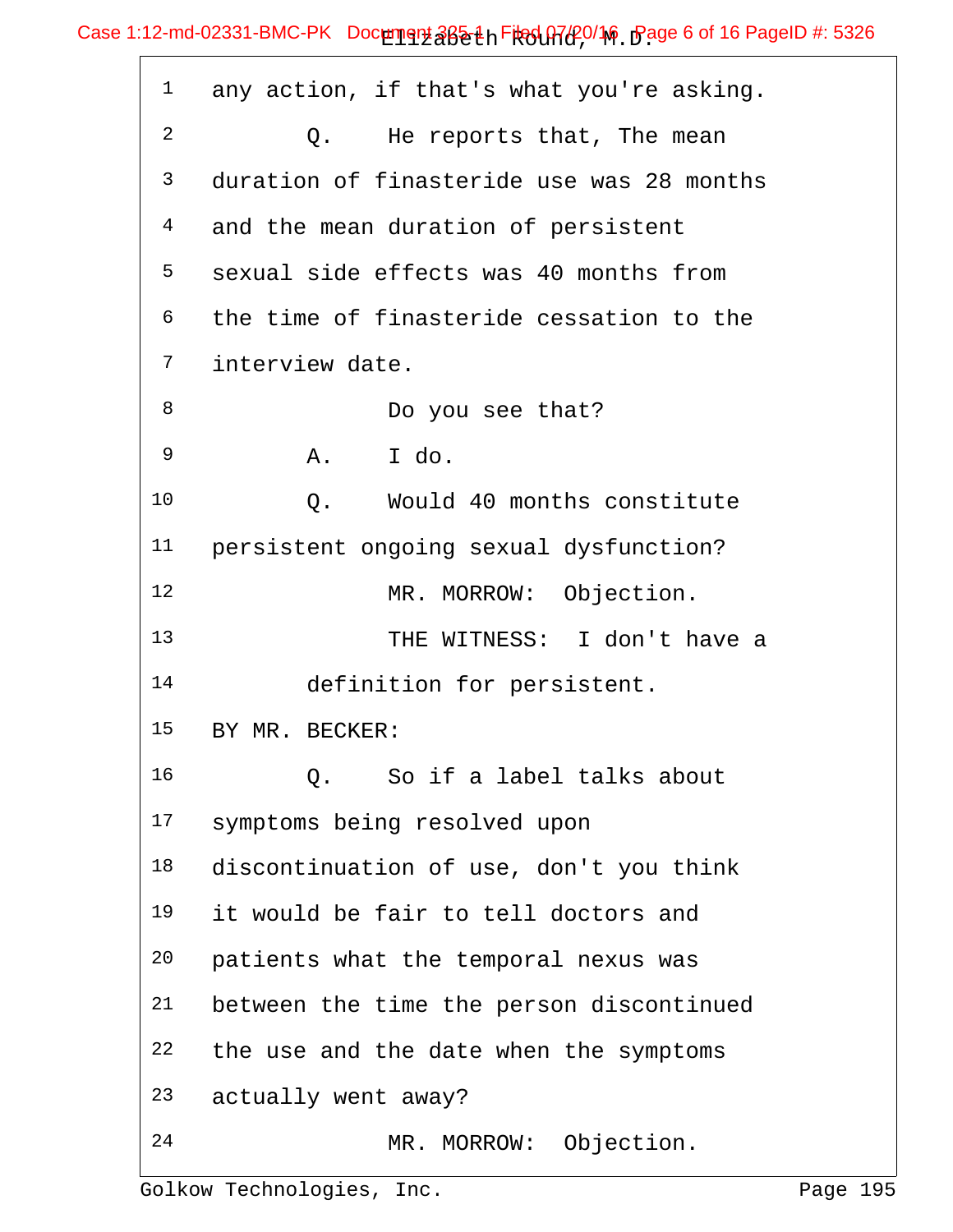Case 1:12-md-02331-BMC-PK Doc<del>ument 385-1</del>h Filed 07&0/16 Page 7 of 16 PageID #: 5327

| $\mathbf 1$ | THE WITNESS: Well, we                     |
|-------------|-------------------------------------------|
| 2           | didn't. We stated they were               |
| 3           | resolved upon discontinuation.            |
| 4           | BY MR. BECKER:                            |
| 5           | Q. But let's assume for                   |
| 6           | argument's sake that these men's symptoms |
| 7           | resolved at 40 months. Isn't there a      |
| 8           | difference between a label that says your |
| 9           | symptoms will resolve 40 months after you |
| 10          | discontinue use versus your symptoms will |
| 11          | ultimately resolve?                       |
| 12          | Isn't there a fundamental                 |
| 13          | difference between those two statements?  |
| 14          | MR. MORROW: Object to the                 |
| 15          | form.                                     |
| 16          | THE WITNESS: There is a                   |
| 17          | difference.                               |
| 18          | BY MR. BECKER:                            |
| 19          | Q. Is Merck putting patient               |
| 20          | safety first when it refuses to identify  |
| 21          | the temporal connection between           |
| 22          | discontinuation of drugs and how long it  |
| 23          | takes for those symptoms to actually      |
| 24          | resolve?                                  |

Golkow Technologies, Inc. Page 196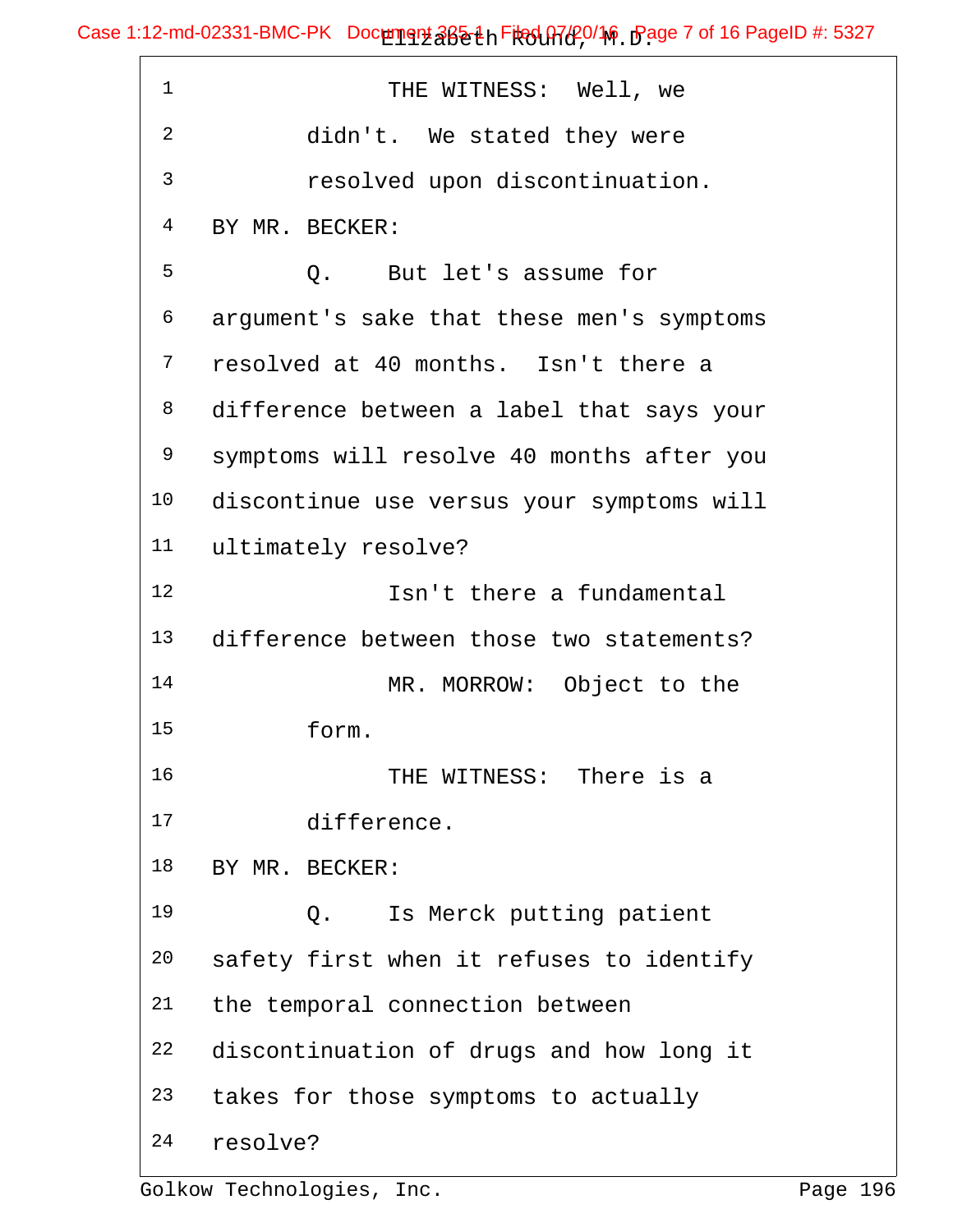Case 1:12-md-02331-BMC-PK Doc<del>ument 385-1</del>h Filed 07420/16 Page 8 of 16 PageID #: 5328

| $\mathbf 1$ | MR. MORROW: Object to the              |
|-------------|----------------------------------------|
| 2           | form.                                  |
| 3           | THE WITNESS: No. The                   |
| 4           | persistence of sexual AEs has been     |
| 5           | added to the label based on            |
| 6           | postmarketing. We've also              |
| 7           | established that postmarketing         |
| 8           | data is limited. And this author       |
| 9           | himself cites the limitations of       |
| 10          | this study; the post hoc approach,     |
| 11          | selection bias, record bias, no        |
| 12          | serum hormone level.                   |
| 13          | MR. BECKER: Objection,                 |
| 14          | nonresponsive. Move to strike          |
| 15          | everything after "no."                 |
| 16          | MR. MORROW: Objection.                 |
| 17          | BY MR. BECKER:                         |
| 18          | Q. My question is, Doctor, if          |
| 19          | we can agree that time from            |
| 20          | discontinuation to resolution is       |
| 21          | important, shouldn't you tell patients |
| 22          | what that time is?                     |
| 23          | MR. MORROW: Object to the              |
| 24          | form. That's a different               |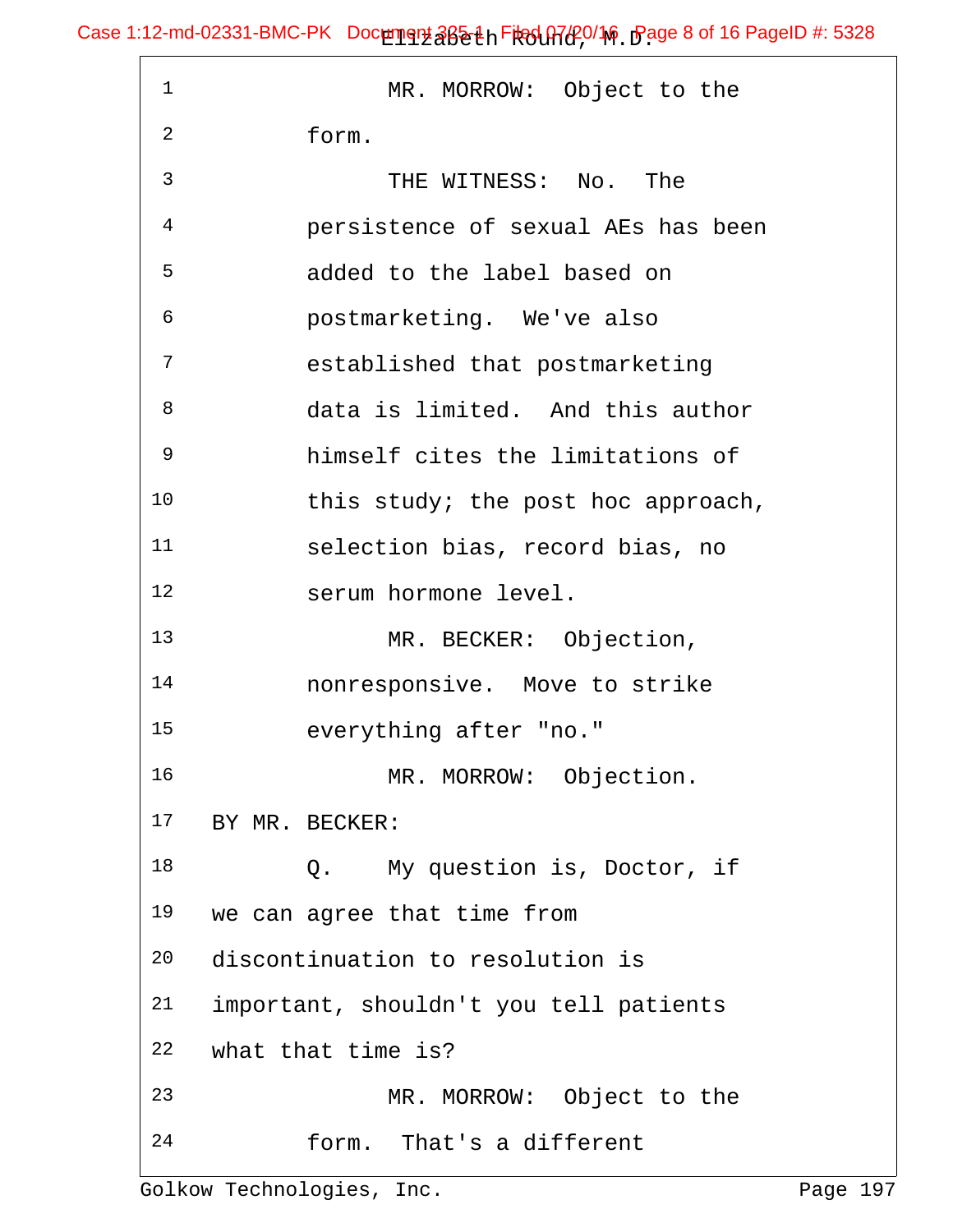Case 1:12-md-02331-BMC-PK Doc<del>ument 385-1</del>h Filed 07/20/16 Page 9 of 16 PageID #: 5329

 question. THE WITNESS: It would appear to be very variable for each of these patients. BY MR. BECKER: Q. That didn't answer my question. You either should or shouldn't have to tell them what the time is. What's your view? 12 MR. MORROW: Objection. THE WITNESS: I don't think there's a need to tell them the 15 time. BY MR. BECKER: Q. So in Merck's view, if the time to resolution was three and-a-half years, it would be okay to withhold that information from patients? MR. MORROW: Object to the form. Mischaracterizes the testimony. You may answer.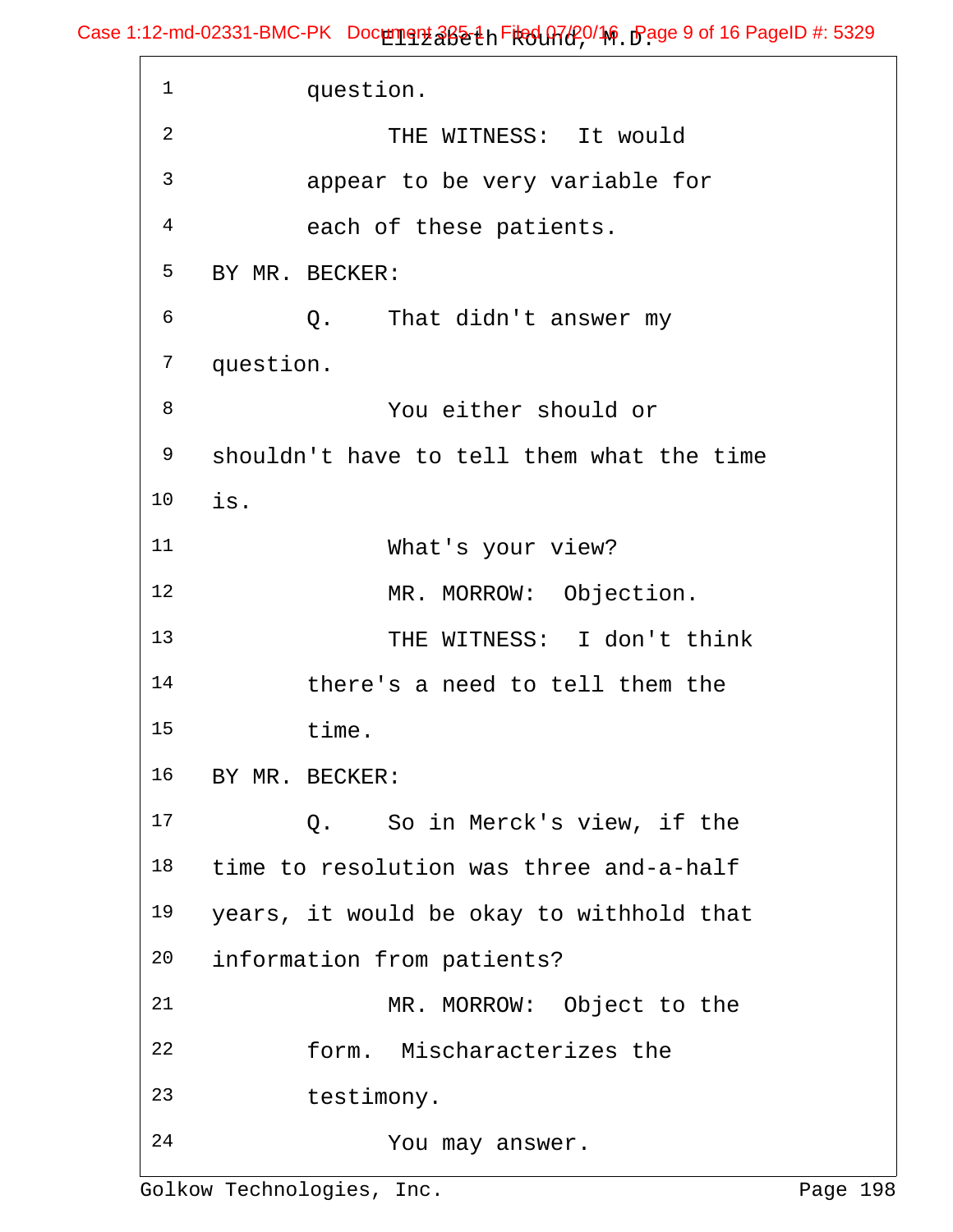Case 1:12-md-02331-BMC-PK Document  $\epsilon$   $\pm$  h  $\epsilon$  ike  $0.7/20/16$  . Bage 10 of 16 PageID #: 5330

1 THE WITNESS: No, that shouldn't be withheld from the patient. BY MR. BECKER: Q. So at what point in time does persistence become -- at what point in time do you believe Merck should alert patients that it takes to resolve these symptoms after discontinuation? MR. MORROW: Object to the form. 12 MR. BECKER: Let me start over because I agree with his objection on that one. BY MR. BECKER: Q. It's fair there's no -- there's no indication in the label that symptoms will resolve after a given amount of time has passed, right? A. Right. Q. All the label says is that stop taking the drug and the symptoms go away? A. Uh-huh.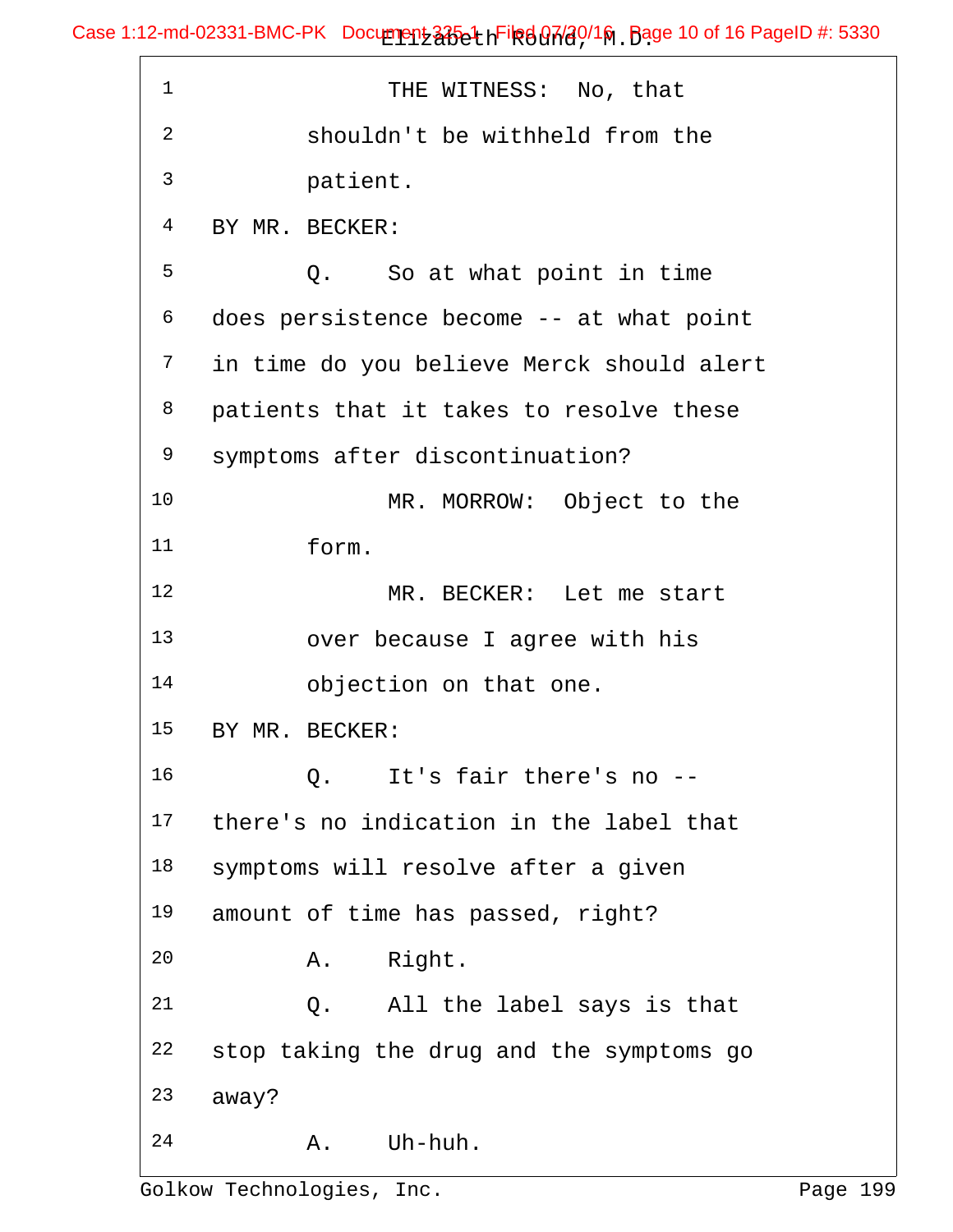$\Gamma$ 

| $\mathbf 1$ | Q. Yes?                                  |
|-------------|------------------------------------------|
| 2           | A. Yes. In the clinical                  |
| 3           | trials --                                |
| 4           | MR. MORROW: Objection.                   |
| 5           | THE WITNESS: -- yes.                     |
| 6           | BY MR. BECKER:                           |
| 7           | Q. Isn't it a fair inference             |
| 8           | from that, that the symptoms resolve     |
| 9           | quickly after you discontinue use?       |
| 10          | MR. MORROW: Objection.                   |
| 11          | Speculation.                             |
| 12          | THE WITNESS: Based on the                |
| 13          | clinical trials, I don't believe         |
| 14          | it was a long time.                      |
| 15          | BY MR. BECKER:                           |
| 16          | That wasn't my question.<br>Q.           |
| 17          | My question was, wasn't the              |
| 18          | inference that Merck was making was that |
| 19          | symptoms would quickly resolve upon      |
| 20          | discontinuation of use?                  |
| 21          | MR. MORROW: Object to the                |
| 22          | form.                                    |
| 23          | THE WITNESS: I don't know                |
| 24          | that the argument was quickly            |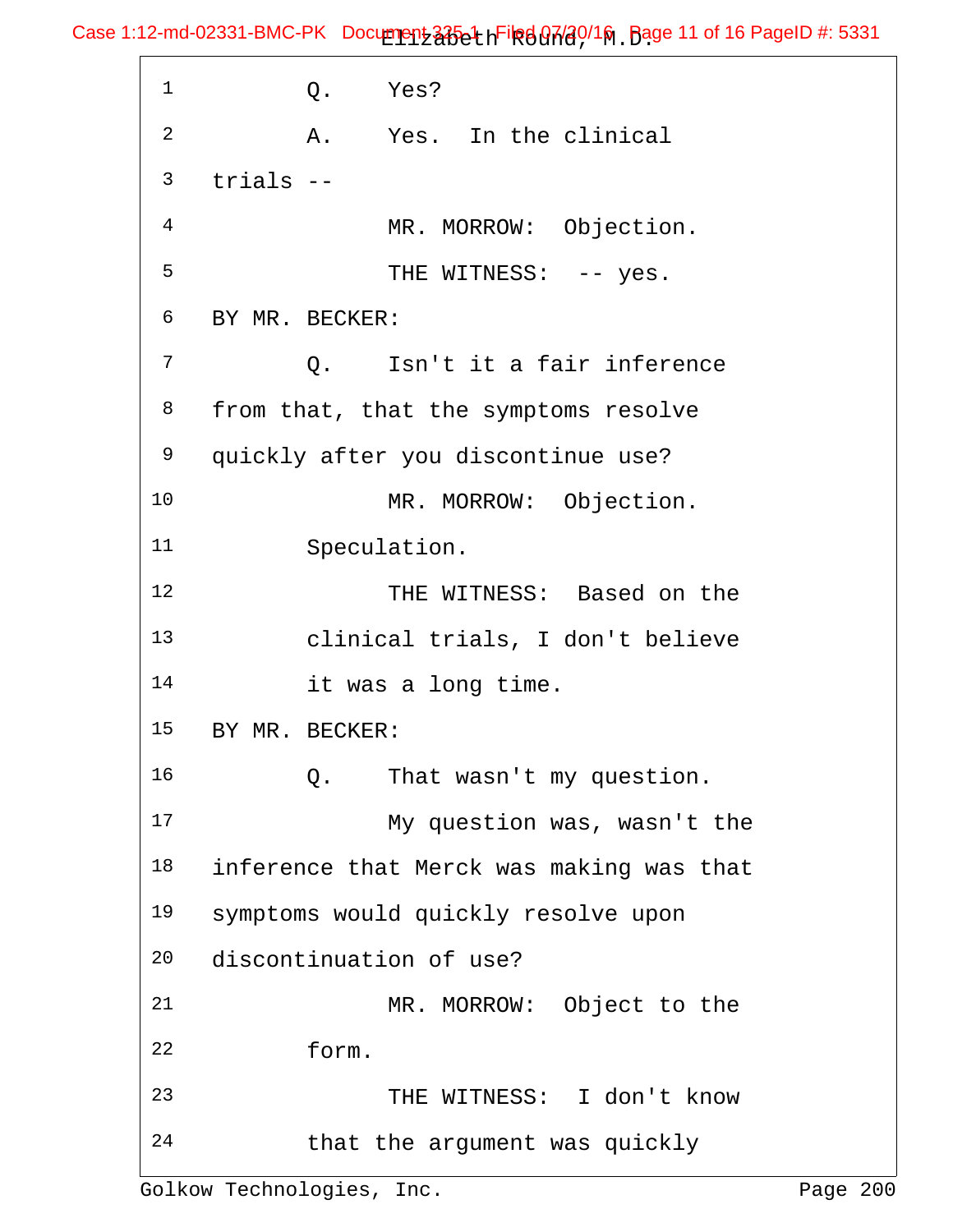**resolve.** We just said that they would -- they resolved on discontinuation, what we saw in the clinical trials. BY MR. BECKER: Q. Can we -- would you agree with me that the longer it takes to have 8 these symptoms resolve after discontinuation of use, the more obligation Merck has to alert patients of that -- of that issue? 12 MR. MORROW: Object to the form. 14 THE WITNESS: We now have reports in the adverse experiences section that talk about persistence. We don't put a qualifying -- a qualifying time period on that. MR. BECKER: Objection. Hold on. Nonresponsive. Move to strike. BY MR. BECKER: Q. Let me see if I can do it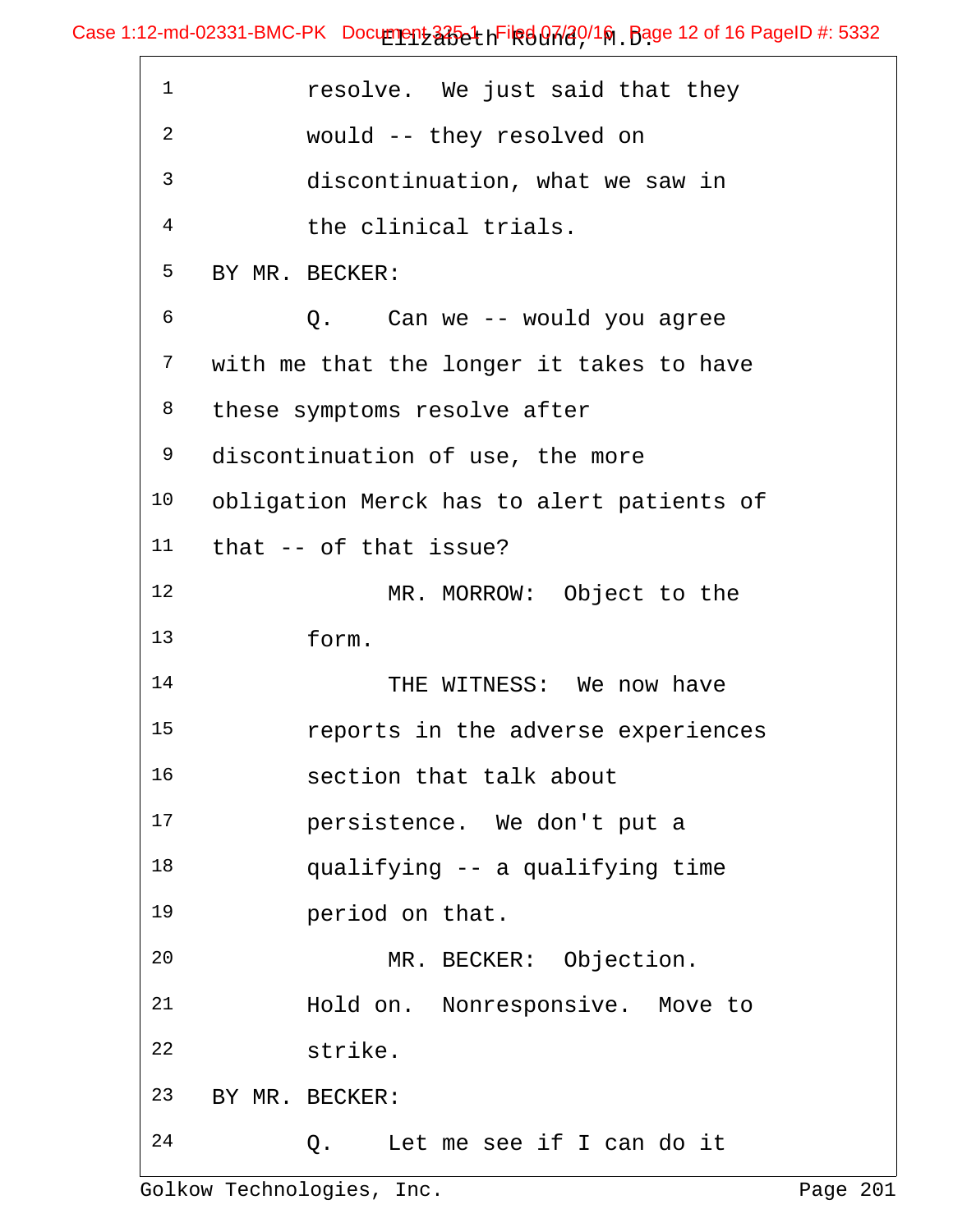this way, Doctor. Would you agree that if in some men these symptoms occurred six months after discontinuation of use, that Merck would have an obligation to report that in the label? 7 MR. MORROW: Objection. 8 THE WITNESS: Do you mean that these events had a new onset six months after? BY MR. BECKER: Q. No, no. I'm asking you, Merck does not dispute the fact that sexual -- adverse sexual events can occur while on a drug; you don't dispute that, do you? A. No. Q. Merck takes the position that at some point following discontinuation of use, those symptoms go away, right? A. As observed in the trials, yes. Q. What I'm trying to get at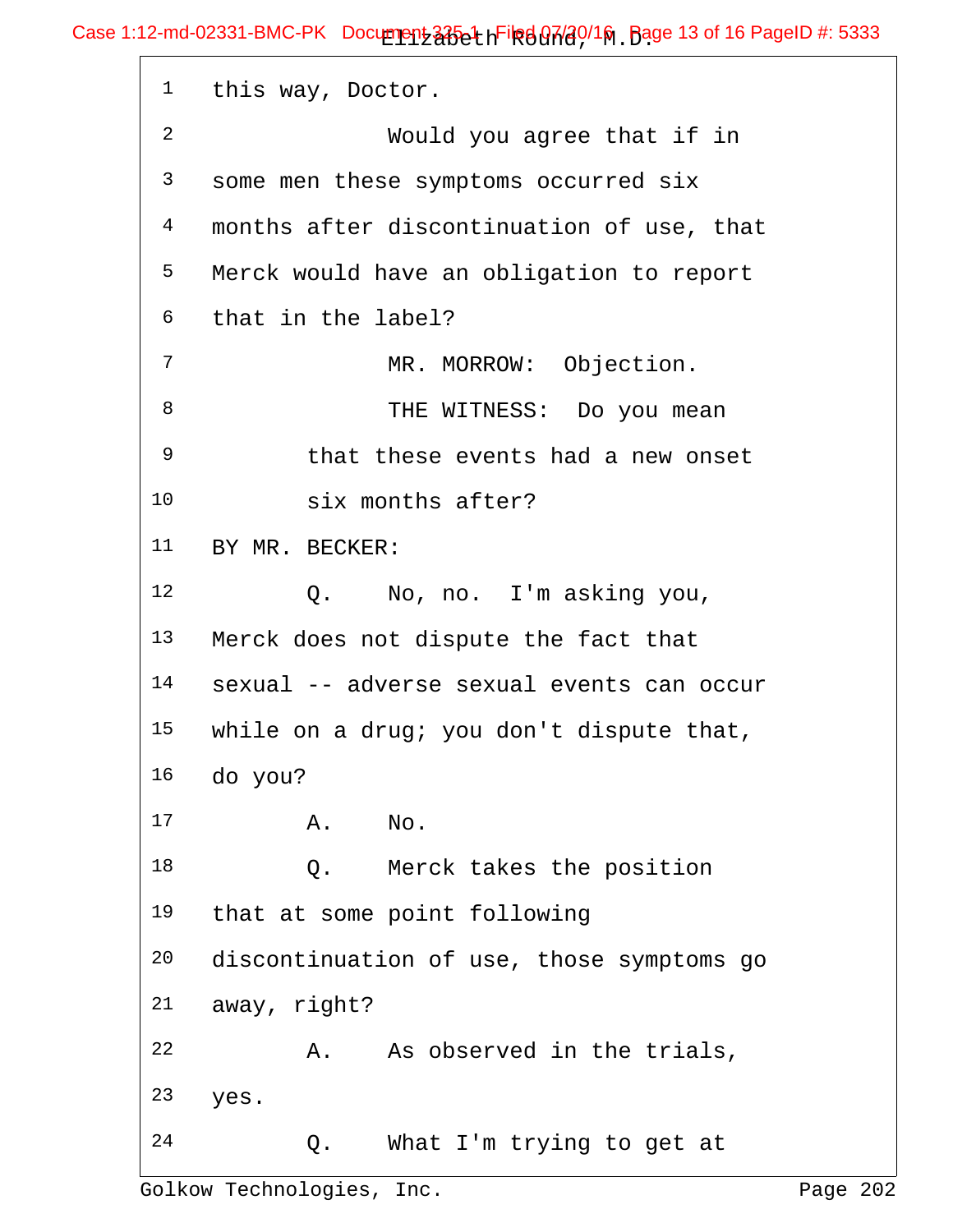1 is, how long after discontinuation of use should Merck tell patients and doctors those symptoms take to resolve? Do you understand my question? A. I do understand the question. 8 MR. MORROW: Objection. You can answer. BY MR. BECKER: Q. And my question is, would you agree that if the symptoms did not resolve for a month, that Merck should alert patients who take the drug that it may take up to a month for their sexual dysfunction -- for their sexual function to return? 18 MR. MORROW: Objection. BY MR. BECKER: Q. Should you tell patients that? MR. MORROW: Objection. BY MR. BECKER: Q. Should you tell patients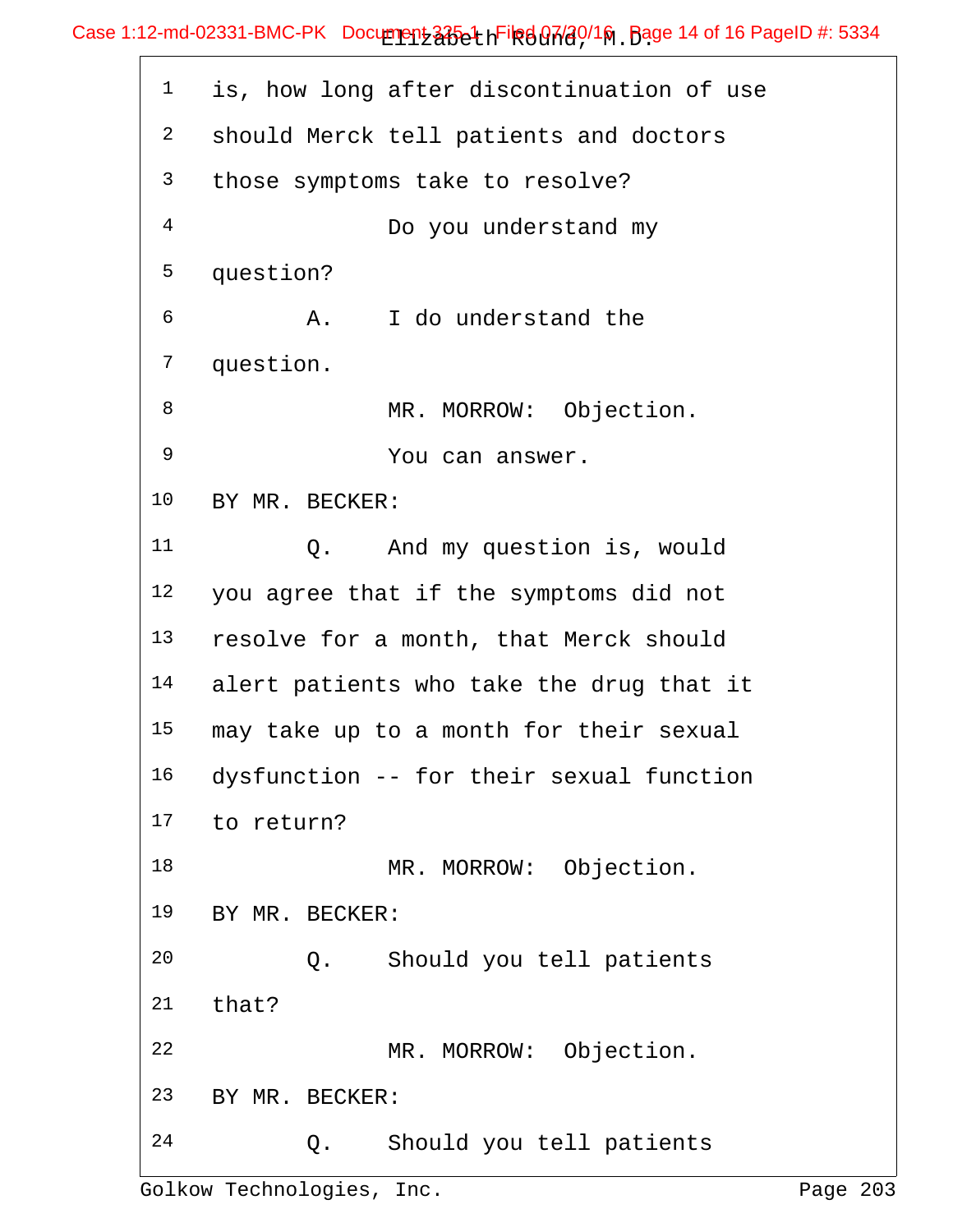that? MR. MORROW: Objection. THE WITNESS: If we had that information, yes. BY MR. BECKER: Q. Okay. Now, you have a worldwide adverse event database, right? 8 A. Yes. Q. And you had clinical trials, right? 11 A. Yes. Q. And in those clinical trials, the data reported resolution after discontinuation of use for some patients, right? A. Yes, yes. Q. And sometimes that resolution took several hundred days or up to a year, right? MR. MORROW: Objection. THE WITNESS: I don't know 22 that. BY MR. BECKER: Q. If the data demonstrates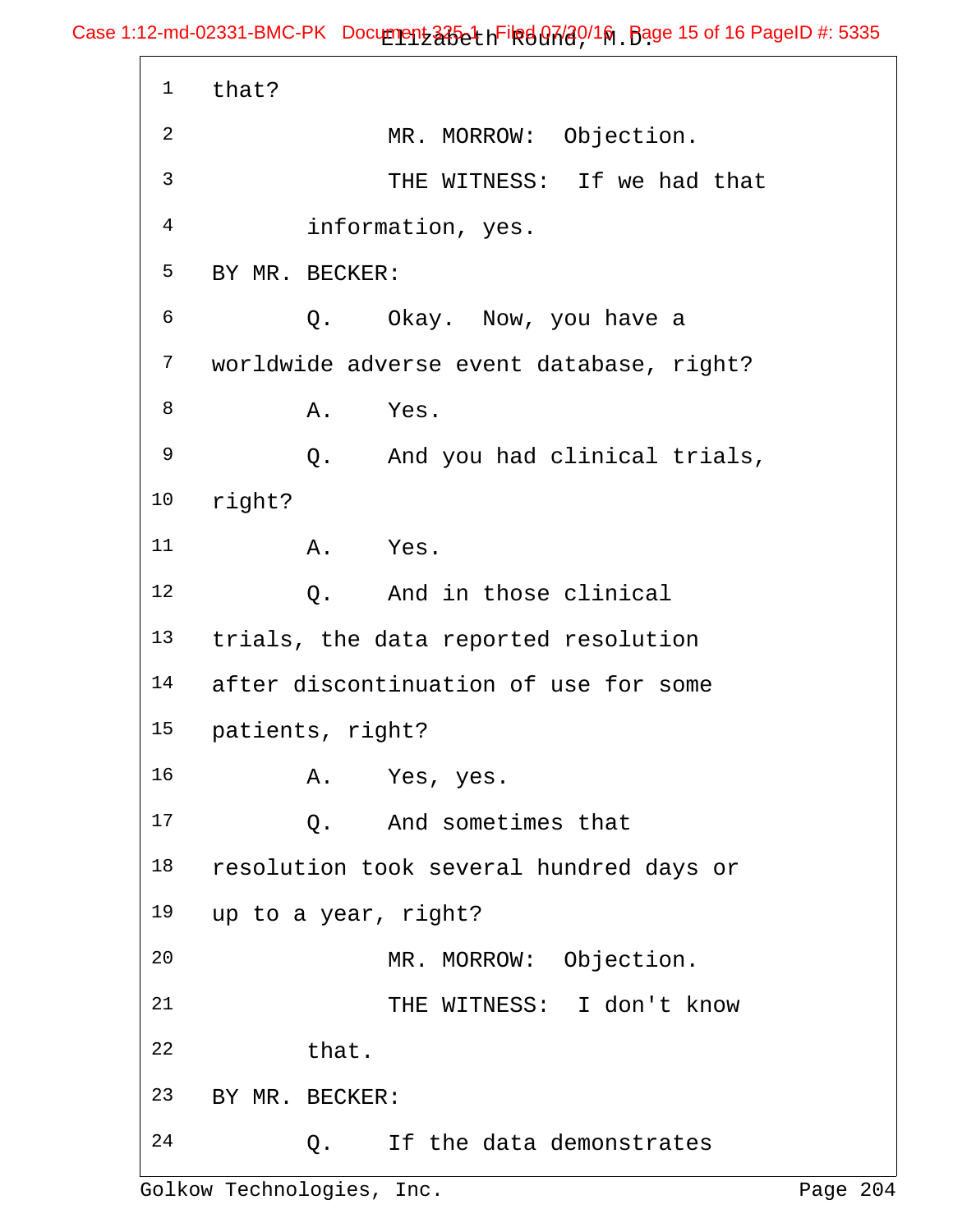that resolution took a long time following discontinuation of use, shouldn't you have told patients and doctors that? MR. MORROW: Object to the form. THE WITNESS: I don't remember the data on how long it took to -- for resolution. BY MR. BECKER: Q. That wasn't my question, though. 13 A. I understand. Q. So I'd like an answer to my question. 16 MR. MORROW: Same objection. 17 THE WITNESS: If  $-$  it may have been useful to put that in. - - - (Whereupon, Exhibit-57, 4/6/11 E-mail to Cynthia Silber from Christine Alberts, Bates MRKP0001390080-81, was marked for identification.)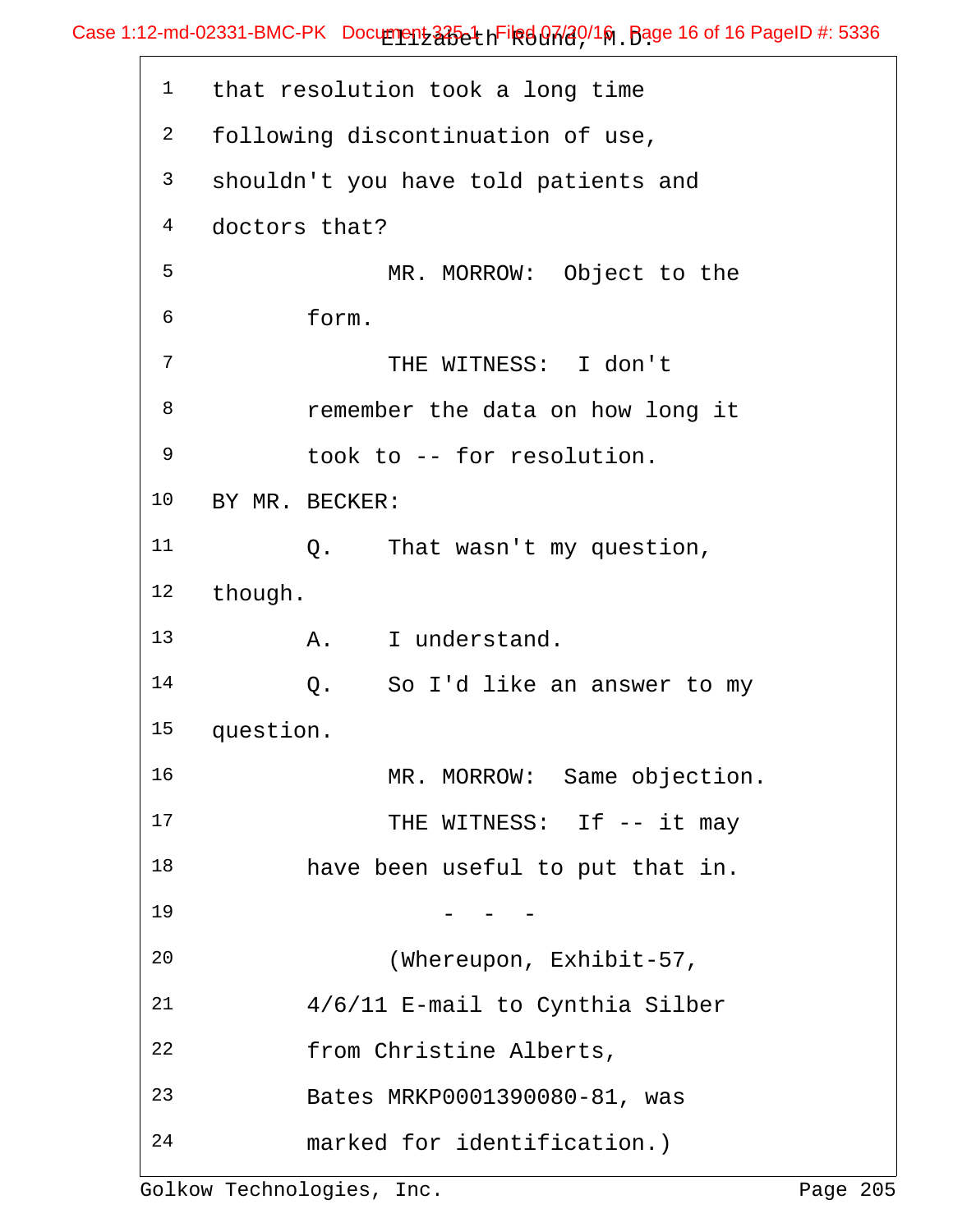Case 1:12-md-02331-BMC-PK Document 325-2 Filed 07/20/16 Page 1 of 13 PageID #: 5337

NDA 20-788/S-003 Page 3

# **PROPECIA**

**(Finasteride)** Tablets, 1 mg

## **DESCRIPTION**

PROPECIA\* (finasteride), a synthetic 4-azasteroid compound, is a specific inhibitor of steroid Type II 5α-reductase, an intracellular enzyme that converts the androgen testosterone into 5α-dihydrotestosterone (DHT). Finasteride is 4-azaandrost-1-ene-17-carboxamide,*N*-(1,1-dimethylethyl)-3-oxo-,(5α,17β)-. The empirical formula of finasteride is  $C_{23}H_{36}N_2O_2$  and its molecular weight is 372.55. Its structural formula is:



Finasteride is a white crystalline powder with a melting point near 250°C. It is freely soluble in chloroform and in lower alcohol solvents but is practically insoluble in water.

PROPECIA tablets for oral administration are film-coated tablets that contain 1 mg of finasteride and the following inactive ingredients: lactose monohydrate, microcrystalline cellulose, pregelatinized starch, sodium starch glycolate, docusate sodium, magnesium stearate, hydroxypropyl methylcellulose 2910, hydroxypropyl cellulose, titanium dioxide, talc, yellow ferric oxide, and red ferric oxide.

1

<sup>\*</sup> Registered trademark of MERCK & CO., INC.

COPYRIGHT © MERCK & CO., Inc., 1997

All rights reserved.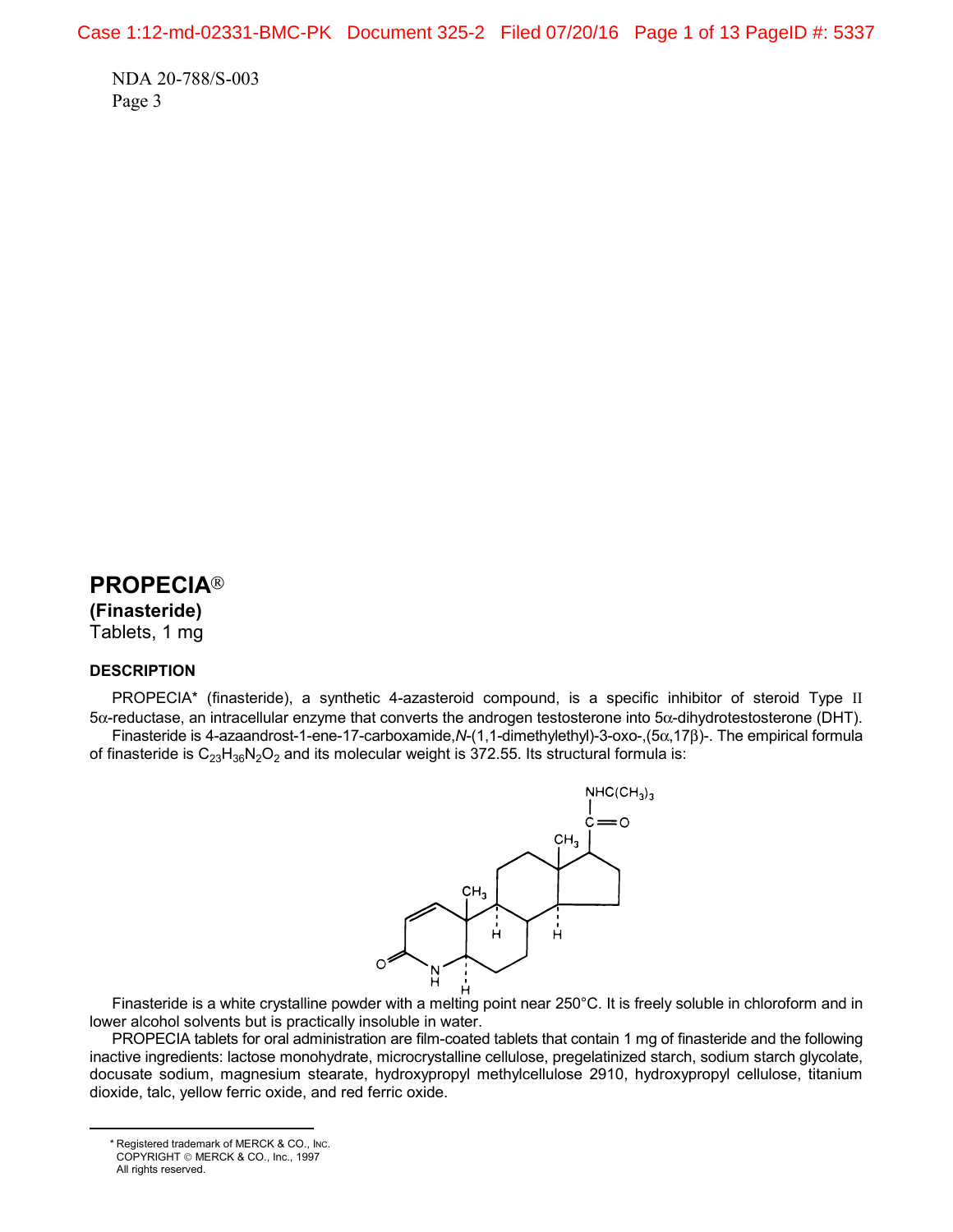#### **CLINICAL PHARMACOLOGY**

Finasteride is a competitive and specific inhibitor of Type II 5α-reductase, an intracellular enzyme that converts the androgen testosterone into DHT. Two distinct isozymes are found in mice, rats, monkeys, and humans: Type I and II. Each of these isozymes is differentially expressed in tissues and developmental stages. In humans, Type I 5 $\alpha$ -reductase is predominant in the sebaceous glands of most regions of skin, including scalp, and liver. Type I 5 $\alpha$ reductase is responsible for approximately one-third of circulating DHT. The Type II 5α-reductase isozyme is primarily found in prostate, seminal vesicles, epididymides, and hair follicles as well as liver, and is responsible for two-thirds of circulating DHT.

In humans, the mechanism of action of finasteride is based on its preferential inhibition of the Type II isozyme. Using native tissues (scalp and prostate), *in vitro* binding studies examining the potential of finasteride to inhibit either isozyme revealed a 100-fold selectivity for the human Type II 5 $\alpha$ -reductase over Type I isozyme (IC<sub>50</sub>=500 and 4.2 nM for Type I and II, respectively). For both isozymes, the inhibition by finasteride is accompanied by reduction of the inhibitor to dihydrofinasteride and adduct formation with NADP+. The turnover for the enzyme complex is slow  $(t_{1/2}$  approximately 30 days for the Type II enzyme complex and 14 days for the Type I complex).

Finasteride has no affinity for the androgen receptor and has no androgenic, antiandrogenic, estrogenic, antiestrogenic, or progestational effects. Inhibition of Type II 5α-reductase blocks the peripheral conversion of testosterone to DHT, resulting in significant decreases in serum and tissue DHT concentrations. Finasteride produces a rapid reduction in serum DHT concentration, reaching 65% suppression within 24 hours of oral dosing with a 1-mg tablet.

In men with male pattern hair loss (androgenetic alopecia), the balding scalp contains miniaturized hair follicles and increased amounts of DHT compared with hairy scalp. Administration of finasteride decreases scalp and serum DHT concentrations in these men. The relative contributions of these reductions to the treatment effect of finasteride have not been defined. By this mechanism, finasteride appears to interrupt a key factor in the development of androgenetic alopecia in those patients genetically predisposed.

Finasteride had no effect on circulating levels of cortisol, thyroid-stimulating hormone, or thyroxine, nor did it affect the plasma lipid profile (e.g., total cholesterol, low-density lipoproteins, high-density lipoproteins and triglycerides) or bone mineral density. In studies with finasteride, no clinically meaningful changes in luteinizing hormone (LH) or follicle-stimulating hormone (FSH) were detected. In healthy volunteers, treatment with finasteride did not alter the response of LH and FSH to gonadotropin-releasing hormone, indicating that the hypothalamic-pituitary-testicular axis was not affected. Mean circulating levels of testosterone and estradiol were increased by approximately 15% as compared to baseline, but these remained within the physiologic range.

#### *Pharmacokinetics*

Following an oral dose of 14C-finasteride in man, a mean of 39% (range, 32-46%) of the dose was excreted in the urine in the form of metabolites; 57% (range, 51-64%) was excreted in the feces. The major compound isolated from urine was the monocarboxylic acid metabolite; virtually no unchanged drug was recovered. The t-butyl side chain monohydroxylated metabolite has been isolated from plasma. These metabolites possessed no more than 20% of the 5 $α$ -reductase inhibitory activity of finasteride.

In a study in 15 healthy male subjects, the mean bioavailability of finasteride 1-mg tablets was 65% (range 26- 170%), based on the ratio of AUC relative to a 5-mg intravenous dose infused over 60 minutes. Following intravenous infusion, mean plasma clearance was 165 mL/min (range, 70-279 mL/min) and mean steady-state volume of distribution was 76 liters (range, 44-96 liters). In a separate study, the bioavailability of finasteride was not affected by food.

Approximately 90% of circulating finasteride is bound to plasma proteins. Finasteride has been found to cross the blood-brain barrier.

There is a slow accumulation phase for finasteride after multiple dosing. At steady state following dosing with 1 mg/day, maximum finasteride plasma concentration averaged 9.2 ng/mL (range, 4.9-13.7 ng/mL) and was reached 1 to 2 hours postdose; AUC<sub>(0-24 hr)</sub> was 53 ng•hr/mL (range, 20-154 ng•hr/mL) and mean terminal half-life of elimination was 4.8 hours (range, 3.3-13.4 hours).

Semen levels have been measured in 35 men taking finasteride 1 mg daily for 6 weeks. In 60% (21 of 35) of the samples, finasteride levels were undetectable. The mean finasteride level was 0.26 ng/mL and the highest level measured was 1.52 ng/mL. Using this highest semen level measured and assuming 100% absorption from a 5-mL ejaculate per day, human exposure through vaginal absorption would be up to 7.6 ng per day, which is 750 times lower than the exposure from the no-effect dose for developmental abnormalities in Rhesus monkeys (see PRECAUTIONS, *Pregnancy*).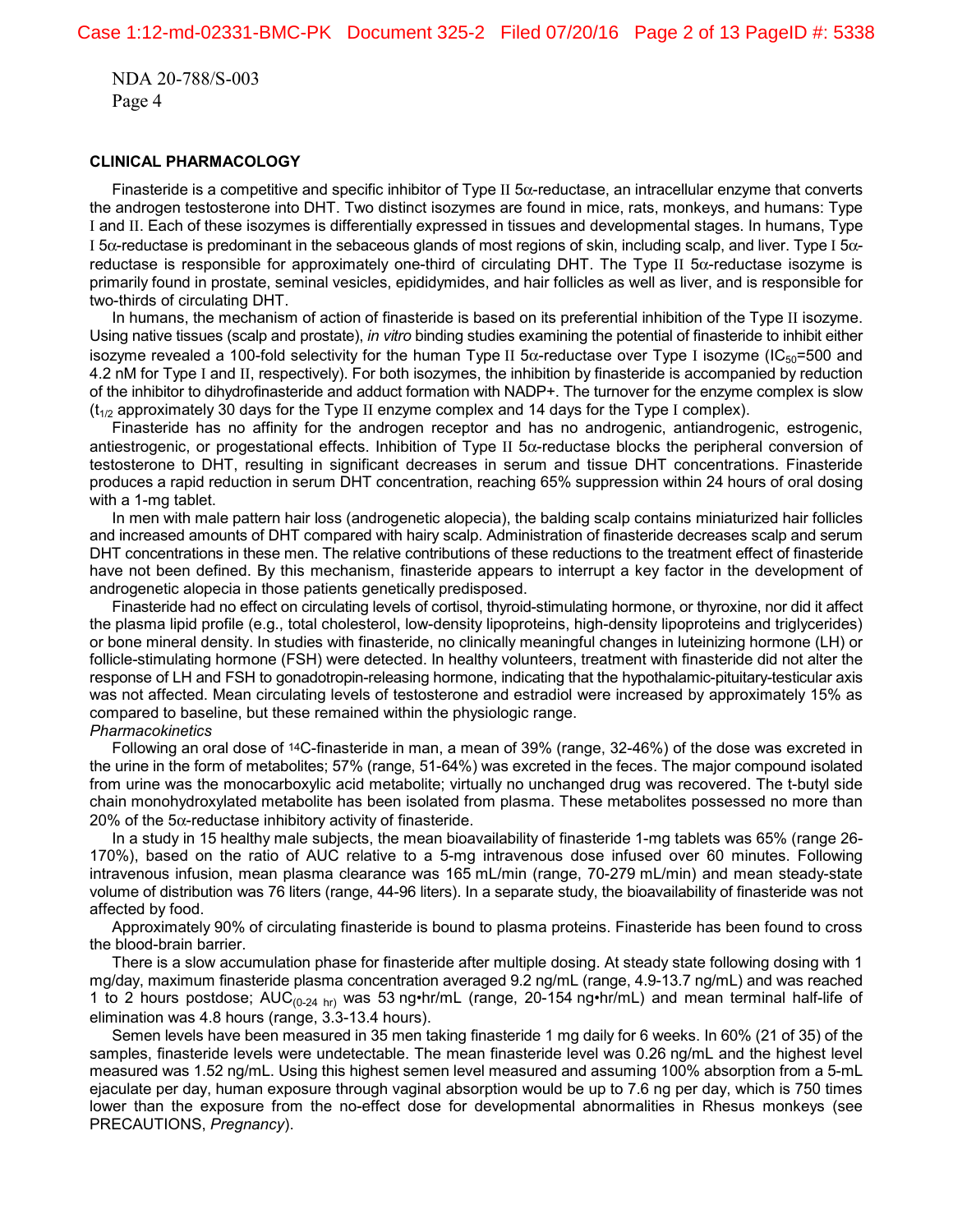The elimination rate of finasteride decreases somewhat with age. Mean terminal half-life is approximately 5-6 hours in men 18-60 years of age and 8 hours in men more than 70 years of age. These findings are of no clinical significance, and a reduction in dosage in the elderly is not warranted.

No dosage adjustment is necessary in patients with renal insufficiency. In patients with chronic renal impairment (creatinine clearance ranging from 9.0 to 55 mL/min), the values for AUC, maximum plasma concentration, half-life, and protein binding after a single dose of <sup>14</sup>C-finasteride were similar to those obtained in healthy volunteers. Urinary excretion of metabolites was decreased in patients with renal impairment. This decrease was associated with an increase in fecal excretion of metabolites. Plasma concentrations of metabolites were significantly higher in patients with renal impairment (based on a 60% increase in total radioactivity AUC). Furthermore, finasteride has been well tolerated in men with normal renal function receiving up to 80 mg/day for 12 weeks where exposure of these patients to metabolites would presumably be much greater.

#### *Clinical Studies*

#### Studies in Men

The efficacy of PROPECIA was demonstrated in men (88% Caucasian) with mild to moderate androgenetic alopecia (male pattern hair loss) between 18 and 41 years of age. In order to prevent seborrheic dermatitis which might confound the assessment of hair growth in these studies (controlled phase and extensions), all men, whether treated with finasteride or placebo, were instructed to use a specified, medicated, tar-based shampoo (Neutrogena T/Gel®\*\* Shampoo).

There were three double-blind, randomized, placebo-controlled studies of 12-month duration. The two primary endpoints were hair count and patient self-assessment; the two secondary endpoints were investigator assessment and ratings of photographs. In addition, information was collected regarding sexual function (based on a selfadministered questionaire) and non-scalp body hair growth. The three studies were conducted in 1,879 men with mild to moderate, but not complete, hair loss. Two of the studies enrolled men with predominantly mild to moderate vertex hair loss (n=1,553). The third enrolled men having mild to moderate hair loss in the anterior mid-scalp area with or without vertex balding (n=326).

Studies in Men with Vertex Baldness

Of the men who completed the first 12 months of the two vertex baldness trials, 1,215 elected to continue in double-blind, placebo-controlled, 12-month extension studies. There were 547 men receiving PROPECIA for both the initial and extension periods (up to 24 months) and 60 men receiving placebo for the same periods. In addition, there were 65 men who received PROPECIA for the initial 12 months followed by placebo in the 12-month extension period, and 543 men who received placebo for the initial 12 months followed by PROPECIA in the 12-month extension period (See Figure below).

Hair counts were assessed by photographic enlargements of a representative area of active hair loss. In these two studies in men with vertex baldness, significant increases in hair count were demonstrated at 6 and 12 months in men treated with PROPECIA, while significant hair loss from baseline was demonstrated in those treated with placebo. At 12 months there was a 107-hair difference from placebo (p<0.001, PROPECIA [n=679 evaluable men] vs placebo [n=672 evaluable men]) within a 1-inch diameter circle (5.1 cm<sup>2</sup>). Hair count was maintained in those men taking PROPECIA (n=433 evaluable men) for up to 24 months, while the placebo group (n=47 evaluable men) continued to show progressive hair loss. At 24 months, this resulted in a 138-hair difference between treatment groups (p<0.001) within the same area. Patients who switched from placebo to PROPECIA (n=426 evaluable men) at the end of the initial 12 months had an increase in hair count at 24 months. A change of treatment from PROPECIA to placebo (n=48 evaluable men) at the end of the initial 12 months resulted in reversal of the increase in hair count 12 months later, at 24 months. See figure below for combined study results.

At 12 months, 14% of men treated with PROPECIA had hair loss (defined as any decrease in hair count from baseline) compared with 58% of men in the placebo group. In men treated for up to 24 months, 17% of those treated with PROPECIA demonstrated hair loss compared with 72% of those in the placebo group.

1

<sup>\*\*</sup> Registered trademark of Johnson & Johnson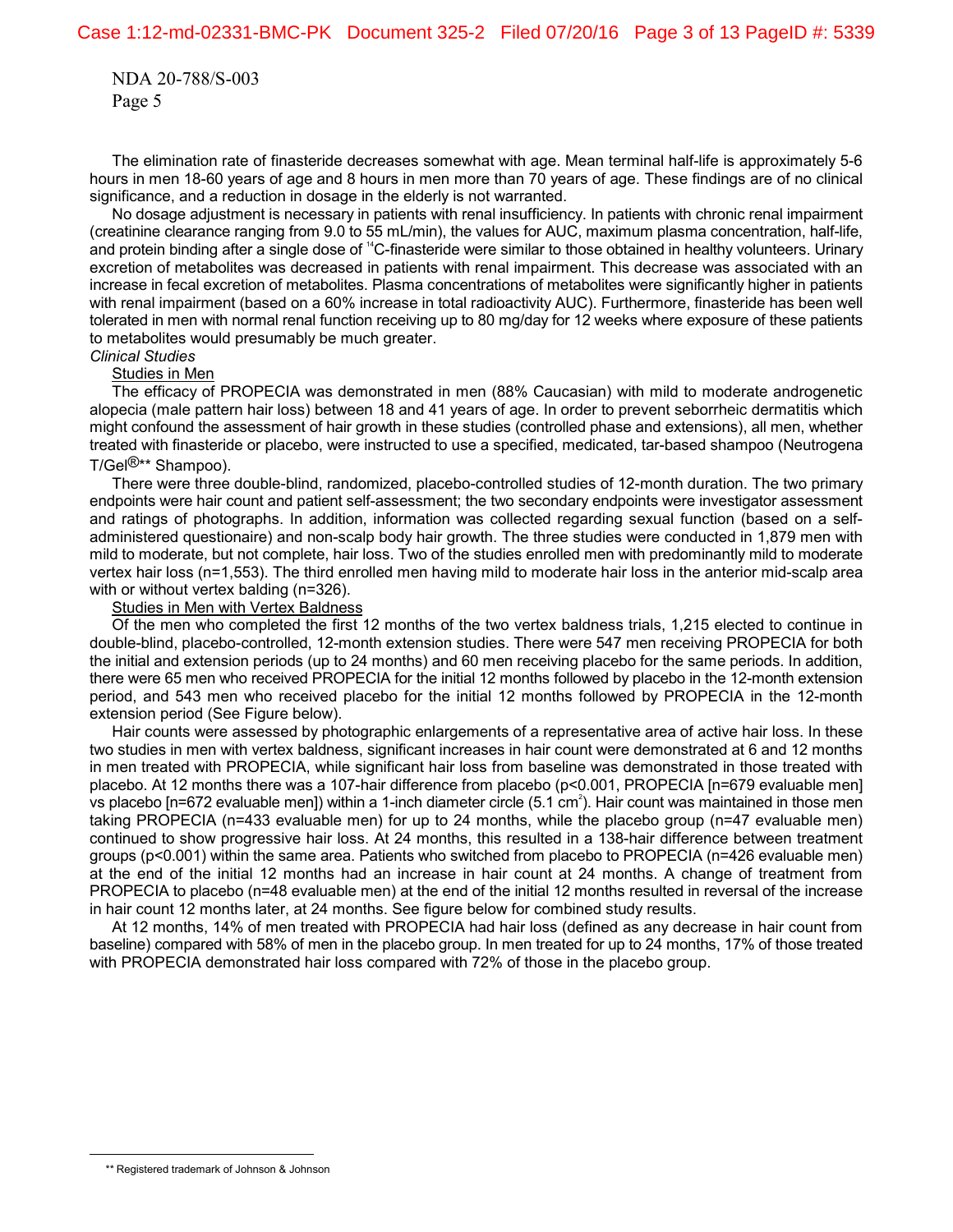

Patient self-assessment was obtained at each clinic visit from a self-administered questionnaire, which included questions on their perception of hair growth, hair loss, and appearance. This self-assessment demonstrated an increase in amount of hair, a decrease in hair loss, and improvement in appearance in men treated with PROPECIA. Overall improvement compared with placebo was seen as early as 3 months (p<0.05), with continued improvement over 24 months.

Investigator assessment was based on a 7-point scale evaluating increases or decreases in scalp hair at each patient visit. This assessment showed significantly greater increases in hair growth in men treated with PROPECIA compared with placebo as early as 3 months (p<0.001). At 12 months, the investigators rated 65% of men treated with PROPECIA as having increased hair growth compared with 37% in the placebo group. At 24 months, the investigators rated 80% of men treated with PROPECIA as having increased hair growth compared with 47% of men treated with placebo.

Standardized photographs of the head were assessed in a blinded fashion, at the beginning of the study and at 6, 12, 18 and 24 months. An independent panel rated increases or decreases in scalp hair on the same 7-point scale as the investigator assessment. At 12 months, 48% of men treated with PROPECIA had an increase as compared with 7% of men treated with placebo. At 24 months, an increase in hair growth was demonstrated in 66% of men treated with PROPECIA compared with 7% of men treated with placebo. Based on this assessment, continued treatment with PROPECIA resulted in further improvement. These results were observed in the context of no further increase in hair count between month 12 and month 24.

Other Results in Vertex Baldness Studies

A sexual function questionnaire was self-administered by patients participating in the two vertex baldness trials to detect more subtle changes in sexual function. At Month 12, statistically significant differences in favor of placebo were found in 3 of 4 domains (sexual interest, erections, and perception of sexual problems). However, no significant difference was seen in the question on overall satisfaction with sex life.

In one of the two vertex baldness studies, patients were questioned on non-scalp body hair growth. PROPECIA did not appear to affect non-scalp body hair.

Study in Men with Hair Loss in the Anterior Mid-Scalp Area

A third study of 12-month duration, designed to assess the efficacy of PROPECIA in men with hair loss in the anterior mid-scalp area, also demonstrated significant increases in hair count compared with placebo. Increases in hair count were accompanied by improvements in patient self-assessment, investigator assessment, and ratings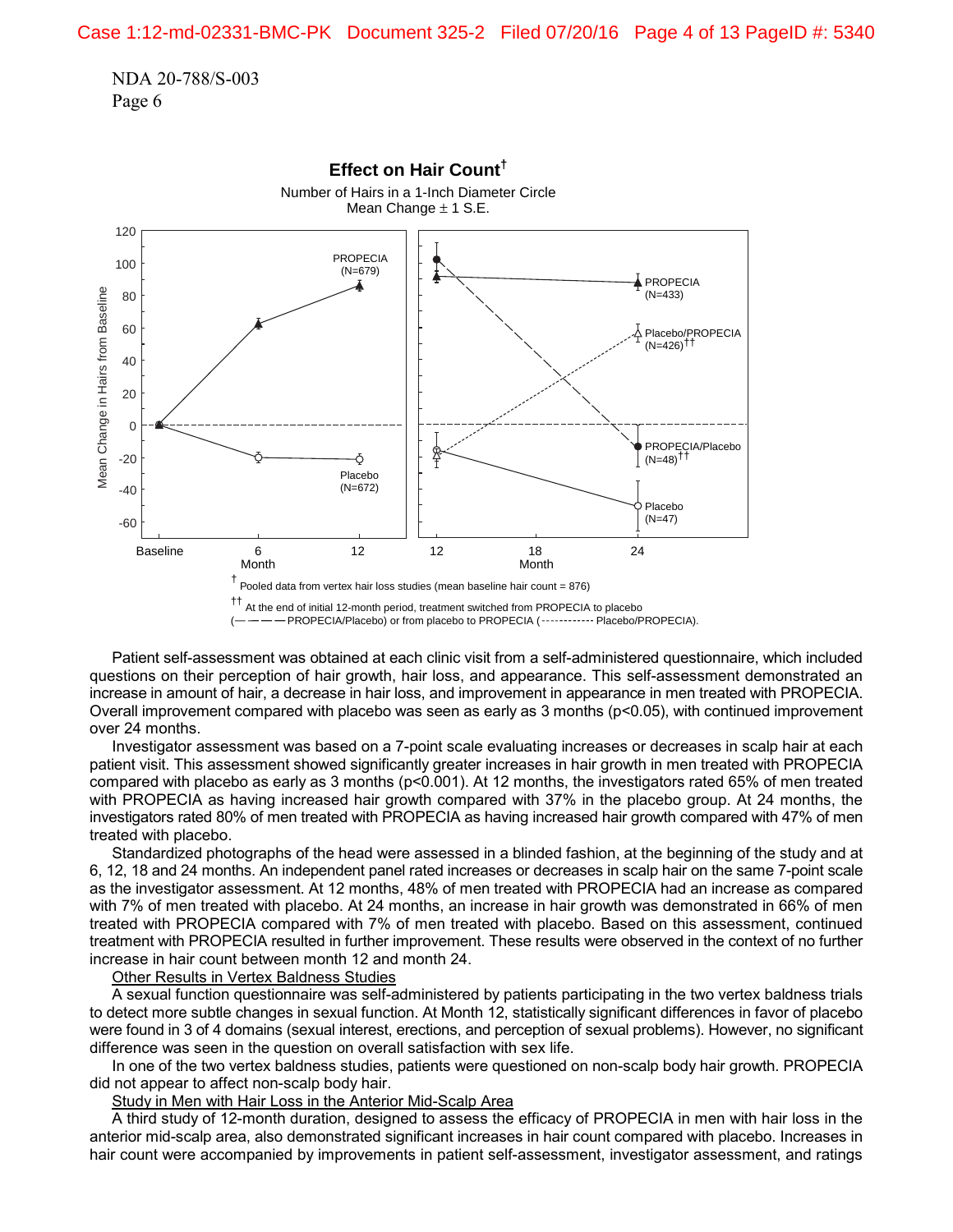based on standardized photographs. Hair counts were obtained in the anterior mid-scalp area, and did not include the area of bitemporal recession or the anterior hairline.

Summary of Clinical Studies in Men

Clinical studies were conducted in men aged 18 to 41 with mild to moderate degrees of androgenetic alopecia. All men treated with PROPECIA or placebo received a tar-based shampoo (Neutrogena T/Gel®<sup>\*\*</sup> Shampoo). Clinical improvement was seen as early as 3 months in the patients treated with PROPECIA and led to a net increase in scalp hair count and hair regrowth. In addition, clinical studies demonstrated slowing of hair loss with PROPECIA by patient self-assessment. These effects were maintained through the second year of treatment. Maintenance of or improvement in clinical efficacy has also been demonstrated in controlled and open-extension studies for up to 3 years.

Ethnic Analysis of Clinical Data from Men

In a combined analysis of the two studies on vertex baldness, mean hair count changes from baseline were 91 vs –19 hairs (PROPECIA vs placebo) among Caucasians (n=1,185), 49 vs –27 hairs among Blacks (n=84), 53 vs –38 hairs among Asians (n=17), 67 vs 5 hairs among Hispanics (n=45) and 67 vs -15 hairs among other ethnic groups (n=20). Patient self-assessment showed improvement across racial groups with PROPECIA treatment, except for satisfaction of the frontal hairline and vertex in Black men, who were satisfied overall.

Study in Women

In a study involving 137 postmenopausal women with androgenetic alopecia who were treated with PROPECIA (n=67) or placebo (n=70) for 12 months, effectiveness could not be demonstrated. There was no improvement in hair counts, patient self-assessment, investigator assessment, or ratings of standardized photographs in the women treated with PROPECIA when compared with the placebo group (see INDICATIONS AND USAGE).

#### **INDICATIONS AND USAGE**

PROPECIA is indicated for the treatment of male pattern hair loss (androgenetic alopecia) in **MEN ONLY**. Safety and efficacy were demonstrated in men between 18 to 41 years of age with mild to moderate hair loss of the vertex and anterior mid-scalp area (See CLINICAL PHARMACOLOGY, *Clinical Studies*).

Efficacy in bitemporal recession has not been established.

PROPECIA is not indicated in women (see CLINICAL PHARMACOLOGY*, Clinical Studies* and CONTRAINDICATIONS).

PROPECIA is not indicated in children (see PRECAUTIONS, *Pediatric Use*).

#### **CONTRAINDICATIONS**

PROPECIA is contraindicated in the following:

Pregnancy. Finasteride use is contraindicated in women when they are or may potentially be pregnant. Because of the ability of  $5\alpha$ -reductase inhibitors to inhibit the conversion of testosterone to DHT, finasteride may cause abnormalities of the external genitalia of a male fetus of a pregnant woman who receives finasteride. If this drug is used during pregnancy, or if pregnancy occurs while taking this drug, the pregnant woman should be apprised of the potential hazard to the male fetus. (See also WARNINGS, EXPOSURE OF WOMEN - RISK TO MALE FETUS; and PRECAUTIONS, *Information for Patients* and *Pregnancy*.) In female rats, low doses of finasteride administered during pregnancy have produced abnormalities of the external genitalia in male offspring.

Hypersensitivity to any component of this medication.

#### **WARNINGS**

PROPECIA is not indicated for use in pediatric patients (See INDICATIONS AND USAGE; and PRECAUTIONS, *Pediatric Use)* or women (See also PRECAUTIONS, *Information for Patients* and *Pregnancy;* and HOW SUPPLIED, *Storage and Handling*).

## EXPOSURE OF WOMEN - RISK TO MALE FETUS

Women should not handle crushed or broken PROPECIA tablets when they are pregnant or may potentially be pregnant because of the possibility of absorption of finasteride and the subsequent potential risk to a male fetus. PROPECIA tablets are coated and will prevent contact with the active ingredient during normal handling, provided that the tablets have not been broken or crushed. (See also CONTRAINDICATIONS; PRECAUTIONS, *Information for Patients* and *Pregnancy;* and HOW SUPPLIED, *Storage and Handling*.)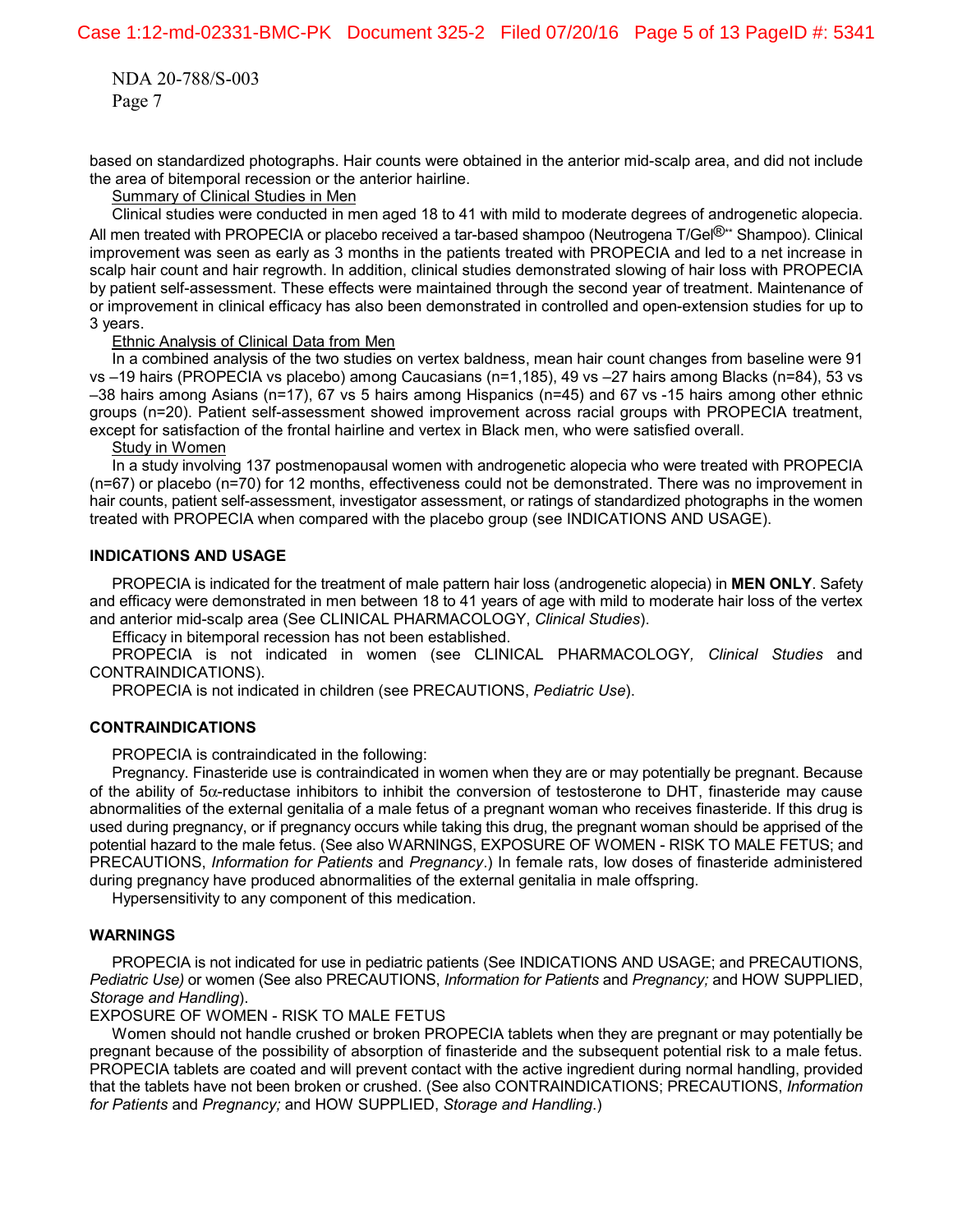#### **PRECAUTIONS**

#### *General*

Caution should be used in the administration of PROPECIA in patients with liver function abnormalities, as finasteride is metabolized extensively in the liver.

#### *Information for Patients*

Women should not handle crushed or broken PROPECIA tablets when they are pregnant or may potentially be pregnant because of the possibility of absorption of finasteride and the subsequent potential risk to a male fetus. PROPECIA tablets are coated and will prevent contact with the active ingredient during normal handling, provided that the tablets have not been broken or crushed. (See also CONTRAINDICATIONS; WARNINGS, EXPOSURE OF WOMEN - RISK TO MALE FETUS; PRECAUTIONS, *Pregnancy;* and HOW SUPPLIED, *Storage and Handling.*) See also Patient Package Insert.

#### *Drug/Laboratory Test Interactions*

In clinical studies with PROPECIA in men 18-41 years of age, the mean value of serum prostate-specific antigen (PSA) decreased from 0.7 ng/mL at baseline to 0.5 ng/mL at Month 12. When finasteride is used in older men who have benign prostatic hyperplasia (BPH), PSA levels are decreased by approximately 50%. Until further information is gathered in men >41 years of age without BPH, consideration should be given to doubling the PSA level in men undergoing this test while taking PROPECIA.

#### *Drug Interactions*

No drug interactions of clinical importance have been identified. Finasteride does not appear to affect the cytochrome P450-linked drug metabolizing enzyme system. Compounds that have been tested in man include antipyrine, digoxin, propranolol, theophylline, and warfarin and no interactions were found.

*Other concomitant therapy:* Although specific interaction studies were not performed, finasteride doses of 1 mg or more were concomitantly used in clinical studies with acetaminophen,  $α$ -blockers, analgesics, angiotensinconverting enzyme (ACE) inhibitors, anticonvulsants, benzodiazepines, beta blockers, calcium-channel blockers, cardiac nitrates, diuretics,  $H_2$  antagonists, HMG-CoA reductase inhibitors, prostaglandin synthetase inhibitors (NSAIDs), and quinolone anti-infectives without evidence of clinically significant adverse interactions. *Carcinogenesis, Mutagenesis, Impairment of Fertility*

No evidence of a tumorigenic effect was observed in a 24-month study in Sprague-Dawley rats receiving doses of finasteride up to 160 mg/kg/day in males and 320 mg/kg/day in females. These doses produced respective systemic exposure in rats of 888 and 2,192 times those observed in man receiving the recommended human dose of 1 mg/day. All exposure calculations were based on calculated  $AUC_{(0-24 \text{ hr})}$  for animals and mean  $AUC_{(0-24 \text{ hr})}$  for man (0.05 µg•hr/mL).

In a 19-month carcinogenicity study in CD-1 mice, a statistically significant (p≤0.05) increase in the incidence of testicular Leydig cell adenomas was observed at a dose of 250 mg/kg/day (1,824 times the human exposure). In mice at a dose of 25 mg/kg/day (184 times the human exposure, estimated) and in rats at a dose of ≥40 mg/kg/day (312 times the human exposure) an increase in the incidence of Leydig cell hyperplasia was observed. A positive correlation between the proliferative changes in the Leydig cells and an increase in serum LH levels (2-3 fold above control) has been demonstrated in both rodent species treated with high doses of finasteride. No drug-related Leydig cell changes were seen in either rats or dogs treated with finasteride for 1 year at doses of 20 mg/kg/day and 45 mg/kg/day (240 and 2,800 times, respectively, the human exposure) or in mice treated for 19 months at a dose of 2.5 mg/kg/day (18.4 times the human exposure).

No evidence of mutagenicity was observed in an *in vitro* bacterial mutagenesis assay, a mammalian cell mutagenesis assay, or in an *in vitro* alkaline elution assay. In an *in vitro* chromosome aberration assay, when Chinese hamster ovary cells were treated with high concentrations (450-550 µmol) of finasteride, there was a slight increase in chromosome aberrations. These concentrations correspond to 18,000-22,000 times the peak plasma levels in man given a total dose of 1 mg. Further, the concentrations (450-550 µmol) used in *in vitro* studies are not achievable in a biological system. In an *in vivo* chromosome aberration assay in mice, no treatment-related increase in chromosome aberration was observed with finasteride at the maximum tolerated dose of 250 mg/kg/day (1,824 times the human exposure, estimated) as determined in the carcinogenicity studies.

In sexually mature male rabbits treated with finasteride at 80 mg/kg/day (4,344 times the estimated human exposure) for up to 12 weeks, no effect on fertility, sperm count, or ejaculate volume was seen. In sexually mature male rats treated with 80 mg/kg/day of finasteride (488 times the estimated human exposure), there were no significant effects on fertility after 6 or 12 weeks of treatment; however, when treatment was continued for up to 24 or 30 weeks, there was an apparent decrease in fertility, fecundity, and an associated significant decrease in the weights of the seminal vesicles and prostate. All these effects were reversible within 6 weeks of discontinuation of treatment. No drug-related effect on testes or on mating performance has been seen in rats or rabbits. This decrease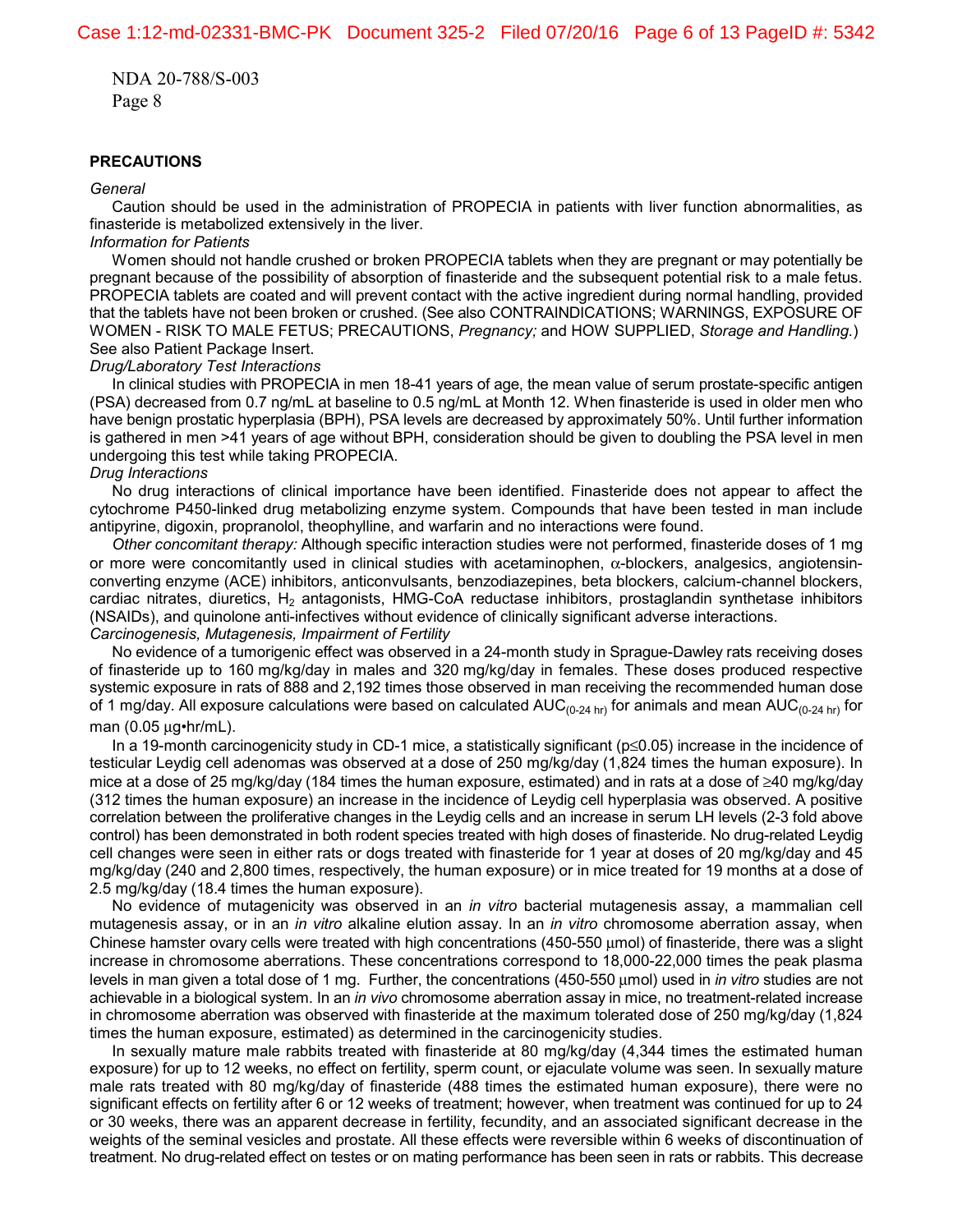in fertility in finasteride-treated rats is secondary to its effect on accessory sex organs (prostate and seminal vesicles) resulting in failure to form a seminal plug. The seminal plug is essential for normal fertility in rats but is not relevant in man.

## *Pregnancy*

*Teratogenic Effects: Pregnancy Category X*

See CONTRAINDICATIONS.

PROPECIA is not indicated for use in women.

Administration of finasteride to pregnant rats at doses ranging from 100 µg/kg/day to 100 mg/kg/day (5-5,000 times the recommended human dose of 1 mg/day) resulted in dose-dependent development of hypospadias in 3.6 to 100% of male offspring. Pregnant rats produced male offspring with decreased prostatic and seminal vesicular weights, delayed preputial separation, and transient nipple development when given finasteride at ≥30 µg/kg/day (≥ 1.5 times the recommended human dose of 1 mg/day) and decreased anogenital distance when given finasteride at ≥3 µg/kg/day (one-fifth the recommended human dose of 1 mg/day). The critical period during which these effects can be induced in male rats has been defined to be days 16-17 of gestation. The changes described above are expected pharmacological effects of drugs belonging to the class of Type II  $5\alpha$ -reductase inhibitors and are similar to those reported in male infants with a genetic deficiency of Type II 5α-reductase. No abnormalities were observed in female offspring exposed to any dose of finasteride *in utero*.

No developmental abnormalities have been observed in first filial generation  $(F_1)$  male or female offspring resulting from mating finasteride-treated male rats (80 mg/kg/day; 488 times the human exposure) with untreated females. Administration of finasteride at 3 mg/kg/day (150 times the recommended human dose of 1 mg/day) during the late gestation and lactation period resulted in slightly decreased fertility in  $F_1$  male offspring. No effects were seen in female offspring. No evidence of malformations has been observed in rabbit fetuses exposed to finasteride *in utero* from days 6-18 of gestation at doses up to 100 mg/kg/day (5000 times the recommended human dose of 1 mg/day). However, effects on male genitalia would not be expected since the rabbits were not exposed during the critical period of genital system development.

The *in utero* effects of finasteride exposure during the period of embryonic and fetal development were evaluated in the rhesus monkey (gestation days 20-100), a species more predictive of human development than rats or rabbits. Intravenous administration of finasteride to pregnant monkeys at doses as high as 800 ng/day (at least 750 times the highest estimated exposure of pregnant women to finasteride from semen of men taking 1 mg/day) resulted in no abnormalities in male fetuses. In confirmation of the relevance of the rhesus model for human fetal development, oral administration of a very high dose of finasteride (2 mg/kg/day; 100 times the recommended human dose of 1 mg/day or approximately 12 million times the highest estimated exposure to finasteride from semen of men taking 1 mg/day) to pregnant monkeys resulted in external genital abnormalities in male fetuses. No other abnormalities were observed in male fetuses and no finasteride-related abnormalities were observed in female fetuses at any dose. *Nursing Mothers*

PROPECIA is not indicated for use in women.

It is not known whether finasteride is excreted in human milk.

*Pediatric Use*

PROPECIA is not indicated for use in pediatric patients.

Safety and effectiveness in pediatric patients have not been established.

## **ADVERSE REACTIONS**

#### *Clinical Studies for PROPECIA (finasteride 1 mg) in the Treatment of Male Pattern Hair Loss*

In controlled clinical trials for PROPECIA of 12-month duration, 1.4% of the patients were discontinued due to adverse experiences that were considered to be possibly, probably or definitely drug-related (1.6% for placebo); 1.2% of patients on PROPECIA and 0.9% of patients on placebo discontinued therapy because of a drug-related sexual adverse experience. The following clinical adverse reactions were reported as possibly, probably or definitely drugrelated in ≥1% of patients treated for 12 months with PROPECIA or placebo, respectively: decreased libido (1.8%, 1.3%), erectile dysfunction (1.3%, 0.7%) and ejaculation disorder (1.2%, 0.7%; primarily decreased volume of ejaculate:[0.8%, 0.4%]). Integrated analysis of clinical adverse experiences showed that during treatment with PROPECIA, 36 (3.8%) of 945 men had reported one or more of these adverse experiences as compared to 20 (2.1%) of 934 men treated with placebo (p=0.04). Resolution occurred in all men who discontinued therapy with PROPECIA due to these side effects and in 58% of those who continued therapy.

In a study of finasteride 1 mg daily in healthy men, a median decrease in ejaculate volume of 0.3 mL (-11%) compared with 0.2 mL (–8%) for placebo was observed after 48 weeks of treatment. Two other studies showed that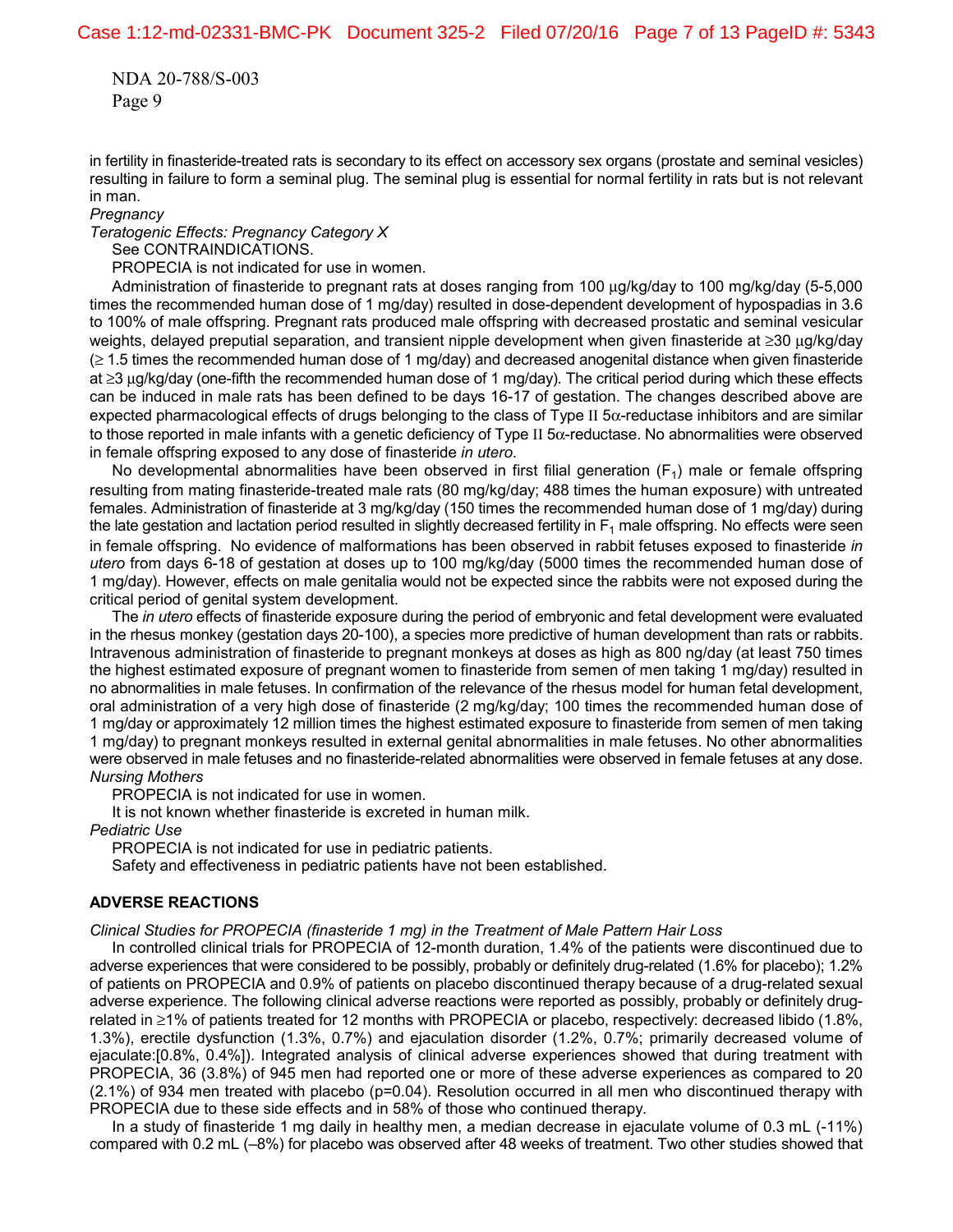finasteride at 5 times the dosage of PROPECIA (5 mg daily) produced significant median decreases of approximately 0.5 mL (-25%) compared to placebo in ejaculate volume but this was reversible after discontinuation of treatment.

In the clinical studies with PROPECIA, the incidences for breast tenderness and enlargement, and for hypersensitivity reactions in finasteride-treated patients were not different from those in patients treated with placebo*. Controlled Clinical Trials and Long-Term Open Extension Studies for PROSCAR\* (finasteride 5 mg) in the Treatment of Benign Prostatic Hyperplasia*

In controlled clinical trials for PROSCAR of 12-month duration, 1.3% of the patients were discontinued due to adverse experiences that were considered to be possibly, probably or definitely drug-related (0.9% for placebo); only one patient on PROSCAR (0.2%) and one patient on placebo (0.2%) discontinued therapy because of a drug-related sexual adverse experience. The following clinical adverse reactions were reported as possibly, probably or definitely drug-related in ≥1% of patients treated for 12 months with PROSCAR or placebo, respectively: erectile dysfunction (3.7%, 1.1%), decreased libido (3.3%, 1.6%) and decreased volume of ejaculate (2.8%, 0.9%). The adverse experience profiles for patients treated with finasteride 1 mg/day for 12 months and those maintained on PROSCAR for 24 to 48 months were similar to that observed in the 12-month controlled studies with PROSCAR. Sexual adverse experiences resolved with continued treatment in over 60% of patients who reported them.

*Adverse Effects Reported in Post-Marketing Experience for PROSCAR (finasteride 5 mg)*

Breast tenderness and enlargement, as well as hypersensitivity reactions, including lip swelling and skin rash have been reported.

#### **OVERDOSAGE**

In clinical studies, single doses of finasteride up to 400 mg and multiple doses of finasteride up to 80 mg/day for three months did not result in adverse reactions. Until further experience is obtained, no specific treatment for an overdose with finasteride can be recommended.

Significant lethality was observed in male and female mice at single oral doses of 1,500 mg/m<sup>2</sup> (500 mg/kg) and in female and male rats at single oral doses of 2,360 mg/m<sup>2</sup> (400 mg/kg) and 5,900 mg/m<sup>2</sup> (1,000 mg/kg), respectively.

#### **DOSAGE AND ADMINISTRATION**

The recommended dosage is 1 mg once a day.

PROPECIA may be administered with or without meals.

In general, daily use for three months or more is necessary before benefit is observed. Continued use is recommended to sustain benefit. Withdrawal of treatment leads to reversal of effect within 12 months.

#### **HOW SUPPLIED**

No. 6550 — PROPECIA tablets, 1 mg, are tan, octagonal, film-coated convex tablets with code MRK 71 on one side and PROPECIA 1 on the other. They are supplied as follows:

**NDC** 0006-0071-31 unit of use bottles of 30

**NDC** 0006-0071-61 ProPak™<sup>\*\*</sup> - carton of 3 unit of use bottles of 30.

#### *Storage and Handling*

Store at room temperature, 15-30°C (59-86°F). Keep container closed and protect from moisture.

Women should not handle crushed or broken PROPECIA tablets when they are pregnant or may potentially be pregnant because of the possibility of absorption of finasteride and the subsequent potential risk to a male fetus. PROPECIA tablets are coated and will prevent contact with the active ingredient during normal handling, provided that the tablets are not broken or crushed. (See WARNINGS, EXPOSURE OF WOMEN - RISK TO MALE FETUS; and PRECAUTIONS, *Information for Patients* and *Pregnancy.*)



Issued Printed in USA

1

<sup>\*\*</sup> Trademark of MERCK & CO., Inc.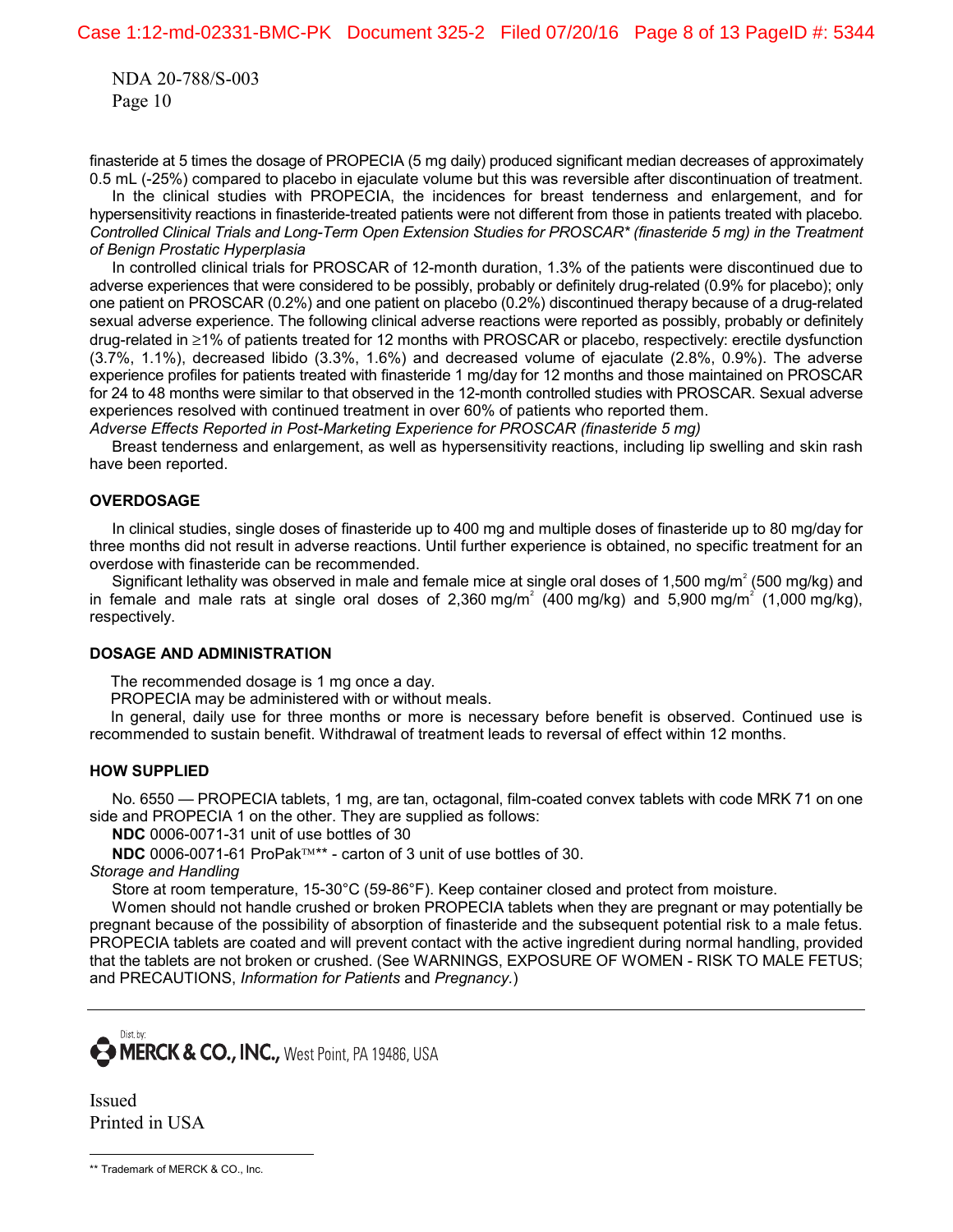Case 1:12-md-02331-BMC-PK Document 325-2 Filed 07/20/16 Page 9 of 13 PageID #: 5345

NDA 20-788/S-003 Page 11

> **PROPECIA<sup>TM\*</sup> (Finasteride) Tablets Patient Information about PROPECIA (Pro-pee-sha)** Generic name: finasteride (fin-AS-tur-eyed)

## **PROPECIA\*\* is for use by MEN ONLY.**

Please read this leaflet before you start taking PROPECIA. Also, read the information included with PROPECIA each time you renew your prescription, just in case anything has changed. Remember, this leaflet does not take the place of careful discussions with your doctor. You and your doctor should discuss PROPECIA when you start taking your medication and at regular checkups.

## **What is PROPECIA used for?**

<u>.</u>

PROPECIA is used for the treatment of male pattern hair loss on the vertex and the anterior mid-scalp area.

\* Trademark of MERCK & CO., Inc.

<sup>\*\*</sup> Registered trademark of MERCK & CO., Inc. COPYRIGHT © MERCK & CO., Inc., 1997 All rights reserved.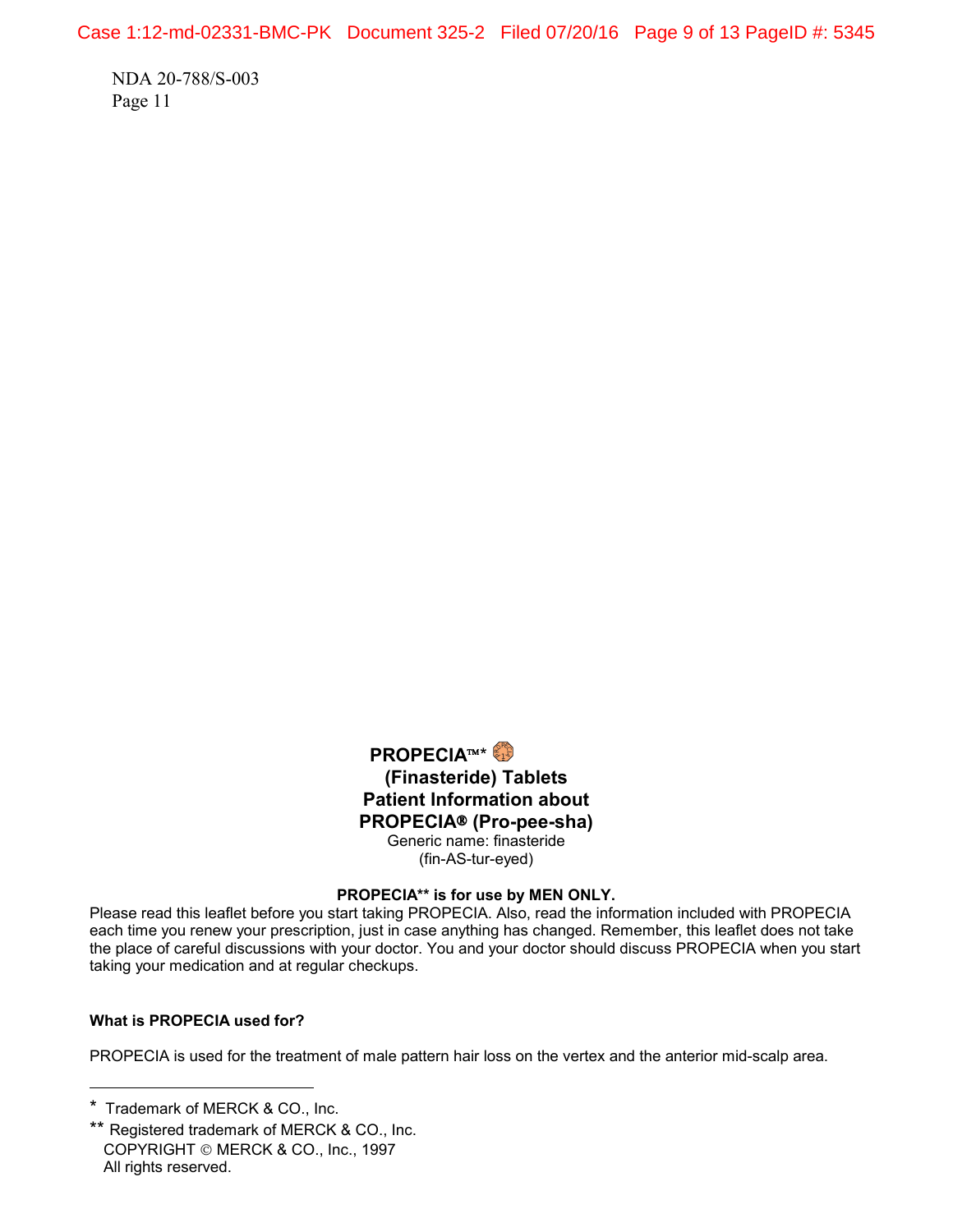PROPECIA is for use by **MEN ONLY** and should **NOT** be used by women or children.

## **What is male pattern hair loss?**

Male pattern hair loss is a common condition in which men experience thinning of the hair on the scalp. Often, this results in a receding hairline and/or balding on the top of the head. These changes typically begin gradually in men in their 20s.

Doctors believe male pattern hair loss is due to heredity and is dependent on hormonal effects. Doctors refer to this type of hair loss as androgenetic alopecia.

## **Results of clinical studies:**

For 12 months, doctors studied over 1800 men aged 18 to 41 with mild to moderate amounts of ongoing hair loss. All men, whether receiving PROPECIA or placebo (a pill containing no medication) were given a medicated shampoo (Neutrogena T/Gel® \*\*\* Shampoo). Of these men, approximately 1200 with hair loss at the top of the head were studied for an additional 12 months. In general, men who took PROPECIA maintained or increased the number of visible scalp hairs and noticed improvement in their hair in the first year, with the effect maintained in the second year. Hair counts in men who did not take PROPECIA continued to decrease.

In one study, patients were questioned on the growth of body hair. PROPECIA did not appear to affect hair in places other than the scalp.

#### **Will PROPECIA work for me?**

For most men, PROPECIA increases the number of scalp hairs, helping to fill in thin or balding areas of the scalp. Men taking PROPECIA noted a slowing of hair loss during two years of use. Although results will vary, generally you will not be able to grow back all of the hair you have lost. There is not sufficient evidence that PROPECIA works in the treatment of receding hairline in the temporal area on both sides of the head.

Male pattern hair loss occurs gradually over time. On average, healthy hair grows only about half an inch each month. Therefore, it will take time to see any effect.

You may need to take PROPECIA daily for three months or more before you see a benefit from taking PROPECIA. PROPECIA can only work over the long term if you continue taking it. If the drug has not worked for you in twelve months, further treatment is unlikely to be of benefit. If you stop taking PROPECIA, you will likely lose the hair you have gained within 12 months of stopping treatment. You should discuss this with your doctor.

PROPECIA in not effective in the treatment of hair loss due to androgenetic alopecia in postmenopausal women. PROPECIA should not be taken by women.

#### **How should I take PROPECIA?**

Follow your doctor's instructions.

1

- Take one tablet by mouth each day.
- You may take PROPECIA with or without food.
- If you forget to take PROPECIA, do not take an extra tablet. Just take the next tablet as usual.

<sup>\*\*\*</sup>Registered trademark of Johnson & Johnson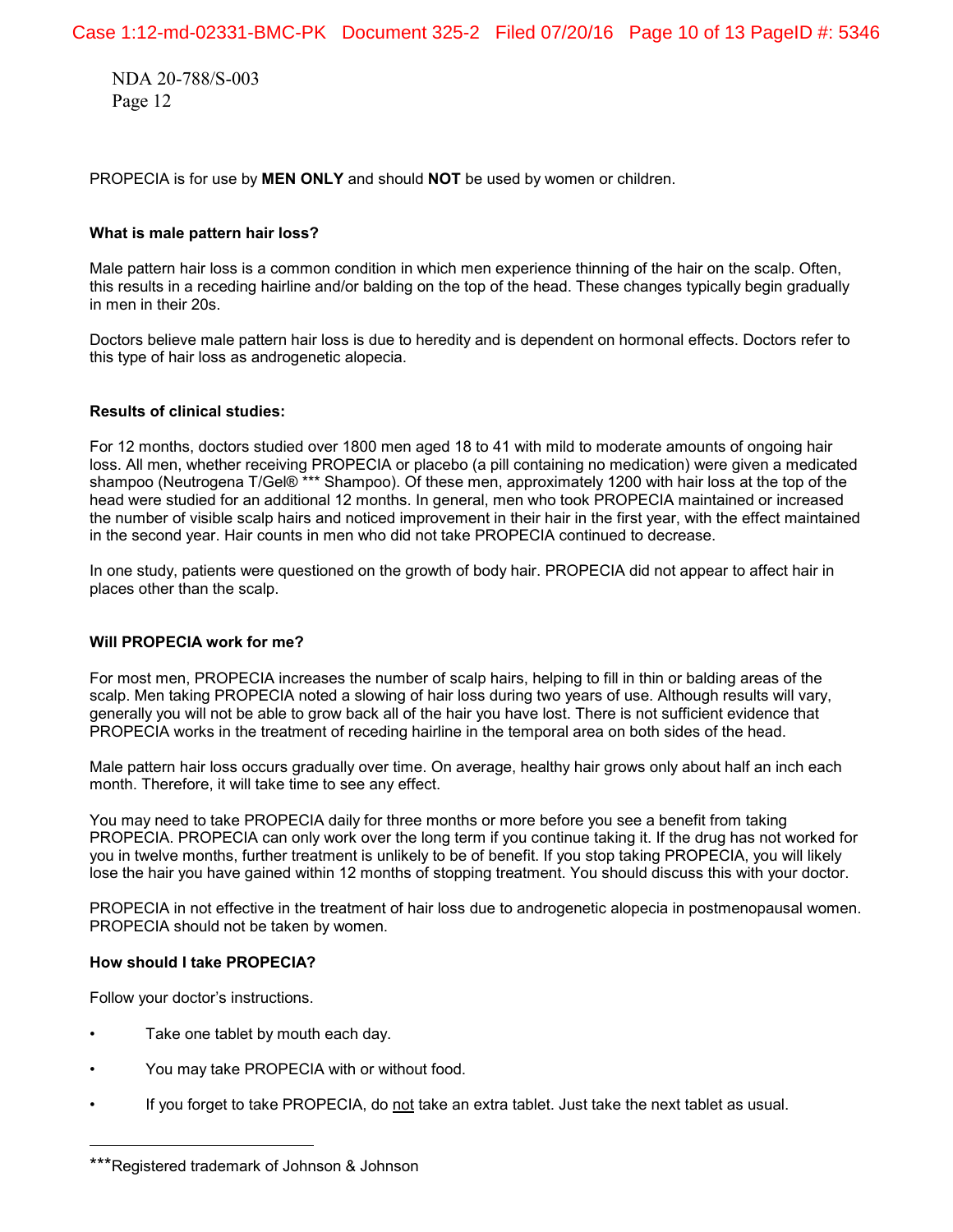PROPECIA will not work faster or better if you take it more than once a day.

## **Who should NOT take PROPECIA?**

- PROPECIA is for the treatment of male pattern hair loss in **MEN ONLY** and should not be taken by women (see **A warning about PROPECIA and pregnancy**).
- PROPECIA should not be taken by children.
- Anyone allergic to any of the ingredients.

## **A warning about PROPECIA and pregnancy.**

- **Women who are or may potentially be pregnant:**
	- **must not use PROPECIA**
	- **should not handle crushed or broken tablets of PROPECIA.**

**If a woman who is pregnant with a male baby absorbs the active ingredient in PROPECIA, either by swallowing or through the skin, it may cause abnormalities of a male baby's sex organs. If a woman who is pregnant comes into contact with the active ingredient in PROPECIA, a doctor should be consulted. PROPECIA tablets are coated and will prevent contact with the active ingredient during normal handling, provided that the tablets are not broken or crushed.**

#### **What are the possible side effects of PROPECIA?**

Like all prescription products, PROPECIA may cause side effects. In clinical studies, side effects from PROPECIA were uncommon and did not affect most men. A small number of men experienced certain sexual side effects. These men reported one or more of the following: less desire for sex; difficulty in achieving an erection; and, a decrease in the amount of semen. Each of these side effects occurred in less than 2% of men. These side effects went away in men who stopped taking PROPECIA. They also disappeared in most men who continued taking PROPECIA.

The active ingredient in PROPECIA is also used by older men at a five-times higher dose to treat enlargement of the prostate. Some of these men reported other side effects, including problems with ejaculation, breast swelling and/or tenderness and allergic reactions such as lip swelling and rash. In clinical studies with PROPECIA, these side effects occurred as often in men taking placebo as in those taking PROPECIA.

Tell your doctor promptly about these or any other unusual effects.

• **PROPECIA can affect a blood test called PSA (Prostate-Specific Antigen) for the screening of prostate cancer. If you have a PSA test done, you should tell your doctor that you are taking PROPECIA.**

#### **Storage and handling.**

Keep PROPECIA in the original container and keep the container closed. Store it in a dry place at room temperature. **PROPECIA tablets are coated and will prevent contact with the active ingredient during normal handling, provided that the tablets are not broken or crushed.**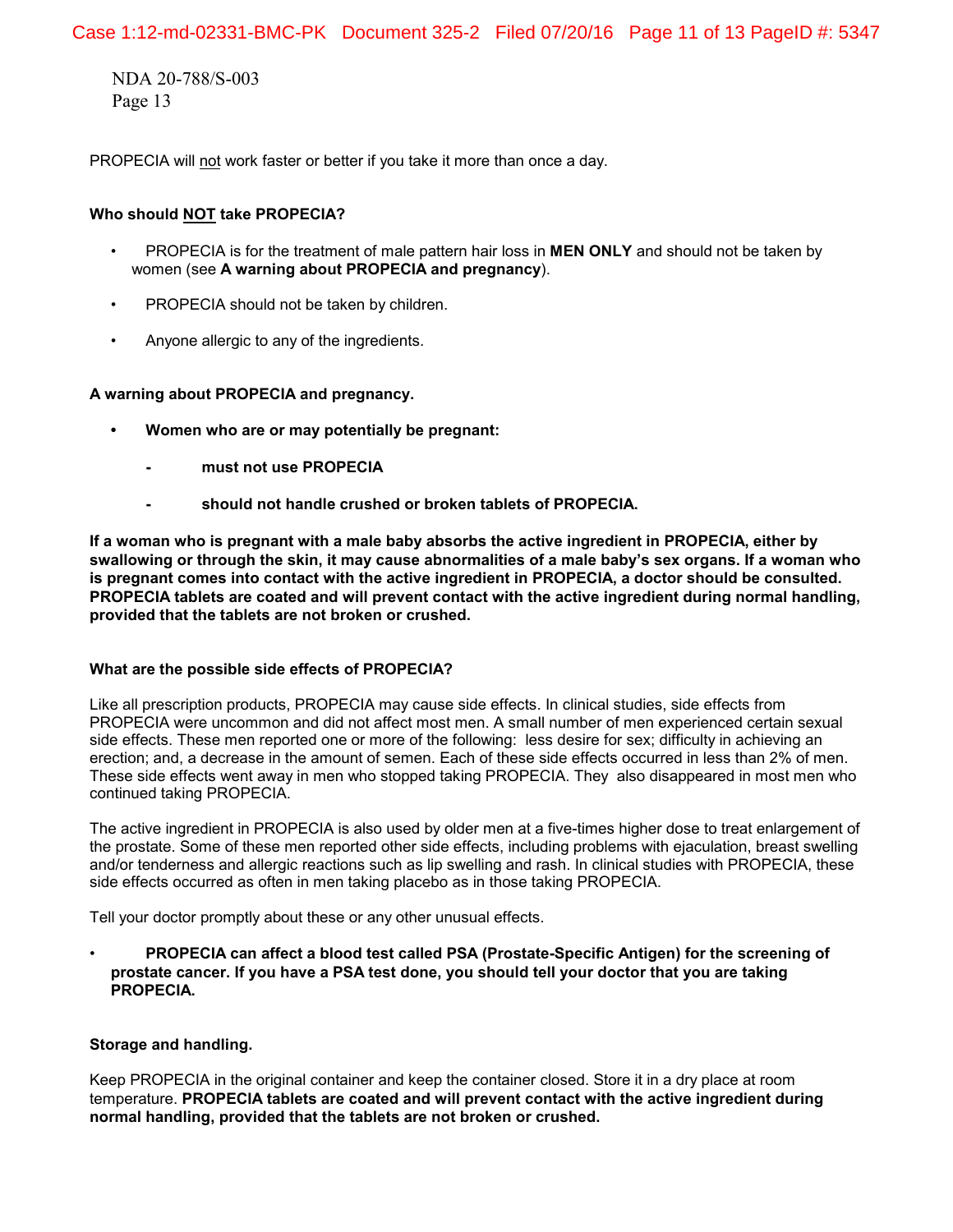Do not give your PROPECIA tablets to anyone else. It has been prescribed only for you. Keep PROPECIA and all medications out of the reach of children.

THIS LEAFLET PROVIDES A SUMMARY OF INFORMATION ABOUT PROPECIA. IF AFTER READING THIS LEAFLET YOU HAVE ANY QUESTIONS OR ARE NOT SURE ABOUT ANYTHING, ASK YOUR DOCTOR.

**1-800-830-7375, Monday through Friday, 8:30 A.M. TO 7:00 P.M. (ET).**

MERCK & CO., INC. Issued West Point, PA 19486, USA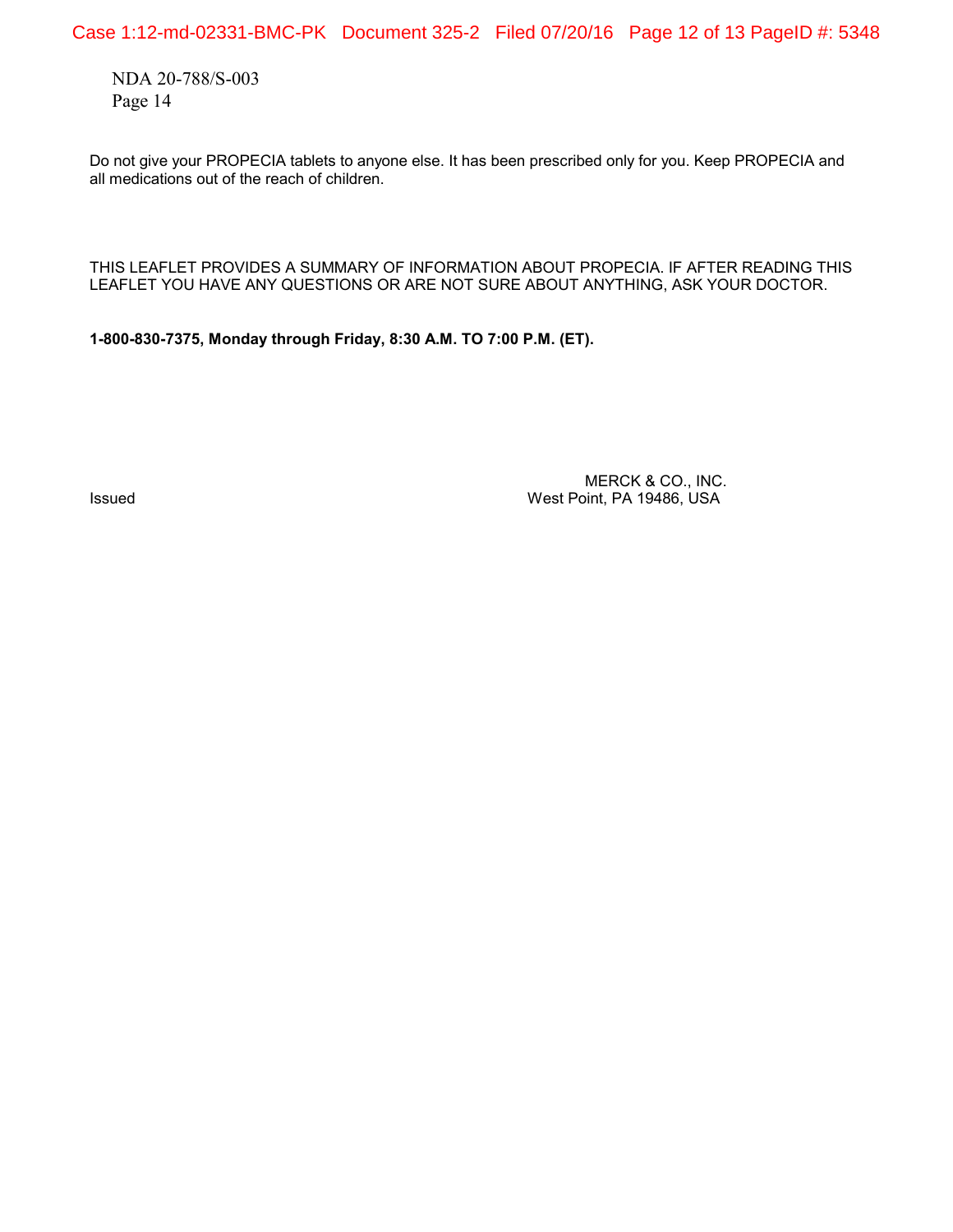**--------------------------------------------------------------------------------------------------------------------- This is a representation of an electronic record that was signed electronically and this page is the manifestation of the electronic signature.**

**---------------------------------------------------------------------------------------------------------------------**

 /s/ --------------------- Jonathan Wilkin 12/8/01 04:41:20 PM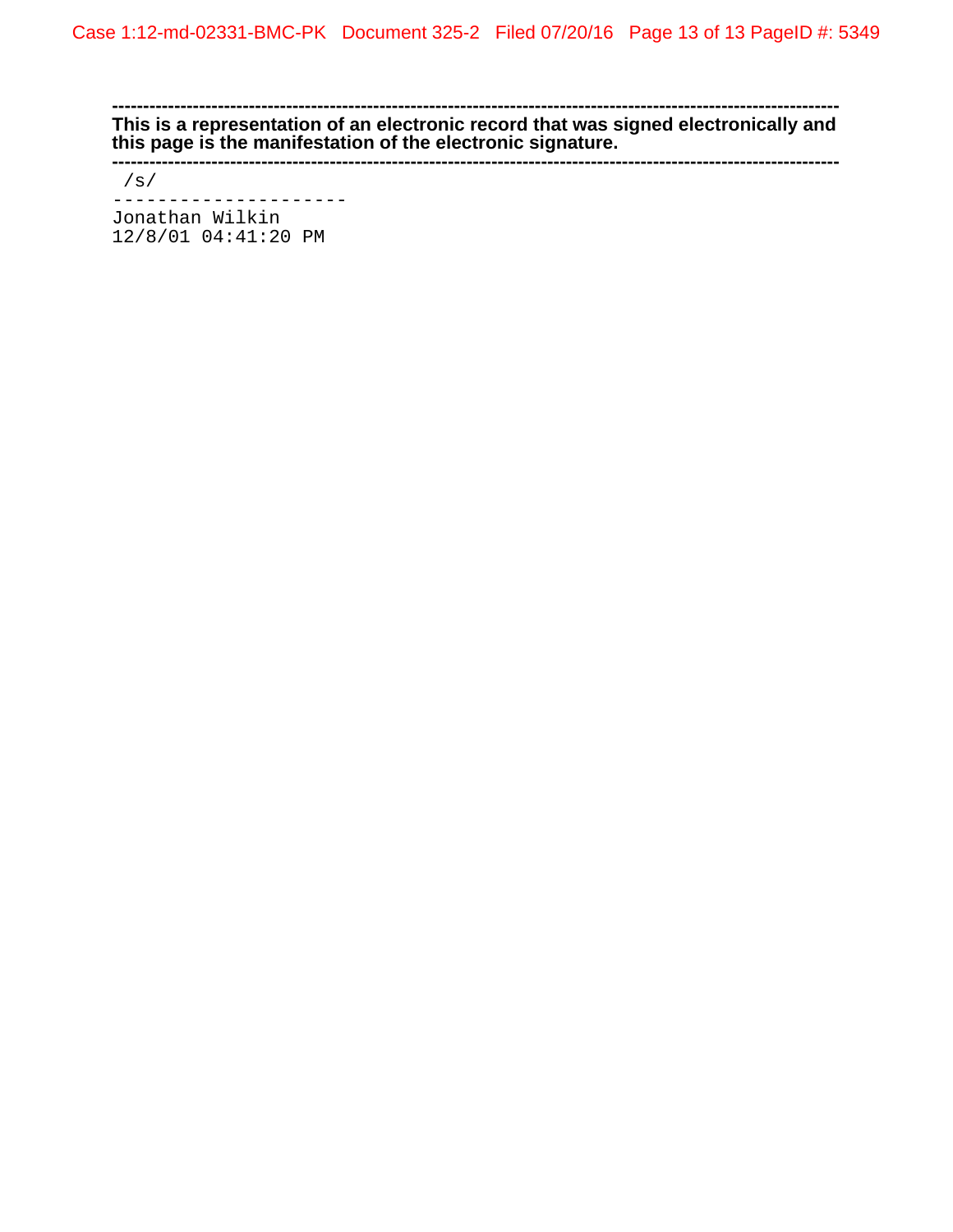# **PROPECIA**

**(Finasteride)** 

Tablets, 1 mg

# **DESCRIPTION**

PROPECIA\* (finasteride), a synthetic 4-azasteroid compound, is a specific inhibitor of steroid Type II  $5\alpha$ -reductase, an intracellular enzyme that converts the androgen testosterone into  $5\alpha$ -dihydrotestosterone (DHT).

Finasteride is 4-azaandrost-1-ene-17-carboxamide,*N*-(1,1-dimethylethyl)-3-oxo-,(5α,17β)-. The empirical formula of finasteride is  $C_{23}H_{36}N_2O_2$  and its molecular weight is 372.55. Its structural formula is:



Finasteride is a white crystalline powder with a melting point near 250 C. It is freely soluble in chloroform and in lower alcohol solvents but is practically insoluble in water.

PROPECIA tablets for oral administration are film-coated tablets that contain 1 mg of finasteride and the following inactive ingredients: lactose monohydrate, microcrystalline cellulose, pregelatinized starch, sodium starch glycolate, docusate sodium, magnesium stearate, hydroxypropyl methylcellulose 2910, hydroxypropyl cellulose, titanium dioxide, talc, yellow ferric oxide, and red ferric oxide.

#### **CLINICAL PHARMACOLOGY**

Finasteride is a competitive and specific inhibitor of Type II 5α-reductase, an intracellular enzyme that converts the androgen testosterone into DHT. Two distinct isozymes are found in mice, rats, monkeys, and humans: Type I and II. Each of these isozymes is differentially expressed in tissues and developmental stages. In humans, Type I  $5\alpha$ -reductase is predominant in the sebaceous glands of most regions of skin, including scalp, and liver. Type I  $5\alpha$ reductase is responsible for approximately one-third of circulating DHT. The Type II 5α-reductase isozyme is primarily found in prostate, seminal vesicles, epididymides, and hair follicles as well as liver, and is responsible for two-thirds of circulating DHT.

In humans, the mechanism of action of finasteride is based on its preferential inhibition of the Type II isozyme. Using native tissues (scalp and prostate), *in vitro* binding studies examining the potential of finasteride to inhibit either isozyme revealed a 100-fold selectivity for the human Type II 5 $\alpha$ -reductase over Type I isozyme (IC<sub>50</sub>=500 and 4.2 nM for Type I and II, respectively). For both isozymes, the inhibition by finasteride is accompanied by reduction of the inhibitor to dihydrofinasteride and adduct formation with NADP+. The turnover for the enzyme complex is slow  $(t_{1/2}$  approximately 30 days for the Type II enzyme complex and 14 days for the Type I complex).

Finasteride has no affinity for the androgen receptor and has no androgenic, antiandrogenic, estrogenic, antiestrogenic, or progestational effects. Inhibition of Type II 5α-reductase blocks the peripheral conversion of testosterone to DHT, resulting in significant decreases in serum and tissue DHT concentrations. Finasteride

1

 <sup>\*</sup> Registered trademark of MERCK & CO., INC.

COPYRIGHT © MERCK & CO., Inc., 1997

All rights reserved.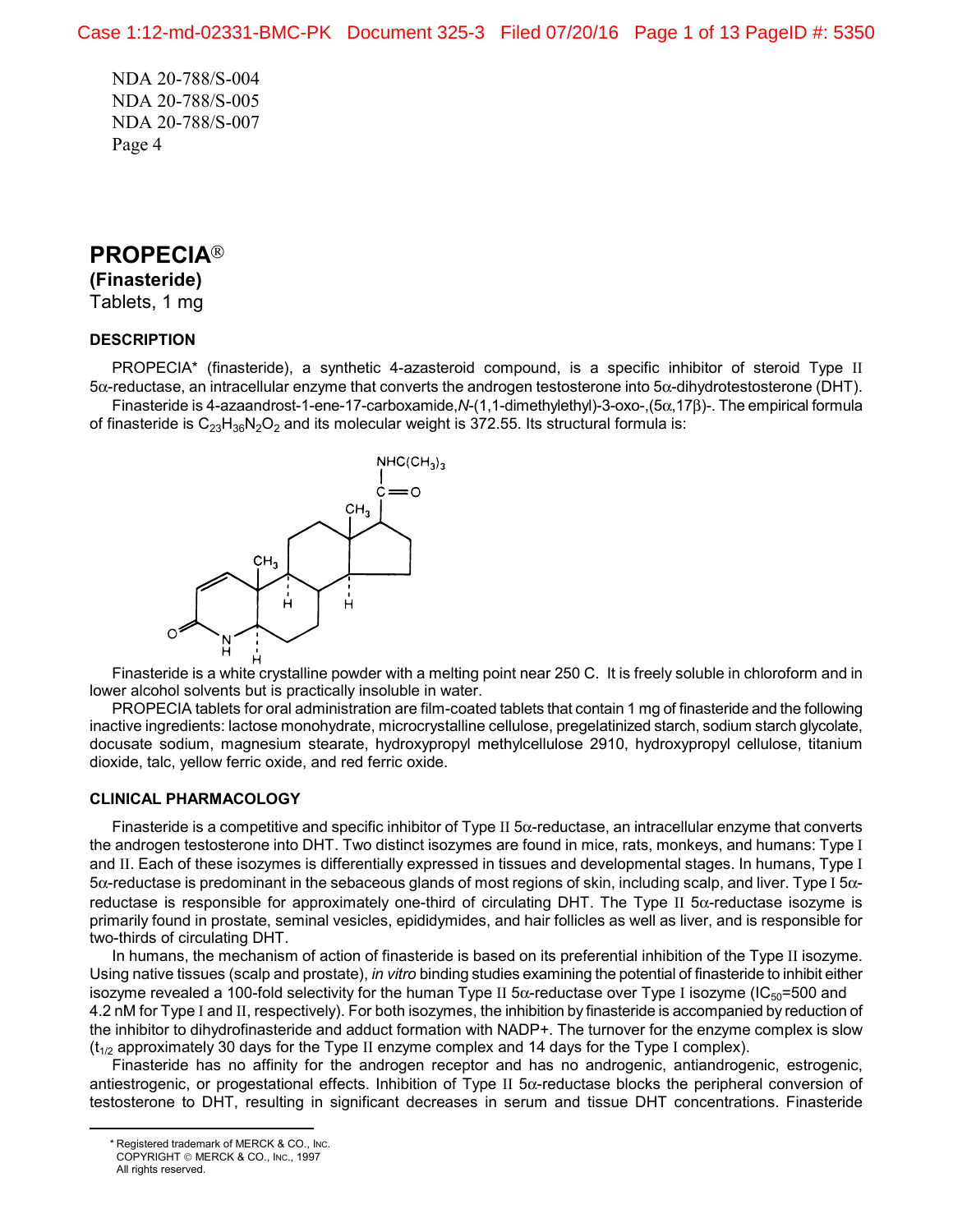produces a rapid reduction in serum DHT concentration, reaching 65% suppression within 24 hours of oral dosing with a 1-mg tablet.

In men with male pattern hair loss (androgenetic alopecia), the balding scalp contains miniaturized hair follicles and increased amounts of DHT compared with hairy scalp. Administration of finasteride decreases scalp and serum DHT concentrations in these men. The relative contributions of these reductions to the treatment effect of finasteride have not been defined. By this mechanism, finasteride appears to interrupt a key factor in the development of androgenetic alopecia in those patients genetically predisposed.

A 48-week, placebo-controlled study designed to assess by phototrichogram the effect of PROPECIA on total and actively growing (anagen) scalp hairs in vertex baldness enrolled 212 men with androgenetic alopecia. At baseline and 48 weeks, total and anagen hair counts were obtained in a 1-cm<sup>2</sup> target area of the scalp. Men treated with PROPECIA showed increases from baseline in total and anagen hair counts of 7 hairs and 18 hairs, respectively, whereas men treated with placebo had decreases of 10 hairs and 9 hairs, respectively. These changes in hair counts resulted in a between-group difference of 17 hairs in total hair count (p<0.001) and 27 hairs in anagen hair count (p<0.001), and an improvement in the proportion of anagen hairs from 62% at baseline to 68% for men treated with PROPECIA. Finasteride had no effect on circulating levels of cortisol, thyroid-stimulating hormone, or thyroxine, nor did it affect the plasma lipid profile (e.g., total cholesterol, low-density lipoproteins, high-density lipoproteins and triglycerides) or bone mineral density. In studies with finasteride, no clinically meaningful changes in luteinizing hormone (LH) or follicle-stimulating hormone (FSH) were detected. In healthy volunteers, treatment with finasteride did not alter the response of LH and FSH to gonadotropin-releasing hormone, indicating that the hypothalamicpituitary-testicular axis was not affected. Mean circulating levels of testosterone and estradiol were increased by approximately 15% as compared to baseline in the first year of treatment, but these levels were within the physiologic range.

#### *Pharmacokinetics*

Following an oral dose of 14C-finasteride in man, a mean of 39% (range, 32-46%) of the dose was excreted in the urine in the form of metabolites; 57% (range, 51-64%) was excreted in the feces. The major compound isolated from urine was the monocarboxylic acid metabolite; virtually no unchanged drug was recovered. The t-butyl side chain monohydroxylated metabolite has been isolated from plasma. These metabolites possessed no more than 20% of the  $5\alpha$ -reductase inhibitory activity of finasteride.

In a study in 15 healthy male subjects, the mean bioavailability of finasteride 1-mg tablets was 65% (range 26- 170%), based on the ratio of AUC relative to a 5-mg intravenous dose infused over 60 minutes. Following intravenous infusion, mean plasma clearance was 165 mL/min (range, 70-279 mL/min) and mean steady-state volume of distribution was 76 liters (range, 44-96 liters). In a separate study, the bioavailability of finasteride was not affected by food.

Approximately 90% of circulating finasteride is bound to plasma proteins. Finasteride has been found to cross the blood-brain barrier.

There is a slow accumulation phase for finasteride after multiple dosing. At steady state following dosing with 1 mg/day, maximum finasteride plasma concentration averaged 9.2 ng/mL (range, 4.9-13.7 ng/mL) and was reached 1 to 2 hours postdose; AUC<sub>(0-24 hr)</sub> was 53 ng•hr/mL (range, 20-154 ng•hr/mL) and mean terminal half-life of elimination was 4.8 hours (range, 3.3-13.4 hours).

Semen levels have been measured in 35 men taking finasteride 1 mg daily for 6 weeks. In 60% (21 of 35) of the samples, finasteride levels were undetectable. The mean finasteride level was 0.26 ng/mL and the highest level measured was 1.52 ng/mL. Using this highest semen level measured and assuming 100% absorption from a 5-mL ejaculate per day, human exposure through vaginal absorption would be up to 7.6 ng per day, which is 750 times lower than the exposure from the no-effect dose for developmental abnormalities in Rhesus monkeys (see PRECAUTIONS, *Pregnancy*).

The elimination rate of finasteride decreases somewhat with age. Mean terminal half-life is approximately 5-6 hours in men 18-60 years of age and 8 hours in men more than 70 years of age. These findings are of no clinical significance, and a reduction in dosage in the elderly is not warranted.

No dosage adjustment is necessary in patients with renal insufficiency. In patients with chronic renal impairment (creatinine clearance ranging from 9.0 to 55 mL/min), the values for AUC, maximum plasma concentration, half-life, and protein binding after a single dose of <sup>14</sup>C-finasteride were similar to those obtained in healthy volunteers. Urinary excretion of metabolites was decreased in patients with renal impairment. This decrease was associated with an increase in fecal excretion of metabolites. Plasma concentrations of metabolites were significantly higher in patients with renal impairment (based on a 60% increase in total radioactivity AUC). Furthermore, finasteride has been well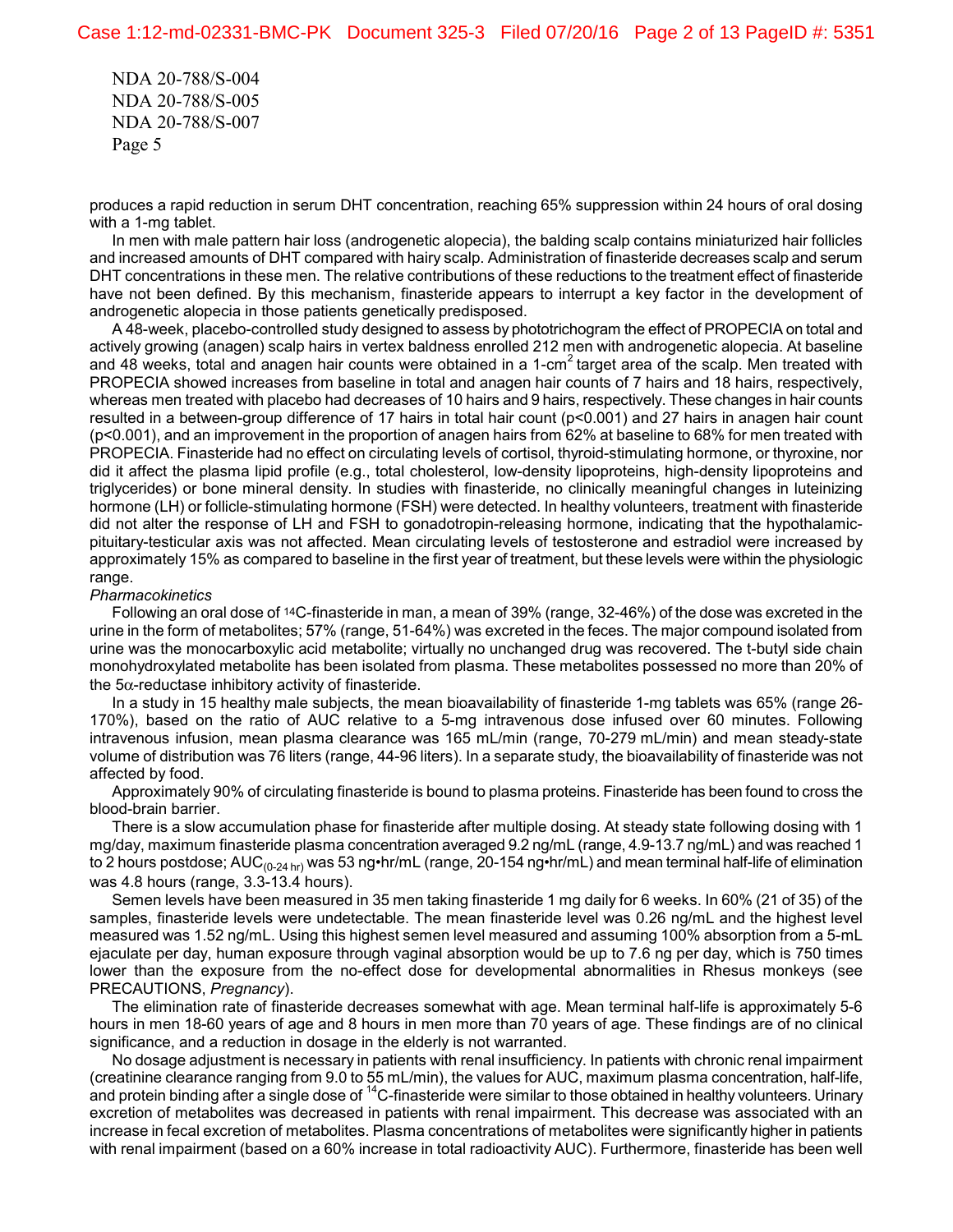tolerated in men with normal renal function receiving up to 80 mg/day for 12 weeks where exposure of these patients to metabolites would presumably be much greater.

# *Clinical Studies*

#### Studies in Men

The efficacy of PROPECIA was demonstrated in men (88% Caucasian) with mild to moderate androgenetic alopecia (male pattern hair loss) between 18 and 41 years of age. In order to prevent seborrheic dermatitis which might confound the assessment of hair growth in these studies, all men, whether treated with finasteride or placebo, were instructed to use a specified, medicated, tar-based shampoo (Neutrogena T/Gel®\*\* Shampoo) during the first 2 years of the studies.

There were three double-blind, randomized, placebo-controlled studies of 12-month duration. The two primary endpoints were hair count and patient self-assessment; the two secondary endpoints were investigator assessment and ratings of photographs. In addition, information was collected regarding sexual function (based on a selfadministered questionnaire) and non-scalp body hair growth. The three studies were conducted in 1,879 men with mild to moderate, but not complete, hair loss. Two of the studies enrolled men with predominantly mild to moderate vertex hair loss (n=1,553). The third enrolled men having mild to moderate hair loss in the anterior mid-scalp area with or without vertex balding (n=326).

#### Studies in Men with Vertex Baldness

Of the men who completed the first 12 months of the two vertex baldness trials, 1,215 elected to continue in double-blind, placebo-controlled, 12-month extension studies. There were 547 men receiving PROPECIA for both the initial study and first extension periods (up to 2 years of treatment) and 60 men receiving placebo for the same periods. The extension studies were continued for 3 additional years, with 323 men on PROPECIA and 23 on placebo entering the fifth year of the study.

In order to evaluate the effect of discontinuation of therapy, there were 65 men who received PROPECIA for the initial 12 months followed by placebo in the first 12-month extension period. Some of these men continued in additional extension studies and were switched back to treatment with PROPECIA, with 32 men entering the fifth year of the study. Lastly, there were 543 men who received placebo for the initial 12 months followed by PROPECIA in the first 12-month extension period. Some of these men continued in additional extension studies receiving PROPECIA, with 290 men entering the fifth year of the study (see Figure below).

Hair counts were assessed by photographic enlargements of a representative area of active hair loss. In these two studies in men with vertex baldness, significant increases in hair count were demonstrated at 6 and 12 months in men treated with PROPECIA, while significant hair loss from baseline was demonstrated in those treated with placebo. At 12 months there was a 107-hair difference from placebo (p<0.001, PROPECIA [n=679] vs placebo [n=672]) within a 1-inch diameter circle (5.1 cm<sup>2</sup>). Hair count was maintained in those men taking PROPECIA for up to 2 years, resulting in a 138-hair difference between treatment groups (p<0.001, PROPECIA [n=433] vs placebo [n=47]) within the same area. In men treated with PROPECIA, the maximum improvement in hair count compared to baseline was achieved during the first 2 years. Although the initial improvement was followed by a slow decline, hair count was maintained above baseline throughout the 5 years of the studies. Furthermore, because the decline in the placebo group was more rapid, the difference between treatment groups also continued to increase throughout the studies, resulting in a 277-hair difference (p<0.001, PROPECIA [n=219] vs placebo [n=15]) at 5 years (see Figure below).

Patients who switched from placebo to PROPECIA (n=425) had a decrease in hair count at the end of the initial 12-month placebo period, followed by an increase in hair count after 1 year of treatment with PROPECIA. This increase in hair count was less (56 hairs above original baseline) than the increase (91 hairs above original baseline) observed after 1 year of treatment in men initially randomized to PROPECIA. Although the increase in hair count, relative to when therapy was initiated, was comparable between these two groups, a higher absolute hair count was achieved in patients who were started on treatment with PROPECIA in the initial study. This advantage was maintained through the remaining 3 years of the studies. A change of treatment from PROPECIA to placebo (n=48) at the end of the initial 12 months resulted in reversal of the increase in hair count 12 months later, at 24 months (see Figure below).

At 12 months, 58% of men in the placebo group had further hair loss (defined as any decrease in hair count from baseline), compared with 14% of men treated with PROPECIA. In men treated for up to 2 years, 72% of men in the

1

 <sup>\*\*</sup> Registered trademark of Johnson & Johnson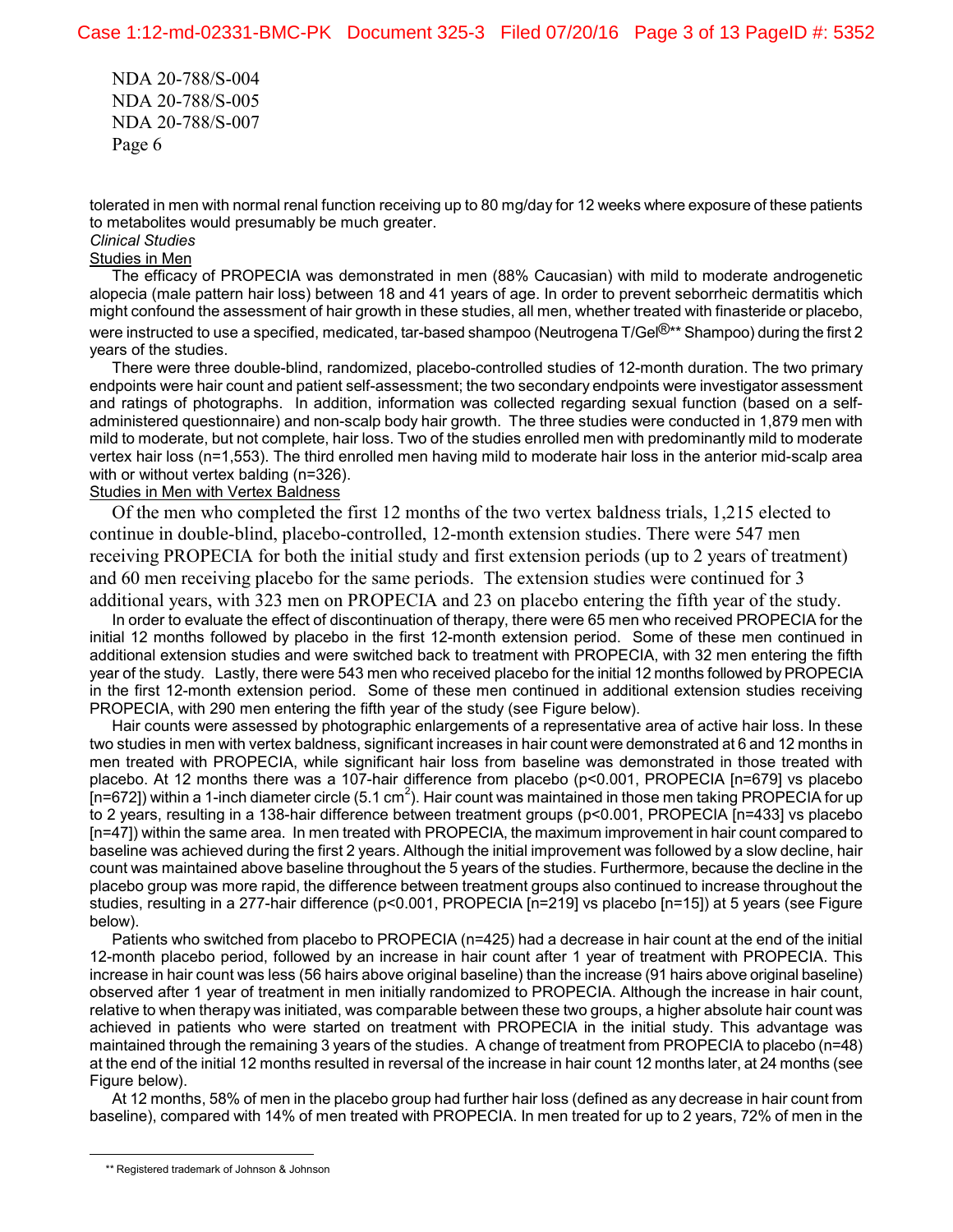placebo group demonstrated hair loss, compared with 17% of men treated with PROPECIA. At 5 years, 100% of men in the placebo group demonstrated hair loss, compared with 35% of men treated with PROPECIA.



 $1 + 1 =$  finasteride, 1 mg

## P = placebo

Patient self-assessment was obtained at each clinic visit from a self-administered questionnaire, which included questions on their perception of hair growth, hair loss, and appearance. This self-assessment demonstrated an increase in amount of hair, a decrease in hair loss, and improvement in appearance in men treated with PROPECIA. Overall improvement compared with placebo was seen as early as 3 months (p<0.05), with improvement maintained over 5 years.

Investigator assessment was based on a 7-point scale evaluating increases or decreases in scalp hair at each patient visit. This assessment showed significantly greater increases in hair growth in men treated with PROPECIA compared with placebo as early as 3 months (p<0.001). At 12 months, the investigators rated 65% of men treated with PROPECIA as having increased hair growth compared with 37% in the placebo group. At 2 years, the investigators rated 80% of men treated with PROPECIA as having increased hair growth compared with 47% of men treated with placebo. At 5 years, the investigators rated 77% of men treated with PROPECIA as having increased hair growth, compared with 15% of men treated with placebo.

An independent panel rated standardized photographs of the head in a blinded fashion based on increases or decreases in scalp hair using the same 7-point scale as the investigator assessment. At 12 months, 48% of men treated with PROPECIA had an increase as compared with 7% of men treated with placebo. At 2 years, an increase in hair growth was demonstrated in 66% of men treated with PROPECIA, compared with 7% of men treated with placebo. At 5 years, 48% of men treated with PROPECIA demonstrated an increase in hair growth, 42% were rated as having no change (no further visible progression of hair loss from baseline) and 10% were rated as having lost hair when compared to baseline. In comparison, 6% of men treated with placebo demonstrated an increase in hair growth, 19% were rated as having no change and 75% were rated as having lost hair when compared to baseline. Other Results in Vertex Baldness Studies

A sexual function questionnaire was self-administered by patients participating in the two vertex baldness trials to detect more subtle changes in sexual function. At Month 12, statistically significant differences in favor of placebo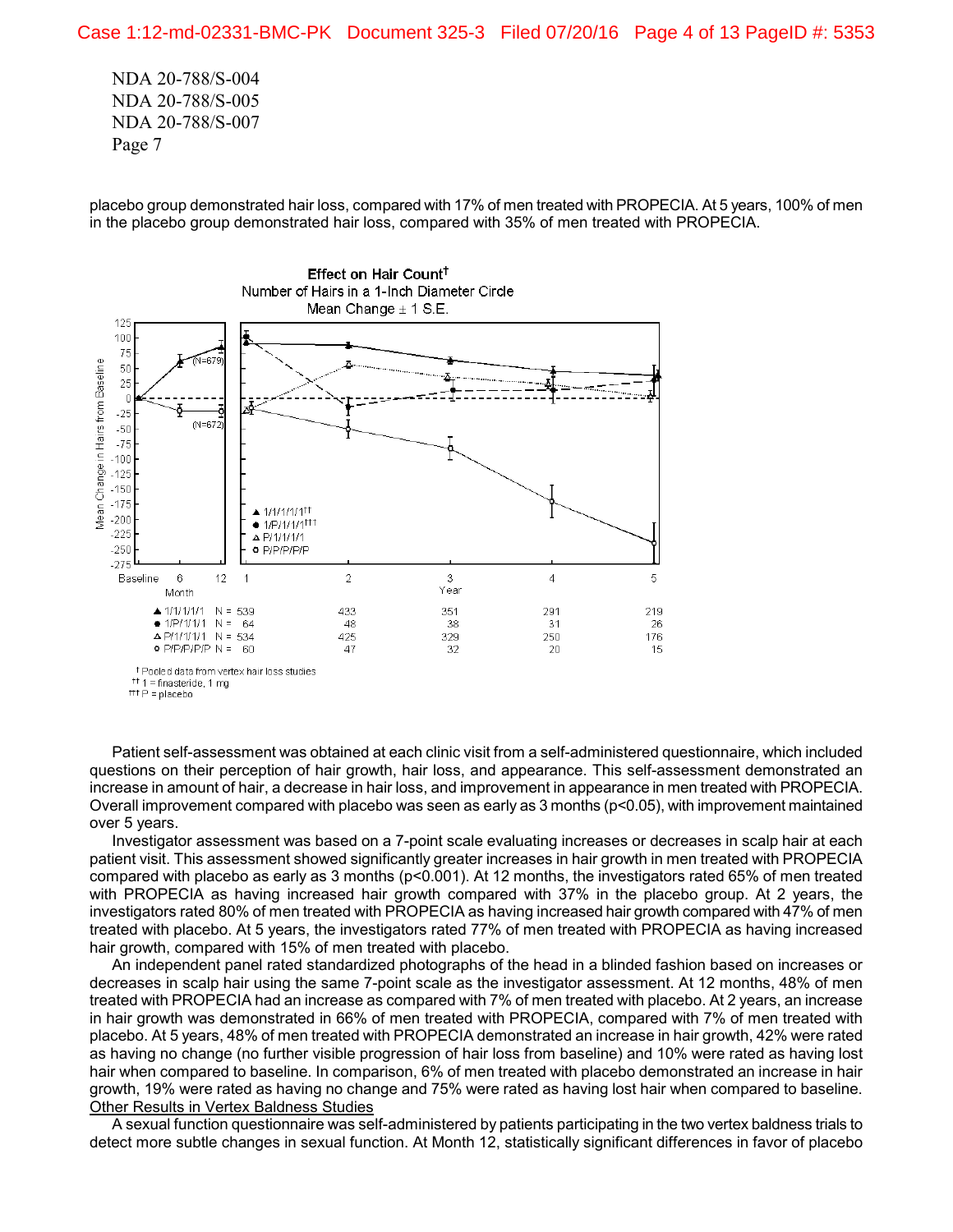were found in 3 of 4 domains (sexual interest, erections, and perception of sexual problems). However, no significant difference was seen in the question on overall satisfaction with sex life.

In one of the two vertex baldness studies, patients were questioned on non-scalp body hair growth. PROPECIA did not appear to affect non-scalp body hair.

Study in Men with Hair Loss in the Anterior Mid-Scalp Area

A study of 12-month duration, designed to assess the efficacy of PROPECIA in men with hair loss in the anterior mid-scalp area, also demonstrated significant increases in hair count compared with placebo. Increases in hair count were accompanied by improvements in patient self-assessment, investigator assessment, and ratings based on standardized photographs. Hair counts were obtained in the anterior mid-scalp area, and did not include the area of bitemporal recession or the anterior hairline.

Summary of Clinical Studies in Men

Clinical studies were conducted in men aged 18 to 41 with mild to moderate degrees of androgenetic alopecia. All men treated with PROPECIA or placebo received a tar-based shampoo (Neutrogena T/Gel®\*\* Shampoo) during the first 2 years of the studies. Clinical improvement was seen as early as 3 months in the patients treated with PROPECIA and led to a net increase in scalp hair count and hair regrowth. In clinical studies for up to 5 years, treatment with PROPECIA slowed the further progression of hair loss observed in the placebo group. In general, the difference between treatment groups continued to increase throughout the 5 years of the studies. Ethnic Analysis of Clinical Data from Men

In a combined analysis of the two studies on vertex baldness, mean hair count changes from baseline were 91 vs -19 hairs (PROPECIA vs placebo) among Caucasians (n=1,185), 49 vs -27 hairs among Blacks (n=84), 53 vs -38 hairs among Asians (n=17), 67 vs 5 hairs among Hispanics (n=45) and 67 vs -15 hairs among other ethnic groups (n=20). Patient self-assessment showed improvement across racial groups with PROPECIA treatment, except for satisfaction of the frontal hairline and vertex in Black men, who were satisfied overall. Study in Women

In a study involving 137 postmenopausal women with androgenetic alopecia who were treated with PROPECIA (n=67) or placebo (n=70) for 12 months, effectiveness could not be demonstrated. There was no improvement in hair counts, patient self-assessment, investigator assessment, or ratings of standardized photographs in the women treated with PROPECIA when compared with the placebo group (see INDICATIONS AND USAGE).

#### **INDICATIONS AND USAGE**

PROPECIA is indicated for the treatment of male pattern hair loss (androgenetic alopecia) in **MEN ONLY**. Safety and efficacy were demonstrated in men between 18 to 41 years of age with mild to moderate hair loss of the vertex and anterior mid-scalp area (See CLINICAL PHARMACOLOGY, *Clinical Studies*).

Efficacy in bitemporal recession has not been established.

PROPECIA is not indicated in women (see CLINICAL PHARMACOLOGY*, Clinical Studies* and CONTRAINDICATIONS).

PROPECIA is not indicated in children (see PRECAUTIONS, *Pediatric Use*).

#### **CONTRAINDICATIONS**

PROPECIA is contraindicated in the following:

Pregnancy. Finasteride use is contraindicated in women when they are or may potentially be pregnant. Because of the ability of  $5\alpha$ -reductase inhibitors to inhibit the conversion of testosterone to DHT, finasteride may cause abnormalities of the external genitalia of a male fetus of a pregnant woman who receives finasteride. If this drug is used during pregnancy, or if pregnancy occurs while taking this drug, the pregnant woman should be apprised of the potential hazard to the male fetus. (See also WARNINGS, EXPOSURE OF WOMEN - RISK TO MALE FETUS; and PRECAUTIONS, *Information for Patients* and *Pregnancy*.) In female rats, low doses of finasteride administered during pregnancy have produced abnormalities of the external genitalia in male offspring.

Hypersensitivity to any component of this medication.

Registered trademark of Johnson & Johnson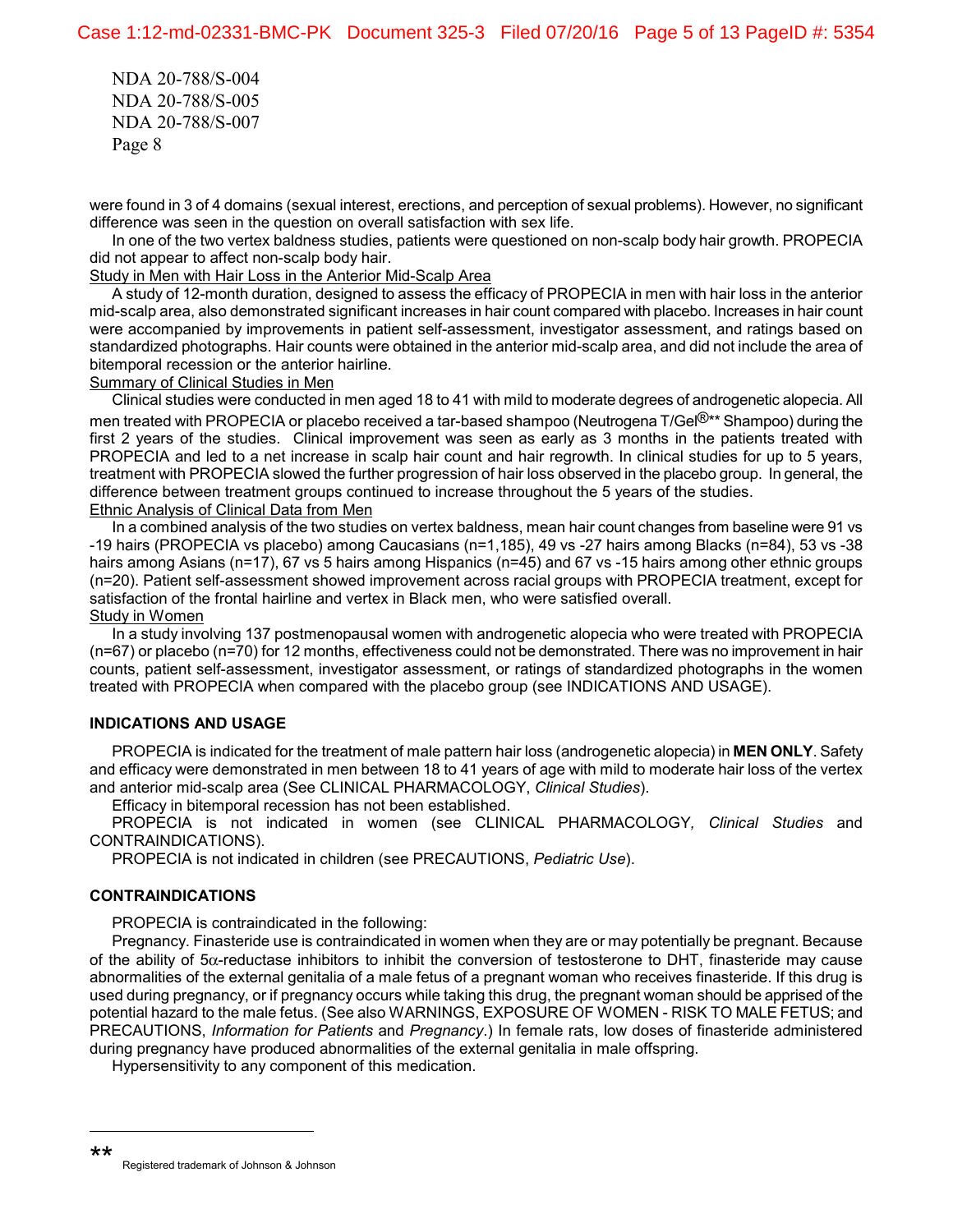### **WARNINGS**

PROPECIA is not indicated for use in pediatric patients (See INDICATIONS AND USAGE; and PRECAUTIONS, *Pediatric Use*) or women (see also PRECAUTIONS, *Information for Patients* and *Pregnancy;* and HOW SUPPLIED, *Storage and Handling*).

EXPOSURE OF WOMEN - RISK TO MALE FETUS

Women should not handle crushed or broken PROPECIA tablets when they are pregnant or may potentially be pregnant because of the possibility of absorption of finasteride and the subsequent potential risk to a male fetus. PROPECIA tablets are coated and will prevent contact with the active ingredient during normal handling, provided that the tablets have not been broken or crushed. (see also CONTRAINDICATIONS; PRECAUTIONS, *Information for Patients* and *Pregnancy;* and HOW SUPPLIED, *Storage and Handling*.)

# **PRECAUTIONS**

#### *General*

Caution should be used in the administration of PROPECIA in patients with liver function abnormalities, as finasteride is metabolized extensively in the liver.

#### *Information for Patients*

Women should not handle crushed or broken PROPECIA tablets when they are pregnant or may potentially be pregnant because of the possibility of absorption of finasteride and the subsequent potential risk to a male fetus. PROPECIA tablets are coated and will prevent contact with the active ingredient during normal handling, provided that the tablets have not been broken or crushed. (See also CONTRAINDICATIONS; WARNINGS, EXPOSURE OF WOMEN - RISK TO MALE FETUS; PRECAUTIONS, *Pregnancy;* and HOW SUPPLIED, *Storage and Handling.*) See also Patient Package Insert.

#### *Drug/Laboratory Test Interactions*

In clinical studies with PROPECIA in men 18-41 years of age, the mean value of serum prostate-specific antigen (PSA) decreased from 0.7 ng/mL at baseline to 0.5 ng/mL at Month 12. When finasteride is used in older men who have benign prostatic hyperplasia (BPH), PSA levels are decreased by approximately 50%. Until further information is gathered in men >41 years of age without BPH, consideration should be given to doubling the PSA level in men undergoing this test while taking PROPECIA.

#### *Drug Interactions*

No drug interactions of clinical importance have been identified. Finasteride does not appear to affect the cytochrome P450-linked drug metabolizing enzyme system. Compounds that have been tested in man include antipyrine, digoxin, propranolol, theophylline, and warfarin and no interactions were found.

*Other concomitant therapy:* Although specific interaction studies were not performed, finasteride doses of 1 mg or more were concomitantly used in clinical studies with acetaminophen, α-blockers, analgesics, angiotensin-converting enzyme (ACE) inhibitors, anticonvulsants, benzodiazepines, beta blockers, calcium-channel blockers, cardiac nitrates, diuretics, H<sub>2</sub> antagonists, HMG-CoA reductase inhibitors, prostaglandin synthetase inhibitors (NSAIDs), and quinolone anti-infectives without evidence of clinically significant adverse interactions.

*Carcinogenesis, Mutagenesis, Impairment of Fertility*  No evidence of a tumorigenic effect was observed in a 24-month study in Sprague-Dawley rats receiving doses of finasteride up to 160 mg/kg/day in males and 320 mg/kg/day in females. These doses produced respective systemic exposure in rats of 888 and 2,192 times those observed in man receiving the recommended human dose of 1 mg/day. All exposure calculations were based on calculated  $AUC_{(0-24 \text{ hr})}$  for animals and mean  $AUC_{(0-24 \text{ hr})}$  for man

# (0.05 µg•hr/mL).

In a 19-month carcinogenicity study in CD-1 mice, a statistically significant (p≤0.05) increase in the incidence of testicular Leydig cell adenomas was observed at a dose of 250 mg/kg/day (1,824 times the human exposure). In mice at a dose of 25 mg/kg/day (184 times the human exposure, estimated) and in rats at a dose of ≥40 mg/kg/day (312 times the human exposure) an increase in the incidence of Leydig cell hyperplasia was observed. A positive correlation between the proliferative changes in the Leydig cells and an increase in serum LH levels (2-3 fold above control) has been demonstrated in both rodent species treated with high doses of finasteride. No drug-related Leydig cell changes were seen in either rats or dogs treated with finasteride for 1 year at doses of 20 mg/kg/day and 45 mg/kg/day (240 and 2,800 times, respectively, the human exposure) or in mice treated for 19 months at a dose of 2.5 mg/kg/day (18.4 times the human exposure).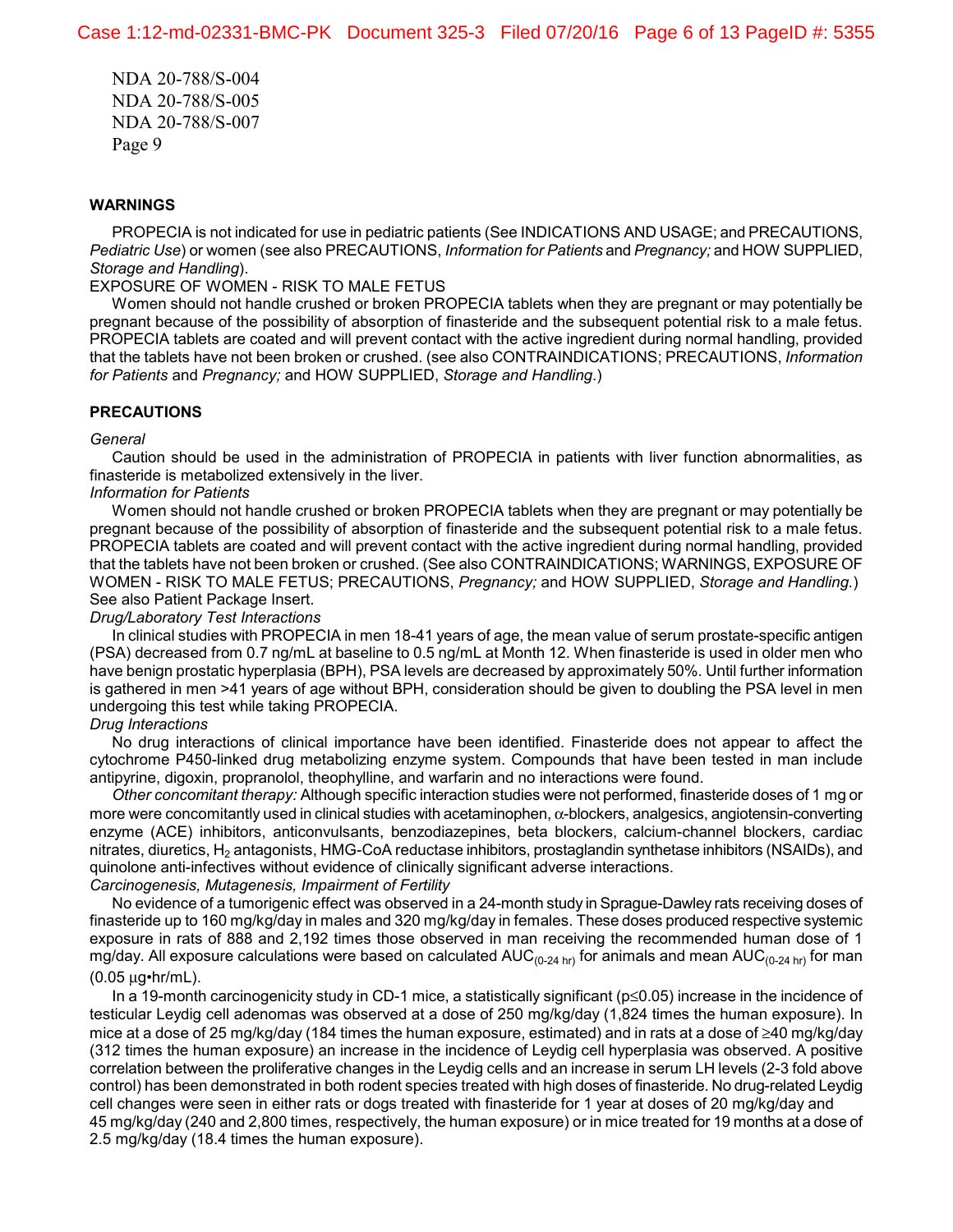No evidence of mutagenicity was observed in an *in vitro* bacterial mutagenesis assay, a mammalian cell mutagenesis assay, or in an *in vitro* alkaline elution assay. In an *in vitro* chromosome aberration assay, when Chinese hamster ovary cells were treated with high concentrations (450-550 µmol) of finasteride, there was a slight increase in chromosome aberrations. These concentrations correspond to 18,000-22,000 times the peak plasma levels in man given a total dose of 1 mg. Further, the concentrations (450-550 µmol) used in *in vitro* studies are not achievable in a biological system. In an *in vivo* chromosome aberration assay in mice, no treatment-related increase in chromosome aberration was observed with finasteride at the maximum tolerated dose of 250 mg/kg/day (1,824 times the human exposure, estimated) as determined in the carcinogenicity studies.

In sexually mature male rabbits treated with finasteride at 80 mg/kg/day (4,344 times the estimated human exposure) for up to 12 weeks, no effect on fertility, sperm count, or ejaculate volume was seen. In sexually mature male rats treated with 80 mg/kg/day of finasteride (488 times the estimated human exposure), there were no significant effects on fertility after 6 or 12 weeks of treatment; however, when treatment was continued for up to 24 or 30 weeks, there was an apparent decrease in fertility, fecundity, and an associated significant decrease in the weights of the seminal vesicles and prostate. All these effects were reversible within 6 weeks of discontinuation of treatment. No drug-related effect on testes or on mating performance has been seen in rats or rabbits. This decrease in fertility in finasteride-treated rats is secondary to its effect on accessory sex organs (prostate and seminal vesicles) resulting in failure to form a seminal plug. The seminal plug is essential for normal fertility in rats but is not relevant in man.

#### *Pregnancy*

*Teratogenic Effects: Pregnancy Category X* 

See CONTRAINDICATIONS.

PROPECIA is not indicated for use in women.

Administration of finasteride to pregnant rats at doses ranging from 100 µg/kg/day to 100 mg/kg/day (5-5,000 times the recommended human dose of 1 mg/day) resulted in dose-dependent development of hypospadias in 3.6 to 100% of male offspring. Pregnant rats produced male offspring with decreased prostatic and seminal vesicular weights, delayed preputial separation, and transient nipple development when given finasteride at ≥30 µg/kg/day (≥1.5 times the recommended human dose of 1 mg/day) and decreased anogenital distance when given finasteride at ≥3 µg/kg/day (one-fifth the recommended human dose of 1 mg/day). The critical period during which these effects can be induced in male rats has been defined to be days 16-17 of gestation. The changes described above are expected pharmacological effects of drugs belonging to the class of Type II 5α-reductase inhibitors and are similar to those reported in male infants with a genetic deficiency of Type II 5α-reductase. No abnormalities were observed in female offspring exposed to any dose of finasteride *in utero*.

No developmental abnormalities have been observed in first filial generation  $(F_1)$  male or female offspring resulting from mating finasteride-treated male rats (80 mg/kg/day; 488 times the human exposure) with untreated females. Administration of finasteride at 3 mg/kg/day (150 times the recommended human dose of 1 mg/day) during the late gestation and lactation period resulted in slightly decreased fertility in  $F_1$  male offspring. No effects were seen in female offspring. No evidence of malformations has been observed in rabbit fetuses exposed to finasteride *in utero* from days 6-18 of gestation at doses up to 100 mg/kg/day (5000 times the recommended human dose of 1 mg/day). However, effects on male genitalia would not be expected since the rabbits were not exposed during the critical period of genital system development.

The *in utero* effects of finasteride exposure during the period of embryonic and fetal development were evaluated in the rhesus monkey (gestation days 20-100), a species more predictive of human development than rats or rabbits. Intravenous administration of finasteride to pregnant monkeys at doses as high as 800 ng/day (at least 750 times the highest estimated exposure of pregnant women to finasteride from semen of men taking 1 mg/day) resulted in no abnormalities in male fetuses. In confirmation of the relevance of the rhesus model for human fetal development, oral administration of a very high dose of finasteride (2 mg/kg/day; 100 times the recommended human dose of

1 mg/day or approximately 12 million times the highest estimated exposure to finasteride from semen of men taking 1 mg/day) to pregnant monkeys resulted in external genital abnormalities in male fetuses. No other abnormalities were observed in male fetuses and no finasteride-related abnormalities were observed in female fetuses at any dose. *Nursing Mothers* 

PROPECIA is not indicated for use in women.

It is not known whether finasteride is excreted in human milk.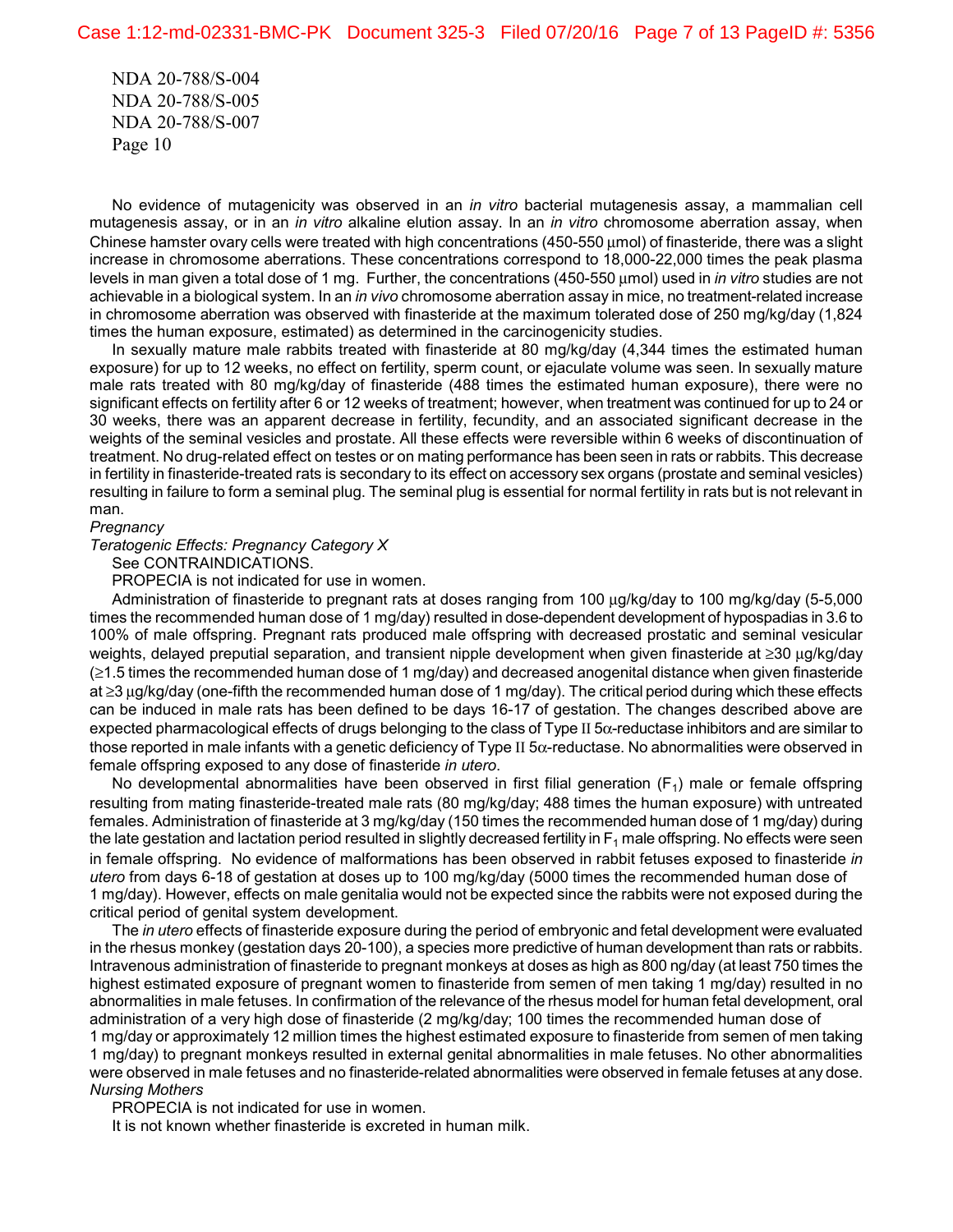*Pediatric Use* 

PROPECIA is not indicated for use in pediatric patients.

Safety and effectiveness in pediatric patients have not been established.

#### *Geriatric Use*

Clinical efficacy studies with PROPECIA did not include subjects aged 65 and over. Based on the pharmacokinetics of finasteride 5 mg, no dosage adjustment is necessary in the elderly for PROPECIA (see CLINICAL PHARMACOLOGY, *Pharmacokinetics*). However the efficacy of PROPECIA in the elderly has not been established.

# **ADVERSE REACTIONS**

#### *Clinical Studies for PROPECIA (finasteride 1 mg) in the Treatment of Male Pattern Hair Loss*

In controlled clinical trials for PROPECIA of 12-month duration, 1.4% of the patients were discontinued due to adverse experiences that were considered to be possibly, probably or definitely drug-related (1.6% for placebo); 1.2% of patients on PROPECIA and 0.9% of patients on placebo discontinued therapy because of a drug-related sexual adverse experience. The following clinical adverse reactions were reported as possibly, probably or definitely drugrelated in ≥1% of patients treated for 12 months with PROPECIA or placebo, respectively: decreased libido (1.8%, 1.3%), erectile dysfunction (1.3%, 0.7%) and ejaculation disorder (1.2%, 0.7%; primarily decreased volume of ejaculate: [0.8%, 0.4%]). Integrated analysis of clinical adverse experiences showed that during treatment with PROPECIA, 36 (3.8%) of 945 men had reported one or more of these adverse experiences as compared to 20 (2.1%) of 934 men treated with placebo (p=0.04). Resolution occurred in men who discontinued therapy with PROPECIA due to these side effects and in most of those who continued therapy. The incidence of each of the above side effects decreased to  $\leq$  0.3% by the fifth year of treatment with PROPECIA.

In a study of finasteride 1 mg daily in healthy men, a median decrease in ejaculate volume of 0.3 mL (-11%) compared with 0.2 mL (-8%) for placebo was observed after 48 weeks of treatment. Two other studies showed that finasteride at 5 times the dosage of PROPECIA (5 mg daily) produced significant median decreases of approximately 0.5 mL (-25%) compared to placebo in ejaculate volume but this was reversible after discontinuation of treatment.

In the clinical studies with PROPECIA, the incidences for breast tenderness and enlargement, hypersensitivity reactions, and testicular pain in finasteride-treated patients were not different from those in patients treated with placebo*.*

#### *Postmarketing Experience for PROPECIA (finasteride 1 mg)*

Breast tenderness and enlargement; hypersensitivity reactions including rash, pruritus, urticaria, and swelling of the lips and face; and testicular pain.

*Controlled Clinical Trials and Long-Term Open Extension Studies for PROSCAR\* (finasteride 5 mg) in the Treatment of Benign Prostatic Hyperplasia* 

In controlled clinical trials for PROSCAR of 12-month duration, 1.3% of the patients were discontinued due to adverse experiences that were considered to be possibly, probably or definitely drug-related (0.9% for placebo); only one patient on PROSCAR (0.2%) and one patient on placebo (0.2%) discontinued therapy because of a drug-related sexual adverse experience. The following clinical adverse reactions were reported as possibly, probably or definitely drug-related in ≥1% of patients treated for 12 months with PROSCAR or placebo, respectively: erectile dysfunction (3.7%, 1.1%), decreased libido (3.3%, 1.6%) and decreased volume of ejaculate (2.8%, 0.9%). The adverse experience profiles for patients treated with finasteride 1 mg/day for 12 months and those maintained on PROSCAR for 24 to 48 months were similar to that observed in the 12-month controlled studies with PROSCAR. Sexual adverse experiences resolved with continued treatment in over 60% of patients who reported them.

#### **OVERDOSAGE**

In clinical studies, single doses of finasteride up to 400 mg and multiple doses of finasteride up to 80 mg/day for three months did not result in adverse reactions. Until further experience is obtained, no specific treatment for an overdose with finasteride can be recommended.

Significant lethality was observed in male and female mice at single oral doses of 1,500 mg/m<sup>2</sup> (500 mg/kg) and in female and male rats at single oral doses of 2,360 mg/m<sup>2</sup> (400 mg/kg) and 5,900 mg/m<sup>2</sup> (1,000 mg/kg), respectively.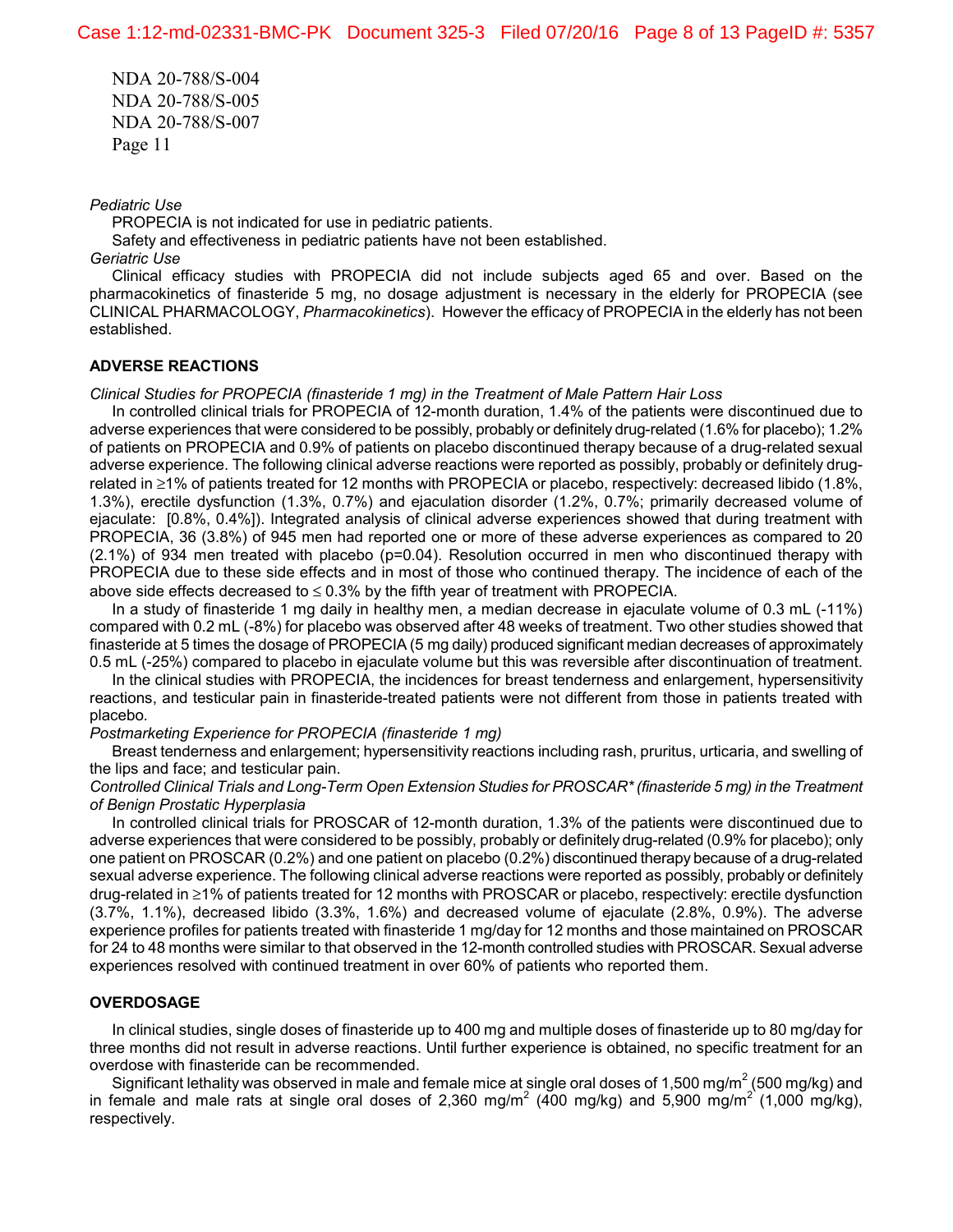#### **DOSAGE AND ADMINISTRATION**

The recommended dosage is 1 mg once a day.

PROPECIA may be administered with or without meals.

In general, daily use for three months or more is necessary before benefit is observed. Continued use is recommended to sustain benefit, which should be re-evaluated periodically. Withdrawal of treatment leads to reversal of effect within 12 months.

#### **HOW SUPPLIED**

No. 6642— PROPECIA tablets, 1 mg, are tan, octagonal, film-coated convex tablets with "stylized P" logo on one side and PROPECIA on the other. They are supplied as follows:

**NDC** 0006-0071-31 unit of use bottles of 30

**NDC** 0006-0071-61 PROPAK®\*\*\* - carton of 3 unit of use bottles of 30.

#### *Storage and Handling*

Store at room temperature, 15-30°C (59-86°F). Keep container closed and protect from moisture.

Women should not handle crushed or broken PROPECIA tablets when they are pregnant or may potentially be pregnant because of the possibility of absorption of finasteride and the subsequent potential risk to a male fetus. PROPECIA tablets are coated and will prevent contact with the active ingredient during normal handling, provided that the tablets are not broken or crushed. (See WARNINGS, EXPOSURE OF WOMEN - RISK TO MALE FETUS; and PRECAUTIONS, *Information for Patients* and *Pregnancy.*)

MERCK & CO., INC., Whitehouse Station, NJ 08889, USA

Issued MONTH YEAR Printed in USA

1

<sup>\*\*\*</sup> Registered trademark of MERCK & CO., Inc.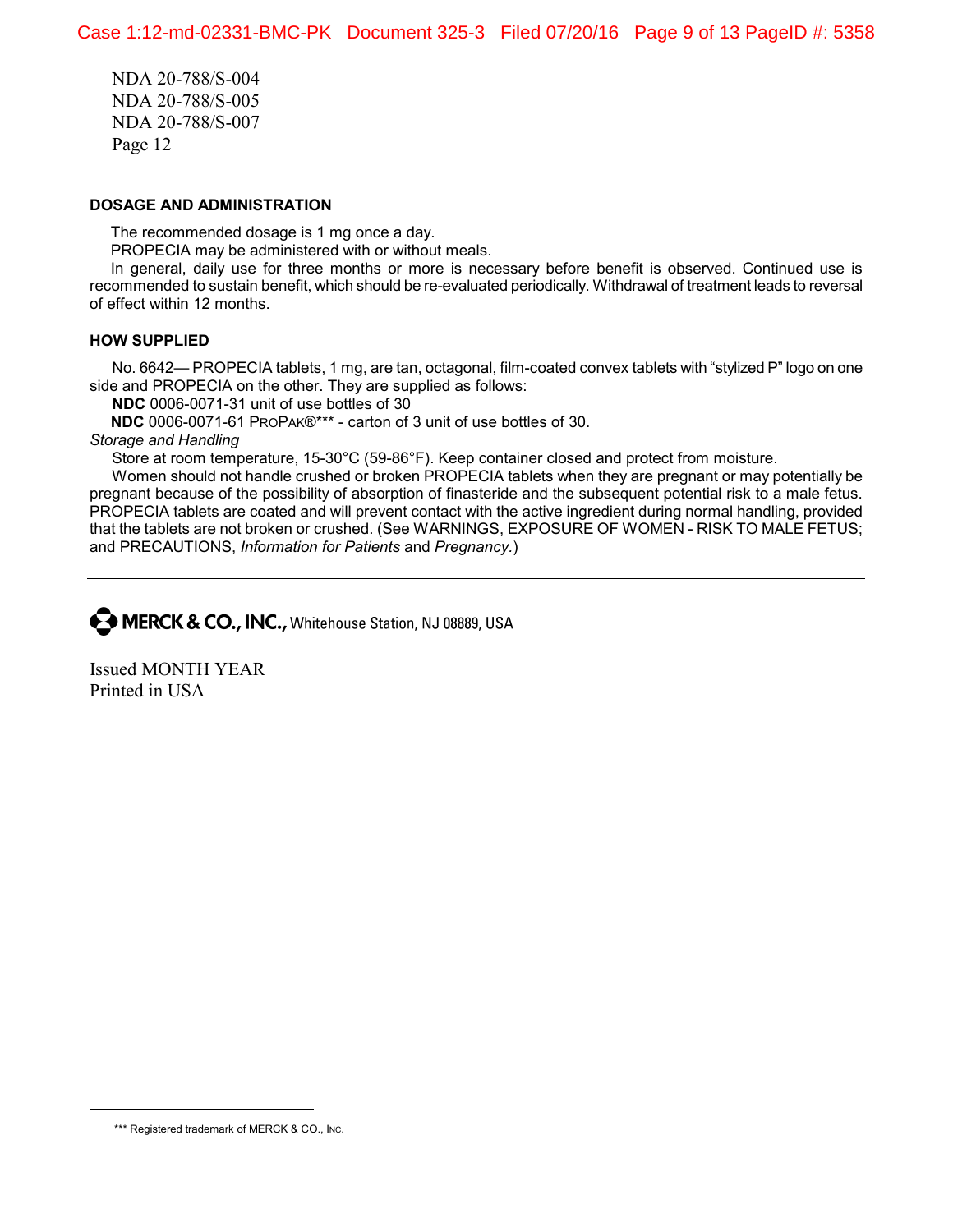> **PROPECIA®**\* **[Logo] (Finasteride) Tablets Patient Information about PROPECIA (Pro-pee-sha)**  Generic name: finasteride (fin-AS-tur-eyed)

#### **PROPECIA\*\* is for use by MEN ONLY.**

Please read this leaflet before you start taking PROPECIA. Also, read the information included with PROPECIA each time you renew your prescription, just in case anything has changed. Remember, this leaflet does not take the place of careful discussions with your doctor. You and your doctor should discuss PROPECIA when you start taking your medication and at regular checkups.

#### **What is PROPECIA used for?**

PROPECIA is used for the treatment of male pattern hair loss on the vertex and the anterior mid-scalp area.

PROPECIA is for use by **MEN ONLY** and should **NOT** be used by women or children.

#### **What is male pattern hair loss?**

Male pattern hair loss is a common condition in which men experience thinning of the hair on the scalp. Often, this results in a receding hairline and/or balding on the top of the head. These changes typically begin gradually in men in their 20s.

Doctors believe male pattern hair loss is due to heredity and is dependent on hormonal effects. Doctors refer to this type of hair loss as androgenetic alopecia.

#### **Results of clinical studies:**

For 12 months, doctors studied over 1800 men aged 18 to 41 with mild to moderate amounts of ongoing hair loss. Of these men, approximately 1200 with hair loss at the top of the head participated in additional extension studies, resulting in a total study time of up to five years. In general, men who took PROPECIA maintained or increased the number of visible scalp hairs and noticed improvement in their hair in the first year. Improvement, compared to the start of the study, was maintained through the remaining years of treatment. Hair counts in men who did not take PROPECIA continued to decrease.

In one study, patients were questioned on the growth of body hair. PROPECIA did not appear to affect hair in places other than the scalp.

#### **Will PROPECIA work for me?**

<sup>1</sup> \* Registered trademark of MERCK & CO., Inc.

<sup>\*\*</sup> Registered trademark of MERCK & CO., Inc. COPYRIGHT © MERCK & CO., Inc., 1997

All rights reserved.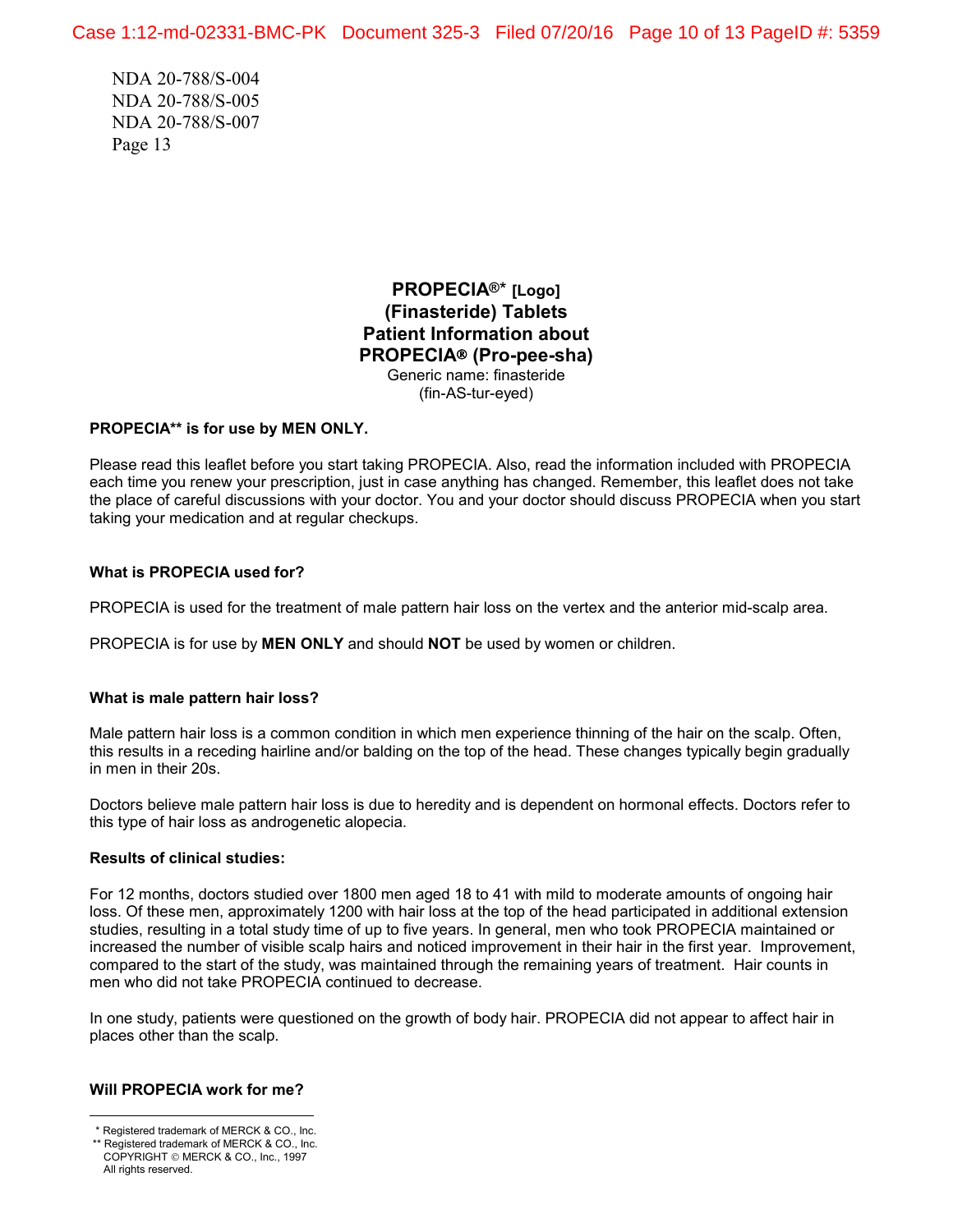For most men, PROPECIA increases the number of scalp hairs in the first year of treatment, helping to fill in thin or balding areas of the scalp. In addition, men taking PROPECIA may note a slowing of hair loss. Although results will vary, generally you will not be able to grow back all of the hair you have lost. There is not sufficient evidence that PROPECIA works in the treatment of receding hairline in the temporal area on both sides of the head.

Male pattern hair loss occurs gradually over time. On average, healthy hair grows only about half an inch each month. Therefore, it will take time to see any effect.

You may need to take PROPECIA daily for three months or more before you see a benefit from taking PROPECIA. PROPECIA can only work over the long term if you continue taking it. If the drug has not worked for you in twelve months, further treatment is unlikely to be of benefit. If you stop taking PROPECIA, you will likely lose the hair you have gained within 12 months of stopping treatment. You should discuss this with your doctor.

PROPECIA is not effective in the treatment of hair loss due to androgenetic alopecia in postmenopausal women. PROPECIA should not be taken by women.

# **How should I take PROPECIA?**

Follow your doctor's instructions.

- Take one tablet by mouth each day.
- You may take PROPECIA with or without food.
- If you forget to take PROPECIA, do not take an extra tablet. Just take the next tablet as usual.

PROPECIA will not work faster or better if you take it more than once a day.

#### **Who should NOT take PROPECIA?**

- PROPECIA is for the treatment of male pattern hair loss in **MEN ONLY** and should not be taken by women (see **A warning about PROPECIA and pregnancy**).
- PROPECIA should not be taken by children.
- Anyone allergic to any of the ingredients.

#### **A warning about PROPECIA and pregnancy.**

- **Women who are or may potentially be pregnant:** 
	- **must not use PROPECIA**
	- should not handle crushed or broken tablets of **PROPECIA.**

**If a woman who is pregnant with a male baby absorbs the active ingredient in PROPECIA, either by swallowing or through the skin, it may cause abnormalities of a male baby's sex organs. If a woman who is pregnant comes into contact with the active ingredient in PROPECIA, a doctor should be consulted.**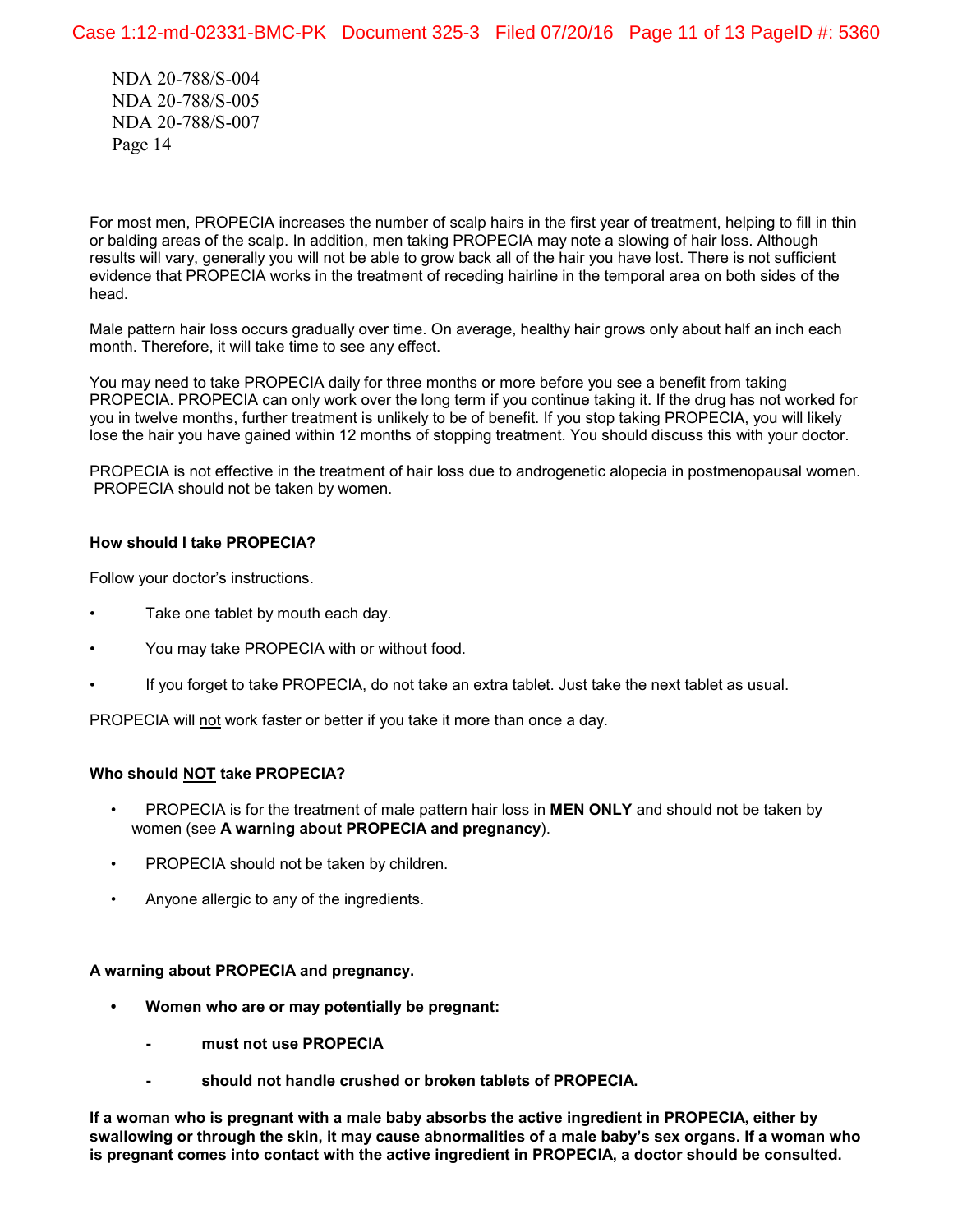### **PROPECIA tablets are coated and will prevent contact with the active ingredient during normal handling, provided that the tablets are not broken or crushed.**

### **What are the possible side effects of PROPECIA?**

Like all prescription products, PROPECIA may cause side effects. In clinical studies, side effects from PROPECIA were uncommon and did not affect most men. A small number of men experienced certain sexual side effects. These men reported one or more of the following: less desire for sex; difficulty in achieving an erection; and, a decrease in the amount of semen. Each of these side effects occurred in less than 2% of men. These side effects went away in men who stopped taking PROPECIA. They also disappeared in most men who continued taking PROPECIA.

In general use, the following have been reported: allergic reactions including rash, itching, hives and swelling of the lips and face; problems with ejaculation; breast tenderness and enlargement; and testicular pain.

Tell your doctor promptly about these or any other unusual side effects.

• **PROPECIA can affect a blood test called PSA (Prostate-Specific Antigen) for the screening of prostate cancer. If you have a PSA test done, you should tell your doctor that you are taking PROPECIA.**

#### **Storage and handling.**

Keep PROPECIA in the original container and keep the container closed. Store it in a dry place at room temperature. **PROPECIA tablets are coated and will prevent contact with the active ingredient during normal handling, provided that the tablets are not broken or crushed.**

Do not give your PROPECIA tablets to anyone else. It has been prescribed only for you. Keep PROPECIA and all medications out of the reach of children.

THIS LEAFLET PROVIDES A SUMMARY OF INFORMATION ABOUT PROPECIA. IF AFTER READING THIS LEAFLET YOU HAVE ANY QUESTIONS OR ARE NOT SURE ABOUT ANYTHING, ASK YOUR DOCTOR.

**1-888-637-2522, Monday through Friday, 8:30 A.M. TO 7:00 P.M. (ET).** 

**www.propecia.com** 

Issued Month Year **MERCK & CO., INC.** Whitehouse Station, NJ 08889, USA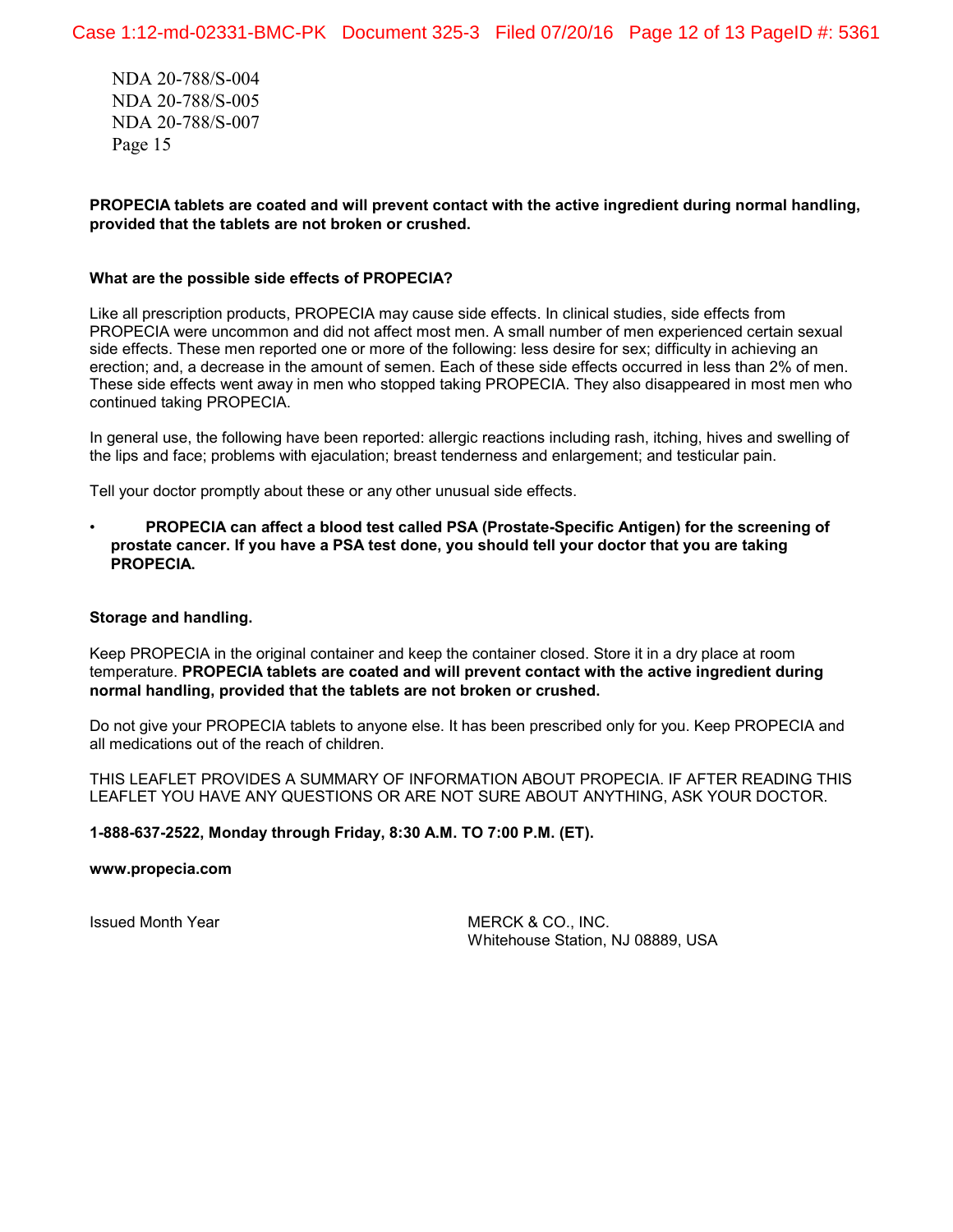**--------------------------------------------------------------------------------------------------------------------- This is a representation of an electronic record that was signed electronically and this page is the manifestation of the electronic signature.**

**---------------------------------------------------------------------------------------------------------------------**

 /s/ --------------------- Jonathan Wilkin 4/10/02 06:24:43 PM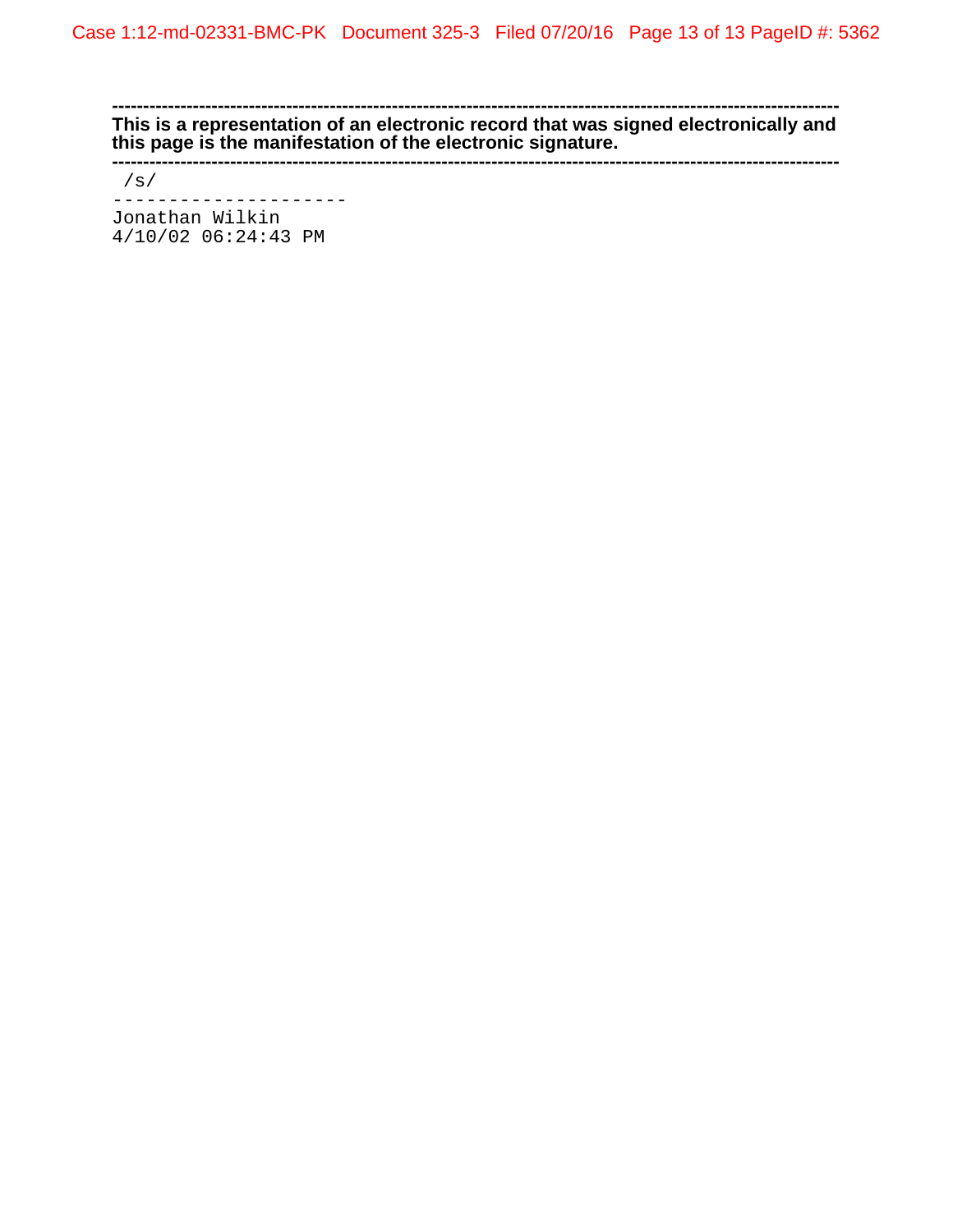Case 1:12-md-0233¿B<u>MF+BK nPq</u>cument 325pA eFiled 07/2016 tBageilvef 18 PagelD #: 5363

| $\mathbf 1$ | UNITED STATES DISTRICT COURT                      |                                          |  |
|-------------|---------------------------------------------------|------------------------------------------|--|
|             | FOR THE EASTERN DISTRICT OF NEW YORK              |                                          |  |
| 2           |                                                   |                                          |  |
| 3           |                                                   |                                          |  |
|             | IN RE: PROPECIA                                   | Master File No.<br>$\ddot{\cdot}$        |  |
| 4           | (FINASTERIDE) PRODUCTS                            | : $1:12-md-02331-BMC-PK$                 |  |
|             | LIABILITY LITIGATION                              |                                          |  |
| 5           |                                                   | MDL No. 2331                             |  |
|             |                                                   |                                          |  |
| 6           | This Document Relates to: :                       | Honorable Brian M.                       |  |
|             |                                                   | Cogan<br>$\ddot{\cdot}$                  |  |
| 7           | ALL CASES                                         |                                          |  |
|             |                                                   | Magistrate Judge<br>$\ddot{\phantom{a}}$ |  |
| 8           |                                                   | Judge Peggy Kuo<br>$\ddot{\cdot}$        |  |
| 9           |                                                   |                                          |  |
| 10          | May 19, 2016                                      |                                          |  |
| 11          | Confidential - Subject to Protective Order        |                                          |  |
| 12          |                                                   |                                          |  |
| 13          | Oral sworn videotape deposition of                |                                          |  |
| 14          | CHARLOTTE B. MERRITT, taken at the Short Hills    |                                          |  |
| 15          | Hilton, John F. Kennedy Parkway, Short Hills, New |                                          |  |
| 16          | Jersey, 08078, before Patricia R. Frank,          |                                          |  |
| 17          | Certified Court Reporter and Notary Public of the |                                          |  |
| 18          | State of New Jersey, commencing at 9:31 a.m., on  |                                          |  |
| 19          | the above date.                                   |                                          |  |
| 20          |                                                   |                                          |  |
| 21          |                                                   |                                          |  |
| 22          | GOLKOW TECHNOLOGIES, INC.                         |                                          |  |
|             | 877.370.3377 ph   917.591.5672 fax                |                                          |  |
| 23          | deps@golkow.com                                   |                                          |  |
| 24          |                                                   |                                          |  |
| 25          |                                                   |                                          |  |
|             |                                                   |                                          |  |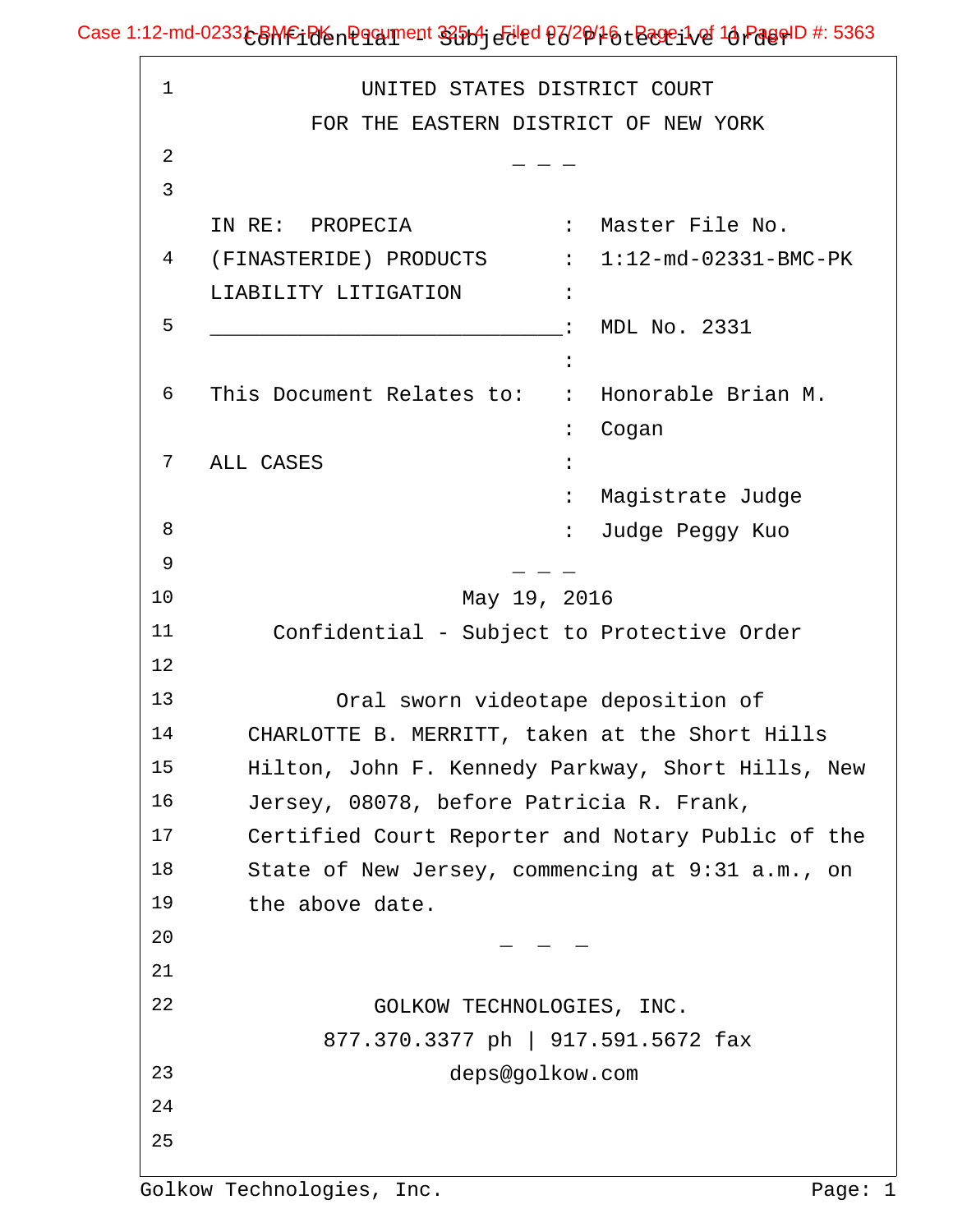Case 1:12-md-0233¿B<u>MF+BK nPq</u>cument 325p4 eFiled 07/2016 tBagei2e1 14 PagelD #: 5364

 let's look to the next label. (Letter from Dr. Wilkin to Dr. Rozycki and attached 2002 Propecia label marked Exhibit No. 210 for identification.) BY MR. FISHER: Q. This is a label from 2002, Exhibit 210. When you're ready, if you turn to the adverse event section -- adverse reaction section in this exhibit, please? It's on page 11. A. Okay. Q. You're there on page 11, adverse reactions? A. Yes. Q. And you see that here it's still just limited to the 12-month data, right? 16 MR. HUDSON: Objection. Q. It begins, "In controlled clinical trials for Propecia of 12-month duration" -- and goes on, right? MR. HUDSON: Objection. 21 THE WITNESS: It mentions the fifth year of treatment at the end of that paragraph. Q. I'm going to come to that. That's right. I'm going to come to that in a moment. At the beginning it says, "In controlled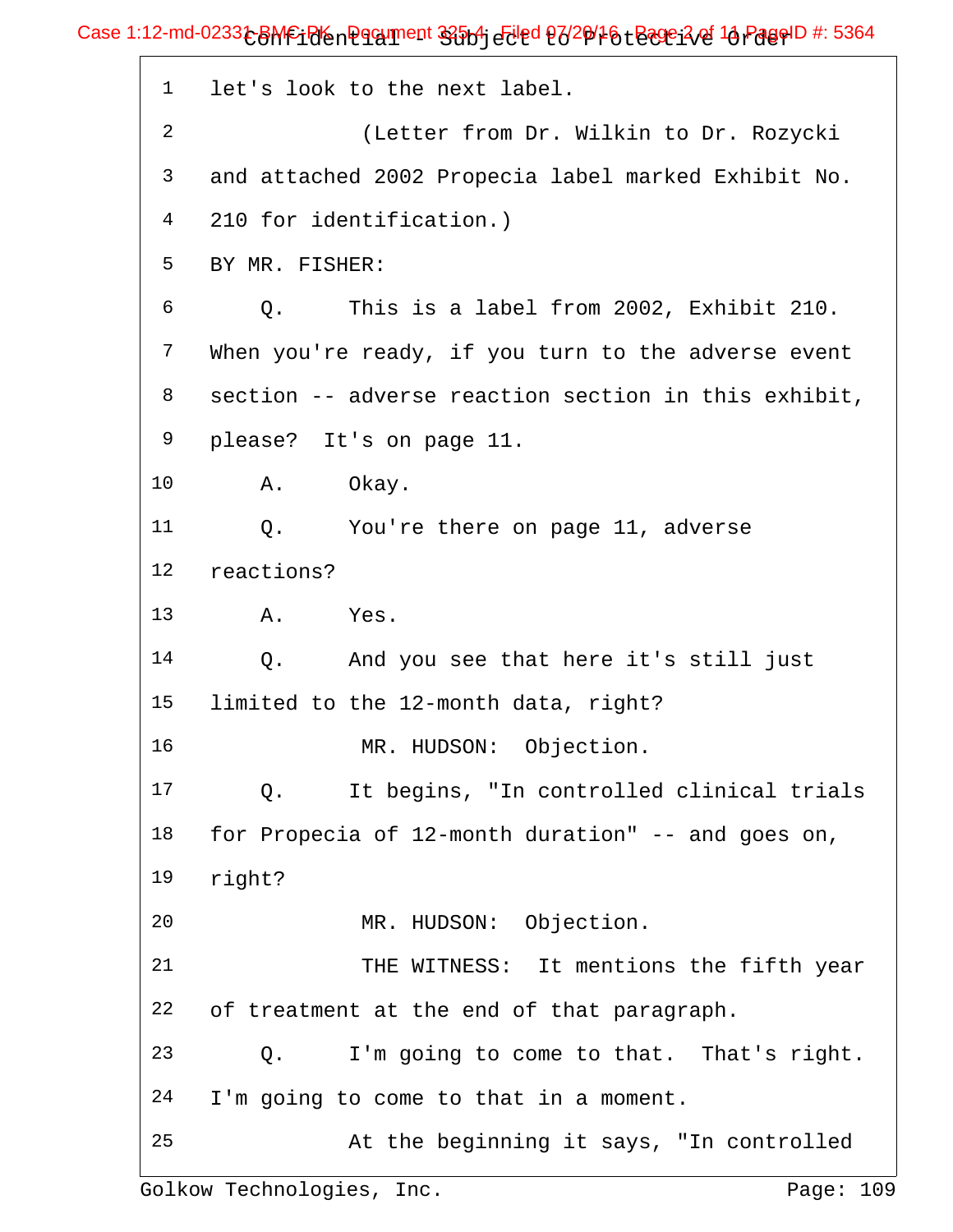Case 1:12-md-0233¿B<u>MF+Bl&nPqcumen</u>t <del>325p4 eJle</del>d 07/2ዎ18 tBage+3e1 14 PagelD #: 5365

 clinical trials for Propecia of 12 months" -- and it reports the findings, right? A. It reports the 12-month incidences, yes. Q. And if you drop down to the second to last paragraph -- second to last sentence in that paragraph, it states, "Resolution occurred in men who discontinued therapy." 8 Do you see that? A. Yes. Q. So the word "all" has been removed in this label. A. Yes, it has. Q. Why was that? A. Well, as you saw, there were some men in whom after some period of time the AEs did not resolve so this is -- so the word "all" was no longer factual as relates to the longer term data beyond the initial period of the trial. Q. The sentence has also been changed to take out "58 percent" and replace it with the word "most." Do you see that? A. Yes. Q. And you would agree with me that the only change that reflects the fact that there were in fact men who had -- who did not have resolution upon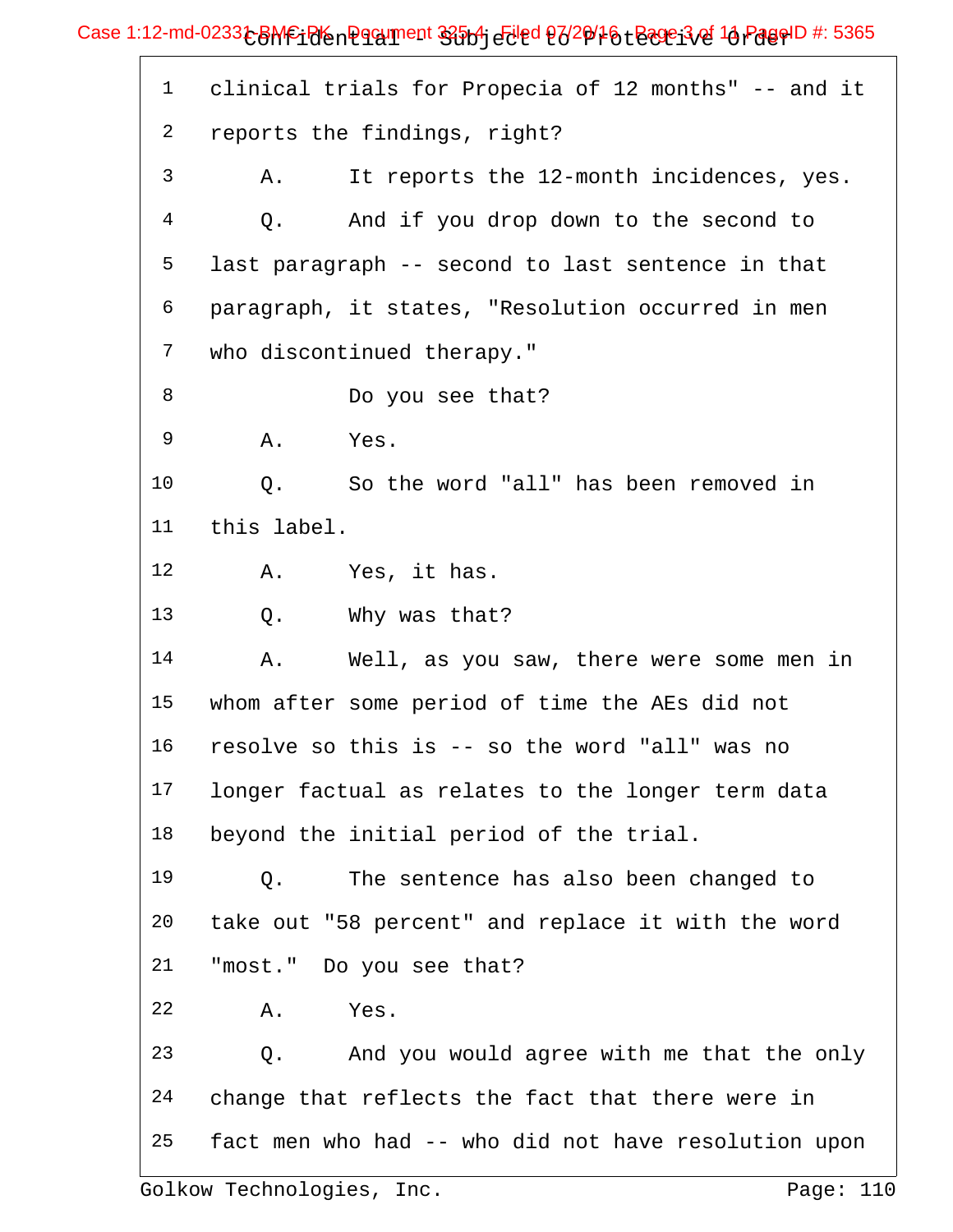# Case 1:12-md-0233¿B<u>MF+BK nPq</u>cument 325p4 eEled 07/2016 tBage:40 14 PagelD #: 5366

 discontinuation, the only thing that reflects that here is the taking out of the word "all," right? MR. HUDSON: Objection. Go ahead. Q. It doesn't also say there were men who did not experience resolution upon discontinuation, right? A. No, it doesn't say that. 8 MR. HUDSON: Objection. Q. And then as you point out, in the last sentence that's been -- the new sentence there, it says, "The incidence of each of the above side effects decreased to less than or equal to 0.3 percent by the fifth year of treatment with Propecia," right? A. Yes. Q. Okay. So that's a reference to the fifth year, but there's no reference anywhere else to years two, three or four, right? A. No, there's not. Q. Well, isn't this precisely what Dr. Kaufman said in his 2000 e-mail was deceptive, to simply report on the results in the fifth year of the study and not -- A. It's not -- MR. HUDSON: Objection.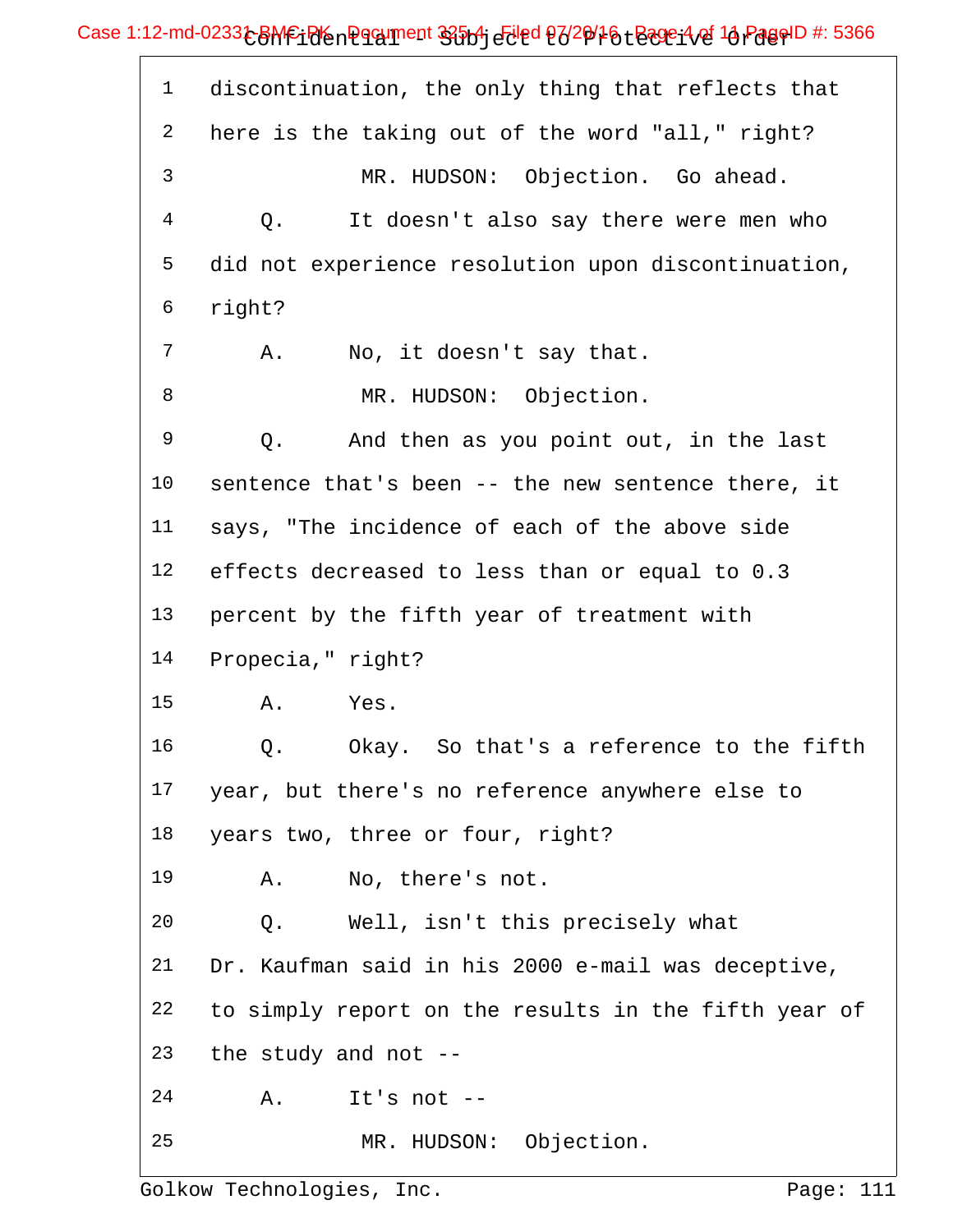Case 1:12-md-0233¿B<u>MF+BK nPq</u>cument 325p4 eEled 07/2016 tBage+5/ef 14 PagelD #: 5367

1 THE WITNESS: It's not simply reporting on the fifth year. It's got a big, long paragraph with a whole lot more data on the first year which is the most relevant year. BY MR. FISHER: Q. The last sentence which has been added refers only to the fifth year and to the incidence of the adverse events in the fifth year data, right? A. Yes, following the description of the one year data. Q. And there's nothing about the two, three or four year data. We've established that, right? A. Not in this paragraph, no. Q. So you don't think that just reporting on the incidence in the fifth year alone is deceptive to use Dr. Kaufman's term? 17 MR. HUDSON: Objection. 18 THE WITNESS: It's not reporting on the fifth year alone. It's reporting on the first year, which was the largest year of the study and the most placebo controlled because the patients were balanced between treatment groups and the end of the study. BY MR. FISHER: Q. That one sentence states that the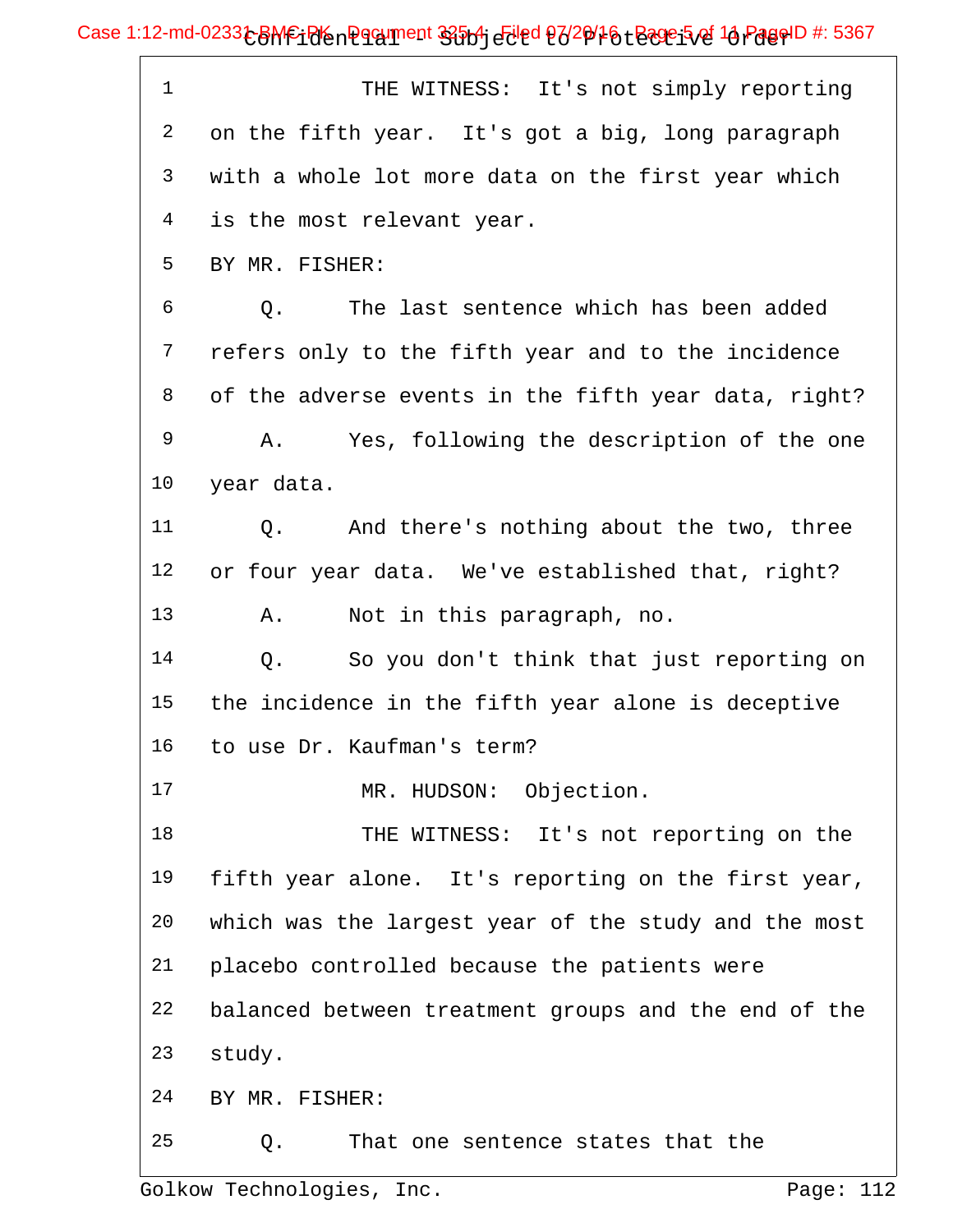Case 1:12-md-0233¿B<u>MF+BK nPq</u>cument 325p4 eEled 07/2016 tBage-iGQ 14 PagelD #: 5368

 incidence of each of the above side effects decreased to less than or equal to 0.3 percent by the fifth year, right? A. That is what it says. Q. And wasn't Dr. Kaufman explaining that the reason that that occurred was because the men with sexual side effects had in many instances dropped out of the study? MR. HUDSON: Objection. Q. Isn't that why you can report on a number like 0.3 percent here? 12 MR. HUDSON: Objection. 13 THE WITNESS: Side effects occur usually earlier on in treatment, so men that have been treated for five years are unlikely to report a lot of side effects. Keith was objecting to this number being presented -- in the flip side of this number being presented in isolation without the entire perspective of a higher incidence of AEs that was reported earlier on in the study, which is what's presented in the label quite clearly. BY MR. FISHER: Q. Okay. But this does not go on to say that the reason or a reason that there is only 0.3 percent experiencing these side effects in the fifth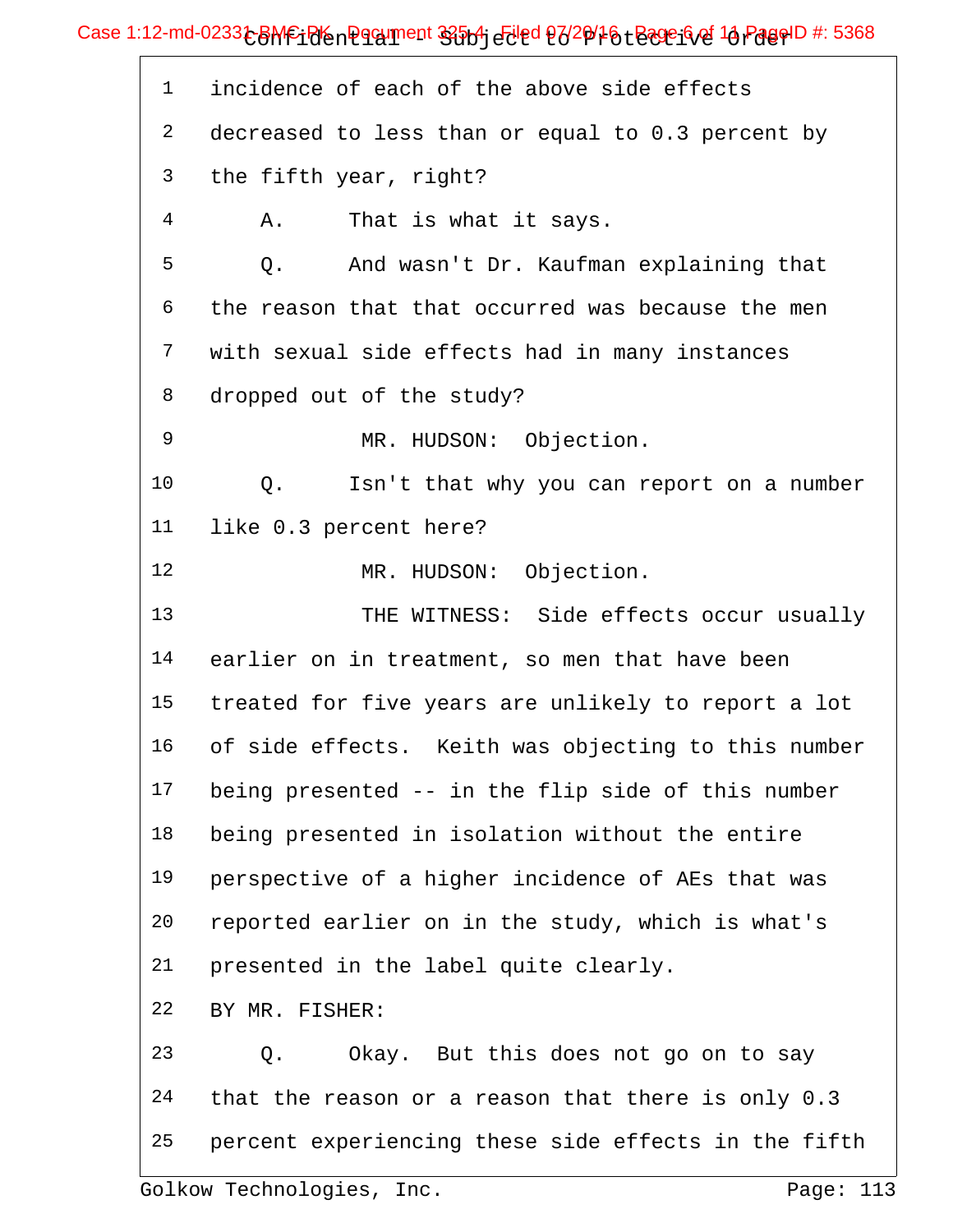# Case 1:12-md-0233¿B<u>MF+Bl&nPqcumen</u>t <del>325p4 eJle</del>d 07/2ዎ16 tBagei7vef 14 PagelD #: 5369

 year is because most of them have already dropped out of the study; it doesn't say that, does it? MR. HUDSON: Objection. THE WITNESS: It does not say that. Q. You see that there has also been added a post-marketing experience for Propecia in this 2002 label, right? A. Yes. Q. And it reports on breast tenderness and enlargement; hypersensitivity reactions including rash, pruritus, urticaria and swelling of the lips and face and testicular pain. Right? A. Yes. Q. There's no reference in this post-marketing experience section to sexual dysfunction, adverse events such as those listed above from the clinical trials. A. No. The guidance for post-marketing sections and labeling in general is not to repeat side effects that you already have reported as part of clinical studies but to present additional side effects that are -- that are new, that didn't show up in clinical trials. Q. All right. And so that's why those sexual dysfunction adverse events are not reported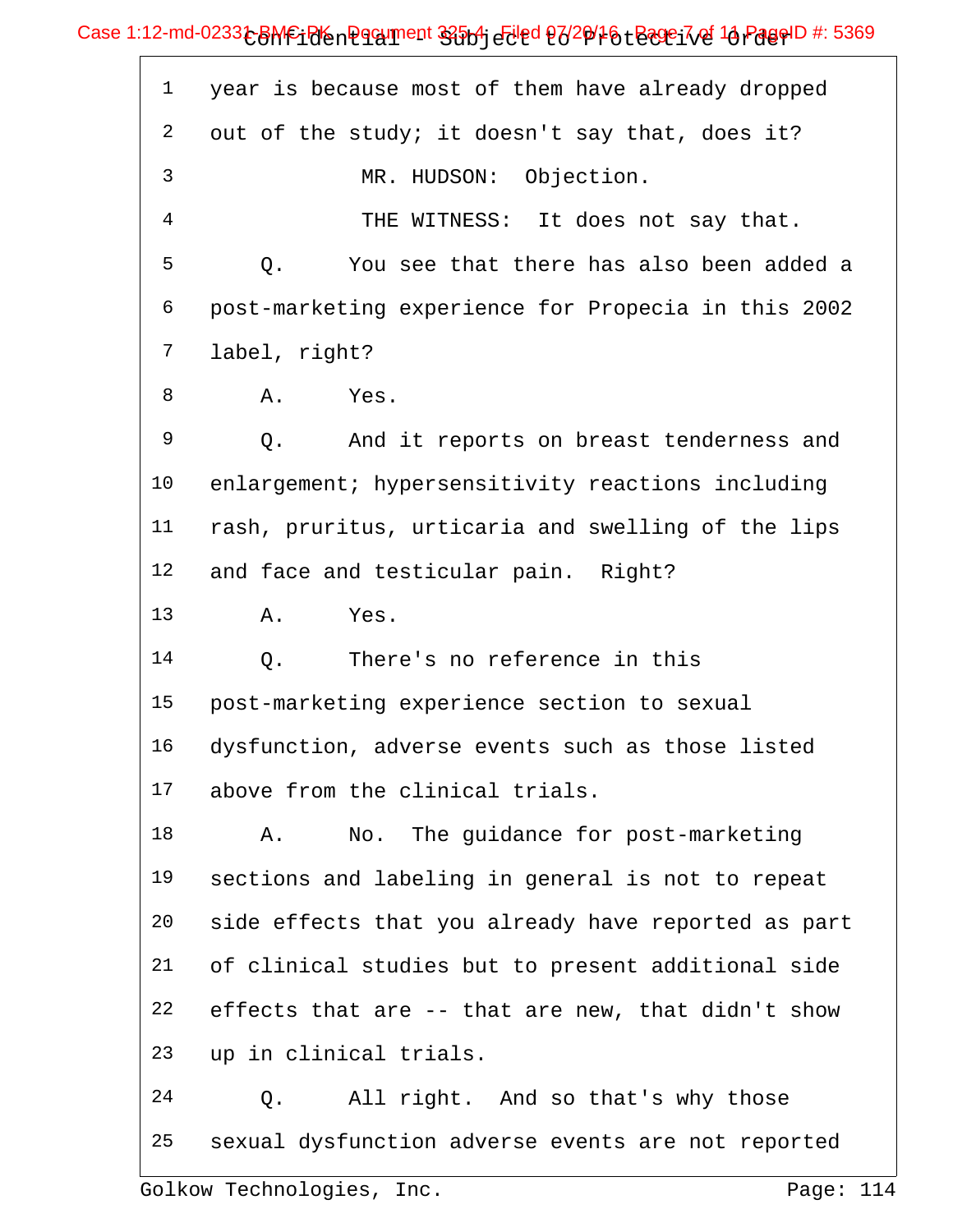# Case 1:12-md-0233¿B<u>MF+BK nPq</u>cument 325p4 eEled 07/2016 tBage+&e1 13 PagelD #: 5370

 in the post-marketing experience section? A. Yes, because they're already labeled. Q. Just -- I think we established this, but in changing this label in 2002 from the one we looked at in 2001, there was nothing that prevented Merck from disclosing the details that were set forth in the Patrick Ruane memo about patients continuing to experience sexual adverse events upon discontinuation, right? MR. HUDSON: Object to form. THE WITNESS: When Merck submitted the five year data to FDA, which it would have had to do in order to get this statement and any other statement that's in here relating to those extension studies, it would have gone with a clinical study report that included all data on all AEs, including the outcome of the AE, whether it resolved or not, so whatever version of this, and we established that this Exhibit Number, what does that say, 32 -- Q. Fifty-two. A. -- 52 was at that particular point in time. Whatever version of the data were the truth at the time we submitted the labeling supplement to FDA would have been accompanied by those data. Q. Well, that's not what I asked you. What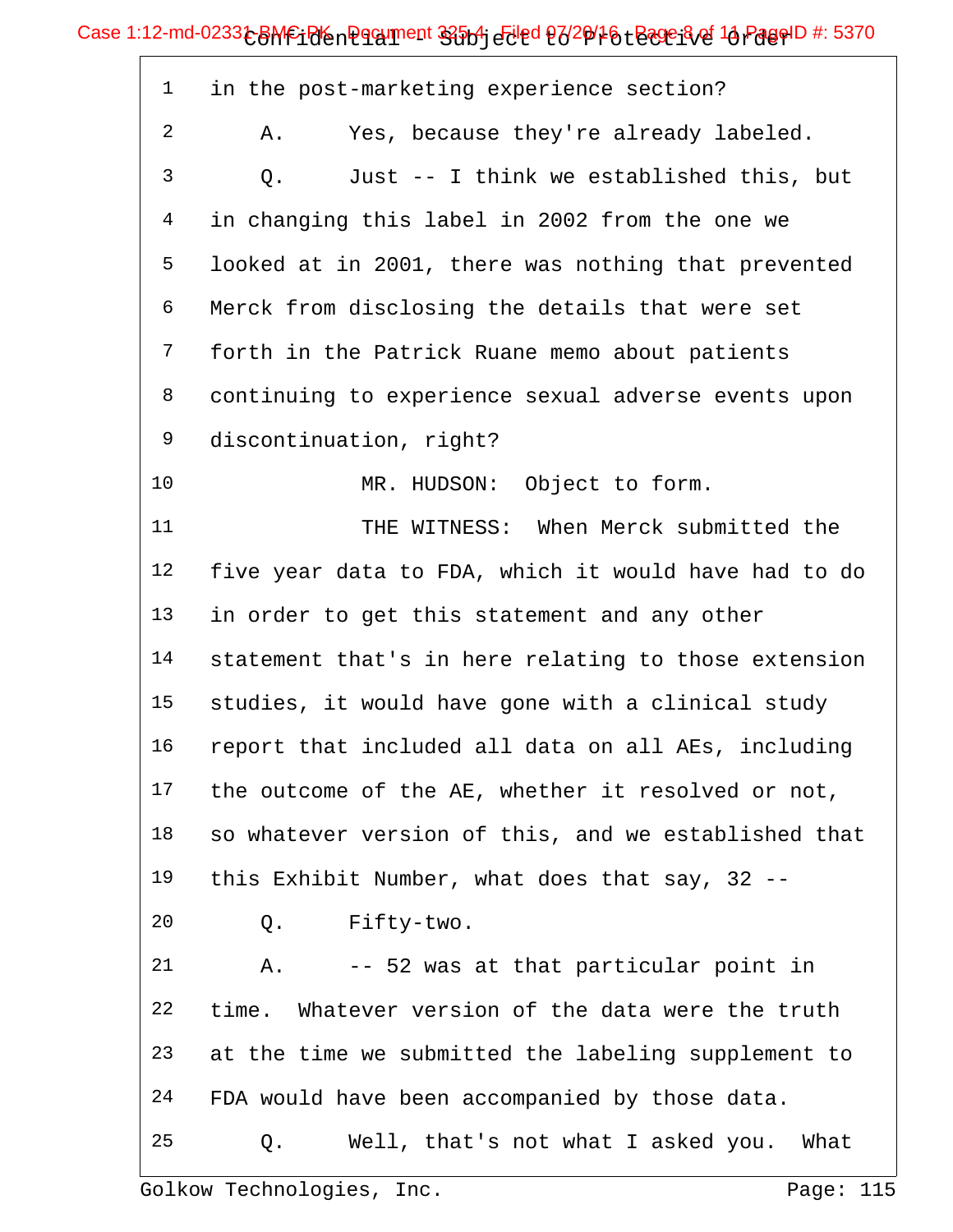# Case 1:12-md-0233¿B<u>MF+BK nPq</u>cument 325pA ළැම් 07/2012 p+Bage+90 14 Page+D #: 5371

 I asked you is there was nothing that prevented Merck, which as we agreed earlier is responsible at all times for its label, from putting into this 2002 label what it now had information about for over a year, namely from November -- at least as early as November of 2000, about the lack of resolution upon discontinuation in some patients in the clinical data, right? A. I apologize. 10 MR. HUDSON: Objection. 11 THE WITNESS: I thought your question was -- you know, I interpreted your question to mean there was nothing that prevented Merck from sharing those data with FDA which certainly we did. Merck didn't feel at the time that that was something that needed to be -- that needed to be put in the label. FDA apparently agreed. This is the label that was -- you know, that was the results of that submission, and we can't comment any further. BY MR. FISHER: Q. Well, just to be clear from what we've talked about before the first break, it's not FDA's responsibility for this label; it's Merck's responsibility to update its label and keep it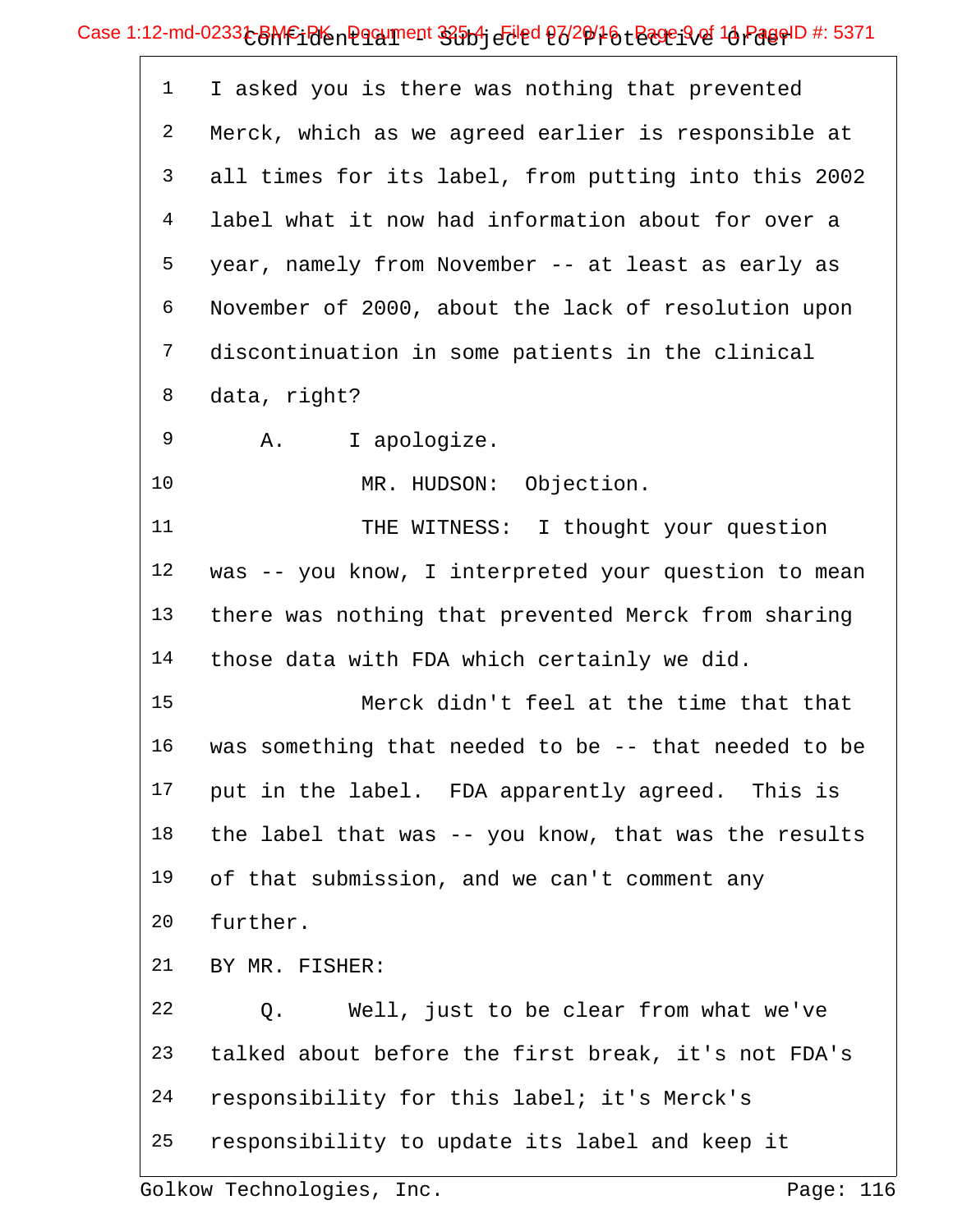current and accurate, right? A. It is Merck's responsibility; but when Merck submits data to FDA, it's their responsibility to review it and to oversee that process and to agree with it or not, and in this case they agreed with it. Q. I don't think you're testifying that you actually proposed in this 2002 label to divulge more information about the clinical trial data as set forth in Mr. Ruane's memo and that FDA declined to put it in; you're not saying that, are you? A. No, I'm not. Q. With respect to the label language itself, Merck could have developed this language and made it more clear that there were instances of patients developing sexual adverse events in the clinical data, in the clinical trials, whose sexual adverse events did not resolve upon discontinuation, right? MR. HUDSON: Objection. THE WITNESS: It could have been done if Merck felt that that was an appropriate thing to label based on the data. I can't comment on why -- why it was done the way it was done. It's been too long, and I can't recall the details of the data;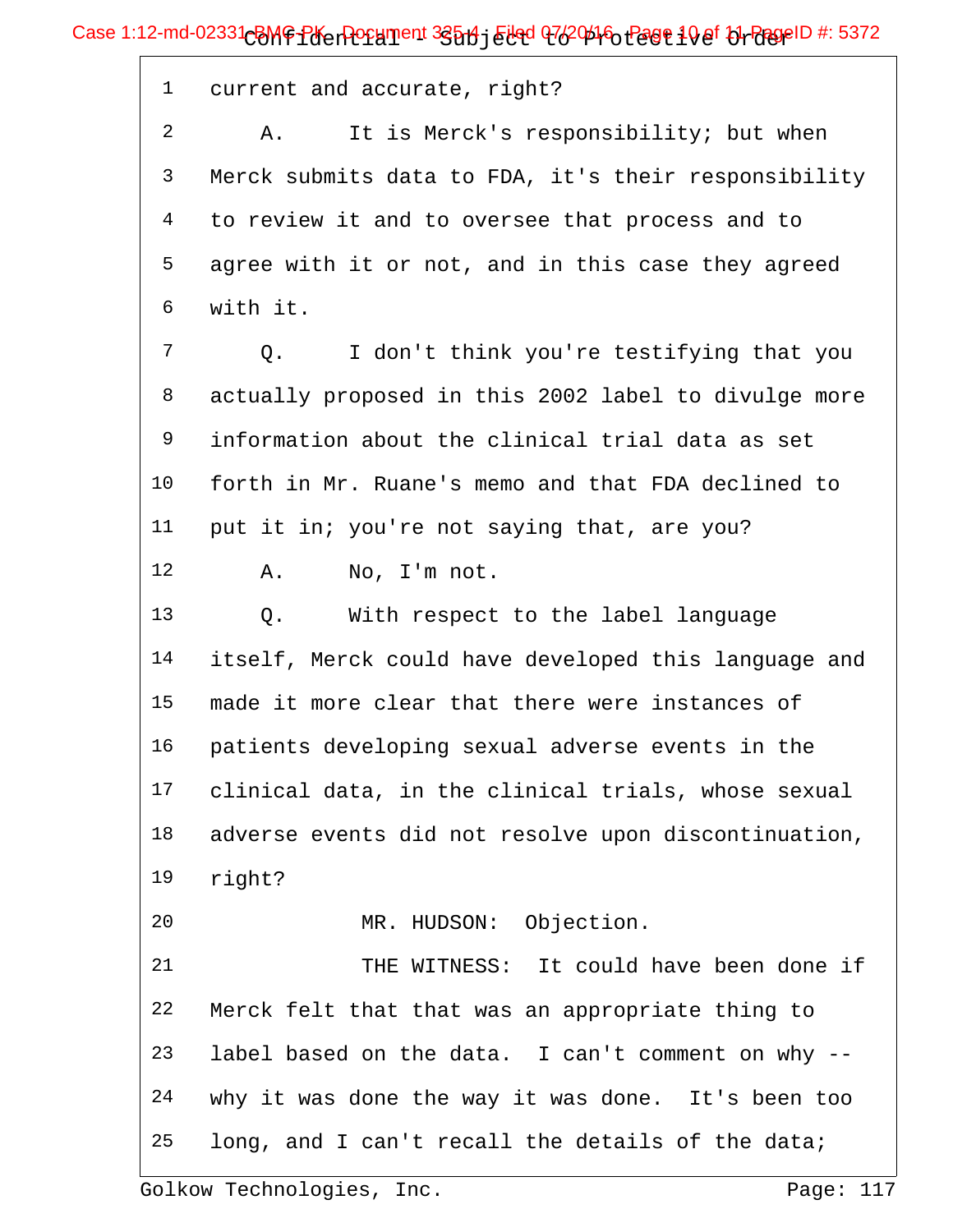Case 1:12-md-02331-BMG-PK en POCument 33513 j EU ed Q7/20/16 Page 11 of U-BageID #: 5373

 but a lot of things, you know, go into those types of decisions in terms of the quality of the -- of the report and the particular circumstances. MR. FISHER: All right. Did you want to take a break? MR. HUDSON: Yeah, let's -- THE VIDEOGRAPHER: We're going off the record. The time is 12:06 p.m. (Brief recess.) THE VIDEOGRAPHER: We're back on the record at 1:13 p.m. BY MR. FISHER: Q. Good afternoon. A. Good afternoon. Q. We spoke earlier this morning about the application process in Europe. Do you recall that? A. Yes. 18 0. And we noted that the -- in the case of Propecia, that the Swedish agency was the Reference Member Nation -- A. Yes. Q. -- State for the EU, and that meant that they were responsible for -- in the case of Propecia in the EU countries, it was the Swedish agency that made determinations about safety and efficacy and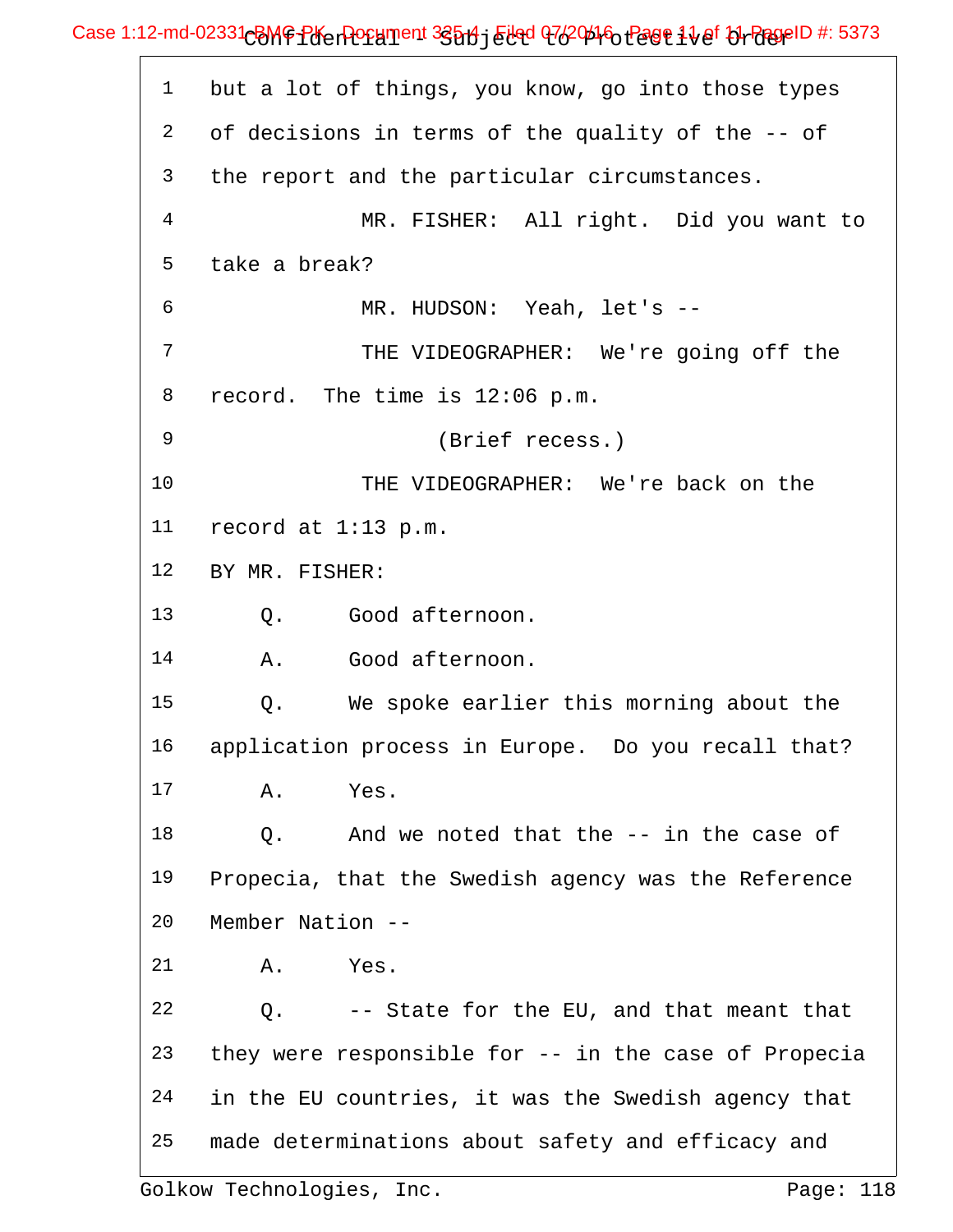Case 1:12-md-0233¿B<u>MF+BK nPq</u>cument 325p5 eEled 07/2016 tBage:1vef 18 PagelD #: 5374

<sup>1</sup> IN THE UNITED STATES DISTRICT COURT<br>2 FOR THE EASTERN DISTRICT OF NEW YORK  $^{2}$  FOR THE EASTERN DISTRICT OF NEW YORK <sup>3</sup> - - - 4 IN RE: PROPECIA : Master File <sup>5</sup> (FINASTERIDE) PRODUCTS : No. LIABILITY LITIGATION : 1:12-md-02331 <sup>6</sup> : -BMC-PK \_\_\_\_\_\_\_\_\_\_\_\_\_\_\_\_\_\_\_\_\_\_ : <sup>7</sup> : MDL No. 2331 **Example 2008** Contract Contract Contract Contract Contract Contract Contract Contract Contract Contract Contract Contract Contract Contract Contract Contract Contract Contract Contract Contract Contract Contract Contract <sup>8</sup> This Document Relates : Honorable to: : Brian M. <sup>9</sup> : Cogan ALL CASES 10 : Magistrate : Judge Peggy <sup>11</sup> : Kuo 12 - - - 13 April 19, 2016 14 - - - 15 Confidential videotape 16 deposition of CYNTHIA GROSSEL SILBER, M.D., taken pursuant to notice, was held  $17$  at the law offices of Morgan, Lewis & Bockius LLP, 1701 Market Street, 18th <sup>18</sup> Floor, Philadelphia, Pennsylvania, beginning at  $8:\overline{14}$  a.m., on the above <sup>19</sup> date, before Kimberly A. Cahill, a Federally Approved Registered Merit <sup>20</sup> Reporter and Notary Public.<br><sup>21</sup>  $21$  - - - 22 GOLKOW TECHNOLOGIES, INC. <sup>23</sup> 877.370.3377 ph| 917.591.5672 deps@golkow.com 24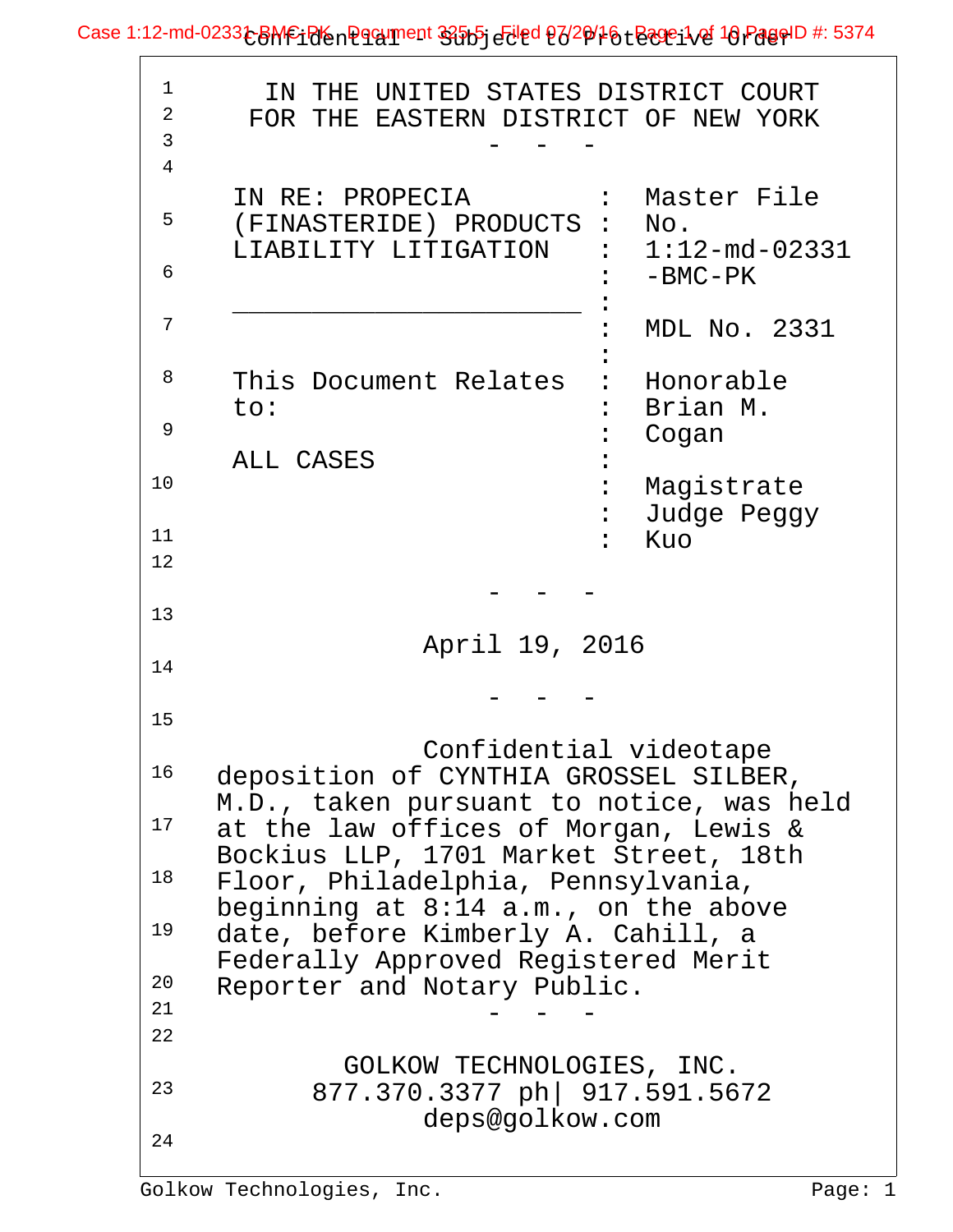Case 1:12-md-0233¿B<u>MF+BK nPq</u>cument 325p5 eEled 07/2016 tBage-i2/ef 10 PagelD #: 5375

<sup>1</sup> bullet point 1 here on your resume of <sup>2</sup> signal detection and safety surveillance  $3 - -$  do you see that?  $^{4}$  A. Uh-hum.  $5$  Q.  $-$ - what did you specifically <sup>6</sup> do to determine whether or not there was <sup>7</sup> a safety signal related to an association <sup>8</sup> between Propecia and persistent sexual <sup>9</sup> dysfunction following discontinuation of  $10$  use? <sup>11</sup> A. Whether there was a signal? <sup>12</sup> Q. Yes. 13 A. Is that the question? 14 Q. No. The question is, what <sup>15</sup> did you do to determine whether or not a <sup>16</sup> signal existed? 17 A. When I picked up the  $18$  product, the issue was already one that <sup>19</sup> was under ongoing analysis in the <sup>20</sup> program, so I did not do signal detection <sup>21</sup> for this particular adverse event. <sup>22</sup> Q. So let me make sure I <sup>23</sup> totally have that clear. So from <sup>24</sup> whatever the date was, whether it was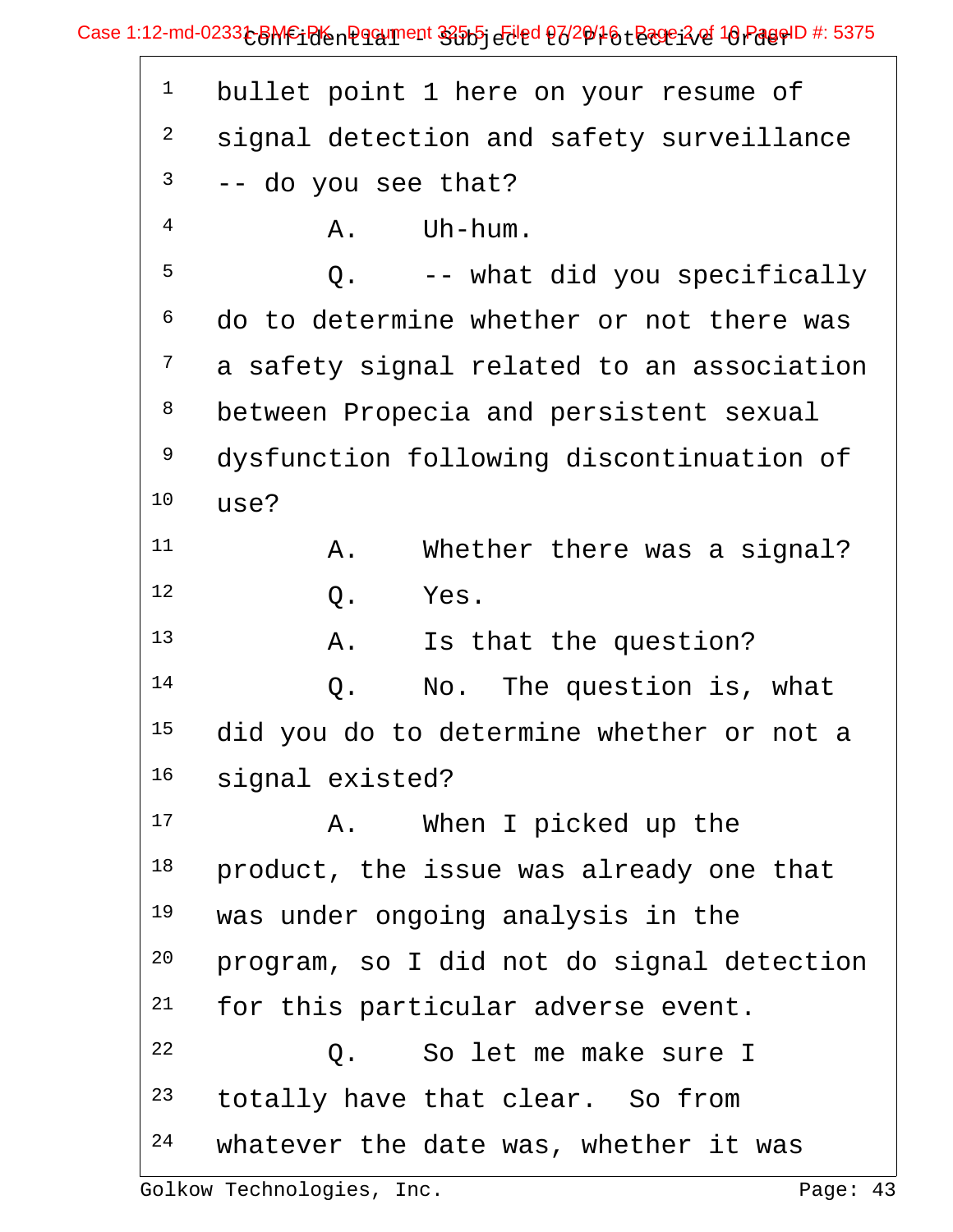# Case 1:12-md-0233¿B<u>MF+BK nPq</u>cument 325p5 eEled 07/2016 tBage+3/ef 10 Page+D #: 5376

<sup>1</sup> 2006 or '7 or '8 or whenever you joined the Propecia team, is it your testimony you never engaged in signal detection <sup>4</sup> related to Propecia and persistent ongoing sexual dysfunction? <sup>6</sup> A. I engaged in signal evaluation. The signal had been identified by the time I joined the <sup>9</sup> program. It had already been reviewed. Q. So let me go back and get a 11 sense what that means. Are you saying that there was a signal that was identified between Propecia and persistent sexual dysfunction prior to your joining the team? A. Prior to my joining the 17 team, there was investigation of that product-event combination, yes. 19 0. And what was the outcome? A. The outcome when I joined the team was that persistent erectile dysfunction was not causally associated with Propecia. Q. So there was no signal by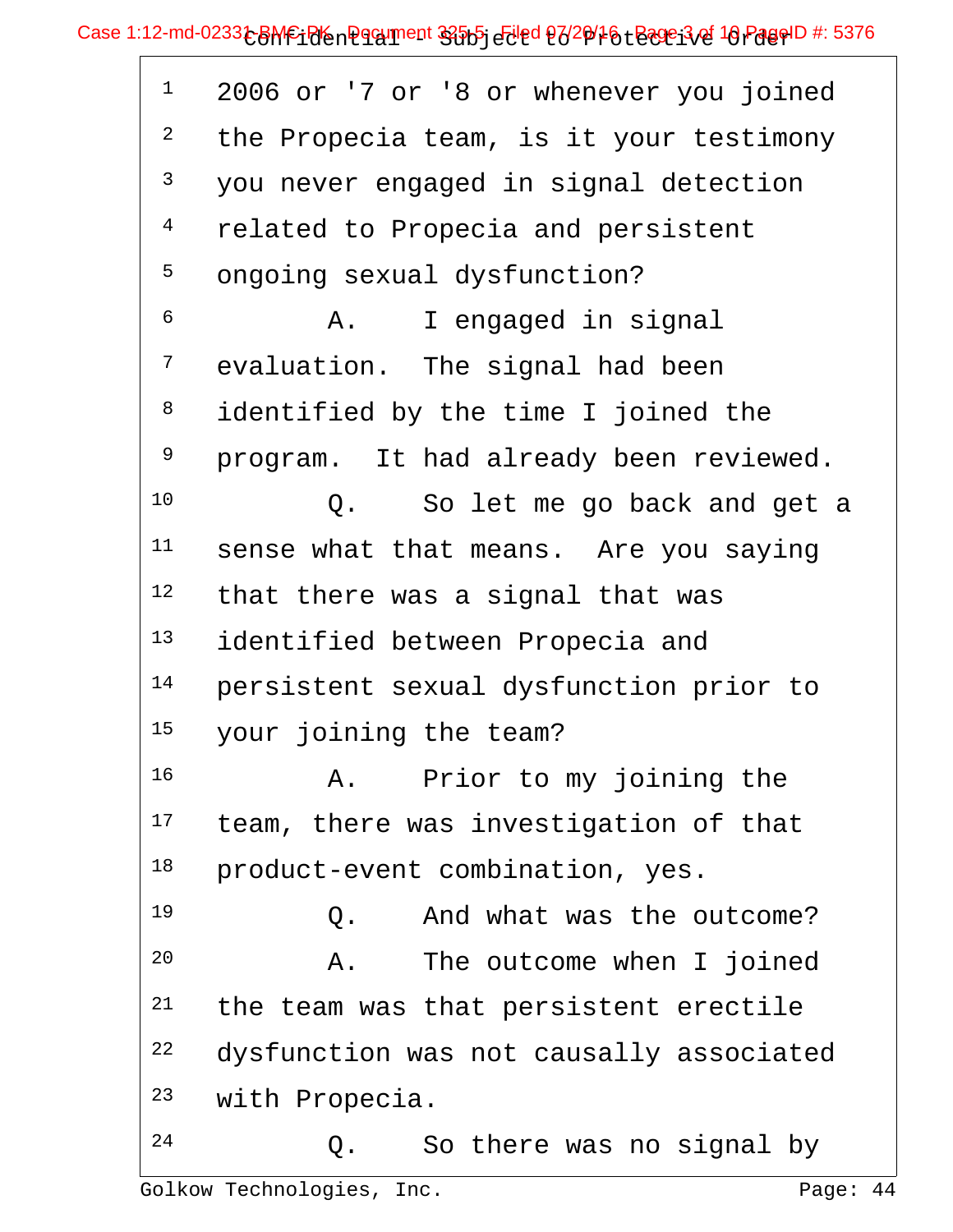Case 1:12-md-0233¿B<u>MF+BK nPq</u>cument 325p5 eEled 07/2016 tBage:40 10 PagelD #: 5377

 the time you -- when you joined the team, <sup>2</sup> the view of Merck was that there was no signal establishing an association 4 between Propecia and persistent ongoing sexual dysfunction following discontinuation of use? <sup>7</sup> A. I don't think I would say 8 there was -- there had been a signal and <sup>9</sup> we were following it on an ongoing basis. Q. Okay. So that -- 11 A. It's a product-event combination. That's all it is. Q. I get that. A signal, just so -- let's make it clear for the jury -- A. Uh-hum. Q.  $-$  a signal does not equate to causation. Right? **A.** Correct. Q. But a signal is, like, if you were to  $-$  if you're building a puzzle, okay, you got lots of pieces in the puzzle. Right? A. Uh-hum. Q. Yes?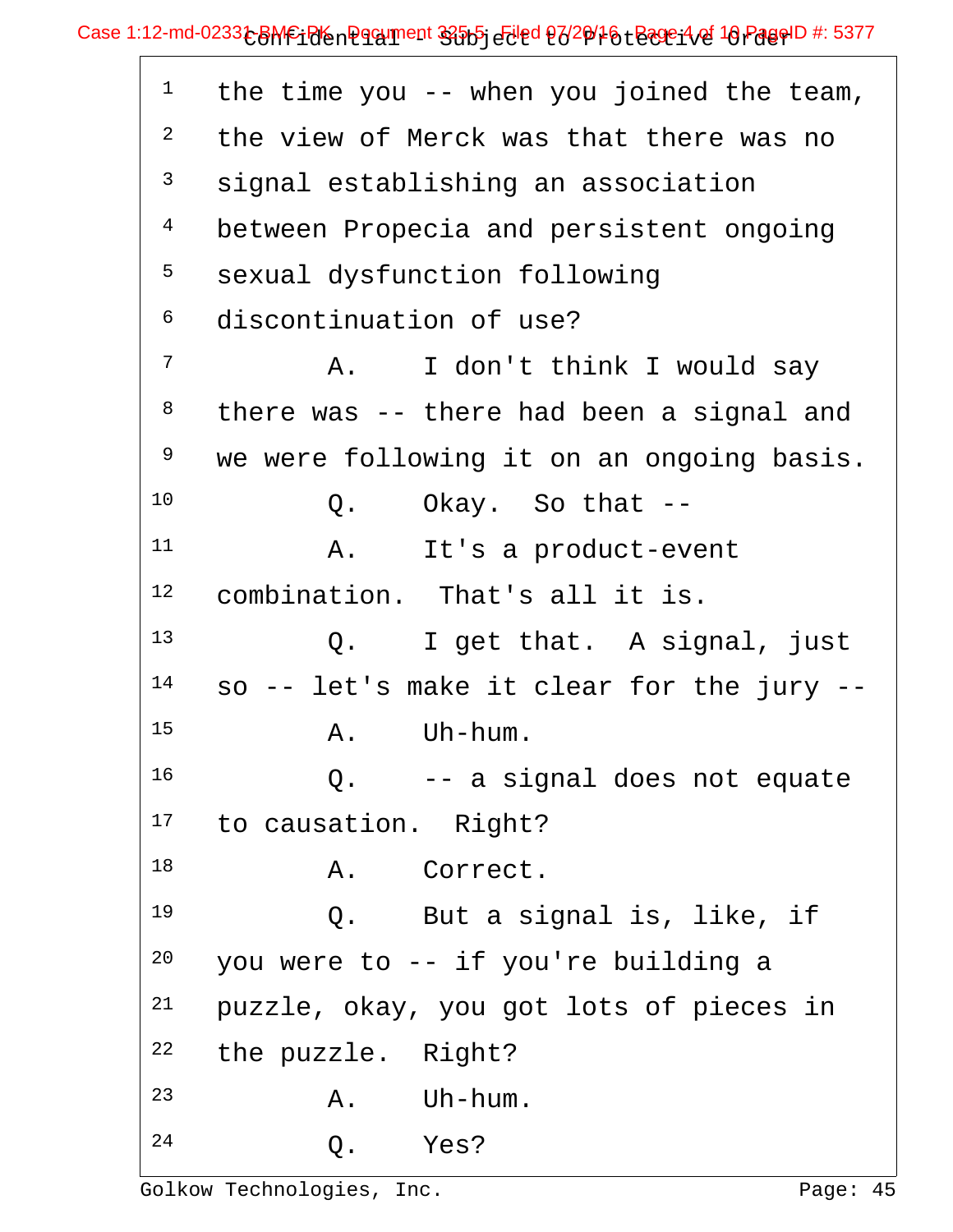Case 1:12-md-0233¿B<u>MF+BK nPq</u>cument 325p5 eEled 07/2016 tBage+5/ef 10 Page+D #: 5378

1 A. Yes. Q. You got the border and then <sup>3</sup> you got the inner parts. Right? A. Yes. Q. And the puzzle has a picture. Right? A. Yes. Q. And you're trying to figure <sup>9</sup> out what that picture is by putting those pieces together. Right? A. Yes. Q. And a signal is a piece of the puzzle that might lead to a 14 conclusion that a particular outcome is causative; correct? MR. HARRELL: Object to form. 18 THE WITNESS: I'm sorry. I don't follow your analogy. BY MR. BECKER: Q. A signal might establish an association between a drug and a negative outcome; correct? MR. HARRELL: Object to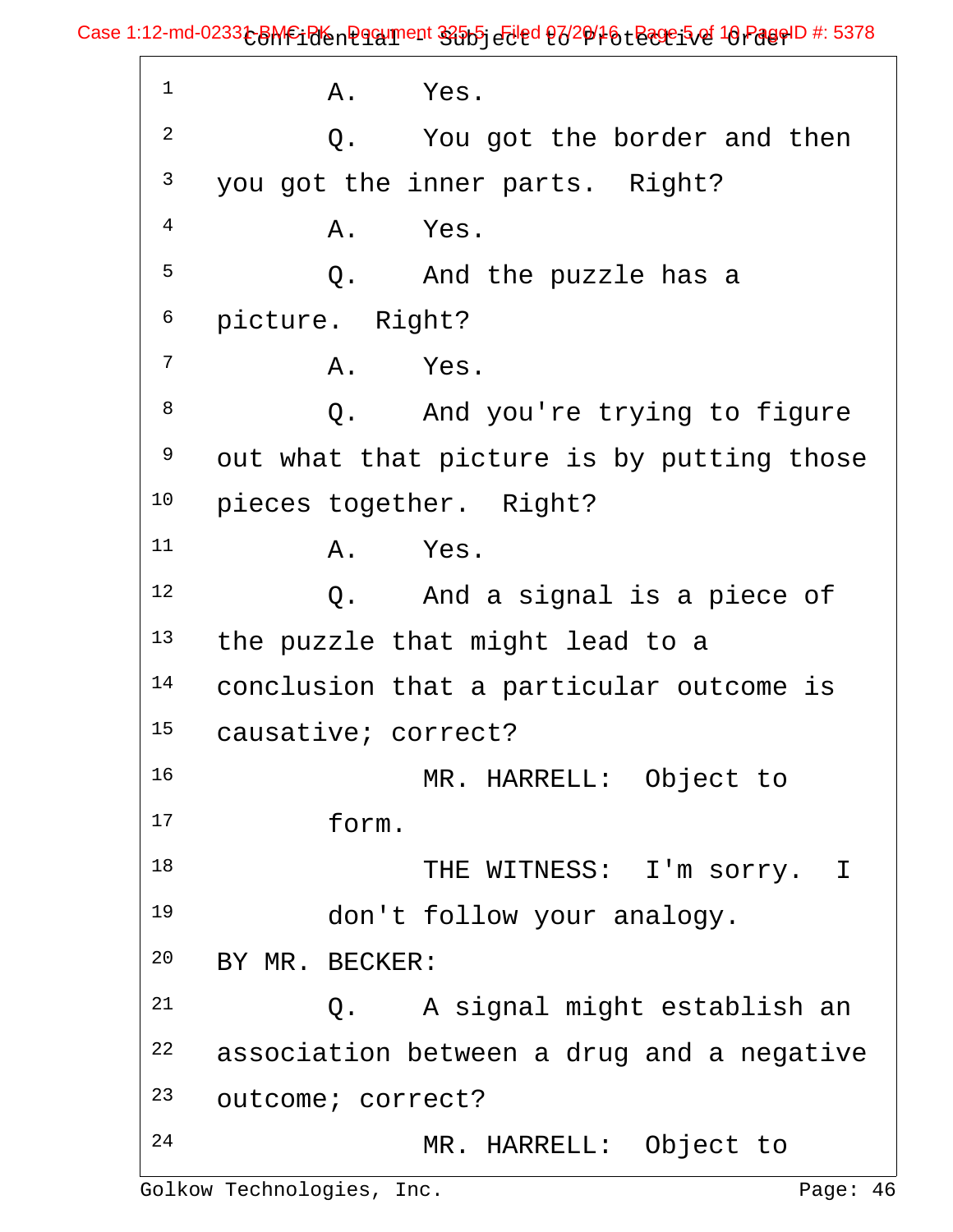Case 1:12-md-0233¿B<u>MF+BK nPq</u>cument 325p5 eEled 07/2016 tBage-iGQ 10 PagelD #: 5379

| $\mathbf{1}$ | form.                                     |  |
|--------------|-------------------------------------------|--|
| 2            | THE WITNESS: A signal is                  |  |
| 3            | the beginning of the process of           |  |
| 4            | evaluation.                               |  |
| 5            | BY MR. BECKER:                            |  |
| 6            | Q. Right. It's one piece in               |  |
| 7            | the puzzle. Right? As you try and build   |  |
| 8            | this picture to get to whether or not the |  |
| 9            | drug causes a particular outcome. True?   |  |
| 10           | MR. HARRELL: Object to                    |  |
| 11           | form.                                     |  |
| 12           | Go ahead.                                 |  |
| 13           | THE WITNESS: I'm sorry.                   |  |
| 14           | I'm just not -- I'm not following         |  |
| 15           | the analogy.                              |  |
| 16           | BY MR. BECKER:                            |  |
| 17           | Q. Okay. Well, let me make                |  |
| 18           | sure I understand what you're saying      |  |
| 19           | clearly. Had Merck identified a signal    |  |
| 20           | -- I'm not asking if they agreed that it  |  |
| 21           | was causative or not, but prior to your   |  |
| 22           | arrival, when you joined the Propecia     |  |
| 23           | team, had Merck identified a signal       |  |
| 24           | existed between Propecia and ongoing      |  |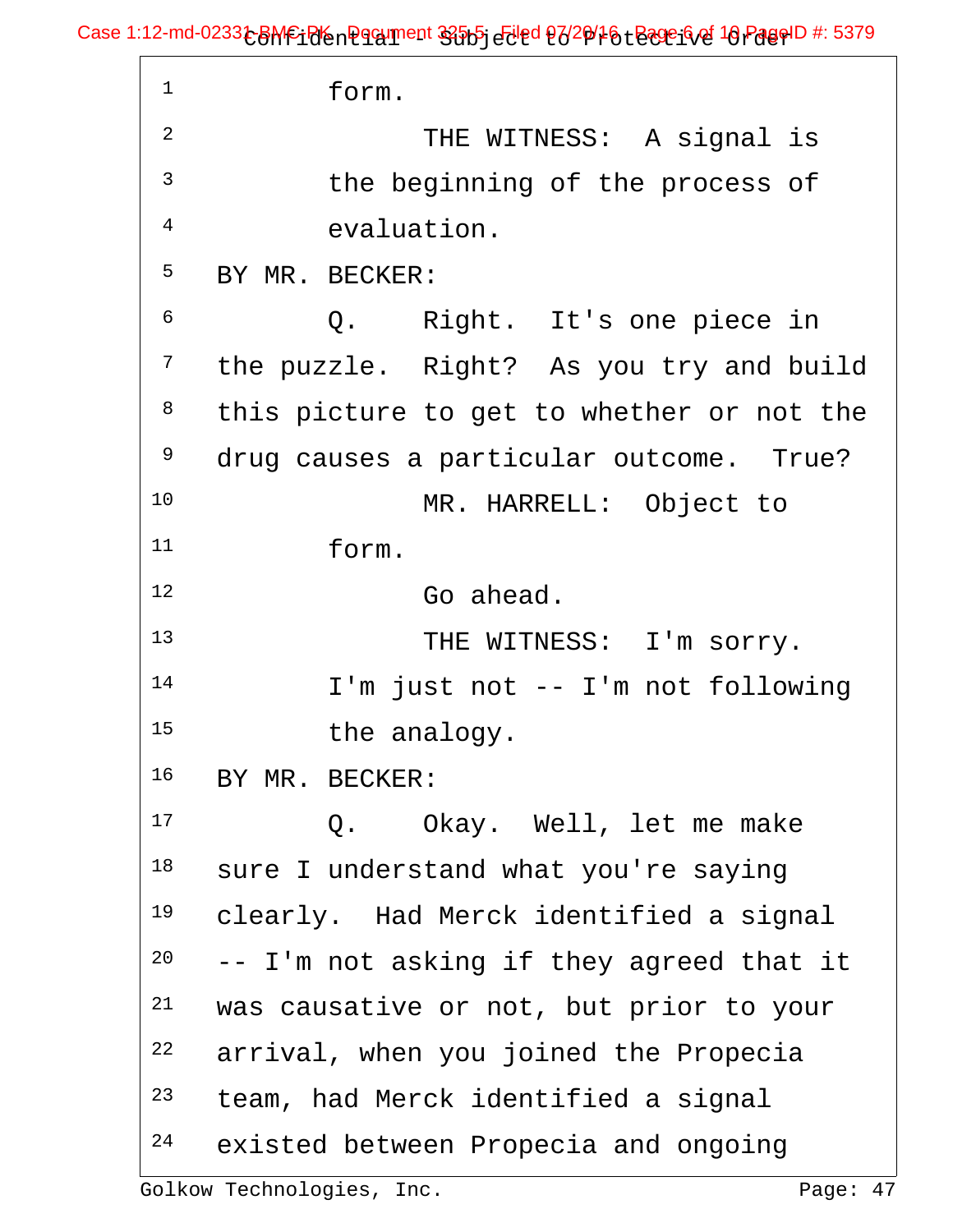Case 1:12-md-0233¿B<u>MF+BK nPq</u>cument 325ъ5 eEled 07/2016 tBagei7vef 10 PagelD #: 5380

 sexual dysfunction following discontinuation of use? A. Yes.  $\frac{4}{1}$  Q. And you joined the team sometime in the 2007-2008 timeframe to <sup>6</sup> the best of your recollection? MR. HARRELL: Object to 8 form; asked and answered. <sup>9</sup> BY MR. BECKER: Q. Let me put it this way: You 11 joined the team well before 2012; correct? A. Yes. 14 0. And Merck did not amend its label in the United States to tell men about the association, this signal you had identified, between Propecia and persistent ongoing sexual dysfunction following discontinuation of use until April of 2012; correct? 21  $A. \tI$  -- MR. HARRELL: Object to form. <sup>24</sup> THE WITNESS: -- object to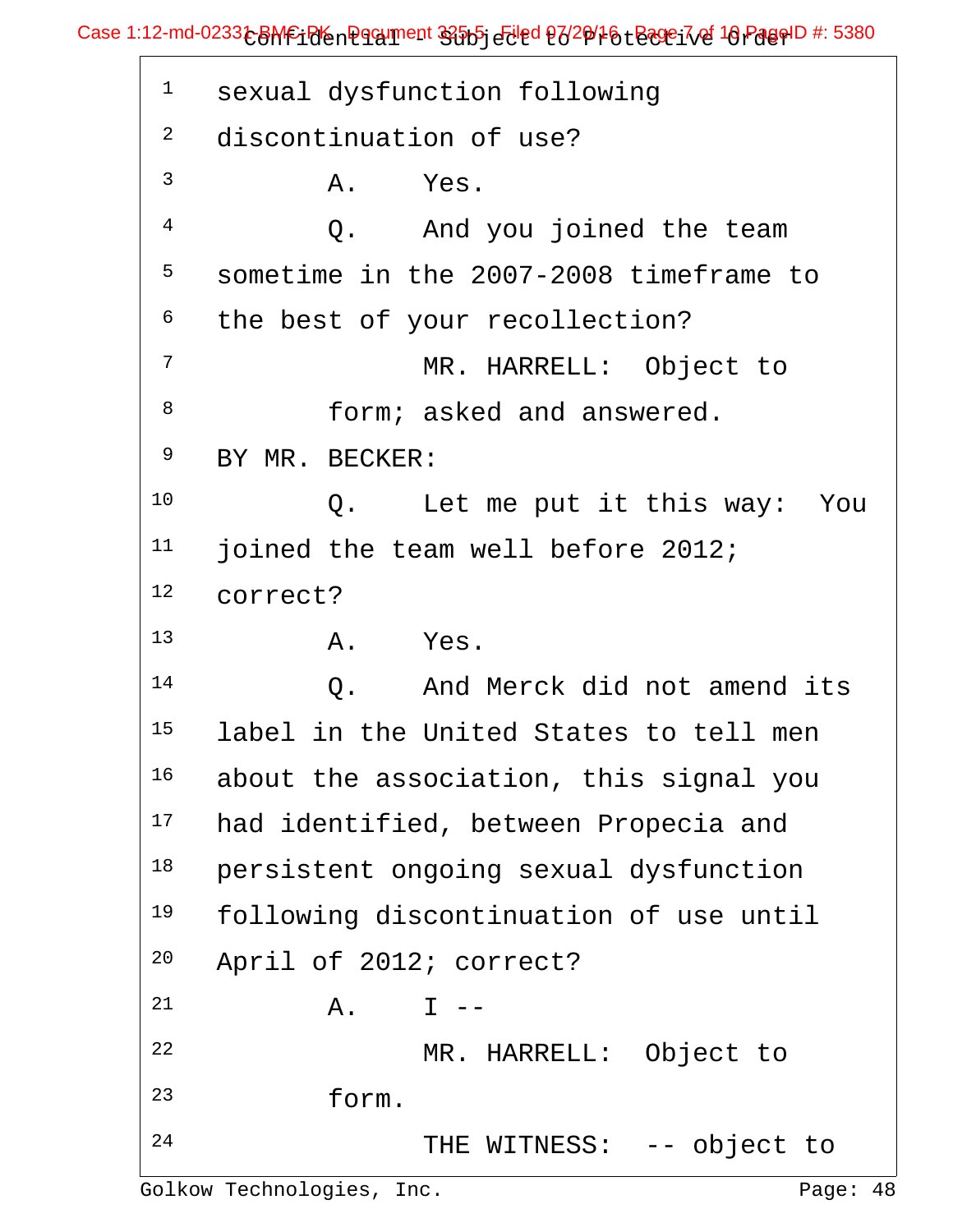Case 1:12-md-0233¿B<u>MF+BK nPq</u>cument 325p5 eEled 07/2016 tBage+&e1 10 Page+D #: 5381

 the  $-$  I object to the word association. BY MR. BECKER: Q. Okay. Well, you don't get <sup>5</sup> the right to object. You get to answer <sup>6</sup> my questions and your lawyer gets to object  $-$  A. Well -- Q.  $-$  so I'll ask you again: <sup>10</sup> You testified earlier that somebody had established a signal between Propecia and persistent ongoing sexual dysfunction 13 prior to you joining the team in the mid 2000s; correct? A. Yes. 16 0. And it would take another 17 four, five, six years till that signal was indicated in the warning label here in the United States; correct? MR. HARRELL: Object to form. Go ahead. <sup>23</sup> THE WITNESS: I was not objecting in a legal sense to the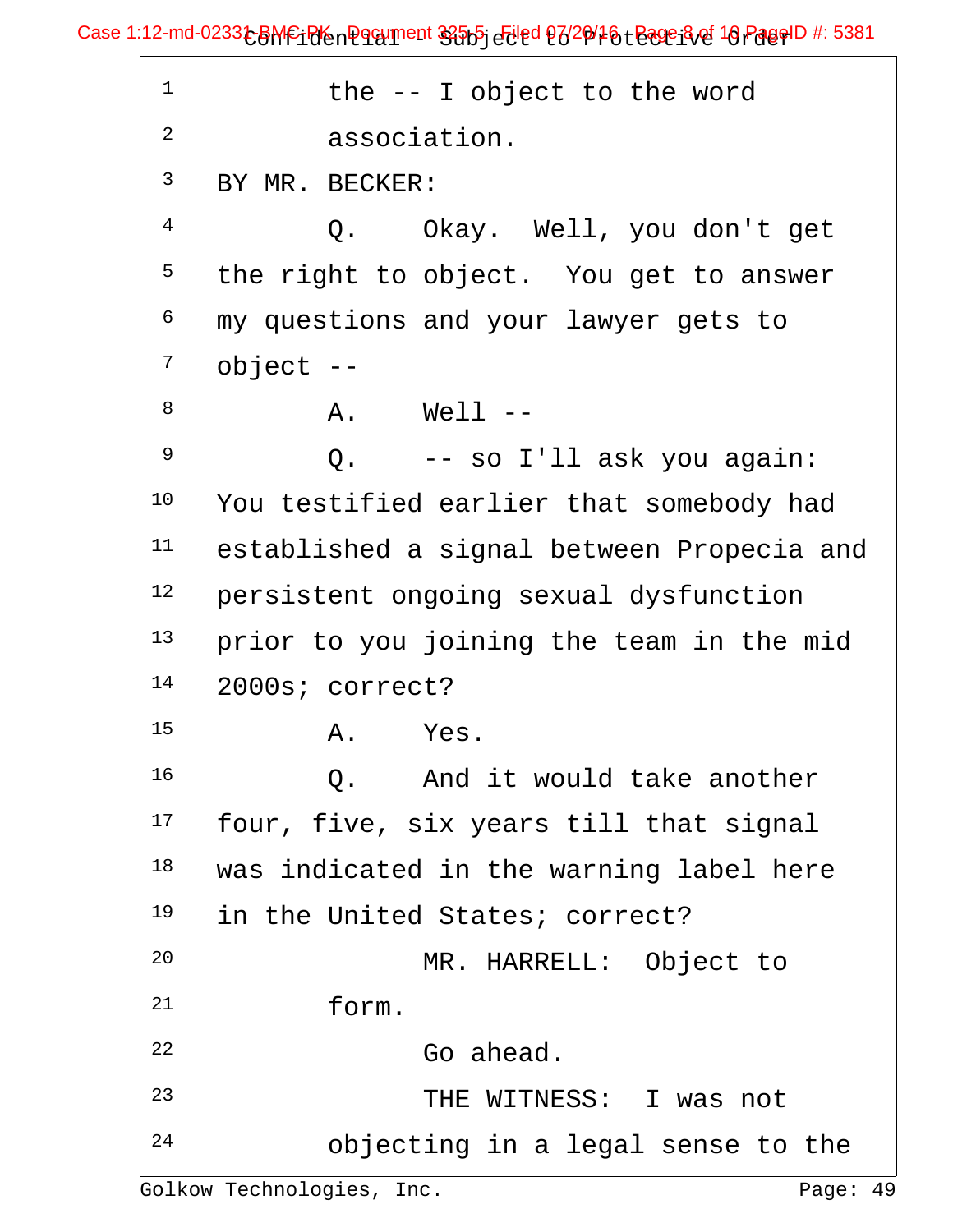Case 1:12-md-0233¿B<u>MF+BK nPq</u>cument 325p5 eEled 07/2016 tBage+9od 10 PagelD #: 5382

| 1              | use of the word association.      |
|----------------|-----------------------------------|
| $\overline{2}$ | So I would say a couple of        |
| 3              | things. I would say --            |
| 4              | MR. BECKER: Stop. I'm --          |
| 5              | no, no, no --                     |
| 6              | MR. HARRELL: She gets to          |
| 7              | answer her question.              |
| 8              | MR. BECKER: No, she gets to       |
| 9              | answer the question that I asked. |
| 10             | MR. HARRELL: You can't cut        |
| 11             | her off while she's answering.    |
| 12             | MR. BECKER: But then she          |
| 13             | gets to answer -- I don't have a  |
| 14             | judge here so I can't stop her as |
| 15             | nonresponsive.                    |
| 16             | MR. HARRELL: I'm sorry, but       |
| 17             | you asked a question and she's    |
| 18             | answering.                        |
| 19             | MR. BECKER: I asked a             |
| 20             | yes/no question.                  |
| 21             | MR. HARRELL: You let her          |
| 22             | answer the question.              |
| 23             | MR. BECKER: I'm going to          |
| 24             | withdraw the question.            |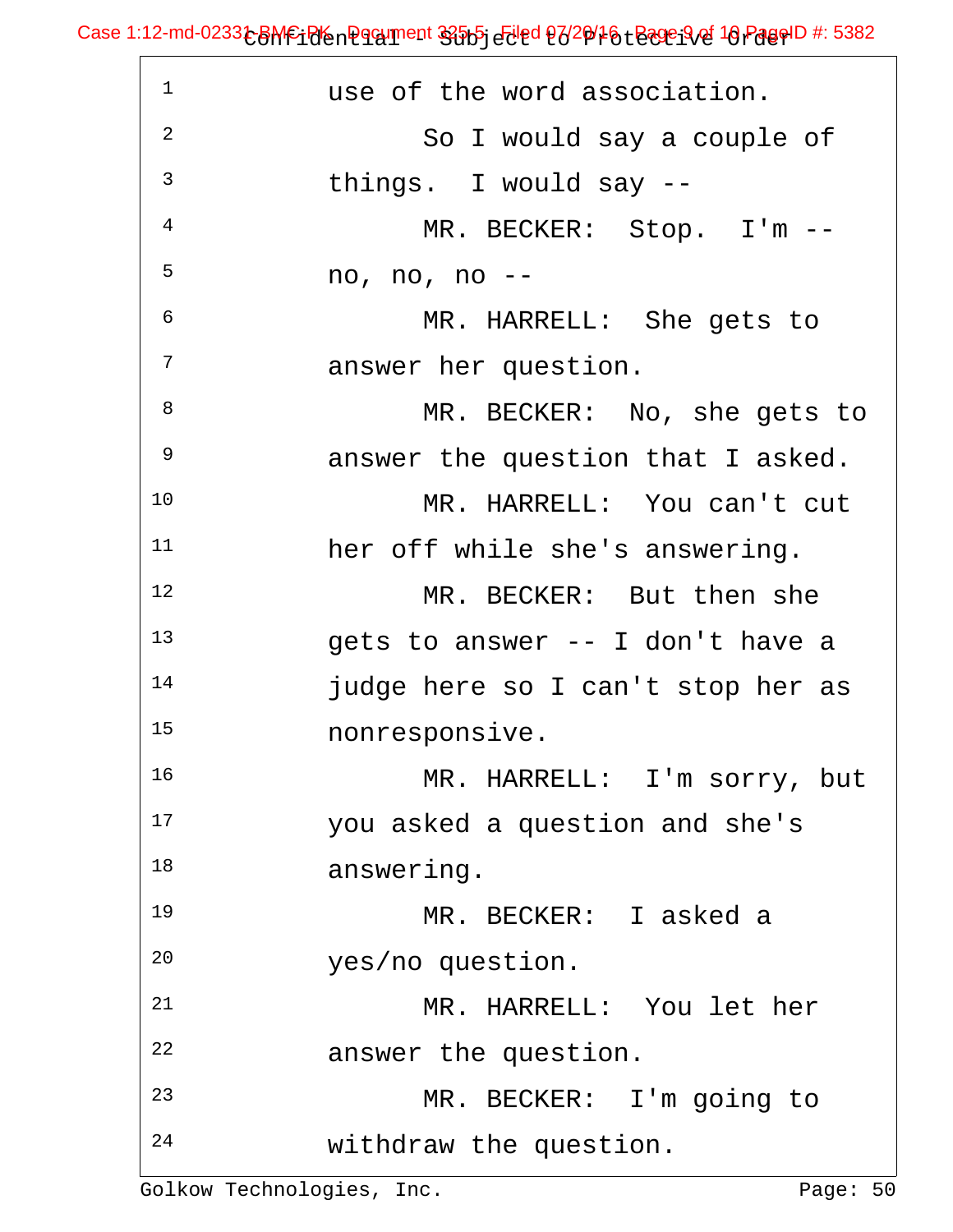Case 1:12-md-02331-BMG-PK en POCument 335-5 j EU ed Q7/20/16 Page 10 of UP BageID #: 5383

<sup>1</sup> BY MR. BECKER:

<sup>2</sup> Q. When was the first time that <sup>3</sup> the United States warning label discussed  $4$  a potential signal between  $-$  a potential <sup>5</sup> association between persistent ongoing <sup>6</sup> sexual dysfunction following <sup>7</sup> discontinuation of use and Propecia? 8 A. I believe it was between the <sup>9</sup> end of 2010 and the beginning of 2011. 10 0. There was a warning label --<sup>11</sup> you have an understanding that Merck put 12 in a CBE regarding erectile dysfunction <sup>13</sup> in 2011; correct? <sup>14</sup> A. Yes. <sup>15</sup> Q. And you have an 16 understanding that the FDA amended the 17 language from Merck's CBE and expanded it <sup>18</sup> to sexual dysfunction in 2012. True? <sup>19</sup> A. Yes. <sup>20</sup> Q. And that was the first time <sup>21</sup> that this potential association was <sup>22</sup> discussed in the United States warning <sup>23</sup> label; correct? <sup>24</sup> A. Yes.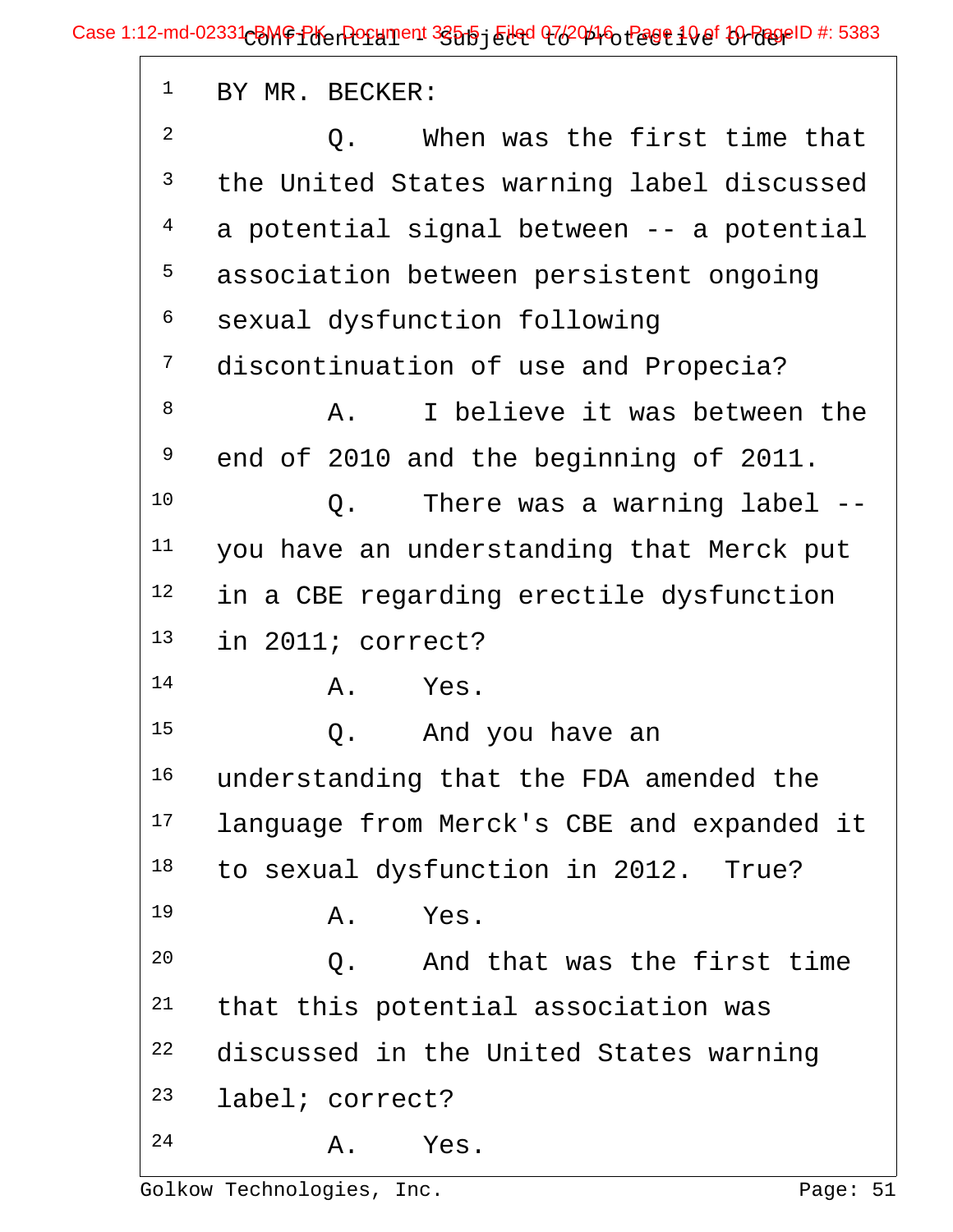Case 1:12-md-0233¿B<u>MF+BK nPq</u>cument 325ъ6 eElled 07/2016 tBageilv& 34 PagelD #: 5384

 1 UNITED STATES DISTRICT COURT EASTERN DISTRICT OF NEW YORK 2 3 IN RE: PROPECIA : Master File No. 1:12-md- (FINASTERIDE) PRODUCTS : 02331-BMC-PK 4 LIABILITY LITIGATION : : MDL NO. 2331 5 This Document Relates to: : : Honorable Brian M. Cogan 6 ALL CASES : Magistrate Judge Peggy Kuo 7 8 Confidential - Subject to Protective Order 9 10 Videotaped Deposition of PAUL HOWES, taken 11 before and by Janis L. Ferguson, RPR, CRR, Notary 12 Public and for the Commonwealth of Pennsylvania, 13 on Tuesday, June 7, 2016, commencing at 9:34 a.m., 14 at the Penn Stater Hotel and Conference Center, 15 215 Innovation Boulevard, State College, PA 16803. 16 17 18 Reported by Janis L. Ferguson Registered Professional Reporter 19 Certified Realtime Reporter 20 21 22 23 24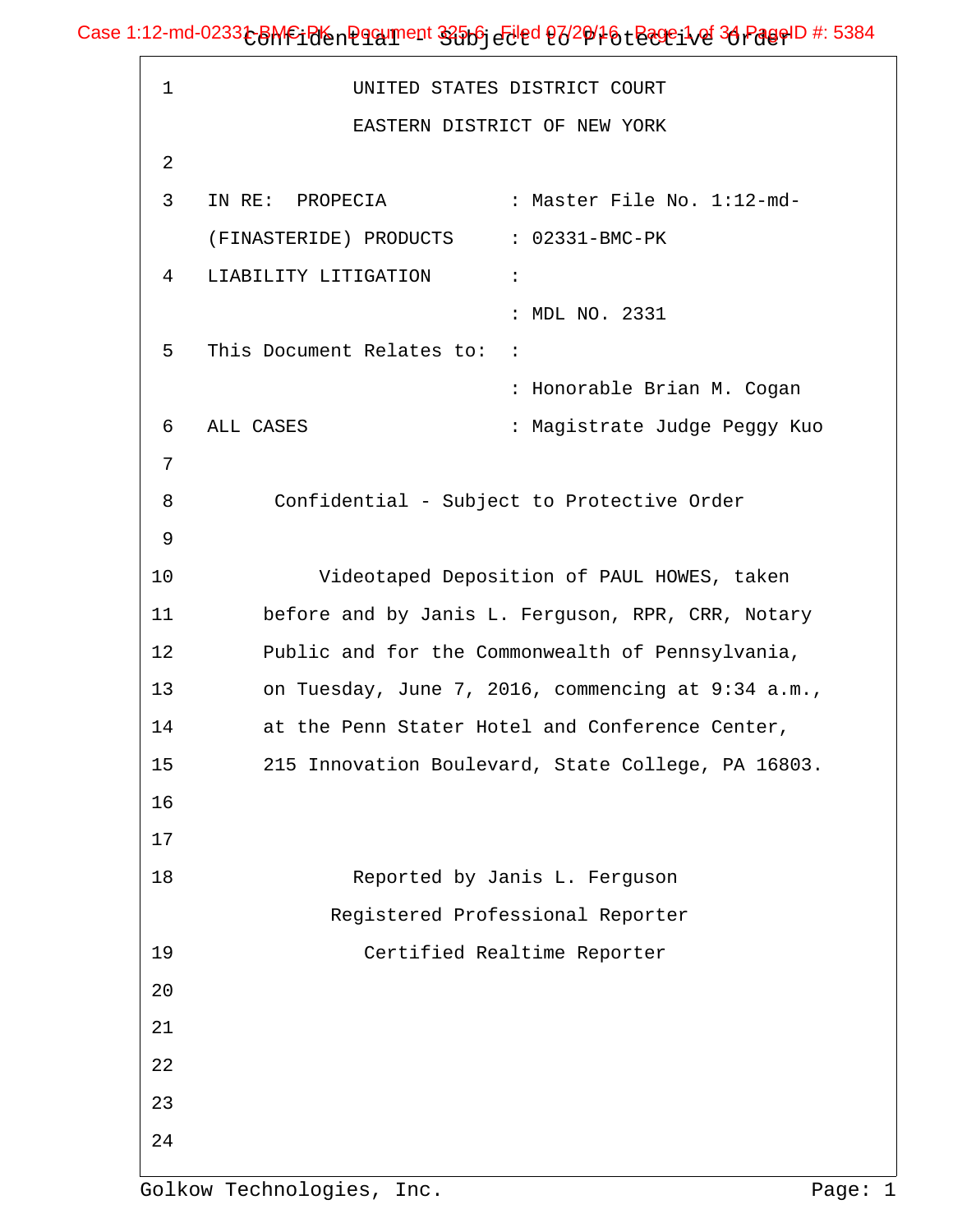1 the video record.

 2 MR. BECKER: All right. So off the record we 3 had a brief colloquy with counsel. We don't 4 have an ELMO, and our computer is not hooked 5 up to the screen. So in lieu of putting -- 6 we might put one picture up a little bit 7 later. But in lieu of putting up documents 8 on the screen, we have an agreement that if 9 and when we go to trial, and if the document 10 is offered and accepted into evidence or 11 offered for use at trial, we can refer to the 12 document that we discussed during the 13 deposition, or those portions of it in the 14 picture and picture context with the 15 witnesses. Is that basically our agreement? 16 MR. MORROW: Agreed. 17 MR. BECKER: Okay. 18 BY MR. BECKER: 19 Q. All right. Now, Mr. Howes, I'm showing you 20 an article from the Wall Street Journal dated 21 August 12th, 1997 entitled "Bet on Fewer Blockbusters". 22 Do you see that there? 23 A. Yes. 24 Q. Okay. Direct -- let me direct your attention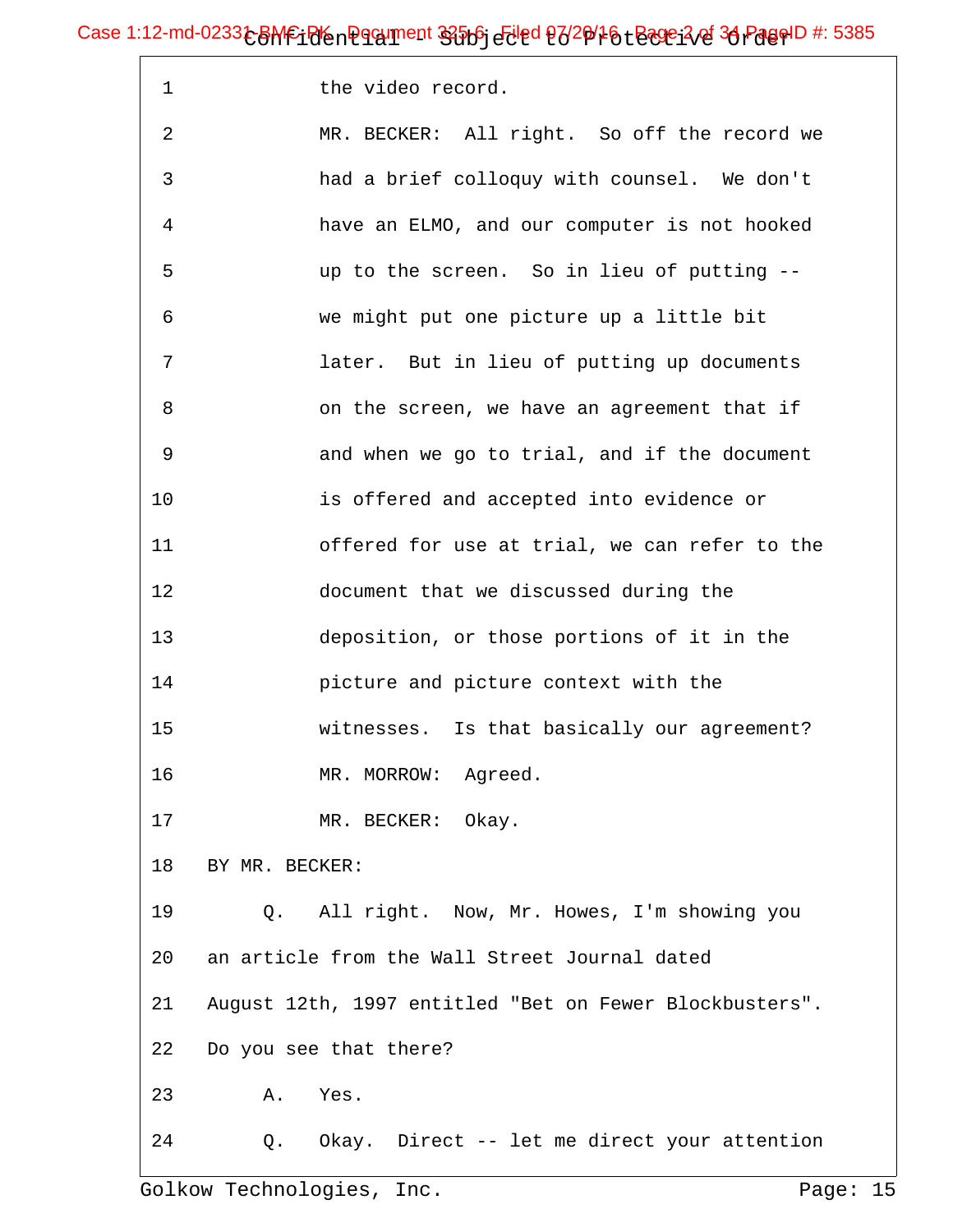# Case 1:12-md-0233¿B<u>MF+BK nPq</u>cument 325ъ6 eElled 07/2016 tBage+3/ef 34 PagelD #: 5386

| 1              | to the first paragraph of the document. It says, "Some |
|----------------|--------------------------------------------------------|
| $\overline{2}$ | of the nation's best-known prescription drugs are on   |
| 3              | the brink of a sales plunge, and drugmakers are        |
| 4              | scrambling to survive it. About 40 drugs with          |
| 5              | 16 billion in sales last year -- one-quarter of the    |
| 6              | industry's U.S. revenues and an even higher percentage |
| 7              | of total profits for some companies -- are set to lose |
| 8              | patent protection by the end of 2002."                 |
| 9              | Did I read that correctly?                             |
| 10             | Α.<br>Yes.                                             |
| 11             | Okay. During this period of time -- and by<br>Q.       |
| 12             | "this period", I mean the late '90s to early 2007 --   |
| 13             | Merck was facing the loss of several key patents with  |
| 14             | respect to significant drugs that produced large       |
| 15             | volumes of revenue for the company. Correct?           |
| 16             | MR. MORROW: Objection. You may answer.                 |
| 17             | Yeah. Patent expires are known years in<br>Α.          |
| 18             | advance of when they occur.                            |
| 19             | Right. And there were a series of drugs that<br>Q.     |
| 20             | were going to go off patent in this 1997 to 2002 time  |
| 21             | frame that Merck possessed the patent to, right?       |
| 22             | Yes.<br>Α.                                             |
| 23             | Q. Okay. Now, as a relatively high-ranking             |
| 24             | member at Merck, you had an understanding that         |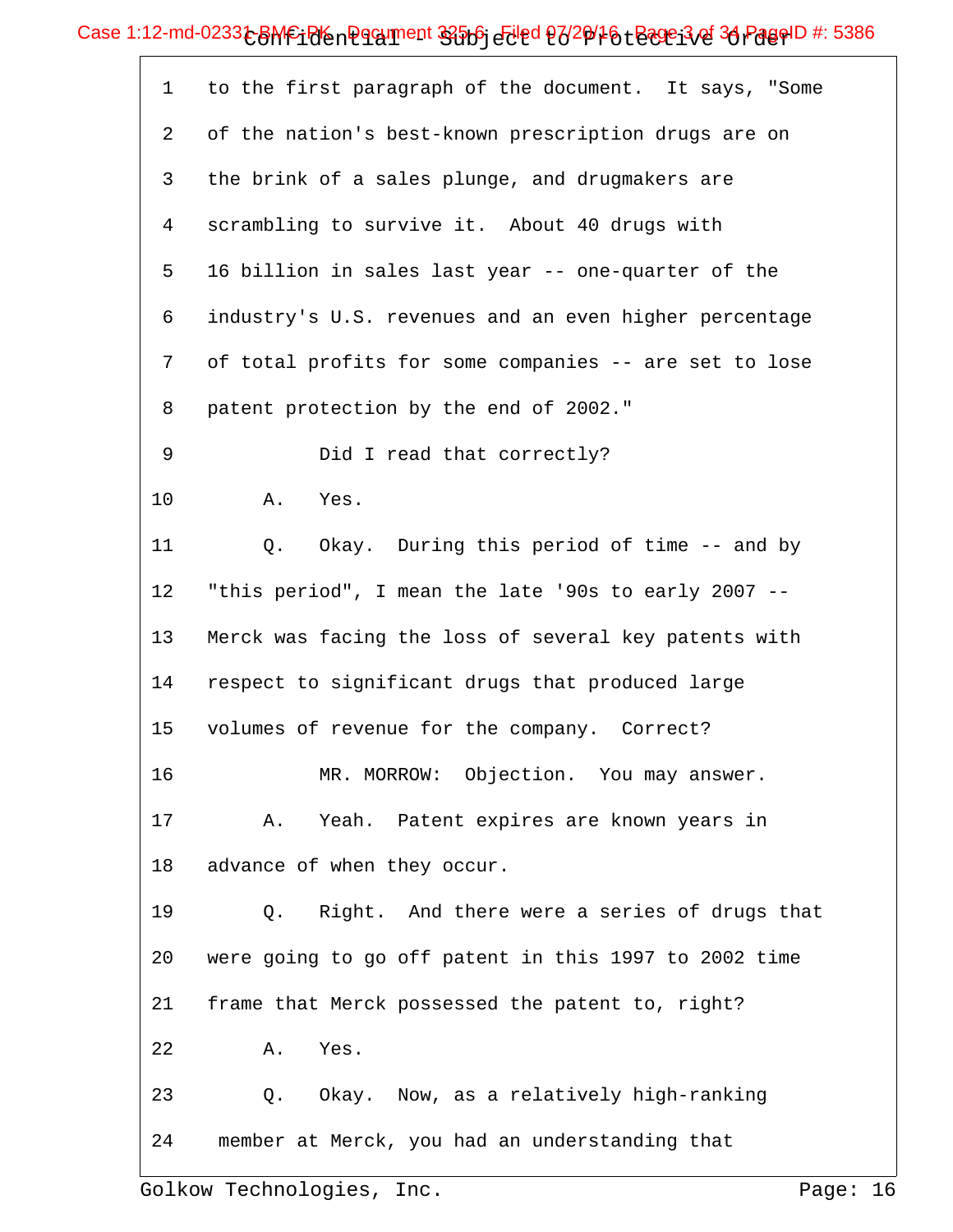Case 1:12-md-0233¿B<u>MF+BK nPq</u>cument 325ъ6 eElled 07/2016 tBage:40 34 PagelD #: 5387

 1 patent protection affords the company a monopoly 2 on its ability to sell certain drugs. Correct? 3 MR. MORROW: Objection. 4 A. Yes. 5 Q. And as a result of that monopoly, you have 6 the ability to engage in premium pricing or brand 7 pricing for a particular pharmaceutical. Correct? 8 MR. MORROW: Objection. You may answer. 9 A. Pricing -- in this period of time, pricing on 10 an annual basis went up generally less than the rate of 11 inflation. It was very predictable. 12 Q. What I'm getting at is that you can't sell 13 it -- 14 A. Right. Illegal competition is not permitted 15 until the patent expires. 16 Q. Okay. A couple of things -- and I didn't go 17 over the rules of deposition before, and I apologize. 18 So depositions are a very weird way of communicating. 19 You knew exactly where I was going with that question, 20 and you answered it. But because of the fact that -- 21 if we were having a real conversation, we would do 22 that. But in a deposition, I have to ask my question, 23 and then you have to answer. Otherwise, it reads 24 really poorly on --

Golkow Technologies, Inc. Page: 17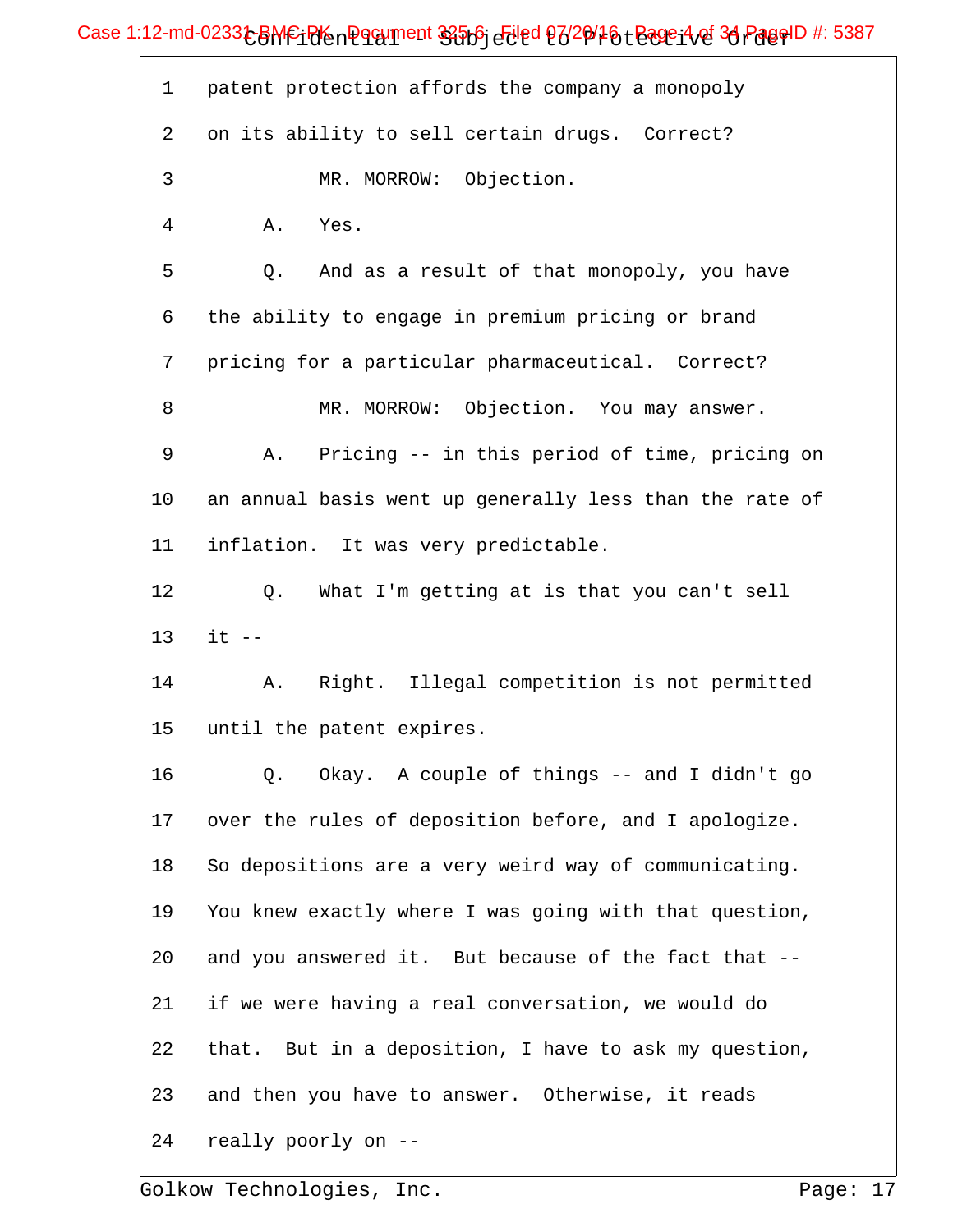Case 1:12-md-0233¿B<u>MF+BK nPq</u>cument 325ъ6 eElled 07/2016 tBage+5o2 34 PagelD #: 5388

1 A. Okay. 2 Q. -- on the deposition. 3 And the other thing, too, your lawyer from 4 time to time is going to object. Unless he tells you 5 not to answer the question, allow him to put his 6 objection on the record, and then go ahead and answer 7 it. Okay? 8 A. So if he states an objection, I should wait 9 until he finishes -- 10 Q. When he's done with his objection, then you 11 may go ahead and answer, unless he tells you not to. 12 Okay. 13 A. Thank you. 14 Q. All right. So patent protection, generally 15 speaking -- I'm not asking for a legal conclusion -- 16 affords the company to be the sole distributor of that 17 product in the marketplace. Correct? 18 A. Yes. 19 Q. Okay. So, for example, you had during this 20 time period a statin that you were selling. Right? 21 A. Yes. 22 Q. Okay. And you, as the -- you were the only 23 company, as a result of your patent protection, that 24 could sell that statin. Right?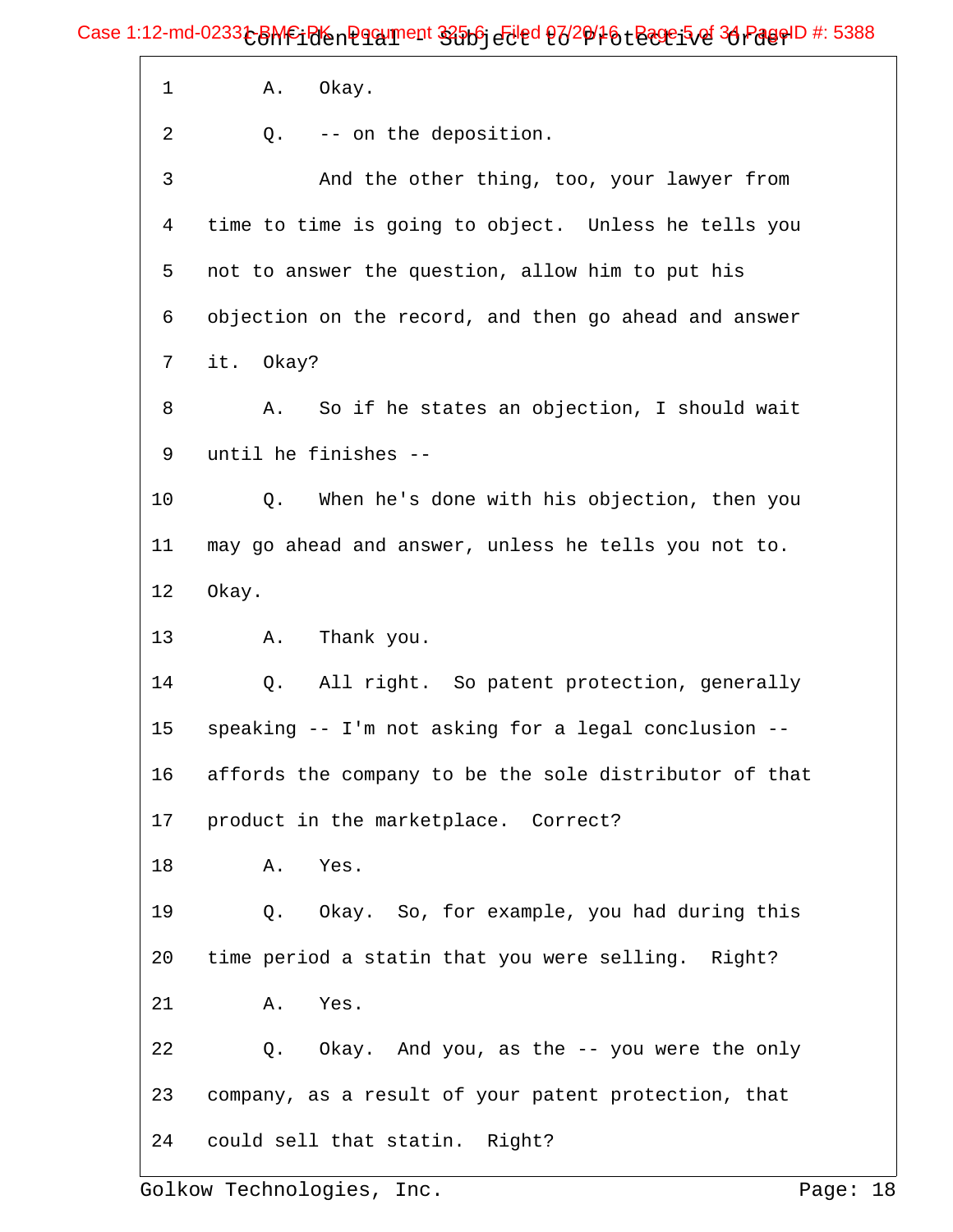Case 1:12-md-0233¿B<u>MF+BK nPq</u>cument 325ъ6 eElled 07/2016 tBage-iGQ 34 PagelD #: 5389

| $\mathbf 1$ | A. Correct.                                          |
|-------------|------------------------------------------------------|
| 2           | Now, when that patent expired, that allowed<br>Q.    |
| 3           | competitors to come into the marketplace. Right?     |
| 4           | A. Yes.                                              |
| 5           | Q. And you could no longer sell that patent for      |
| 6           | the price -- or sorry. You could no longer sell that |
| 7           | product for the price you were selling it at. True?  |
| 8           | MR. MORROW: Objection.                               |
| 9           | A. (No response.)                                    |
| 10          | I mean, you could sell it, but nobody would<br>Q.    |
| 11          | buy it. Right?                                       |
| 12          | A. People did buy it. Fewer people bought it.        |
| 13          | Right. When a patent expires, is it fair to<br>Q.    |
| 14          | say that the generics tend to take over the market?  |
| 15          | Over time, they do, yes.<br>Α.                       |
| 16          | Q. And that's because the generics --                |
| 17          | For that single chemical entity. There are<br>Α.     |
| 18          | other statins.                                       |
| 19          | Right. I'm only talking about --<br>Q.               |
| 20          | Right.<br>Α.                                         |
| 21          | $Q.$ -- that one product.                            |
| 22          | Yeah.<br>A.                                          |
| 23          | And the reason that the generics tend to take<br>Q.  |
| 24          | over the market over time is because for that same   |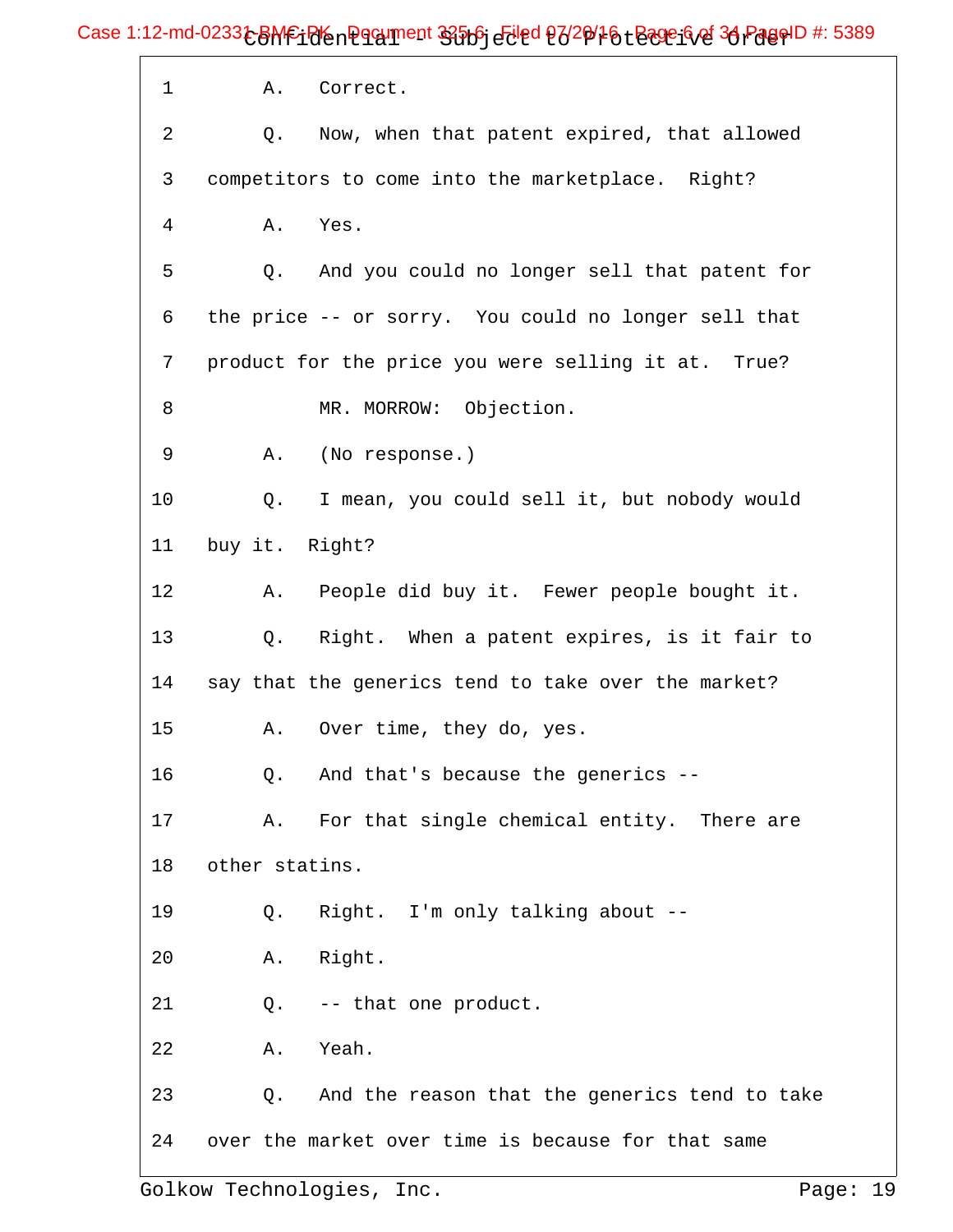#### Case 1:12-md-0233¿B<u>MF+BK nPq</u>cument 325ъ6 eElled 07/2016 tBagei7vef 34 PagelD #: 5390

| $\mathbf 1$    | chemical entity, they are charging less than what the   |
|----------------|---------------------------------------------------------|
| $\overline{2}$ | brand manufacturer, like Merck, is charging. True?      |
| $\mathsf{3}$   | Α.<br>Yes.                                              |
| $\overline{4}$ | Okay. So during this time period, from 1997<br>Q.       |
| 5              | through 2002, you were aware of the fact that Merck     |
| 6              | faced a large number of expiring patents related to key |
| 7              | drugs it was selling. Right?                            |
| 8              | MR. MORROW: Objection.                                  |
| 9              | Correct.<br>Α.                                          |
| 10             | Okay. In fact, if you look at Exhibit 227,<br>Q.        |
| 11             | directing your attention to about a third of the way    |
| 12             | down the page where it says "at the epicenter"? Do you  |
| 13             | see that?                                               |
| 14             | Yes.<br>Α.                                              |
| 15             | "At the epicenter of the patent expiration<br>Q.        |
| 16             | quake is giant Merck and Company, which will lose a     |
| 17             | lock on four drugs that provide more than half of its   |
| 18             | 6.18 billion U.S. drug sales last year, including heart |
| 19             | drugs Vasotec and Mevacor."                             |
| 20             | Do you see that?                                        |
| 21             | Α.<br>Yes.                                              |
| 22             | Okay. So during this time period, prior to<br>Q.        |
| 23             | the launch of Propecia, Merck was aware of the fact     |
| 24             | that at least half of its revenue related to four key   |
|                | Golkow Technologies, Inc.<br>Page: $20$                 |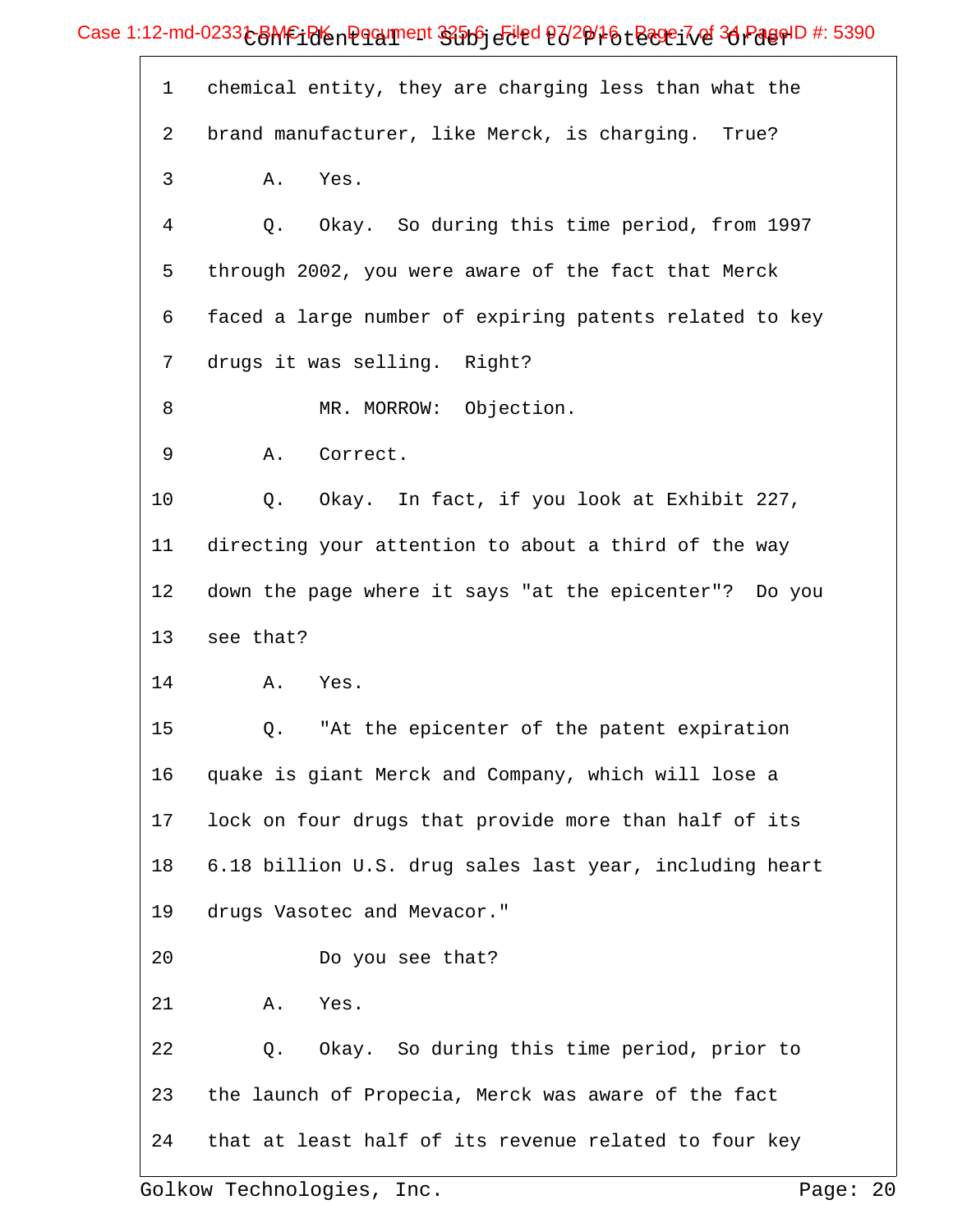# Case 1:12-md-0233¿B<u>MF+BK nPq</u>cument 325ъ6 eElled 07/2016 tBage+&eI 34 PagelD #: 5391

 1 drugs -- 2 A. U.S. revenue. 3 Q. U.S. revenue -- was going to face competition 4 from generic entrants into the marketplace. Right? 5 A. Correct. 6 Q. And that's not necessarily a good thing for 7 the company, is it? 8 MR. MORROW: Objection. 9 A. It all depends on what else is going on with 10 the company, I would say. So it's -- of course, if it 11 doesn't happen, that is better. The fact that it does 12 happen is known. It's predictable. Maybe you're going 13 to show me what their revenues worldwide were each of 14 the following years, what the profitability was. But 15 it's -- it's all -- 16 Q. Something you have to plan for, right? 17 A. You have to plan for, correct. 18 Q. And there's a couple of different ways that 19 you can plan to confront generic entrants into the 20 market. Correct? 21 A. Yes. 22 Q. Okay. One of those ways is that you can 23 develop your own generic pharmaceuticals. Correct? 24 A. Yes.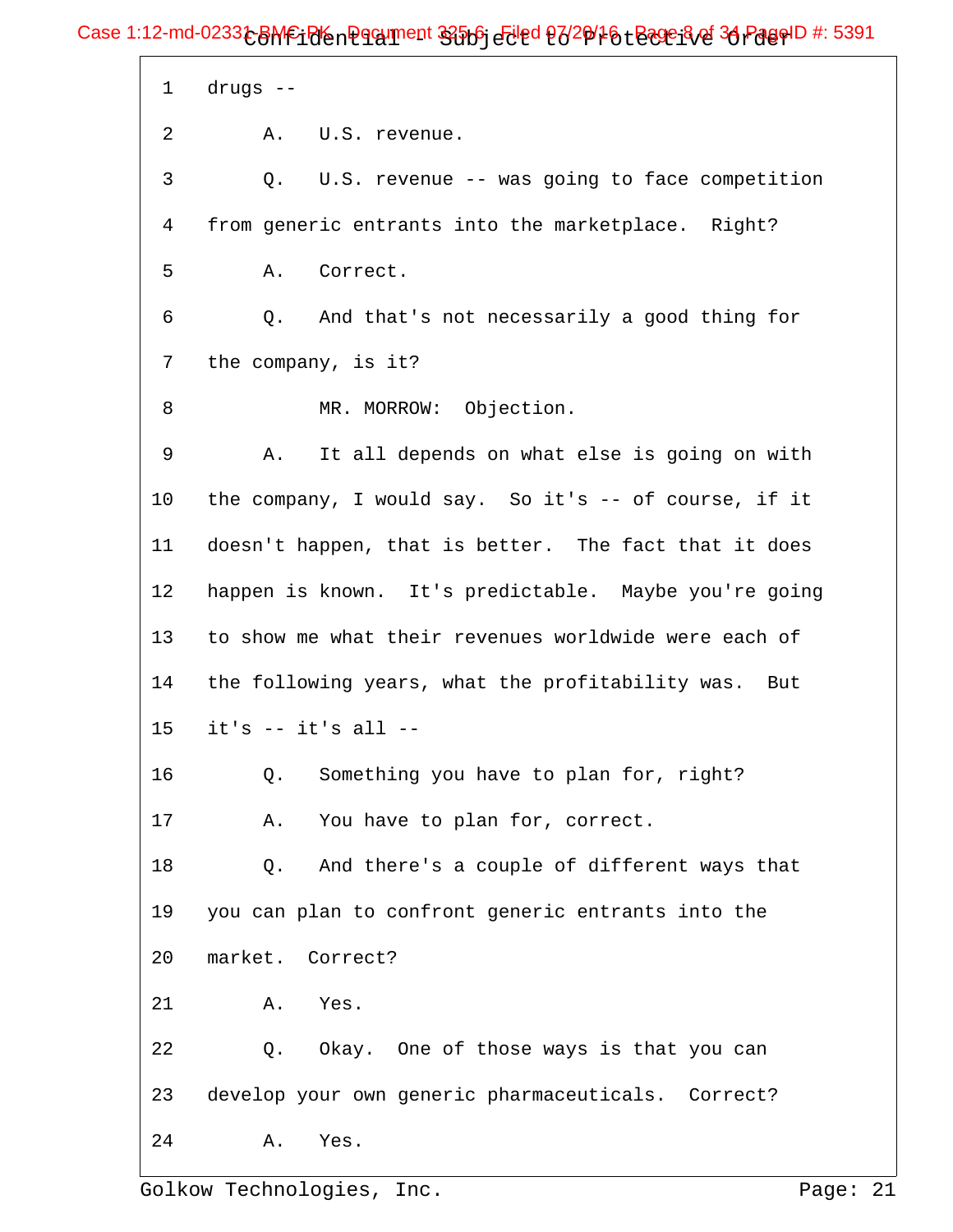# Case 1:12-md-0233¿B<u>MF+BK nPq</u>cument 325ъ6 eElled 07/2016 tBage+9od 34 PagelD #: 5392

 1 (Deposition Exhibit 228 - New York Times 2 article titled "Merck Sets Generic Drug 3 Sales" - marked for identification.) 4 Q. Okay. Let me show you what I've marked as 5 Exhibit 228. Keep 227 there. We're going to come back 6 to it. 7 This is an article from the New York Times 8 dated September 8th, 1992 entitled "Merck Sets Generic 9 Drug Sales". 10 (Discussion held off the record.) 11 Q. It's a long table. I've give you two, and 12 you can just pass one to Chip. 13 All right. So recognizing that it was going 14 to face a number of key drugs going off patent, Merck 15 developed some strategies to -- to backfill in the 16 revenue it anticipated to lose from those particular 17 products. Correct? 18 A. Yes. 19 Q. And one of the methods it chose to undertake 20 was to develop or enter into the generic market. 21 Correct? 22 A. Yes. 23 Q. Okay. Specifically, the very first paragraph 24 of this article says, quote, "An announcement by Merck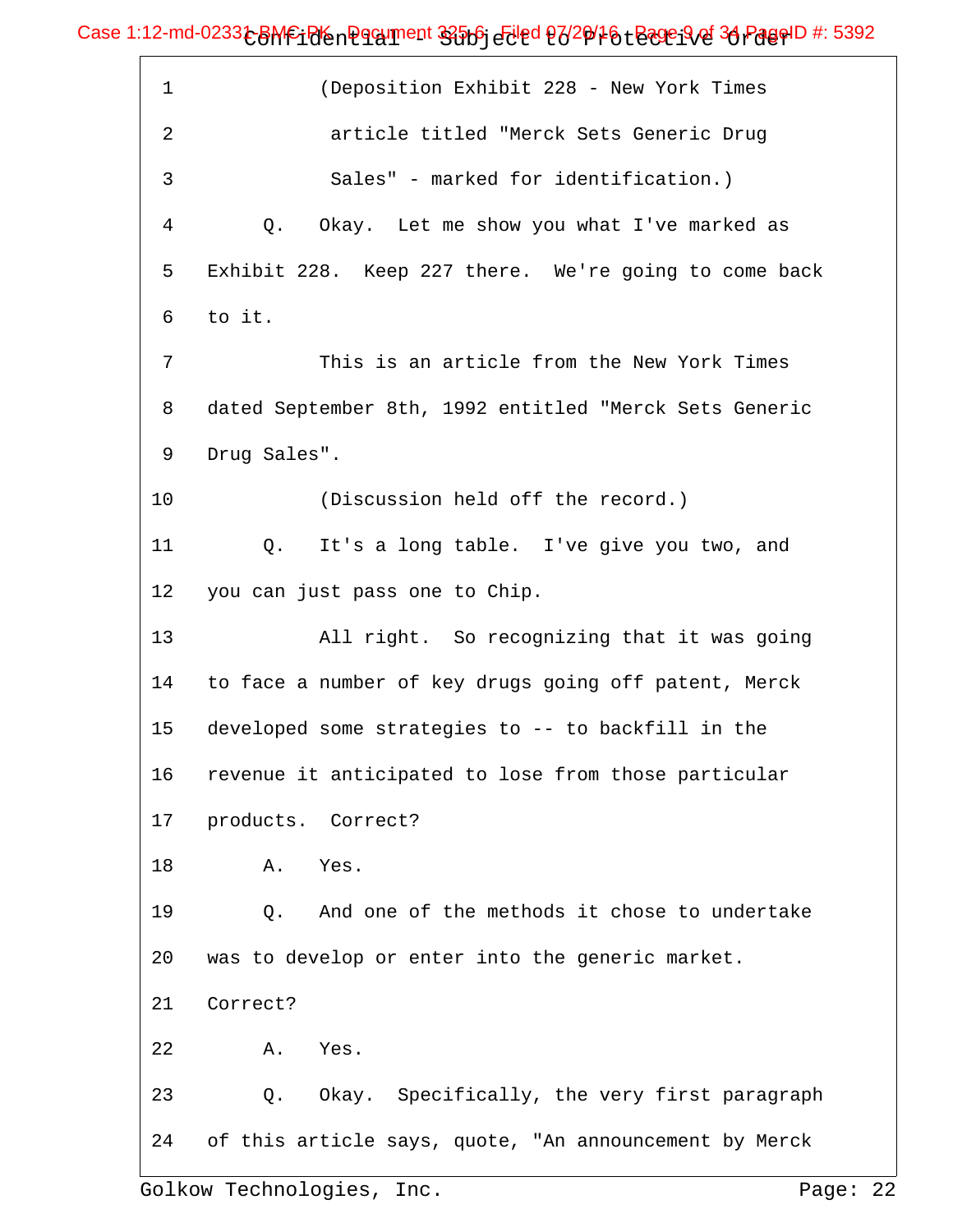# Case 1:12-md-02331-BMG-PK en POCument 33516 j EU ed Q7/20/16 Page 10 of 34 PageID #: 5393

| 1       | & Company that it would market lower-priced generic     |
|---------|---------------------------------------------------------|
| 2       | versions of its products signals that even the world's  |
| 3       | most powerful drug companies cannot ignore the          |
| 4       | possibility of sharp revenue decline when important     |
| 5       | drugs lose patent protection."                          |
| 6       | Did I read that correctly?                              |
| 7       | Α.<br>Yes.                                              |
| 8       | Okay. So one of the things that you did to<br>Q.        |
| 9       | fend off that loss of revenue was to start to compete   |
| $10 \,$ | in the generic marketplace.                             |
| 11      | MR. MORROW: Objection.                                  |
| 12      | True?<br>Q.                                             |
| 13      | MR. MORROW: Objection.                                  |
| 14      | Α.<br>Yes.                                              |
| 15      | Turn to the next page of the packet.<br>Q.              |
| 16      | (Witness complies.)<br>Α.                               |
| 17      | The last paragraph of this article says,<br>Q.          |
| 18      | "Merck also has a joint venture with Johnson & Johnson  |
| 19      | to sell over-the-counter versions of Merck drugs,       |
| 20      | notably Pepcid, an ulcer treatment whose patent expires |
| 21      | in August 2000. Analysts said Merck might end up        |
| 22      | selling Pepcid in three forms; the original, a generic, |
| 23      | and a non-prescription version."                        |
| 24      | Did I read that correctly?                              |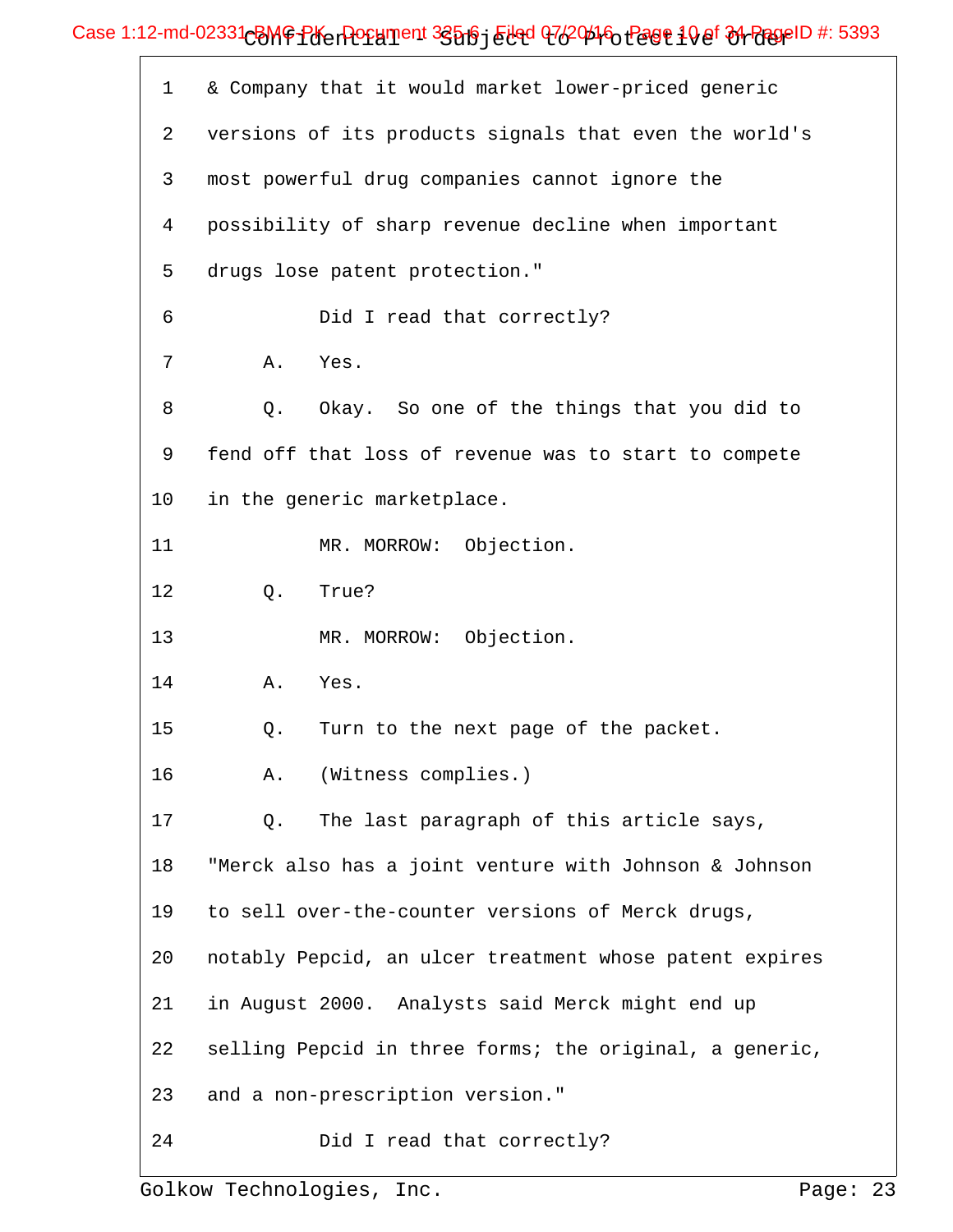Case 1:12-md-02331-BMG-PK en POCument 33516 j EU ed Q7/20/16 Page 11 of 34 PageID #: 5394

| 1              | A. Yes.                                                |
|----------------|--------------------------------------------------------|
| $\overline{2}$ | Q. Okay. So a second way that you can compete          |
| 3              | with expiring patents is that you can take a drug and  |
| 4              | make it -- or ask the FDA to make it non-prescription. |
| 5              | Correct?                                               |
| 6              | A.<br>Yes.                                             |
| 7              | That means over-the-counter. Right?<br>Q.              |
| 8              | A. Correct.                                            |
| 9              | And, in fact, that's what you did with<br>Q.           |
| $10 \,$        | Pepcid. Right?                                         |
| 11             | With a different strength of the Pepcid.<br>Α.         |
| 12             | Q. Right. So today -- I mean, if the jury goes         |
| 13             | out and is looking for acid reflux medicine, they can  |
| 14             | buy Pepcid AC over the counter. Right?                 |
| 15             | Α.<br>Yes.                                             |
| 16             | Okay. And that's a revenue source for Merck.<br>Q.     |
| 17             | Right?                                                 |
| 18             | Α.<br>Yes.                                             |
| 19             | But it's fair to say that of the three types<br>Q.     |
| 20             | of revenue sources you have, brand, generic, and over  |
| 21             | the counter, the way you make the most money, the most |
| 22             | revenue, is through the sale of brand drugs. Correct?  |
| 23             | Correct.<br>Α.                                         |
| 24             | MR. MORROW: Objection.                                 |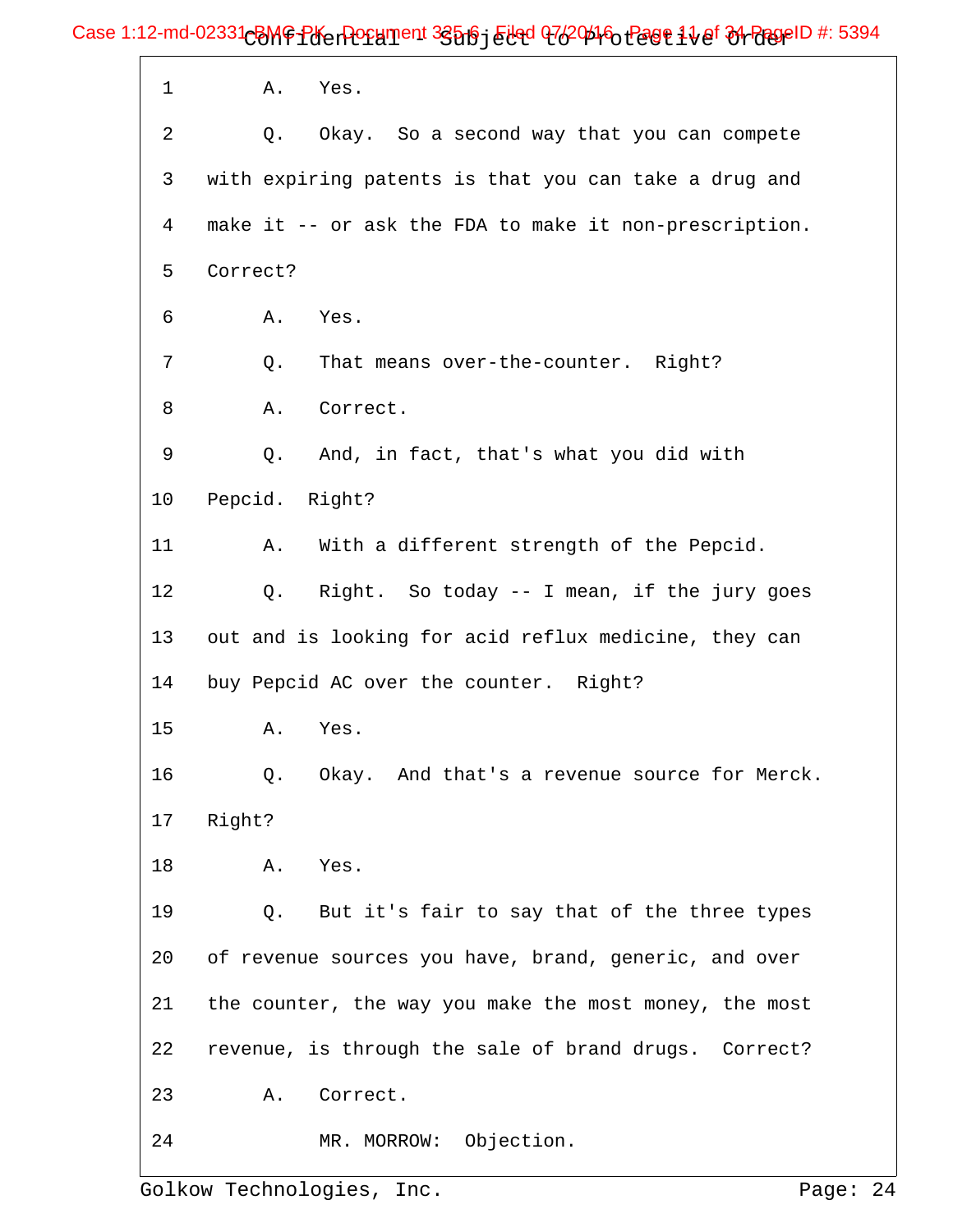Case 1:12-md-02331-BMG-PK en POCument 33516 j EU ed Q7/20/16 Page 12 of 34 PageID #: 5395

 1 Q. And so the third way that you decided -- that 2 the company tried to fend off this loss of patent 3 protection was to, in fact, develop new drugs. True? 4 A. Yes. 5 Q. Go back to Exhibit 227, if you would. 6 A. (Witness complies.) 7 Q. Directing your attention to the first page of 8 the document, about two-thirds of the way down, do you 9 see the sentence that starts with "to avert calamity"? 10 A. Um-hum. 11 Q. It says, "To avert calamity, major 12 pharmaceutical companies are racing to find new drugs 13 to replace the billions in dollars in sales they stand 14 to lose. They are embracing risky new technology more 15 quickly and scouting the world for alliances and 16 drug-licensing deals." 17 Did I read that correctly? 18 A. Yes. 19 Q. Okay. And as we just discussed, that was one 20 of Merck's strategies as well; to, quote, develop new 21 drugs. Right? 22 MR. MORROW: Objection. 23 A. Yes. 24 Q. Or find new drugs. Right?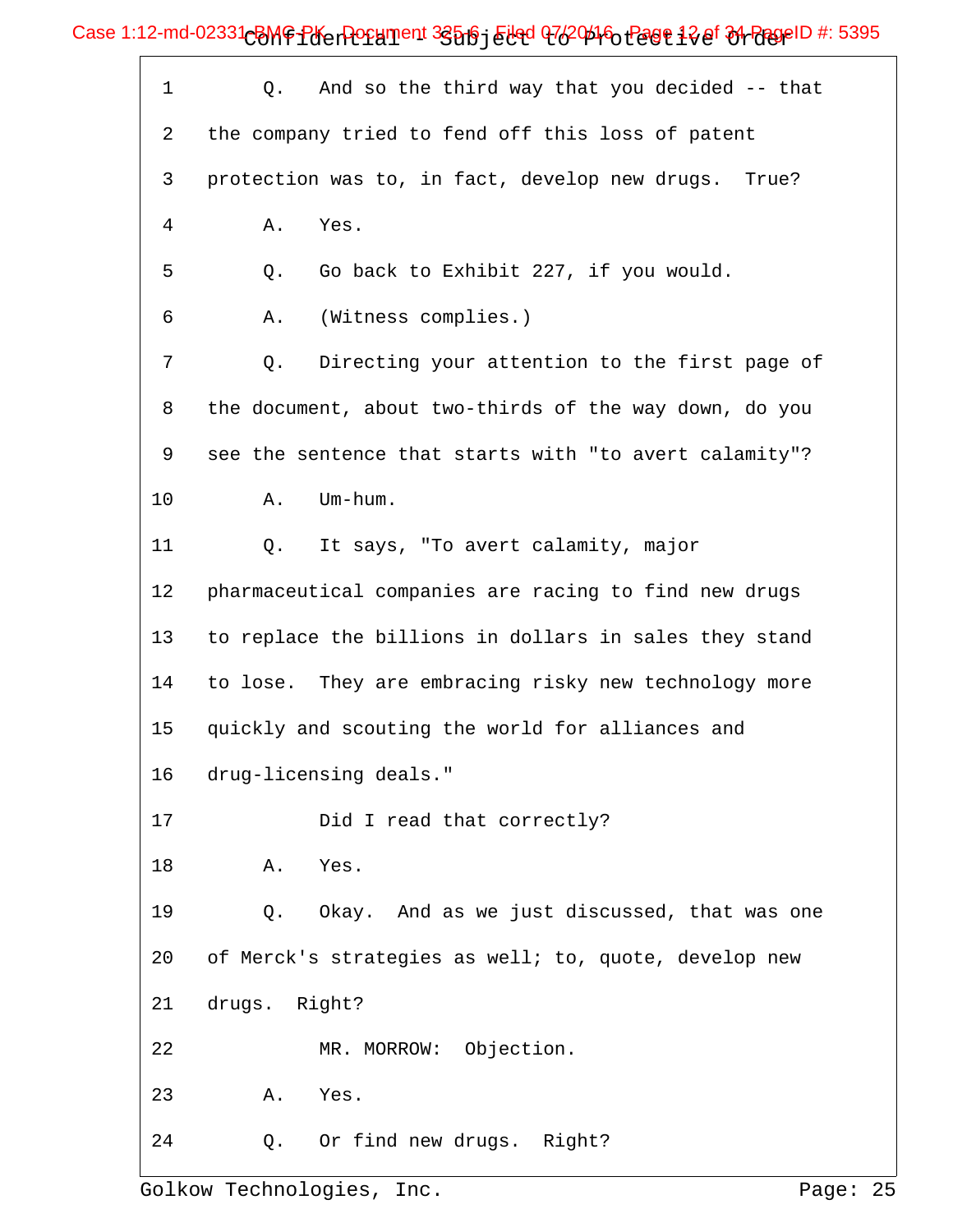Case 1:12-md-02331-BMG-PK en POCument 33516 j EU ed Q7/20/16 Page 13 of 34 PageID #: 5396

 1 A. Um-hum. 2 Q. And that's what they did with Propecia. 3 Right? 4 MR. MORROW: Objection. 5 A. I'm not sure I understand the question. 6 Could you clarify it, please. 7 Q. Sure. Merck developed Propecia in the hopes 8 that it would help to backfill some of the loss of 9 revenue from these expiring patents. 10 A. Merck developed Propecia because it already 11 had the molecule finasteride, and it discovered through 12 research that this product grew hair. That's why it 13 developed the product; to meet an unmathematical need. 14 In meeting unmathematical needs, the company can earn 15 revenue and sustain itself. 16 Q. Okay. We'll get there in just a minute. But 17 what I want to be clear on is the development of 18 Propecia and the launch of it in early 1998 allowed 19 Merck to sell that drug for male hair loss at a brand 20 rate. Correct? 21 A. Yes. 22 Q. Okay. Now, if you see the sentence where it 23 says "still some observers". 24 A. Yes.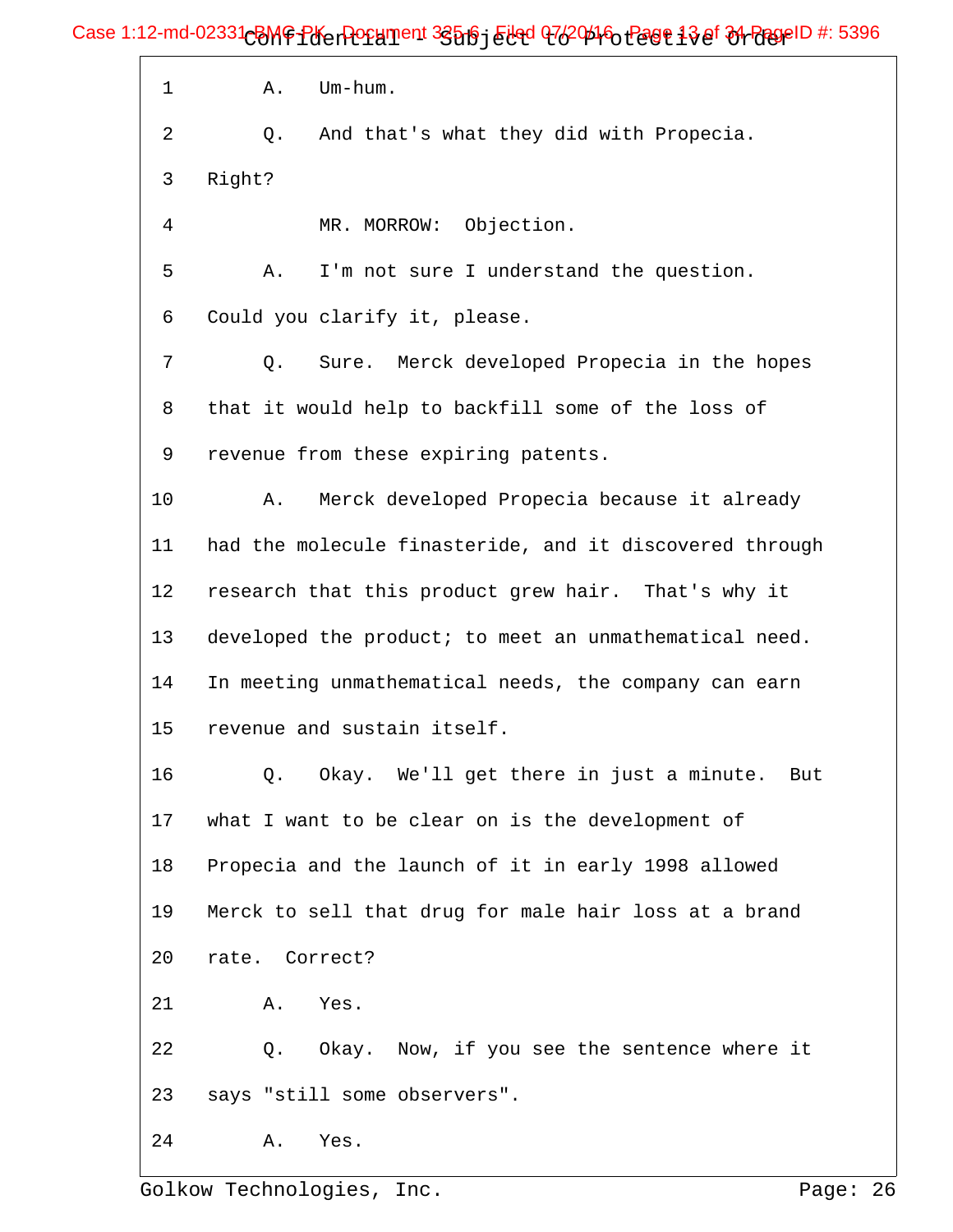Case 1:12-md-02331-BMG-PK en POCument 33516 j EU ed Q7/20/16 Page 14 of 34 PageID #: 5397

| $\mathbf 1$ | It says, "Still some observers doubt all of<br>Q.       |
|-------------|---------------------------------------------------------|
| 2           | this effort will be enough. It can take 15 years to     |
| 3           | turn a newly created molecule into an improved product  |
| 4           | with many more failures than successes along the way.   |
| 5           | Only about one in 250 chemical compounds that go into   |
| 6           | the laboratory and animal testing ultimately make it to |
| 7           | the pharmacy shelves."                                  |
| 8           | Did I read that correctly?                              |
| 9           | Yes.<br>Α.                                              |
| 10          | All right. So at the time that Merck was<br>Q.          |
| 11          | facing these expiring patents, it had the happy         |
| 12          | fortuitiveness that it just happened to have a molecule |
| 13          | it could distribute in a completely different way for a |
| 14          | completely different use. True?                         |
| 15          | Objection.<br>MR. MORROW:                               |
| 16          | Α.<br>Yes.                                              |
| 17          | Okay. And that molecule then, which became<br>Q.        |
| 18          | Propecia, allowed it to sell that product at a brand    |
| 19          | rate throughout the life of the patent. Correct?        |
| 20          | Correct.<br>Α.                                          |
| 21          | And that was, what, roughly 15 years?<br>Q.             |
| 22          | Probably.<br>Α.                                         |
| 23          | Okay. So unlike most drugs that Merck's<br>Q.           |
| 24          | developed, it did not have to go through the 15-year    |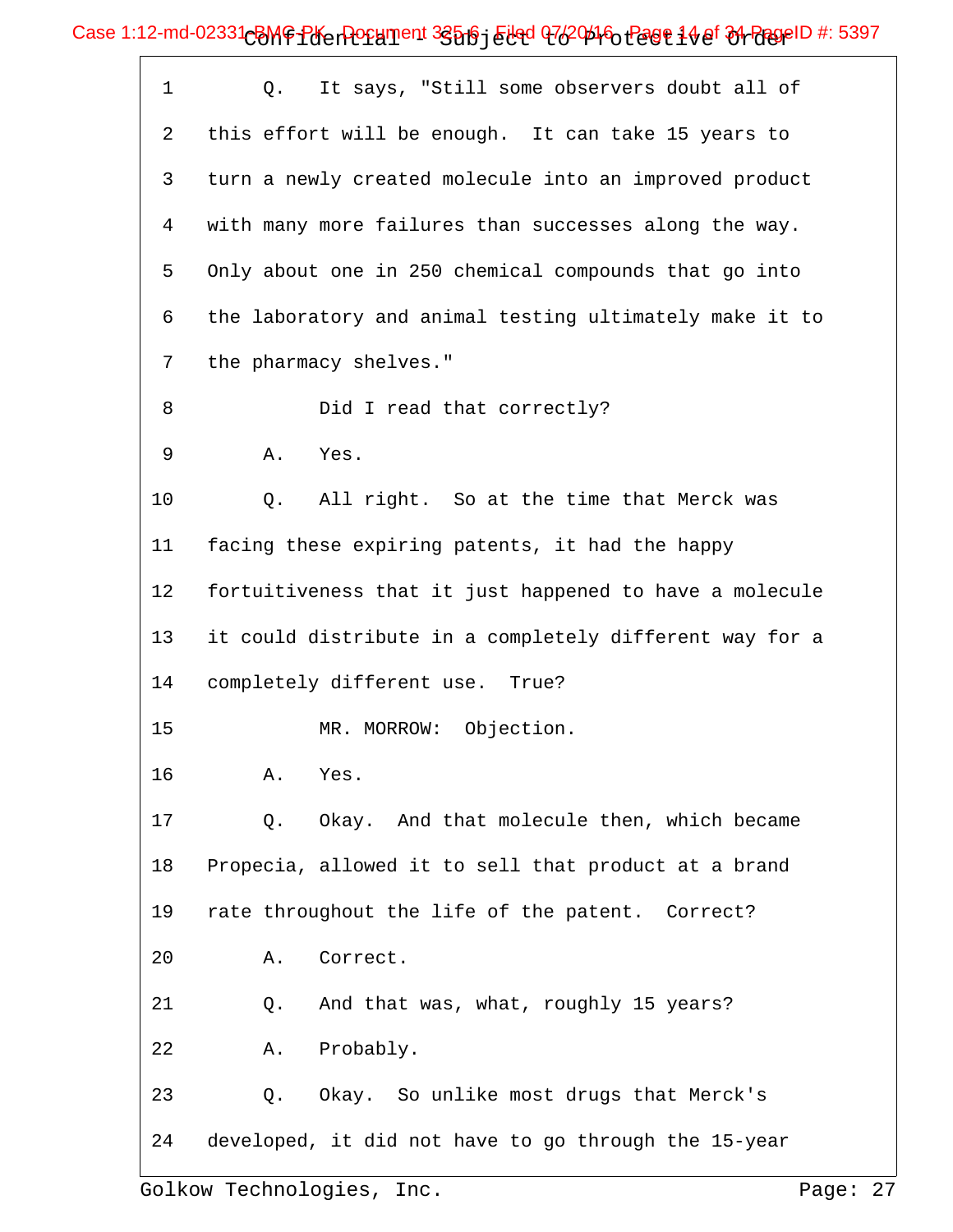#### Case 1:12-md-02331-BMG-PK en POCument 33516 j EU ed Q7/20/16 Page 15 of 34 PageID #: 5398

| 1  | process to develop Propecia through finding a new       |
|----|---------------------------------------------------------|
| 2  | chemical compound and then engaging in the R & D it     |
| 3  | would take to bring that to market. Correct?            |
| 4  | MR. MORROW: Object to the form. You can                 |
| 5  | answer.                                                 |
| 6  | It would have had to do the same level of<br>Α.         |
| 7  | clinical testing that it would for any new molecule.    |
| 8  | It -- it could benefit from some of the work that had   |
| 9  | been done on Proscar, but not all of it.                |
| 10 | Q.<br>Right.                                            |
| 11 | A. Because that was a urol -- urological                |
| 12 | product.                                                |
| 13 | Right. But it didn't take, in fairness, Mr.<br>Q.       |
| 14 | Howes, 15 years for Propecia to come from idea to sale. |
| 15 | Correct?                                                |
| 16 | MR. MORROW: Objection.                                  |
| 17 | I don't know how long it took.<br>Α.                    |
| 18 | Do you know when Merck first identified the<br>Q.       |
| 19 | need or the potential to be able to use Propecia as a   |
| 20 | hair replacement drug?                                  |
| 21 | Α.<br>No.                                               |
| 22 | Okay. Would it surprise you that that<br>Q.             |
| 23 | occurred sometime in the mid '90s?                      |
| 24 | MR. MORROW: Objection.                                  |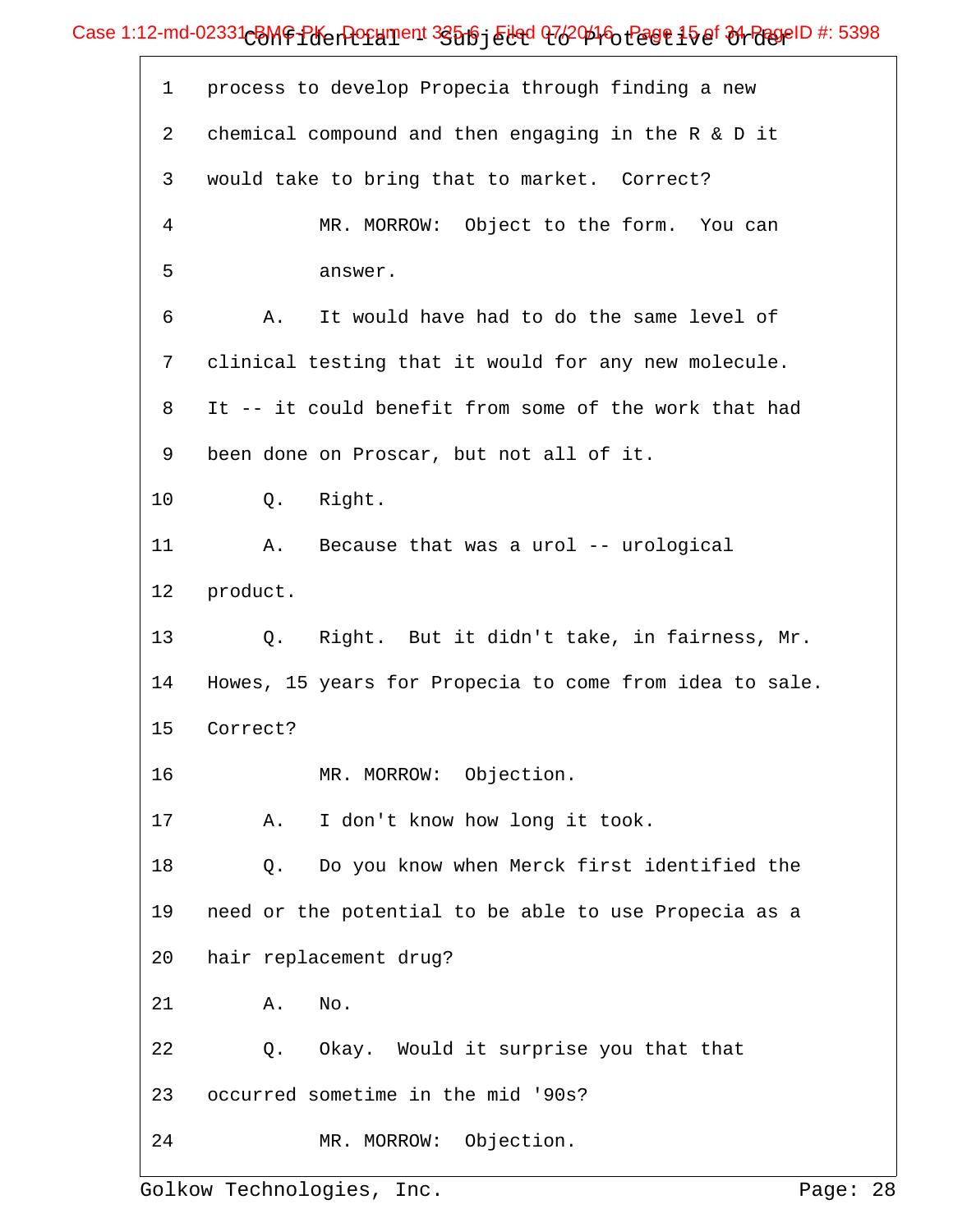Case 1:12-md-02331-BMG-PK en POCument 33516 j EU ed Q7/20/16 Page 16 ef 34 PageID #: 5399

 1 A. That's entirely possible, sure. 2 Q. You were at the company when Proscar came 3 online, right? 4 A. Yes. 5 Q. Okay. To the best of your knowledge, as you 6 sit here today, nobody was talking about using 7 finasteride as a hair replacement therapy prior to the 8 launch of Proscar, right? 9 MR. MORROW: Objection. 10 A. I'm not aware of that. 11 Q. Okay. 12 A. I'm not aware that that statement is correct. 13 Q. You're just not aware of whether it's correct 14 or incorrect? 15 A. Correct. 16 Q. Okay. 17 A. Yes. 18 Q. All right. So let's assume, for the sake of 19 argument, that the concept of developing a hair loss 20 drug first started to be talked about at Merck sometime 21 in the '90s. 22 MR. MORROW: Objection. 23 Q. It's fair to say that that time period 24 from the mid '90s to the launch of Propecia was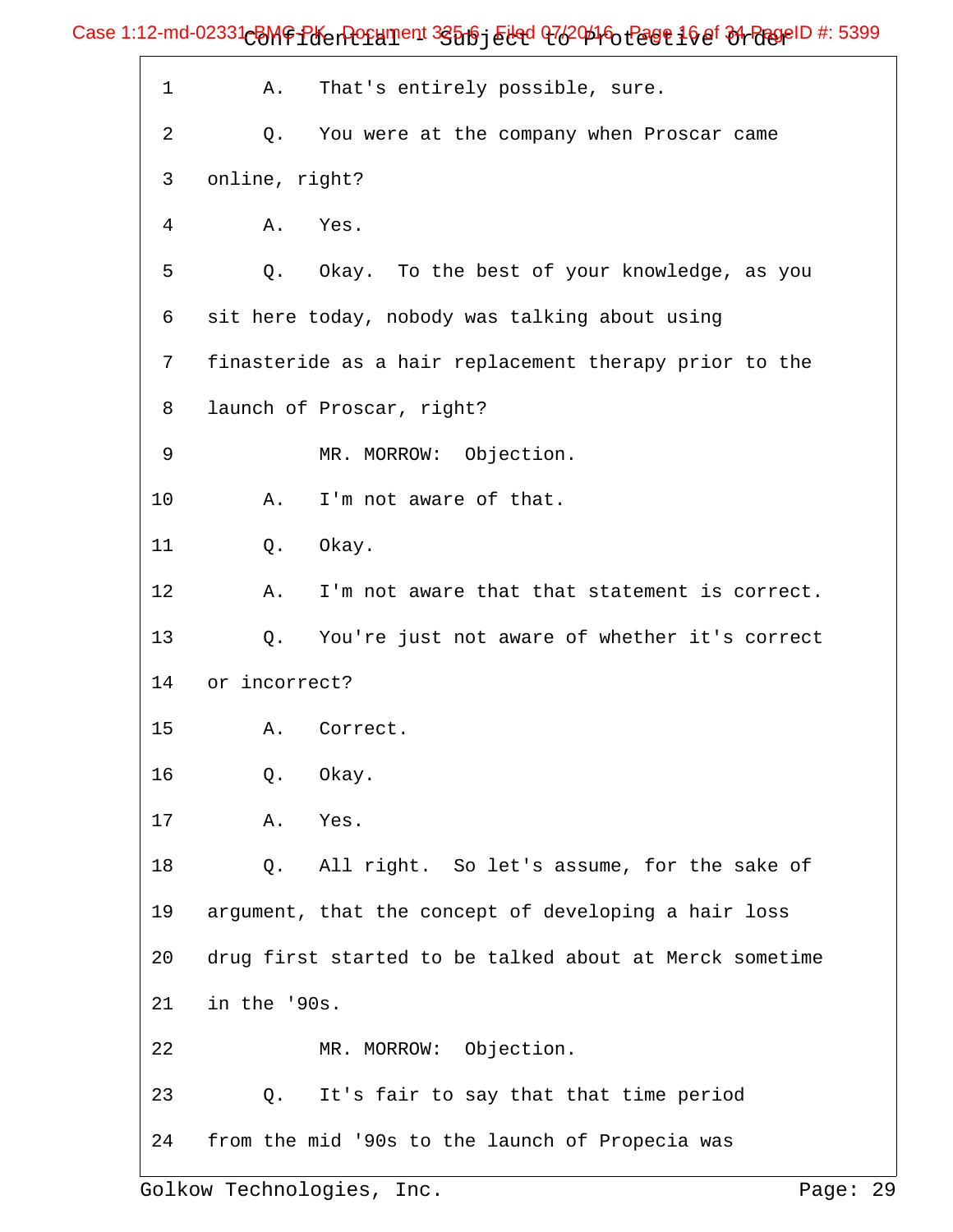# Confidential - Subject to Protective Order Case 1:12-md-02331-BMC-PK Document 325-6 Filed 07/20/16 Page 17 of 34 PageID #: 5400

 1 not a 15-year time frame. Correct? 2 MR. MORROW: Objection. 3 A. I would assume that even if they did not have 4 to do Phase I clinical trials, they would have had to 5 do Phase II and Phase III. And if the product was 6 launched in 1998, it would have been filed maybe at the 7 end of '96. And those trials probably started in 1990, 8 at the latest. So it was the better part of a decade, 9 even with the molecule that had a strong body of 10 scientific data already. 11 Q. Okay. We'll look at some documents about 12 that a little later on in the deposition. But the 13 bottom line is -- and I think you would agree with 14 this -- that Merck was able to build off of the R & D 15 it did related to Proscar when it started to develop 16 Propecia. Right? 17 A. Yes. 18 Q. So it didn't have to go through the complete 19 process. 20 A. Correct. 21 Q. Okay. Now, at the time that this drug was 22 being developed, Merck looked at it as a potential 23 blockbuster-type drug. Correct? 24 MR. MORROW: Objection.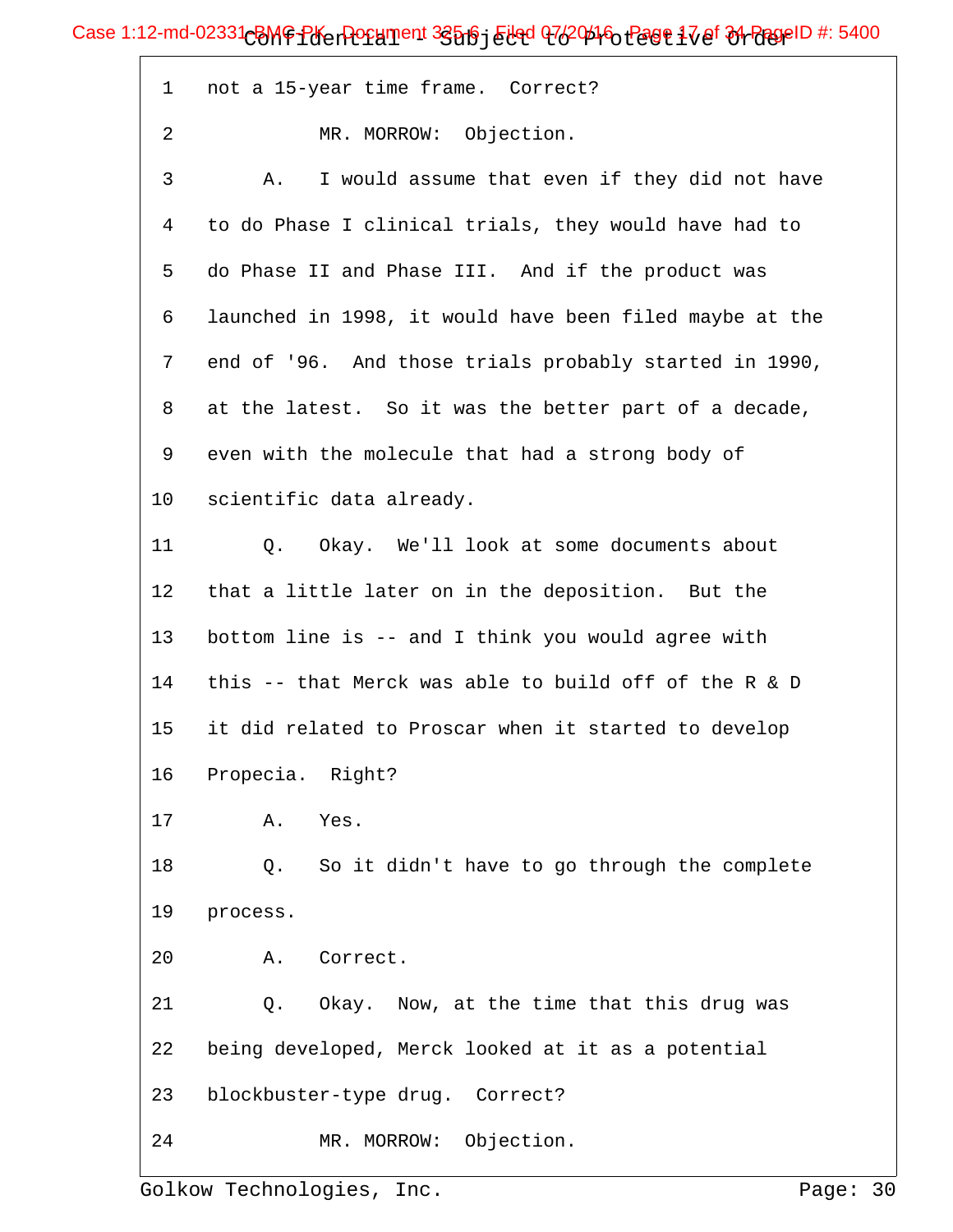1 A. Yes. 2 Q. Tell the jury what a blockbuster drug is. 3 A. Well, when I first joined the company, that 4 would have been defined as a product that had more than 5 \$100 million in sales. Today's definition would 6 probably be more like a billion. And so 1998 may have 7 been somewhere in the middle of that. 8 Q. So -- but, generally speaking -- and I get 9 your point that the term "blockbuster" and the amount 10 of revenue that's tied to it has evolved over time. 11 Blockbuster drugs are big deals to big pharmaceutical 12 companies, correct? 13 A. Yes. 14 Q. And, in fact, big pharmaceutical companies 15 like Merck rely on blockbuster drugs to keep the 16 company afloat. True? 17 MR. MORROW: Objection. 18 A. They -- they rely on any first-in-class 19 medication. You've -- you've got to be good at 20 something in order to sustain yourself and continue the 21 operation. 22 Q. Right. But those blockbuster drugs, 23 in particular, are really what sustains the company so 24 it can go on to do non-blockbuster-type things. Right?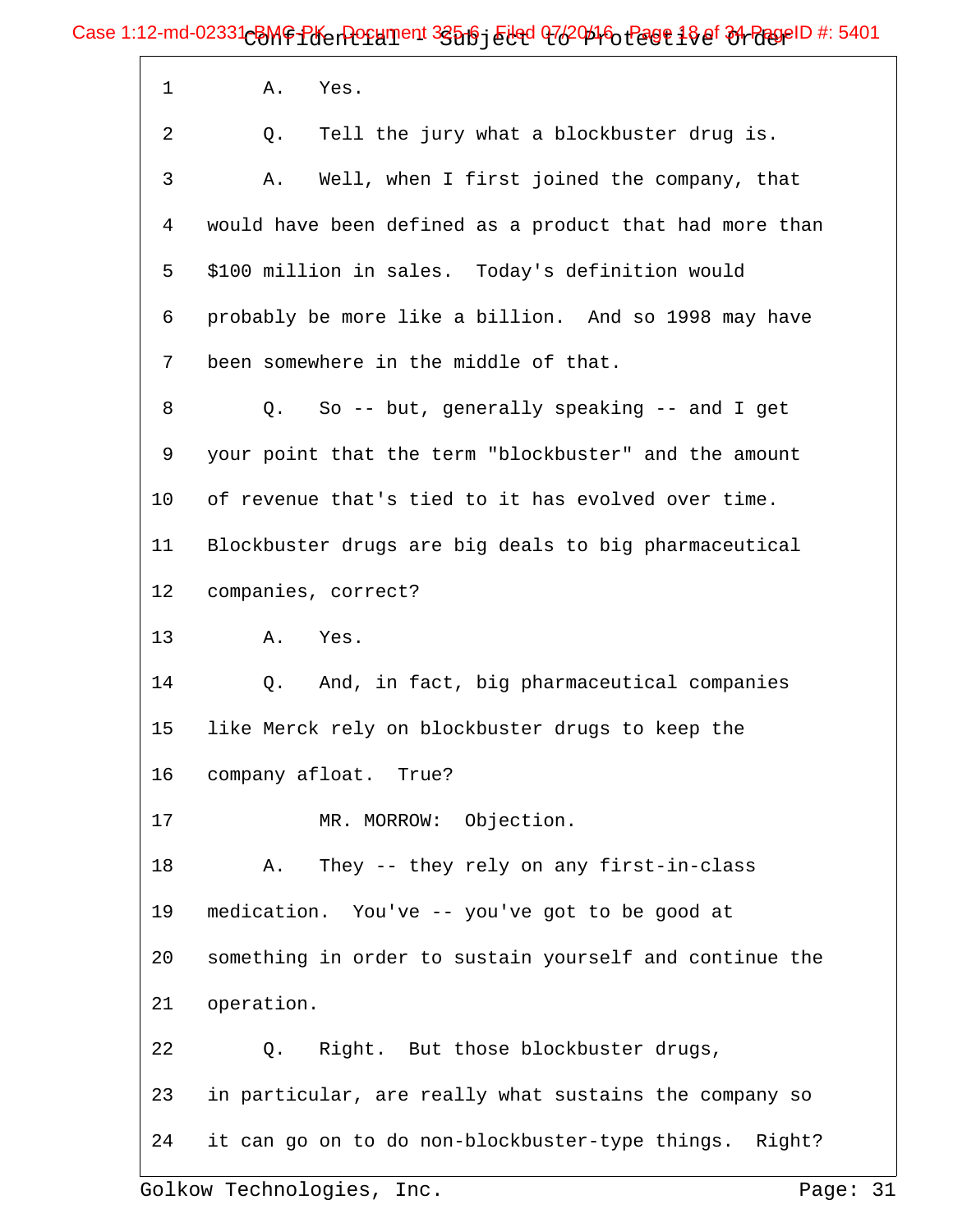Case 1:12-md-02331-BMG-PK en POCument 33516 j EU ed Q7/20/16 Page 19 of 34 PageID #: 5402

1 A. Yes. 2 MR. MORROW: Objection. 3 Q. That was a yes, right? 4 A. Yes. 5 (Deposition Exhibit 229 - Merck Publication 6 titled "The Daily" - MRKP0001704574 through 7 MRKP0001704577 - marked for identification.) 8 Q. Let me show you what has been marked as 9 Exhibit 229. Can you tell us, sir, is this an internal 10 Merck publication? 11 A. Yes. It may only be U.S. -- 12 Q. It's -- 13 A. -- but it's a daily publication. Or it was 14 at that point in time. 15 Q. So I'm assuming that Merck, like most 16 companies, has a way that it communicates information 17 with its employees and staff. Correct? 18 A. Yes. 19 Q. And one of the ways it does it is through 20 articles and publications like this. Correct? 21 A. Correct. 22 Q. All right. Turn to the third page of the 23 document, which is Bates-numbered MRKP0001704576. 24 First, just so you know -- have you ever had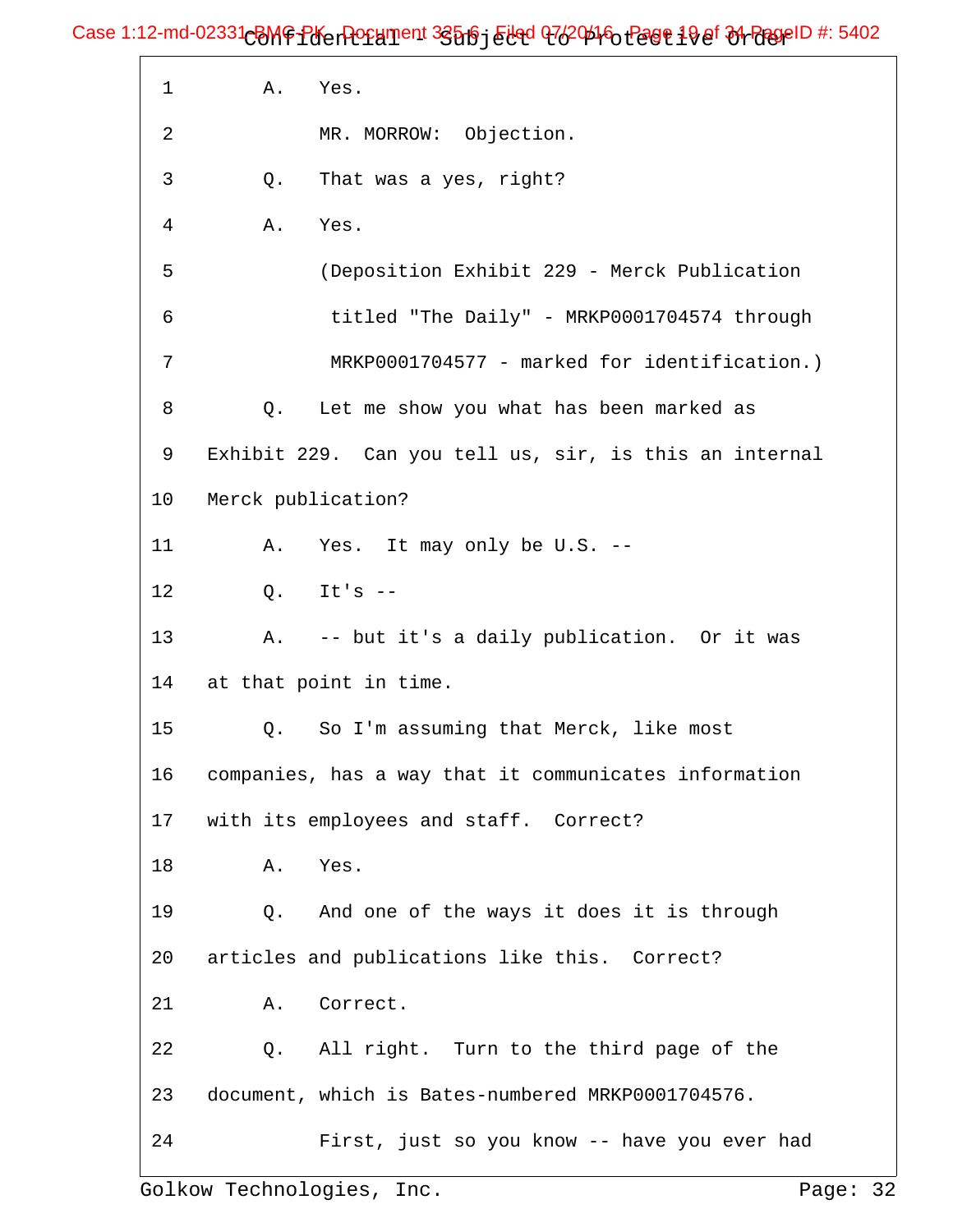Case 1:12-md-02331-BMG-PK en POCument 33516 j EU ed Q7/20/16 Page 20 of 34 PageID #: 5403

 1 your deposition taken before? 2 A. No. 3 Q. Okay. So then that code that I just rattled 4 off is probably pretty Greek to you. These are what we 5 call Bates numbers at the bottom. It's just a way for 6 us to track pages. Okay? So I will from time to time 7 refer to these type of codes. 8 A. (Witness nods head.) 9 Q. Just as a "go to this page". 10 A. Yes. 11 Q. All right. So you're on Bates Page No. 4576. 12 Correct? 13 A. Correct. 14 Q. Do you see the column that says "Enthusiasm 15 for Propecia Comes from Many Voices"? 16 A. Yes. 17 Q. Okay. Directing your attention to the second 18 paragraph down, there's a quote by ABB Aros Security. 19 Do you see that? 20 A. Yes. 21 Q. It says, "This could be a blockbuster. It 22 might take a little while, but you will -- you'll see 23 this as a very high-profile product. Many physicians, 24 for instance, will use this as ammunition to attract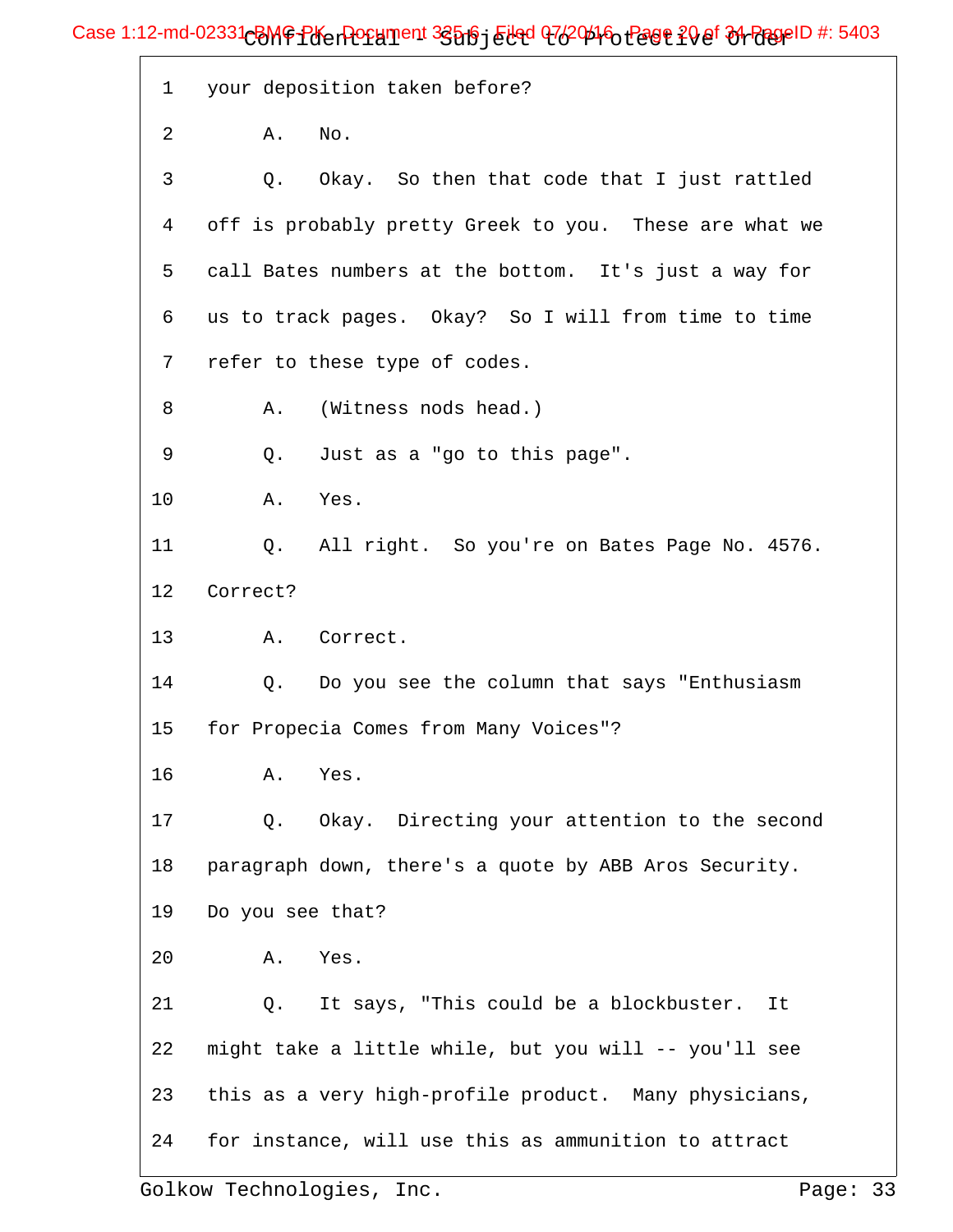# Confidential - Subject to Protective Order Case 1:12-md-02331-BMC-PK Document 325-6 Filed 07/20/16 Page 21 of 34 PageID #: 5404

 1 new patients. For many men it will be a very viable 2 treatment." 3 Did I read that correctly? 4 A. Yes. 5 Q. Okay. And then at the bottom of the page, 6 you see the quote from the Wall Street Journal? 7 A. (No response.) 8 0. Bottom of the column. 9 A. Yes. 10 Q. It says, "Whatever drawbacks there may be of 11 Propecia, the possibility of combating one of the most 12 common signs of aging in a culture addicted to 13 youthfulness has some analysts predicting that Propecia 14 will become one of the pharmaceutical industry's most 15 successful drugs." 16 Did I read that correctly? 17 A. Yes. 18 Q. Okay. This article is dated January 6th, 19 1998. True? 20 A. Yes. 21 Q. This is on the eve of the launch of Propecia. 22 Correct? 23 A. Correct. 24 Q. So at the time that the product is being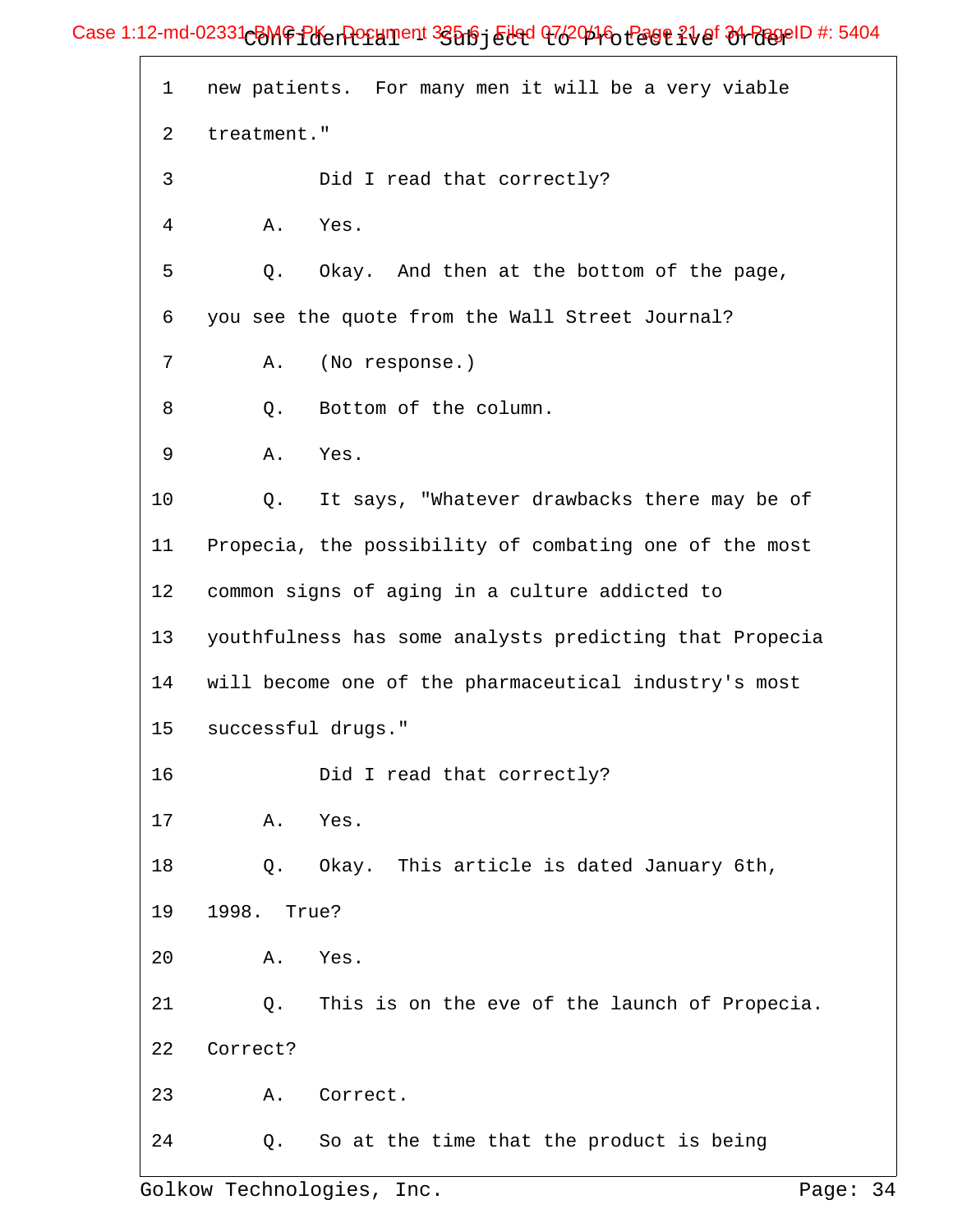# Case 1:12-md-02331-BMG-PK en POCument 33516 j EU ed Q7/20/16 Page ?? of 34 PageID #: 5405

| 1  | launched, the expectation in the company, as well as on |
|----|---------------------------------------------------------|
| 2  | the street, was that this drug was going to be a big    |
| 3  | deal to Merck.                                          |
| 4  | I -- I don't know if that was the expectation<br>Α.     |
| 5  | in the company. It's clearly the external expectation.  |
| 6  | Analysts and -- and others.                             |
| 7  | One of the ways those analysts got that<br>Q.           |
| 8  | expectation was because Merck promotes its products.    |
| 9  | Correct?                                                |
| 10 | MR. MORROW: Objection.                                  |
| 11 | Right?<br>Q.                                            |
| 12 | Merck does promote its products, yes.<br>Α.             |
| 13 | And so these analysts didn't just pull this<br>$Q$ .    |
| 14 | information out of thin air, did they?                  |
| 15 | No. But, also, none of them had seen the<br>Α.          |
| 16 | label of the product either.                            |
| 17 | Okay. So the point being that when analysts<br>Q.       |
| 18 | are reporting on what they anticipate a particular      |
| 19 | pharmaceutical will do, how much it will make in terms  |
| 20 | of gross revenue, some of that information was coming   |
| 21 | from the pharmaceutical company itself. Correct?        |
| 22 | Α.<br>True.                                             |
| 23 | Q. So, in other words, ABB Aros Security and the        |
| 24 | Wall Street Journal was getting some of its information |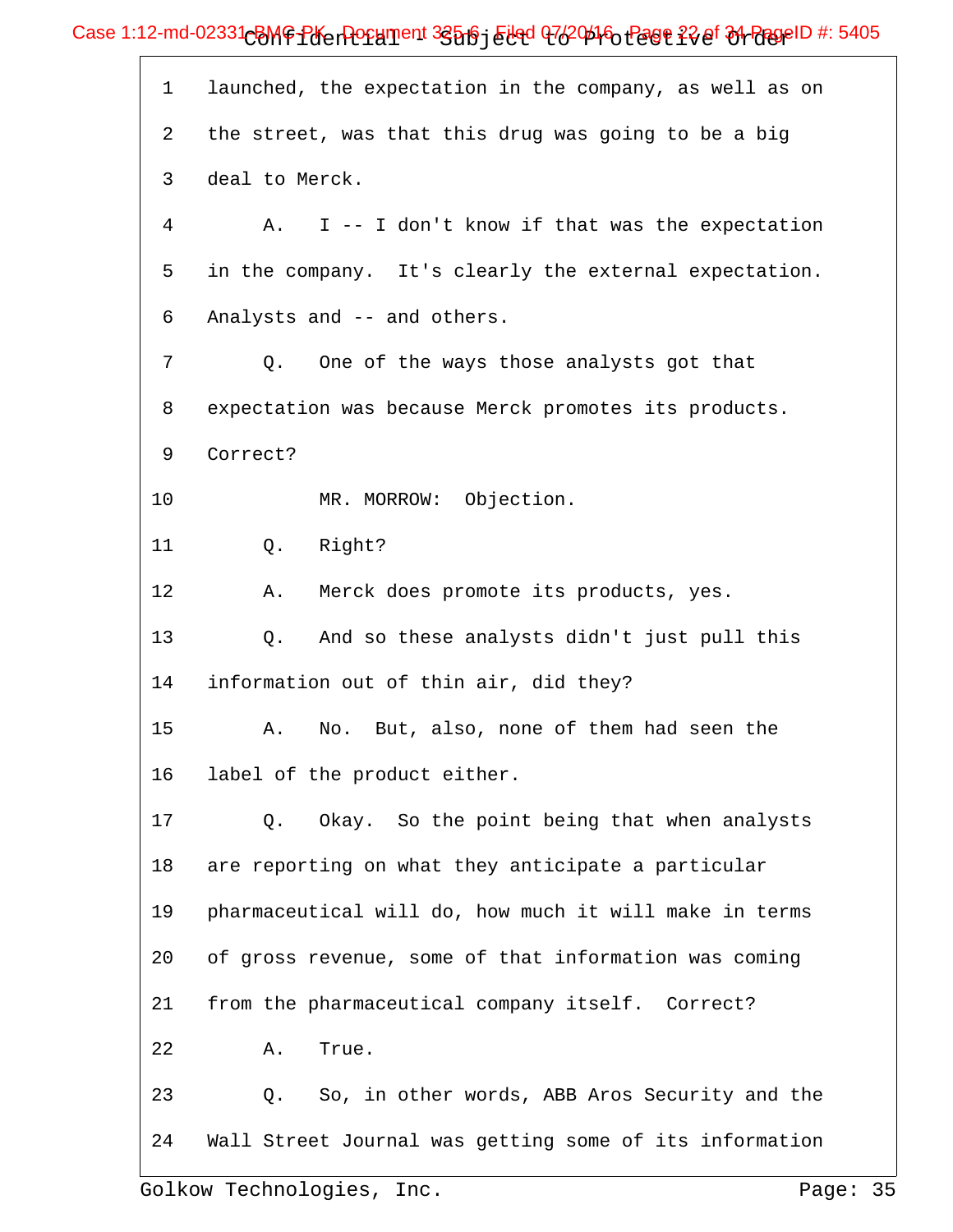Case 1:12-md-02331-BMG-PK <sub>er</sub> Pocument 33516 <sub>J</sub> Elled Q7/20/16 Page ?3 of 34 BageID #: 5406

 1 related to the likely success of Propecia from Merck 2 directly. 3 MR. MORROW: Objection. 4 A. Likely, yes. 5 Q. Okay. Turn, if you would, to the first page 6 of the document. 7 A. (Witness complies.) 8 Q. Now, one of the reasons why Merck thought 9 that this product was going to be particularly 10 successful is because there was a large, untapped 11 market of men who might actually buy Propecia. 12 Correct? 13 A. Yes. 14 Q. In fact, if you look at the first column, the 15 article reports, about two-thirds of the way down, 16 "with a target audience". Do you see that? 17 A. On the left side or the -- 18 Q. On the far left side, first column. 19 A. Yes. 20 Q. "With a target audience of 33 million U.S. 21 men, analysts hold high hopes for Propecia." 22 Did I read that correctly? 23 A. Yes. 24 Q. Okay. So Merck saw a large opportunity with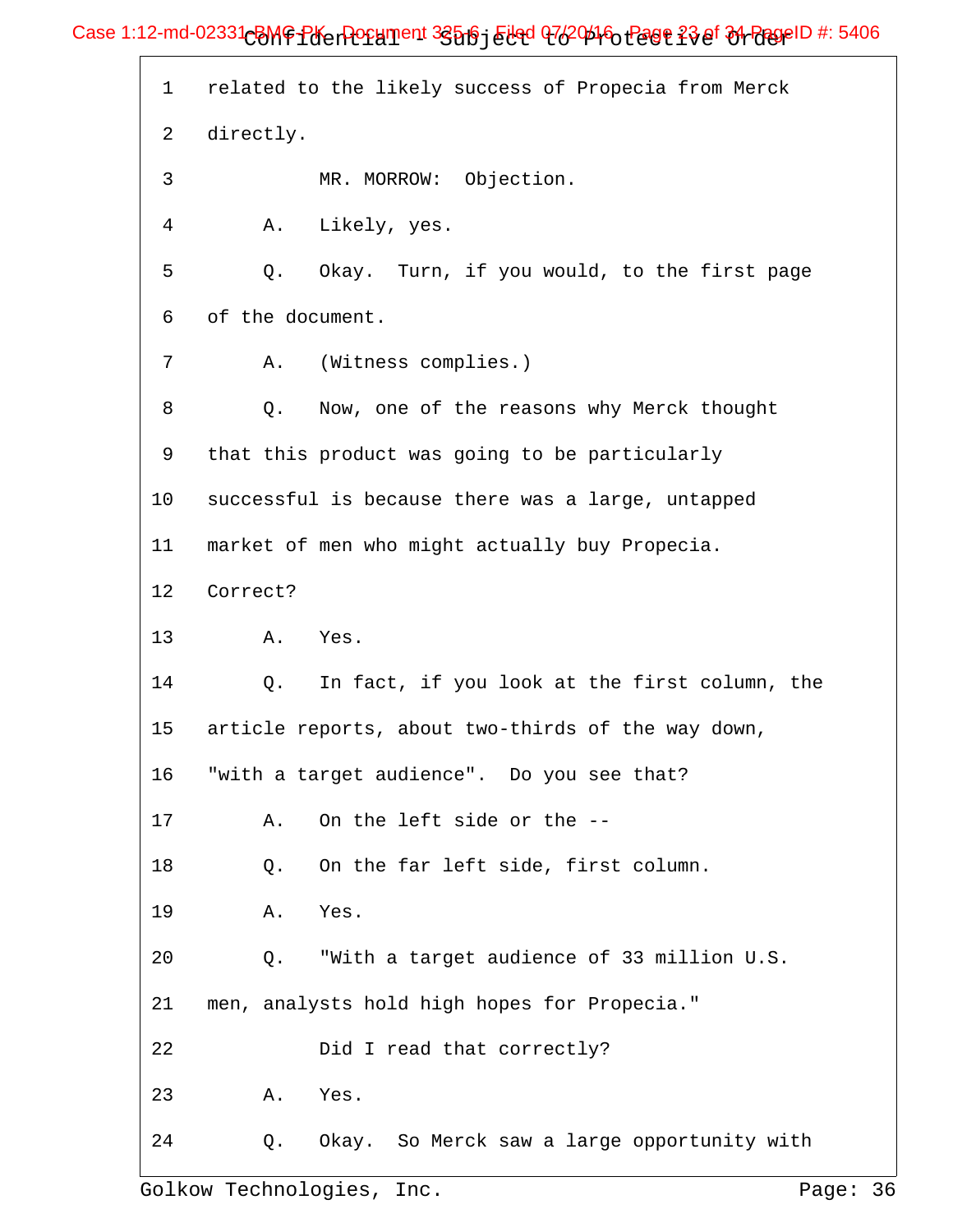# Case 1:12-md-02331-BMG-PK en POCument 33516 j EU ed Q7/20/16 Page 24 of 34 PageID #: 5407

| 1  | lots and lots of potential consumers or customers to    |
|----|---------------------------------------------------------|
| 2  | buy this particular product that, really, nobody else   |
| 3  | was in this area at the time. Correct?                  |
| 4  | Α.<br>Correct.                                          |
| 5  | Okay. And it thought at the time that if it<br>Q.       |
| 6  | could capture a significant portion of those 33 million |
| 7  | men, it could, in fact, develop a blockbuster drug.     |
| 8  | Correct?                                                |
| 9  | Α.<br>Yes.                                              |
| 10 | Turn to the next page, if you will.<br>Q.               |
| 11 | (Witness complies.)<br>Α.                               |
| 12 | And direct your attention to the far<br>Q.              |
| 13 | left-hand column. Third paragraph down, starting with   |
| 14 | "even a scarcity". Do you see that?                     |
| 15 | Um-hum.<br>Α.                                           |
| 16 | It says, "Even with a scarcity of proven<br>$Q$ .       |
| 17 | remedies, men spend some \$1 billion annually on        |
| 18 | treatment."                                             |
| 19 | Did I read that correctly?                              |
| 20 | Yes.<br>Α.                                              |
| 21 | So at the time that Merck was developing<br>Q.          |
| 22 | Propecia and was getting ready to launch it, it knew    |
| 23 | that sales related to hair replacement therapy,         |
| 24 | generally, in the U.S. market exceeded a billion        |

Golkow Technologies, Inc. The Collection of the Page: 37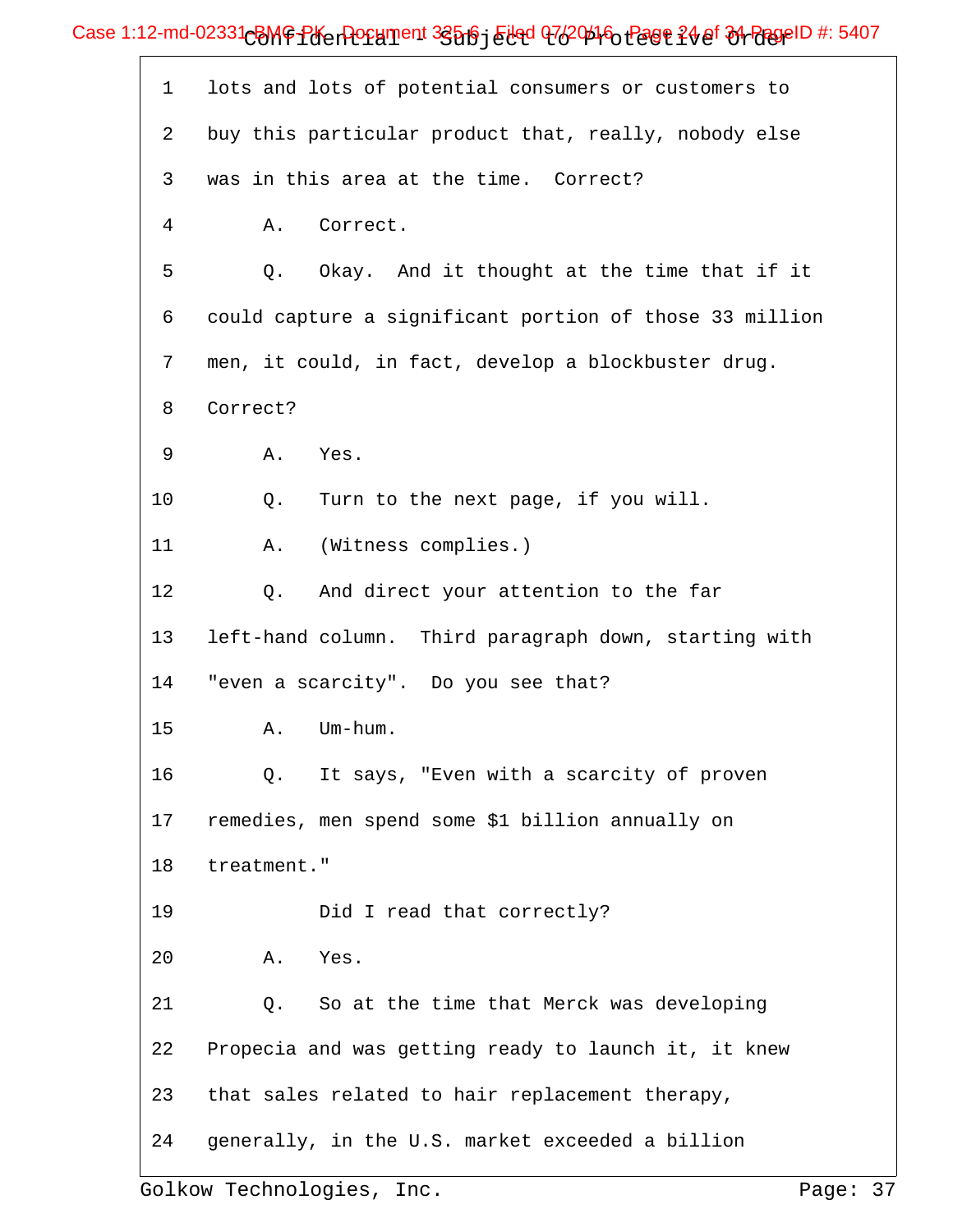# Case 1:12-md-02331-BMG-PK <sub>er</sub> Pocument 33519 <sub>J</sub> Elled Q7/20/16 Page 25 of 34 PageID #: 5408

 1 dollars annually. Correct? 2 A. Yes. 3 Q. So it saw a huge opportunity for potential 4 revenue within that market. Correct? 5 A. Correct. 6 Q. And if you go down to the next paragraph, 7 there's a quote by Mr. Casola, who was your subordinate 8 at this time, correct? 9 A. Not at this time, but he was. 10 Q. I'm sorry. You're right. 11 A. Six months later. 12 Q. I'm sorry. You're correct. At this point he 13 was actually -- you weren't working on this particular 14 project. 15 A. Correct. 16 Q. Okay. So he was in charge of it from a 17 marketing standpoint? 18 A. Yes. 19 Q. Okay. So Mr. Casola states, quote, "There is 20 definitely a large group of men searching for help. We 21 just need to communicate the benefits of Propecia to 22 them and motivate them to see their physicians." 23 Did I read that correctly? 24 A. Yes.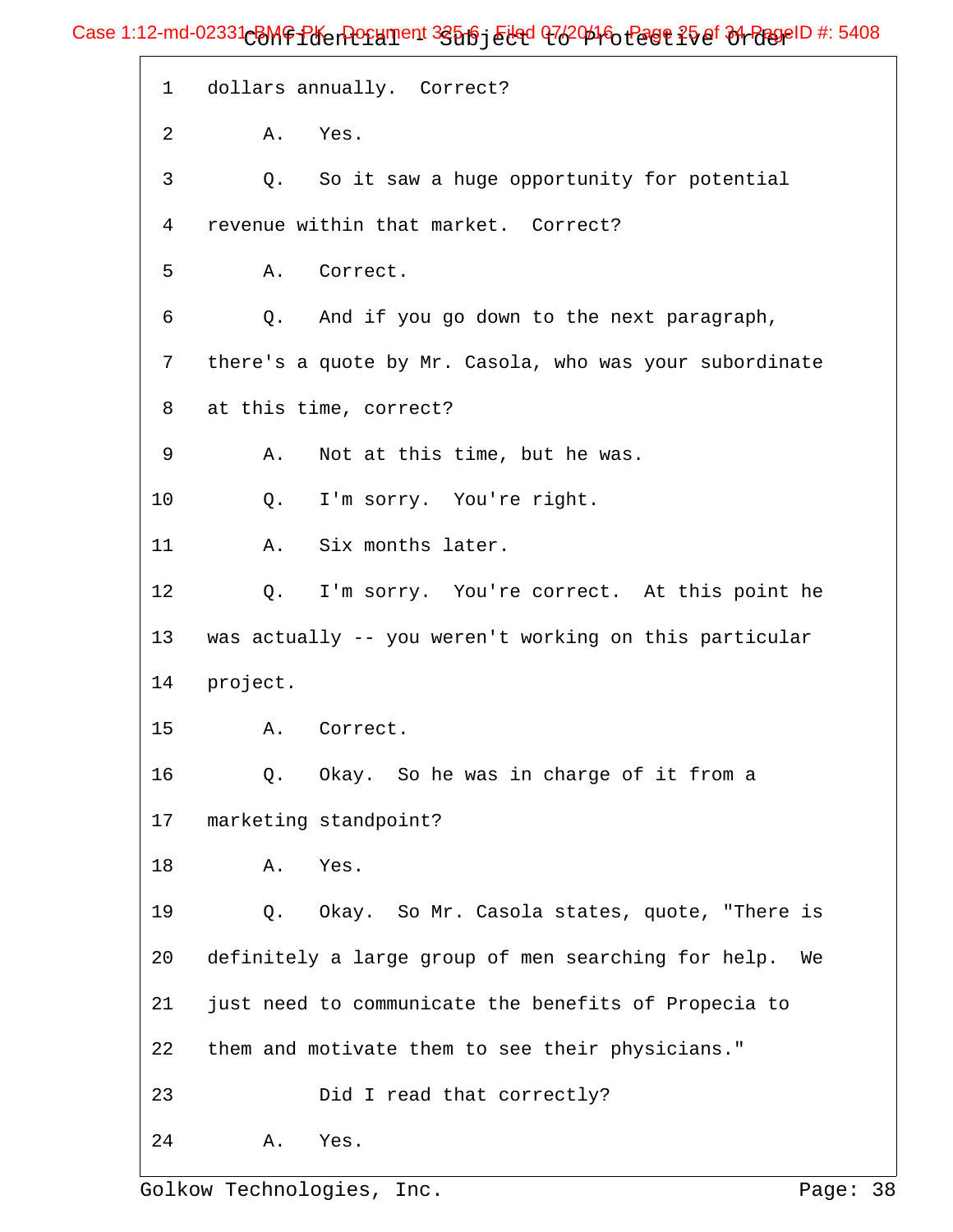# Case 1:12-md-02331-BMG-PKerPOCument 33519 j Elled Q7/20416 Page 26 of 31 PageID #: 5409

| $\mathbf 1$         | Q. All right. So you knew internally that if           |
|---------------------|--------------------------------------------------------|
| $\overline{2}$      | these sexual adverse events were prolonged or          |
| 3 <sup>1</sup>      | lengthened or never went away, that that would be      |
| $\overline{4}$      | something that would impact sales in a negative way.   |
| 5 <sup>1</sup>      | Right?)                                                |
| $6 \nightharpoonup$ | MR. MORROW: Objection.                                 |
| 7 <sup>1</sup>      | A.<br>Yes.                                             |
| 8                   | (Deposition Exhibit 238 - Report -                     |
| 9                   | MRKP0001787636 through MRKP0001787644 -                |
| 10                  | marked for identification.)                            |
| 11                  | Let me show you what I have marked as Exhibit<br>Q.    |
| 12                  | 238.                                                   |
| 13                  | MR. MORROW: I'm sorry. 238?                            |
| 14                  | MR. BECKER: 8.                                         |
| 15                  | Do you have that documents there in front of<br>Q.     |
| 16                  | you, sir?                                              |
| 17                  | Α.<br>Yes.                                             |
| 18                  | Okay. It's a document that is -- the subject<br>Q.     |
| 19                  | is entitled "Evaluation of the 1998 Direct-to-Consumer |
| 20                  | Advertising Campaign for Propecia, End-of-Year Report  |
| 21                  | on the Consumer Awareness and Action Study" dated      |
| 22                  | March 15, 1999. Do you see that?                       |
| 23                  | Α.<br>Yes.                                             |
| 24                  | And you are listed in the distribution list.<br>Q.     |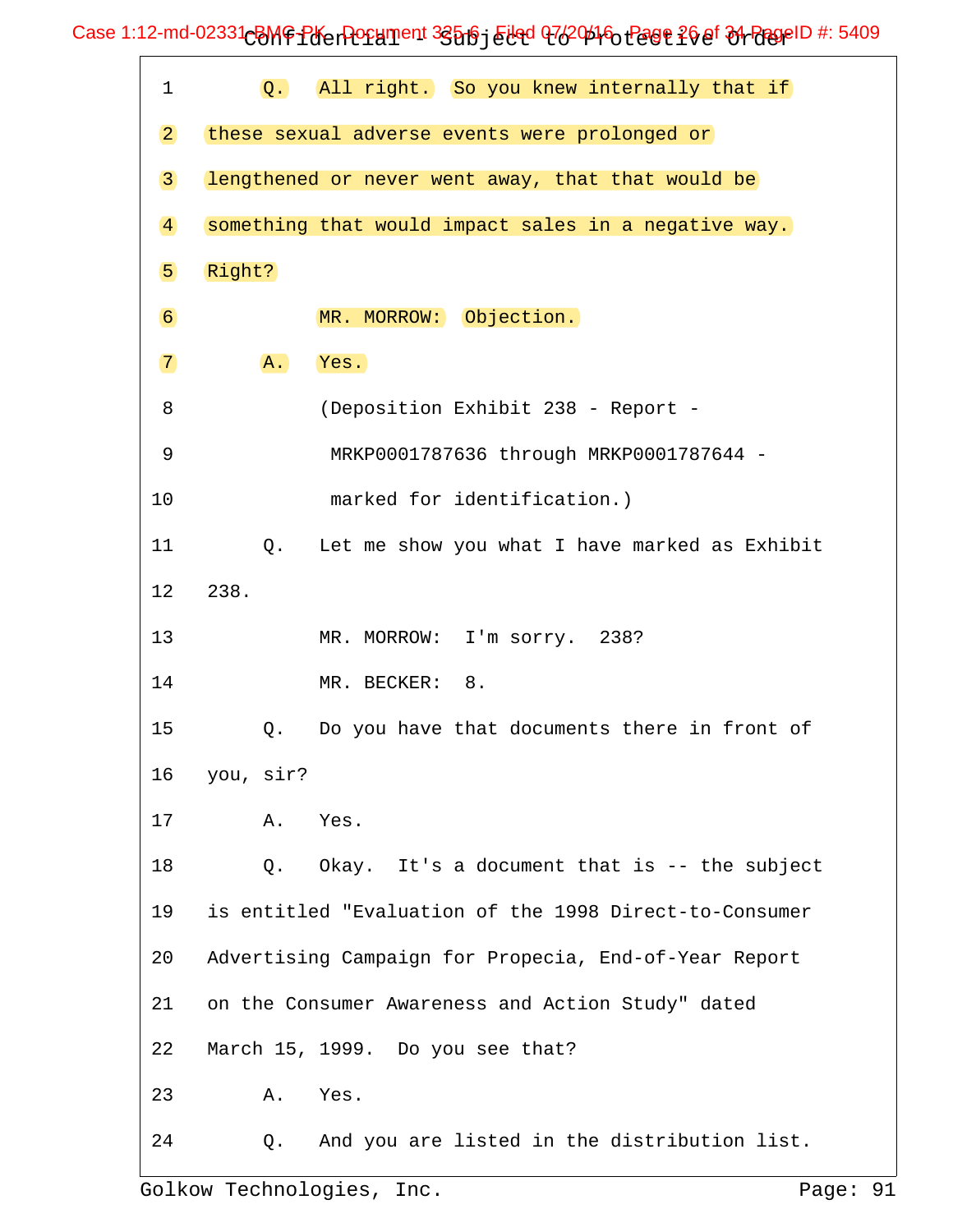Confidential - Subject to Protective Order Case 1:12-md-02331-BMC-PK Document 325-6 Filed 07/20/16 Page 27 of 34 PageID #: 5410

 1 Correct? 2 A. Yes. 3 Q. Okay. Let me direct your attention to the 4 top of the page. Do you see where it says, "This is an 5 information report. Please destroy by March 1st, 2001. 6 Available from the MIC after this date."? 7 Do you see that there? 8 A. Yes. 9 Q. Okay. What is the MIC? 10 A. I believe it stands for Marketing Information 11 Center. 12 Q. Okay. So the author of this -- well, let me 13 ask you this: Was it company policy that this type of 14 an internal market analysis be destroyed by its 15 recipients? 16 A. I don't know. 17 Q. Do you know whether or not Merck had a 18 document destruction policy? 19 A. It has a records retention policy. 20 Q. Okay. Do you know, were these type of 21 documents slated for destruction within that retention 22 policy? 23 A. I don't know. 24 Q. Okay.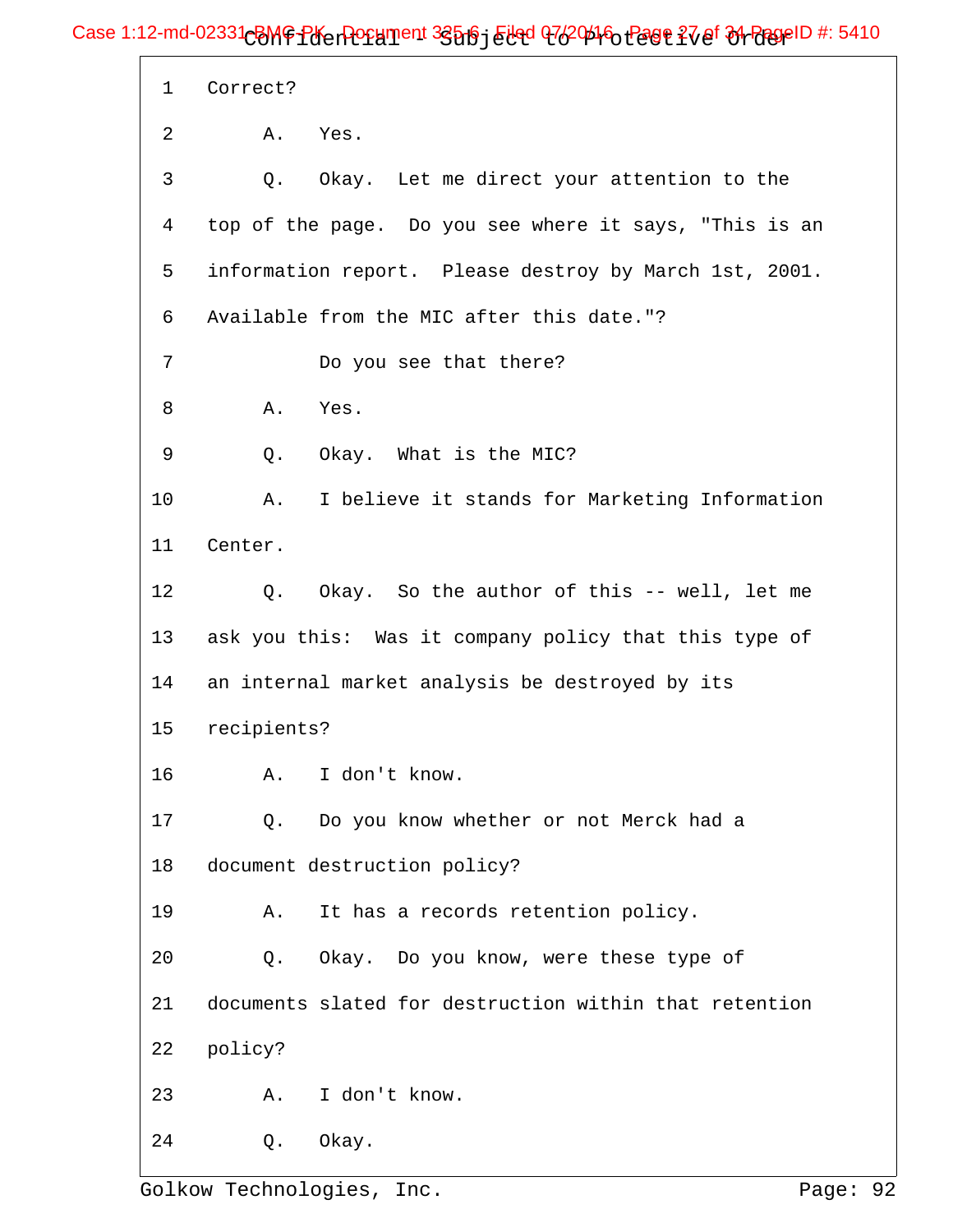Case 1:12-md-02331-BMG-PK en POCument 33516 j EU ed Q7/20/16 Page 28 of 34 PageID #: 5411

 1 A. I mean, it wasn't -- it was obviously 2 retained in a repository. 3 Q. Do you know how -- were -- were emails 4 subject to that document retention policy? 5 A. I don't know. 6 Q. Okay. Do you remember if you saved a copy of 7 this document? Or would you have destroyed it per 8 these instructions? 9 A. I don't know. 10 Q. All right. You had an understanding at the 11 time -- 12 A. The objective is that it's -- it's 13 proprietary market research information, and you don't 14 want it ending up in an analyst report. Whatever it is 15 on any product. It's proprietary. So that's why they 16 want to keep it in one location and not have it lying 17 around people's desks, and when people leave the 18 company, they join -- leave Merck, go join Pfizer, they 19 take all this stuff with them. That's why they have 20 policies like that. 21 Q. So that's the point. It was intended to be 22 only for internal Merck use. Correct? 23 A. Yes. 24 Q. And the vast majority of the copies were to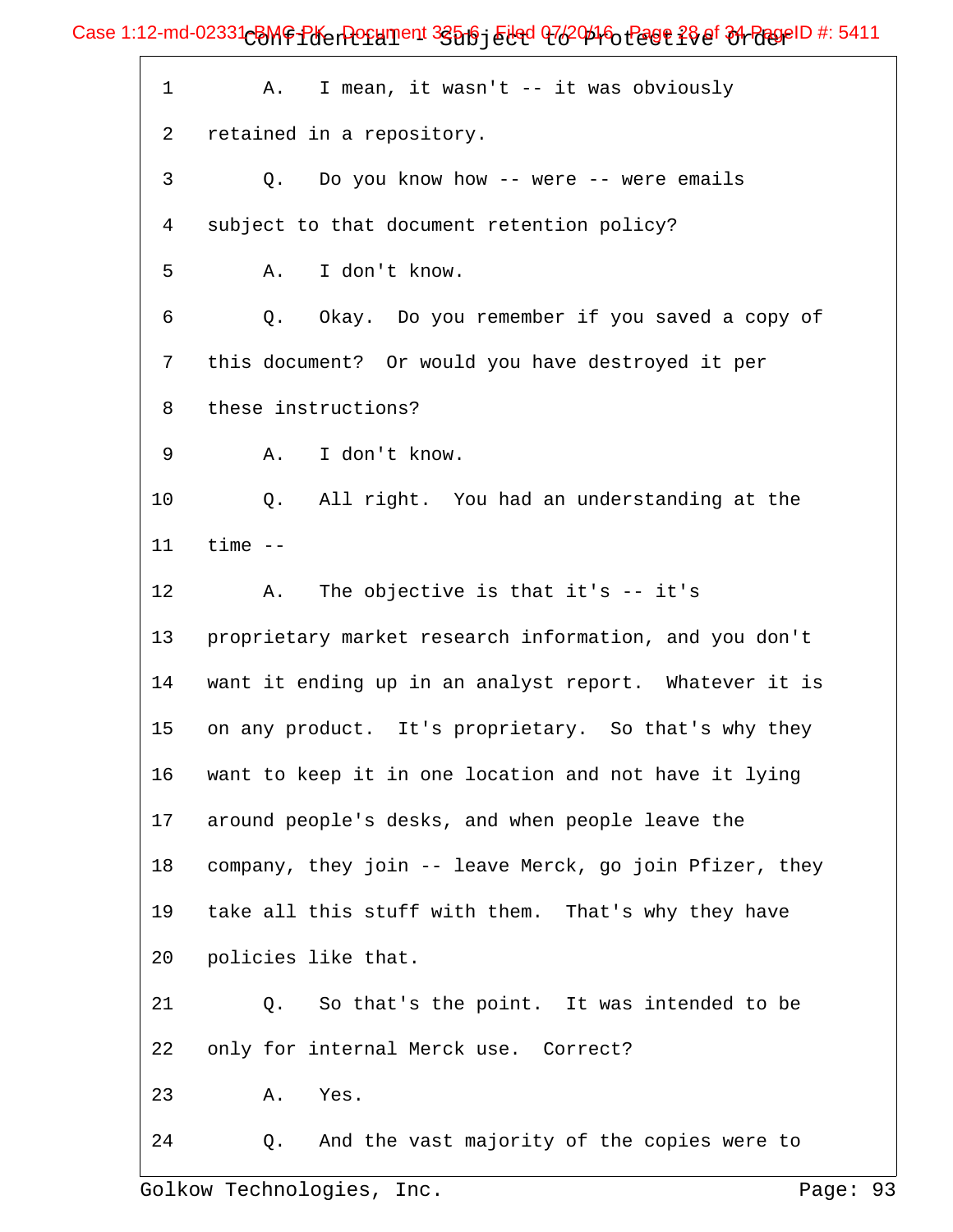# Case 1:12-md-02331-BMG-PK en POCument 33516 j EU ed Q7/20/16 Page 29 of 34 PageID #: 5412

 1 be destroyed. Right? 2 A. Yes. 3 Q. All right. So let me direct your attention 4 to the first page of the document titled "Summary". Do 5 you see that? 6 A. Yes. 7 Q. Directing you to the third -- sorry -- fourth 8 and fifth bullet point, the fifth one says, "Sexual 9 side effects and side effects associated with pregnant 10 women (women not handling Propecia) are the predominant 11 side effects recalled by respondents." 12 Did I read that correctly? 13 A. Yes. 14 Q. And then the bullet point above that says, 15 "40 percent of those men aware of Propecia are aware of 16 side effects associated with taking the product. Of 17 those, side effects would prevent 50 percent of the men 18 from taking the product." Correct? 19 A. Yes. 20 Q. Okay. So 40 percent of the -- of the mean 21 who had an understanding or a brand awareness of 22 Propecia were aware of the fact that sexual side 23 effects could occur if they took the drug. Right? 24 A. Yes.

Golkow Technologies, Inc. example of the page: 94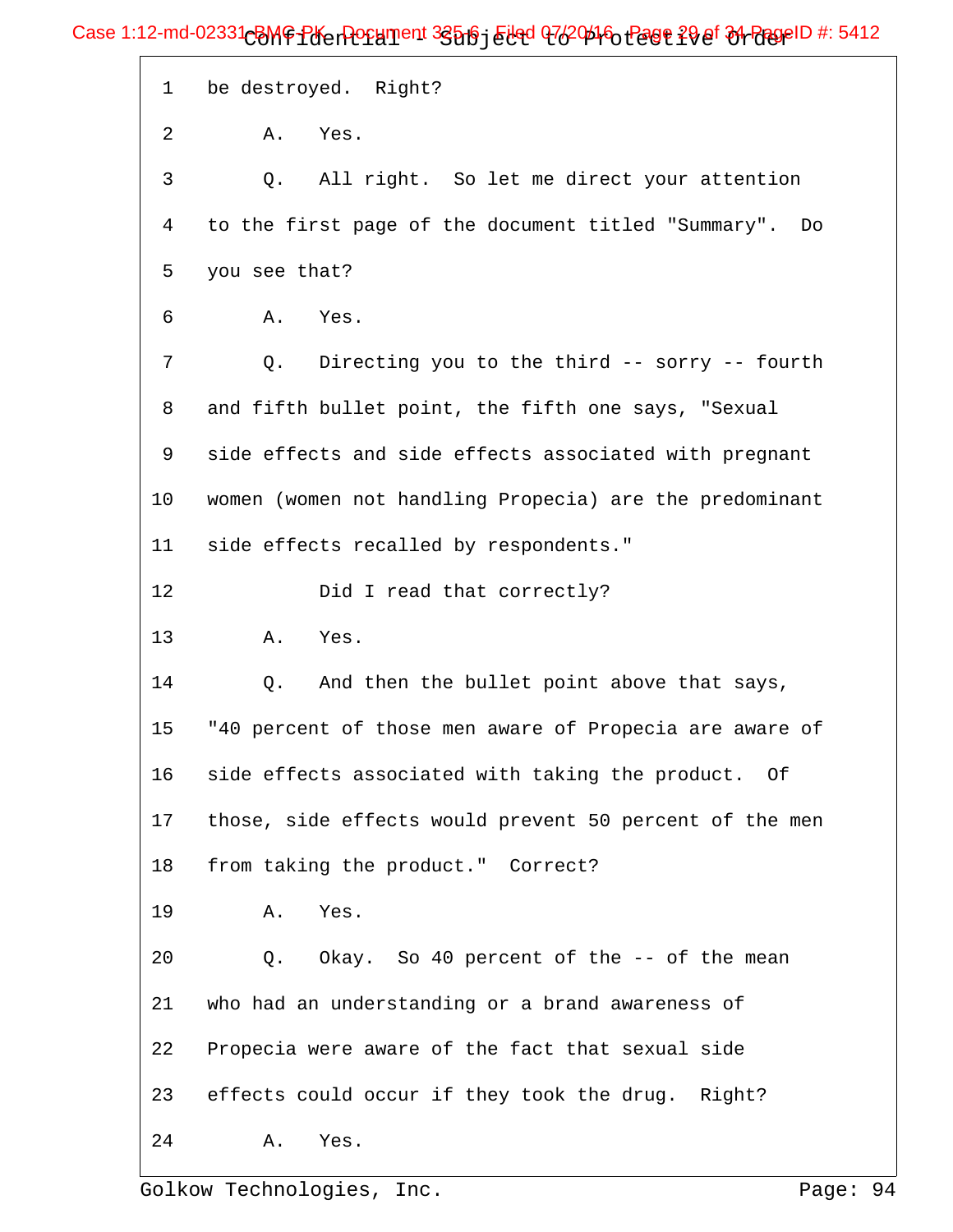Case 1:12-md-02331-BMG-PK en POCument 33516 j EU ed Q7/20/16 Page 30 of 34 PageID #: 5413

 1 Q. And of those people who were aware, 2 50 percent said I'm not touching it. Right? 3 A. Yes. 4 Q. Okay. So, in other words, 20 percent of the 5 guys who had awareness of Propecia said, we are 6 absolutely never taking this thing. Right? 7 A. Yes. 8 Q. All right. And at the time that they had 9 that view of the drug, there was no warning for 10 persistent to permanent erectile or sexual dysfunction. 11 Correct? 12 A. Correct. 13 Q. Does it stand to reason that if 20 percent of 14 the men who were in the pool of guys who could use the 15 drug would not touch it, recognizing that the symptoms 16 could go away, that that percentage would have gone 17 even higher if they thought that use of the drug could 18 cause permanent, persistent problems for them? 19 MR. MORROW: Object to the form. 20 A. Yes. The converse is also true, though. 21 Q. Turn to -- turn to Page 7641. 22 A. (Witness complies.) 23 Q. And, specifically, I want to direct you to 24 the section "Awareness of Side Effects". Do you see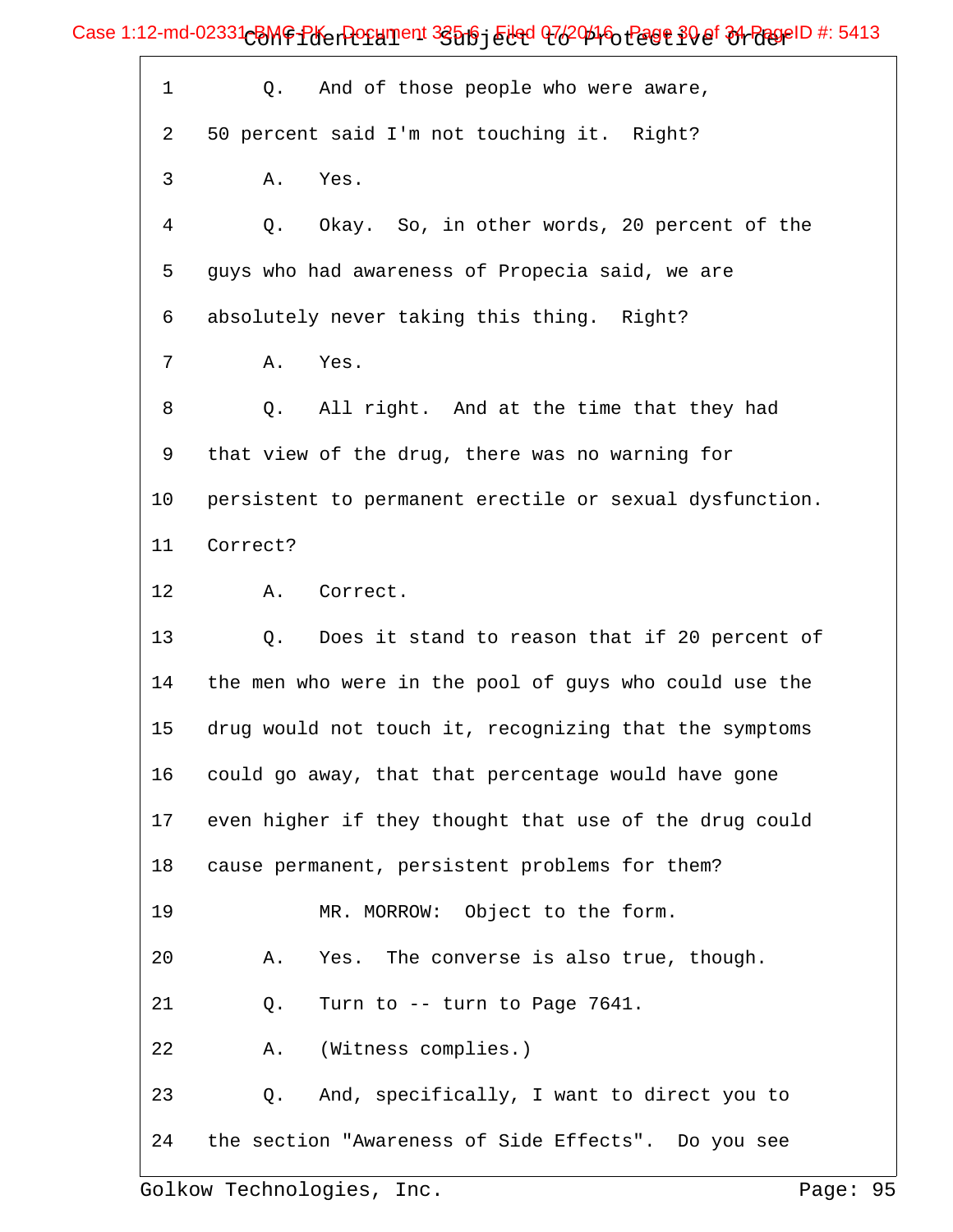# Confidential - Subject to Protective Order Case 1:12-md-02331-BMC-PK Document 325-6 Filed 07/20/16 Page 31 of 34 PageID #: 5414

 1 the heading there, "Awareness of Side Effects"? 2 A. Yes. 3 Q. There's a figure under that, Figure 5, "Side 4 Effects, Components, Total Ad Recall". 5 A. Yes. 6 Q. And it starts out in -- at the bottom June 7 and goes to late December on the -- on the -- on the 8 lower axis. Do you -- 9 A. Yes.  $10$  Q.  $-$  see that? 11 A. Yes. 12 Q. And then on the -- on the left side tracks 13 the -- a percentage number. Right? 14 A. Okay. 15 Q. Do you see that there? 16 A. Yes. 17 Q. Okay. And then the first graph is the graph 18 of people who were aware of sexual side effects. 19 Correct? 20 A. The first bar? 21 Q. The first bar. 22 A. Okay. 23 Q. And if you look at that, you basically -- 24 well, describe for us what this chart is laying out.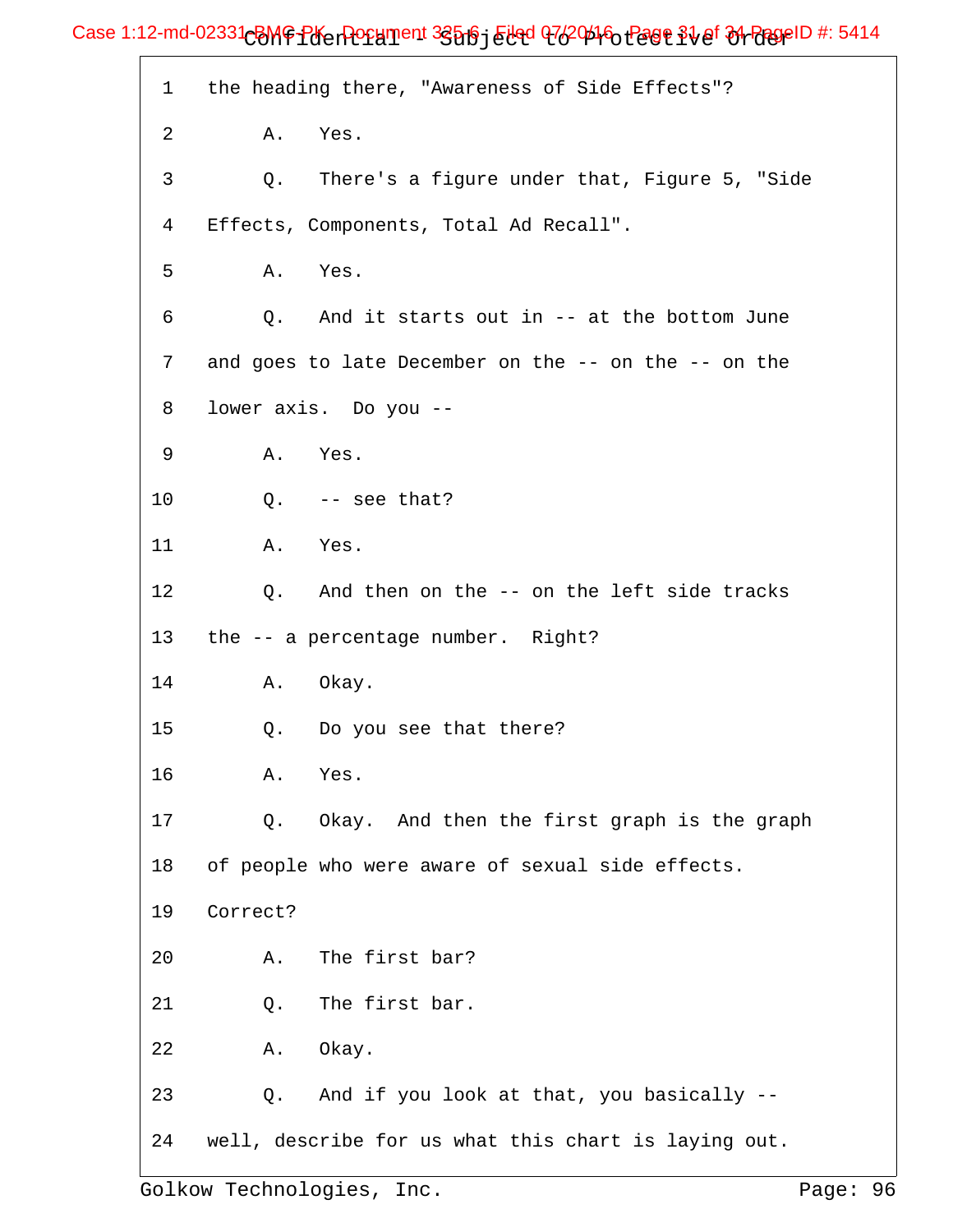Case 1:12-md-02331-BMG-PK en POCument 33516 j EU ed Q7/20/16 Page 32 of 34 PageID #: 5415

 1 A. I -- I can't read the labeling on the bars. 2 Q. Okay. So -- I have that same problem. These 3 are relatively new. 4 (Discussion held off the record.) 5 Q. Okay. Here's how I read it: The first 6 bullet point is "sexual side effects". Do you see 7 that? 8 A. Yes. 9 Q. The second graph is "pregnant women shouldn't 10 handle". The black -- 11 A. Yes. 12 O. And on the clear one -- 13 A. That one goes up over time. 14 Q. -- is birth defects to unborn children. And 15 general warning has a side effect, health warning. 16 Those are the bars that are denoted. 17 A. Yes. 18 Q. Do you see that there? So, basically, this 19 chart is graphing the number of men in the focus groups 20 you looked at who had a recognition of the brand 21 Propecia, along with certain side effects that were 22 disclosed in the labeling. Correct? 23 A. Yes. 24 Q. Okay. And if you turn to the next page, it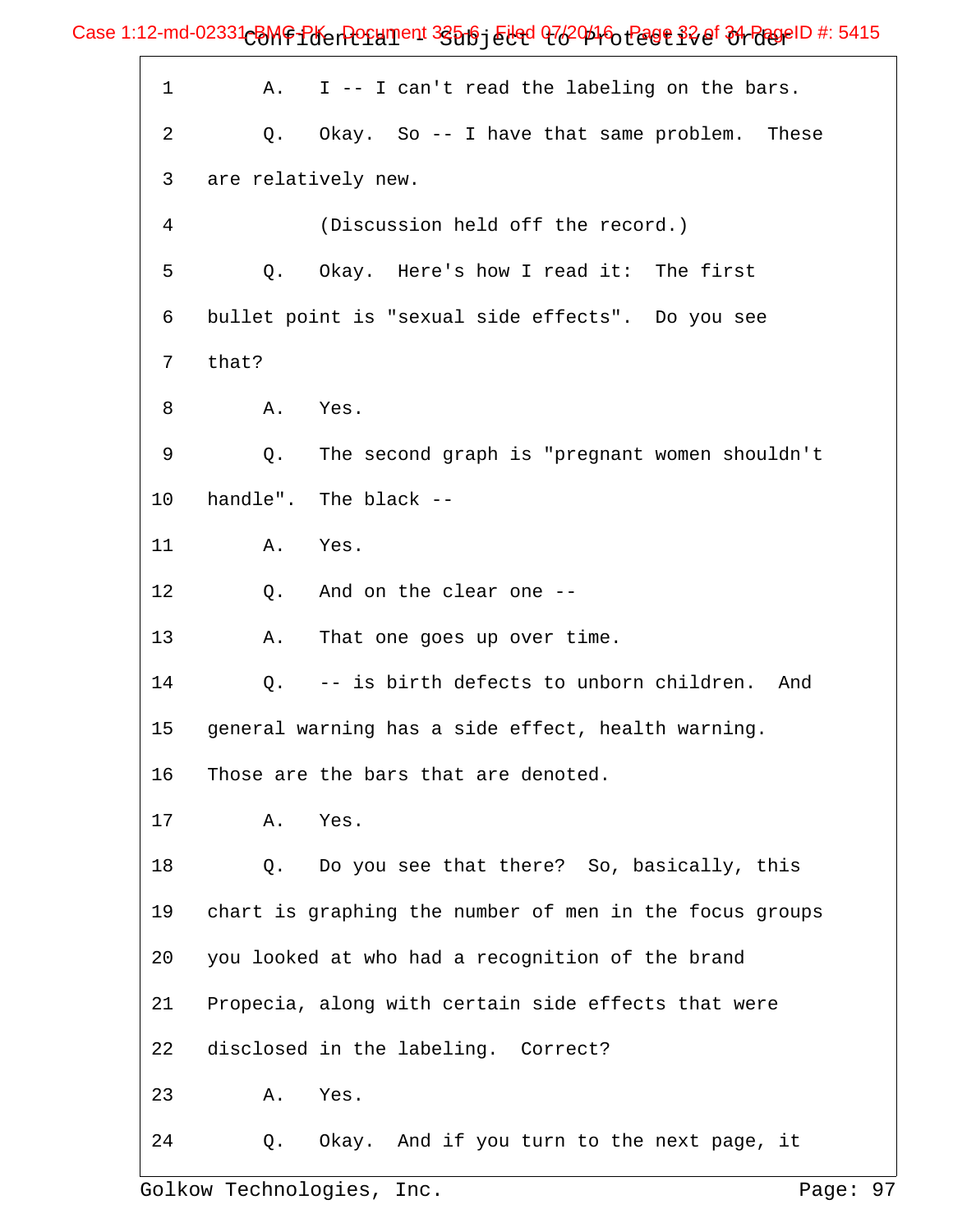### Case 1:12-md-02331-BMG-PKerPOCument 33519 j Elled Q7/20416 Page 33 of 31 BageID #: 5416

| $\mathbf{1}$    | tracks -- the Figure 6 indicates, "Would side effects   |
|-----------------|---------------------------------------------------------|
| $\overline{2}$  | prevent you from using Propecia?" Do you see that?      |
| 3               | A. Yes.                                                 |
| 4               | Q. Okay. And then it's "yes", "no", "don't              |
| 5               | know". Do you see that?                                 |
| 6               | A. Um-hum.                                              |
| 7               | Q. And the lowest that "no" answer ever -- or           |
| 8               | "yes" answer ever appears to be is just below           |
| 9               | 40 percent baseline. Do you see that?                   |
| 10              | A. Yes.                                                 |
| 11              | Q. And then every other month thereafter hovers         |
| 12 <sub>1</sub> | around the 50 percent or higher number. Correct?        |
| 13              | A. Yes.                                                 |
| 14              | Q. And that led to the conclusion that if you           |
| 15 <sub>1</sub> | were aware of sexual side effects, those men who were   |
| 16              | aware of it, around half would not take the drug.       |
| 17              | Right.<br>Α.                                            |
| 18              | Q.<br>Turn to Page --                                   |
| 19              | And it wasn't just the sexual side effects.<br>Α.       |
| 20              | It was the combination of the two; the fact that it was |
| 21              | dangerous to be even touched by a female of             |
| 22              | child-bearing years, that affects men's behavior as     |
| 23              | well as women's -- I mean, women don't use this         |
| 24              | product.                                                |

Golkow Technologies, Inc. Page: 98